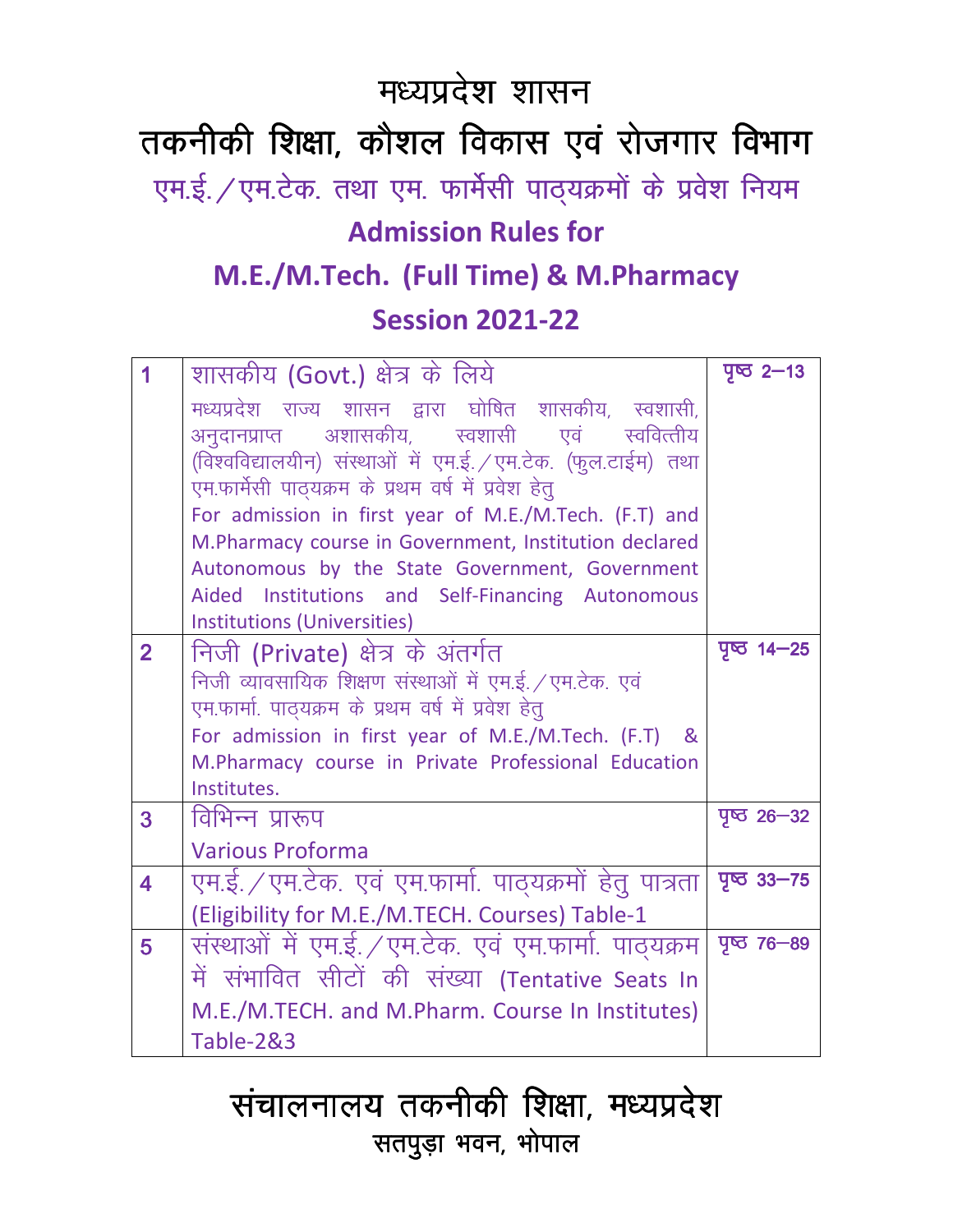## **Rules for Admission to M.E./M.Tech.(F.T.) and M.Pharmacy**

## **Session 2021-22**

**RULES FOR ADMISSION TO M.E./M.Tech. (F.T.)/ M.PHARMACY COURSES IN A.I.C.T.E./PCI APPROVED GOVERNMENT INSTITUTION, INSTITUTION DECLARED AUTONOMOUS BY THE STATE GOVERNMENT, GOVERNMENT AIDED INSTITUTIONS AND SELF-FINANCING AUTONOMOUS INSTITUTIONS IN MADHYA PRADESH.**

#### **1.1 General:**

These rules shall be known as Rules for admission to M.E./M.Tech. (F.T.)/M.Pharmacy courses in Government; Autonomous institution declared by the State Government, Government aided institutions and Self-financing autonomous institutions in Madhya Pradesh, which are approved by All India Council For Technical Education, New Delhi/PCI.

#### **1.2 DEFINITIONS:**

In these rules, unless it is repugnant to the context,

- (i) 'AICTE' means All India Council For Technical Education, New Delhi a statutory body established by All India Council for Technical Education Act 1987;
- (ii) 'Common Entrance Test' means an entrance test, conducted for determination of merit of the candidates followed by centralized counselling for the purpose of merit based admission to professional colleges or institutions through a single window procedure by the State Government or by any agency authorized by it;
- (iii) 'Course' means any course, the nomenclature of which is approved by the appropriate authority and for which a separate degree/diploma is awarded by any recognized University or Board.
- (iv) 'CTE' means commissioner Technical Education, M.P., Bhopal;
- (v) 'RGPV' means Rajeev Gandhi Prodhyogiki Vishwavidhyalaya, Bhopal, M.P.;
- (vi) 'Principal' means the Head of the institution;
- (vii) 'Competent Authority ' means an Authority authorized by State Government on this behalf (i.e. Commissioner Technical Education, M.P. in this case);
- (viii) "GATE" means Graduate Aptitute Test in Engineering Organised by Indian Institutes of Technology (IITs);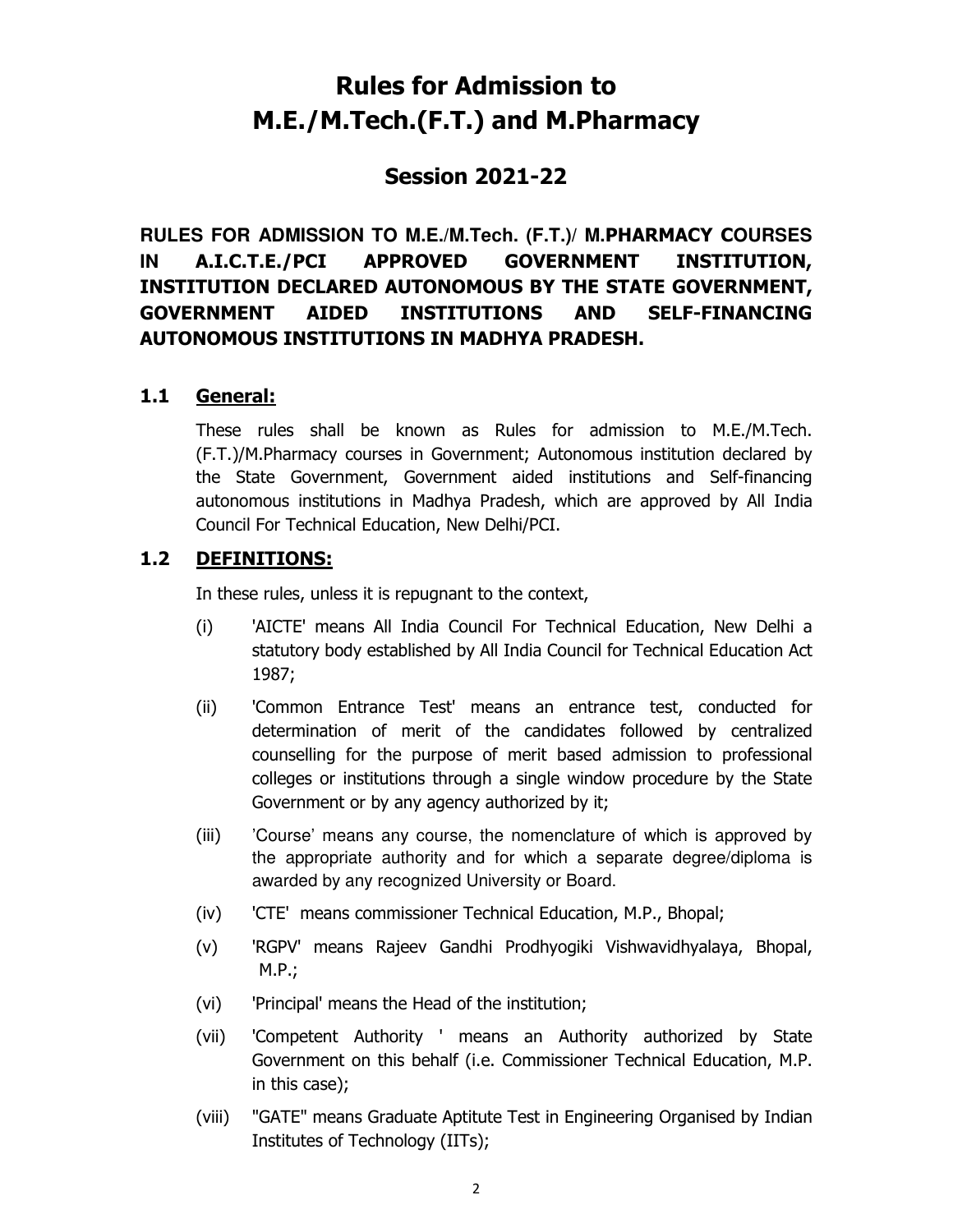- (ix) "GPAT" Graduate Pharmacy Aptitude Test Organised by All India Council of Technical Education (AICTE);
- (x) 'M.P.' means State of Madhya Pradesh as formed on 01-11-2000;
- (xi) 'NRI' means Non-Resident Indian shall have the same meaning as assigned to it in clause (e) of Section 115 C of the Income-tax Act, 1961 (43 of 1961)
- (xii) 'Category' means one of the four categories viz. 'Unreserved (UR)', 'Scheduled Caste (SC)', 'Scheduled Tribe (ST)' or' Other Backward Classes (excluding creamy layer) (OBC)';
- (xiii) 'Open Seats' means seats open to both Female & Male Candidates.
- (xiv) 'F' Seats means Female Candidates.
- (xv) 'M.P. Seats' means seats reserved for the residents of State of Madhya Pradesh.
- (xvi) 'AI Seats' means seats to be filled on All India basis.
- (xvii) 'PCI' means Pharmacy council of India
- **(xviii)** "**Reservation for Economical weaker section (EWS) candidates of Madhya Pradesh"** means As per the Government of Madhya Pradesh GAD Letter No. एफ-07-11/2019/आ.प्र./एक भोपाल, Dated 02 july 2019, Ten Persent (10 %) Seats of approved intake will be available for admission in Masters of Engineering /Techenology (M.E./M.Tech.) and M. Pharmacy courses for Economically weaker section (EWS) candidates of Madhya Pradesh.

### **1.3 Applicability:**

These rules shall be applicable to Government, institution declared autonomous by the State Government, Government aided institutions and Self-financing autonomous institutions which are conducting **M.E./M.Tech.** (F.T.) courses as approved by the AICTE and **M.Pharm.** courses as approved by the PCI.

### **1.4 Admission rules –**

In all professional institutions the procedure for admission shall be as under-

### **1.4.1 Availability of seats –**

- (1) Approved intake capacity available in various technical/professional educational institutions shall be available on the website (**https//dte.mponline.gov.in.**) of the Competent Authority conducting counselling.
- (2) If permission is granted to any new institution or the number of seats in any existing institution are varied is granted by the appropriate authority on or before **30th June** of that year, the same may be incorporated in counselling of that year, provided that the institution gets the affiliation from the respective University and have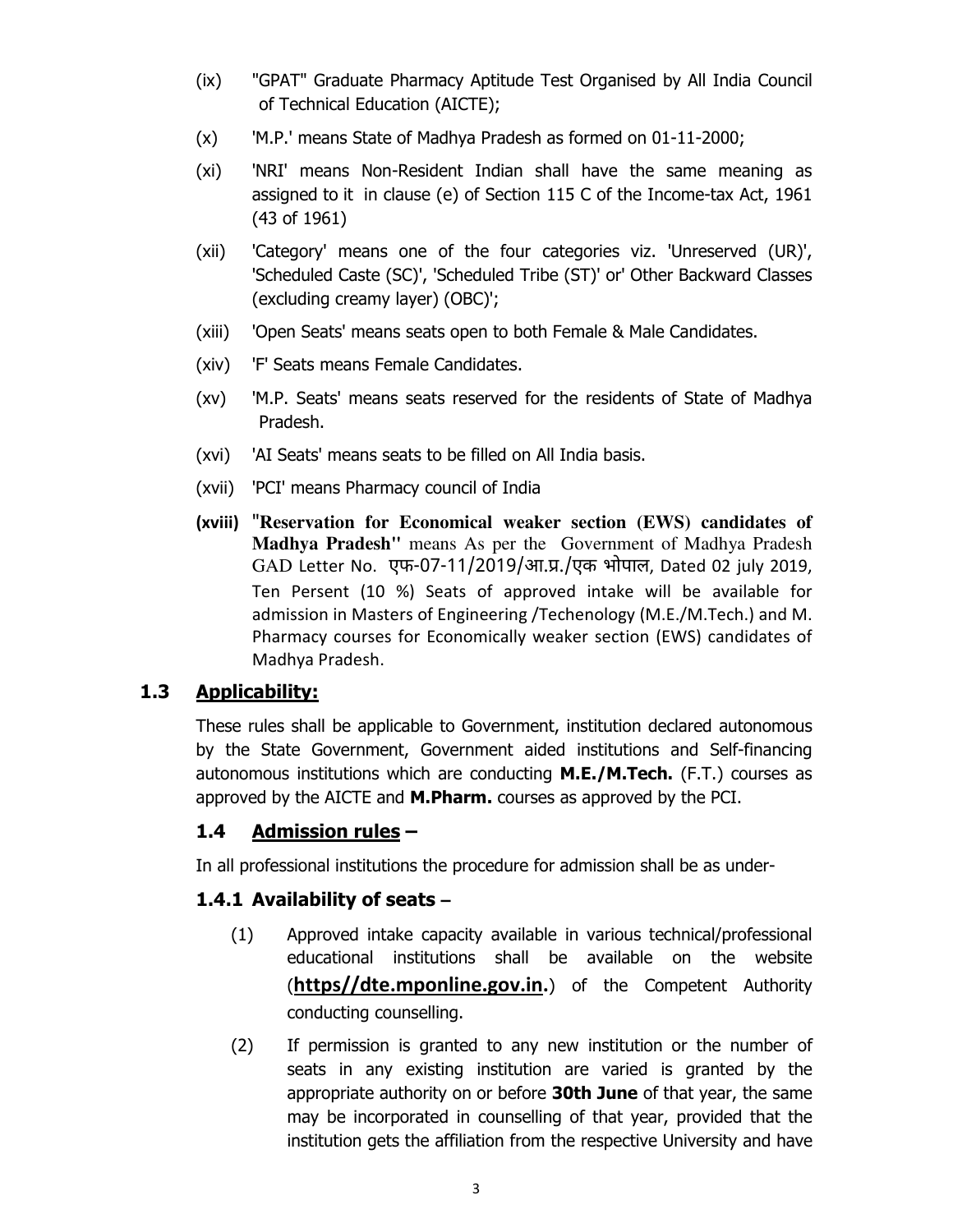a permission from the State Government, however in case of any change in the number of sanctioned seats of the existing institutes, the condition to get re-affiliation from the respective university, shall not apply.

(3) If extention of approval by AICTE/PCI and affiliation by concerned university does not provided to the existing institution / course then such institution will not be included in the counselling.

#### **1.4.2 Reservation of seats:**

16%, 20% and 14% of the seats are reserved for candidates belonging to Scheduled Caste (SC), Scheduled Tribe (ST) and Other Backward Classes (excluding Creamy Layer) respectively.

#### **NOTE:**

- (a) A candidate can claim reservation under only one of the various reserved categories.
- (b) A candidate, claiming reservation under a reserved category shall have to produce relevant certificate/certificates in proforma prescribed by the Government of MP at the time of verification of documents.

#### **1.4.2.1 Scheduled Caste (SC) and Scheduled Tribe (ST) Category of Madhya Pradesh:**

A candidate claiming to be either of SC or ST category of MP shall have to produce a certificate at the time of verification of documents from the competent authority in Priscrived Formate Attached प्रारूप-1 **annexure -1** (Vide MP Government GAD order No. F.7-2/96 आ.प्र. / 1, भोपाल, दिनांक 01.08.1996 and as per latest order issued by the Govt. of M.P.

#### **1.4.2.2 OBC category of Madhya Pradesh**

A candidate claiming reservation under OBC (excluding creamy layer) category of MP shall have to produce a certificate at the time of verification of documents issued by the competent authority in Priscrived Formate Attached प्रारूप-2 **annexure - 2** (Vide MP Government GAD order No. F/7-2/96 आ.प्र. / 1, भोपाल, दिनांक 12.03.1997 and order no. , F-7-2/96 आ.प्र.  $/1$ , भोपाल, दिनांक 06.07.2000 and as per latest order issued by the Govt. of M.P. regarding creamy layer. The candidate should also bring an income certificate at the time of verification of documents regarding his/her family's income from the Competent Authority or Income certificate as prescribed by GAD, Government of M.P. by their circular no. सी—3—7—2013—3—एक, दिनांक  $25/09/2014$ . Priscrived Formate Attached  $\overline{y_1x_2}-10$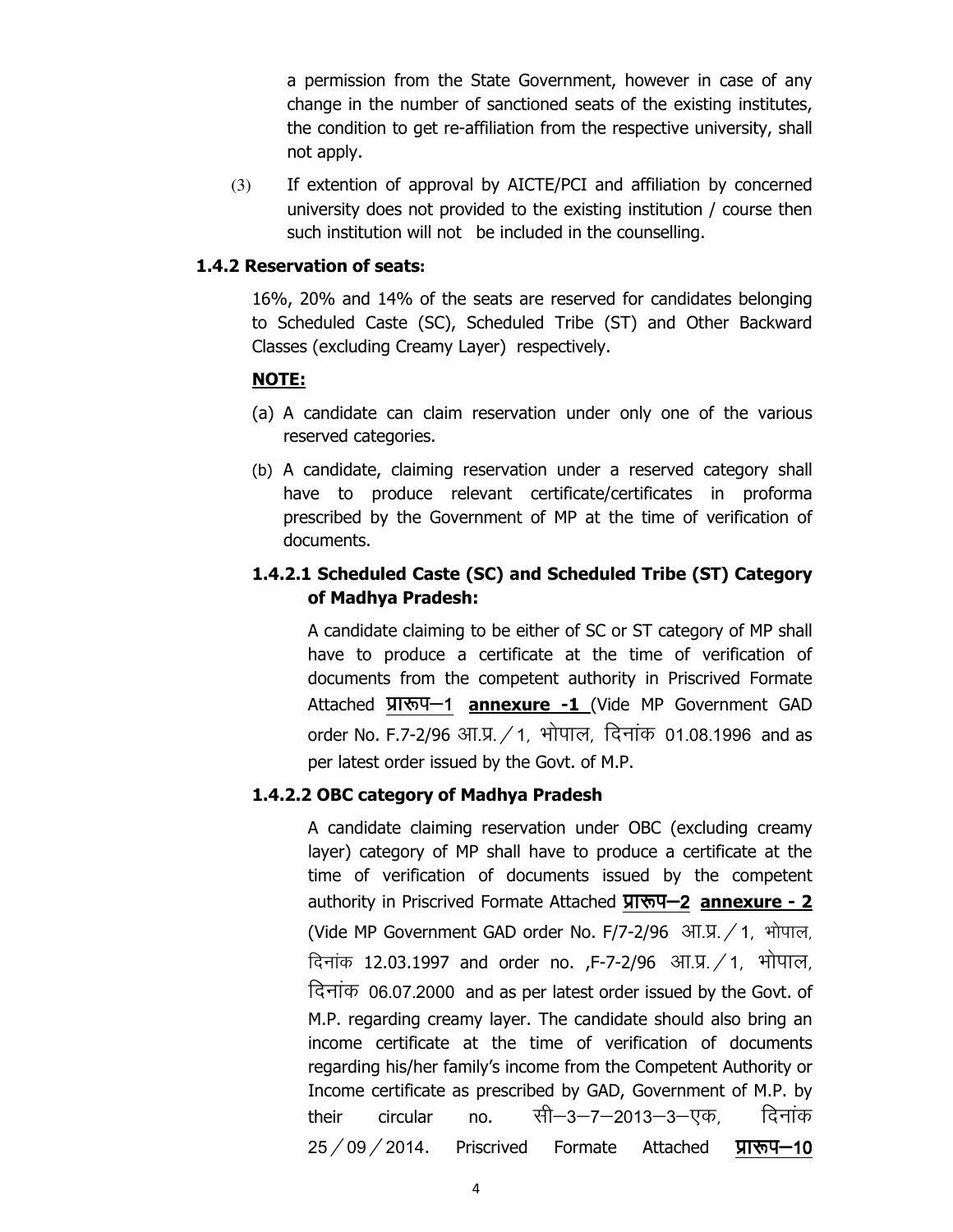(**annexure-3)**. and stating that his/her parents do not come under creamy layer if OBC certificate is issued before **30th April, 2018**.

#### **1.4.3 Horizontal Reservation**

#### **1.4.3.1 Reservation for Female candidates**:

 30% seats in each category viz UR, SC, ST and OBC shall be reserved for the Madhya Pradesh domicile female candidates. This reservation shall be a compartmentalized horizontal reservation.

 Seats remaining vacant in female quota of a category shall be filled by converting such seats into Open Quota (OP) of the same category.

 However if even after this conversion the Open Quota (OP) of that category does not get filled then these vacancies shall be filled by converting them into Open Quota (OP) of other categories as per the procedure laid down in Rule.

#### **1.4.3.2 Reservation for Persons with disabilities (Physically Handicapped Seats):**

 3% seats in each category viz - UR, SC, ST and OBC shall be reserved for candidates with disability percentage of 40 or above and satisfying MP domicile requirements. This reservation shall be compartmentalized horizontal reservation.

Seats remaining vacant in this category shall be filled by converting such seats into Open Seats of the NIL (X) category. However, if even this conversion the Open Seats (OP) of that category does not get filled then these vacancies shall be filled by converting them in to Open Seats (OP) of other categories as per the procedure. Candidates claiming admission against these seats (Physically Handicapped Seats) shall be required to produce following certificates at the time of verification of documents:-

(i) Disability Certificate from the concerned District Medical Board;

#### **AND**

(ii) Eligibility Certificate for the course from the Superintendent, Government of India, Ministry of Labour, Vocational Rehabilitation Centre for Physically Handicapped, Napier Town, Jabalpur. Madhay Pradesh. The name of course shoud be clearly mention in the eligibility certificate.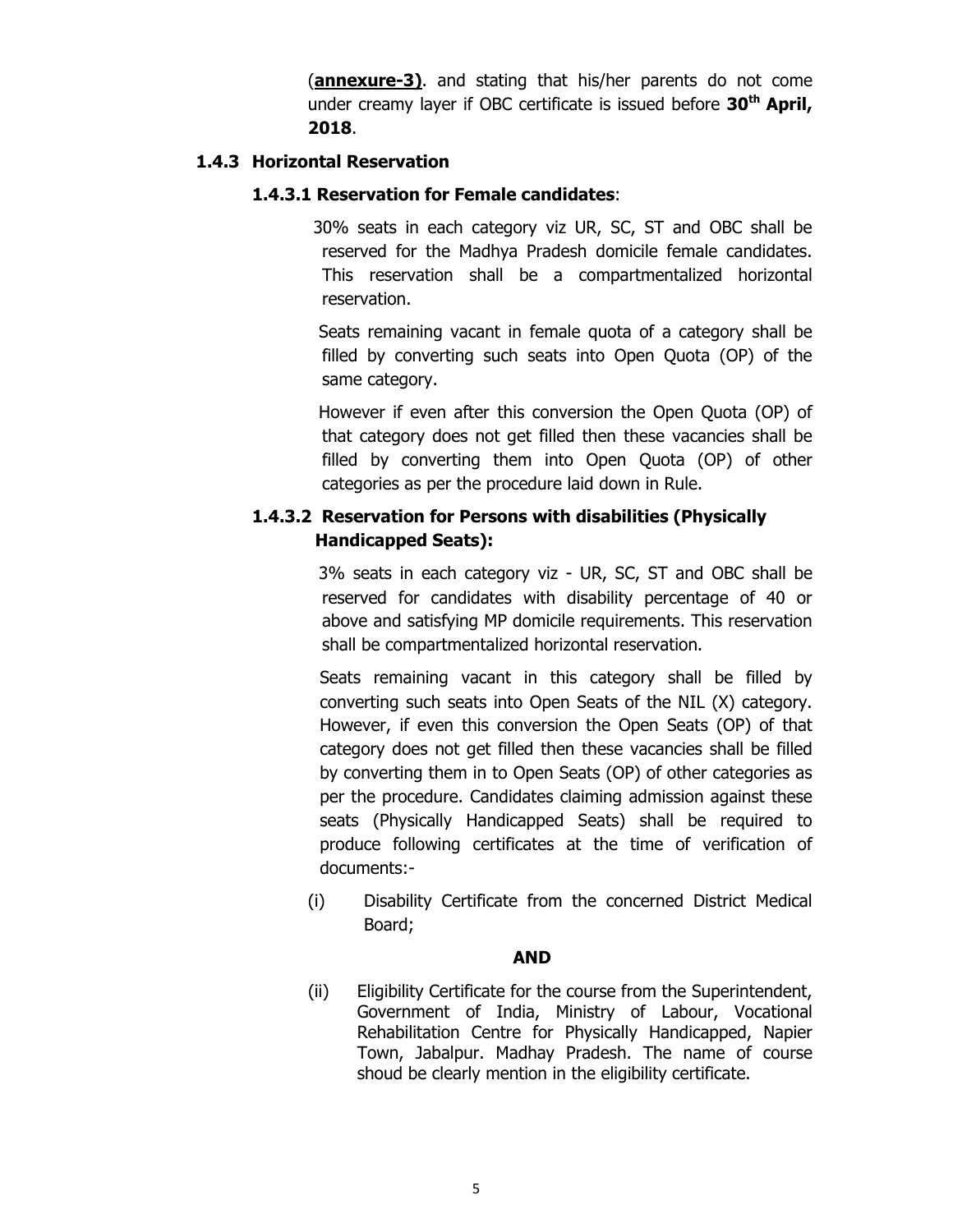#### **1.4.3.3 Reservation for NCC "C" Certificate candidates:-**

Govt. of Madhya Pradesh, Technical Education and Skill Department order no. 758/2730/2009/42-2 Dated 26 March 2011, One percent (1%) seats of sanctioned intake shall be reserved in Government/ Government Aided Institution for NCC "C" Certificate holder/Passout Candidates from Madhya Pradesh.

**1.4.4 Reservation for Economical weaker section (EWS) candidates of Madhya Pradesh:-** As per the Government of Madhya Pradesh GAD Letter No. एफ-07-11/2019/आ.प्र./एक भोपाल, Dated 02 july 2019, Ten Persent (10 %) Seats of approved intake will be available for admission in full time Masters of Engineering /Techenology (M.E./M.Tech.) and M. Pharmacy courses for Economically weaker section (EWS) candidates of Madhya Pradesh. These seats will be available for Madhya Pradesh domicile candidate whose family annual income from all sources should not be more than  $\bar{\tau}$  8.00 Lac (Rupees Eight) Lac Only).

A candidate claiming for Economical weaker section (EWS) Seat shall have to produce a certificate from the competent authority in **Proforma-11 (Annexure-6)** as given in this rule book, As per the Government of Madhya Pradesh GAD Letter No. एफ-07-11/ 2019/आ.प्र./एक भोपाल, Dated 02 july 2019 and latest order issued by the Govt. of M.P. regarding Economical weaker section (EWS).

**1.4.5** 16%, 20% and 14% of the seats are reserved for candidates belonging to Scheduled Caste (SC), Scheduled Tribe (ST) and Other Backward Classes (excluding Creamy Layer) respectively, remaining seats are for UR Candidates.

 Seats reserved horizontally under UR category (i.e. 30% female of M.P., 3% HC, 1% NCC) is only for MP domicile candidates, remaining are available for MP domicile as well as non domicile candidates as per their merit.

#### **1.5 ELIGIBILITY FOR ADMISSION**

#### **1.5.1 The Candidates should be an Indian National.**

#### **1.5.2 Educational Qualifications:**

#### **M.E./M.Tech. (F.T.):**

A candidate seeking admission to M.E./M.Tech. Courses should be a Graduate in Relavent field of Engg./Technology with at least 50% marks, Candidate belonging to SC/ST/OBC (excluding creamy layer) categories of Madhya Pradesh with at least 45% marks. Bachelors degree should be of minimum of four years duration should have been obtained from any AICTE approved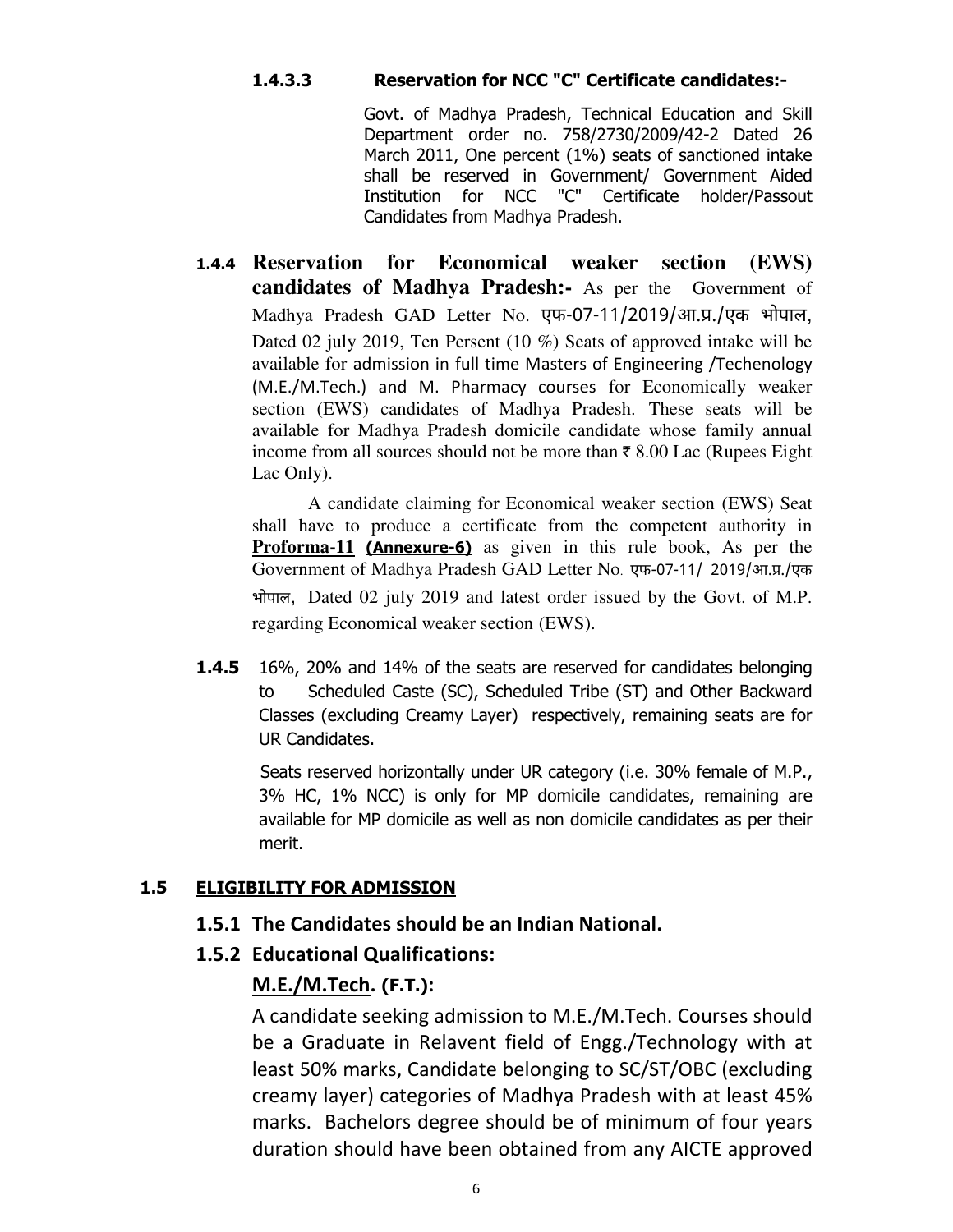institution or Indian University or from a foreign University recognised by Association of Indian Universities (AIU) or institute recognized by the AIU or any Institutes of national importance (i.e. IITs/IISc/ NITs etc.), duly recognized by the MHRD, as equivalent thereto.

### **M.Pharmacy:**

As per the Pharmacy council of India (PCI), Minimum qualification for admission to M.Pharm programme is:

B.Pharm degree examination of an Indian University established by law in India from an institution approved by Pharmacy Council of India and has scored not less than 55% of the maximum marks (aggregate of four years of B.Pharm).

For SC/ST candidates the prescribed percentage of marks will be 50% of the maximum marks (aggregate of four years of B.Pharm).

### **NOTE:**

- (i) List of M.E./M.Tech courses in which MCA or M.Sc. qualified candidates are eligible for admission Will be available on the webside counseling of Authority. These Candidates must secure at least 50% marks in aggregate in the qualifying examination. Candidate belonging to SC/ST/OBC (excluding creamy layer) categories of Madhya Pradesh with at least 45% marks.
- (ii) Candidates in the Final year of above degree examinations can also apply on provisional basis. But at the time of counseling, such candidates shall have to produce the original certificate of having passed/mark sheet (Showing aggregate marks) of the degree program.
- (iii) List of UG Courses eligible for M.E./M.Tech (Full Time) courses will be available on the counseling Website.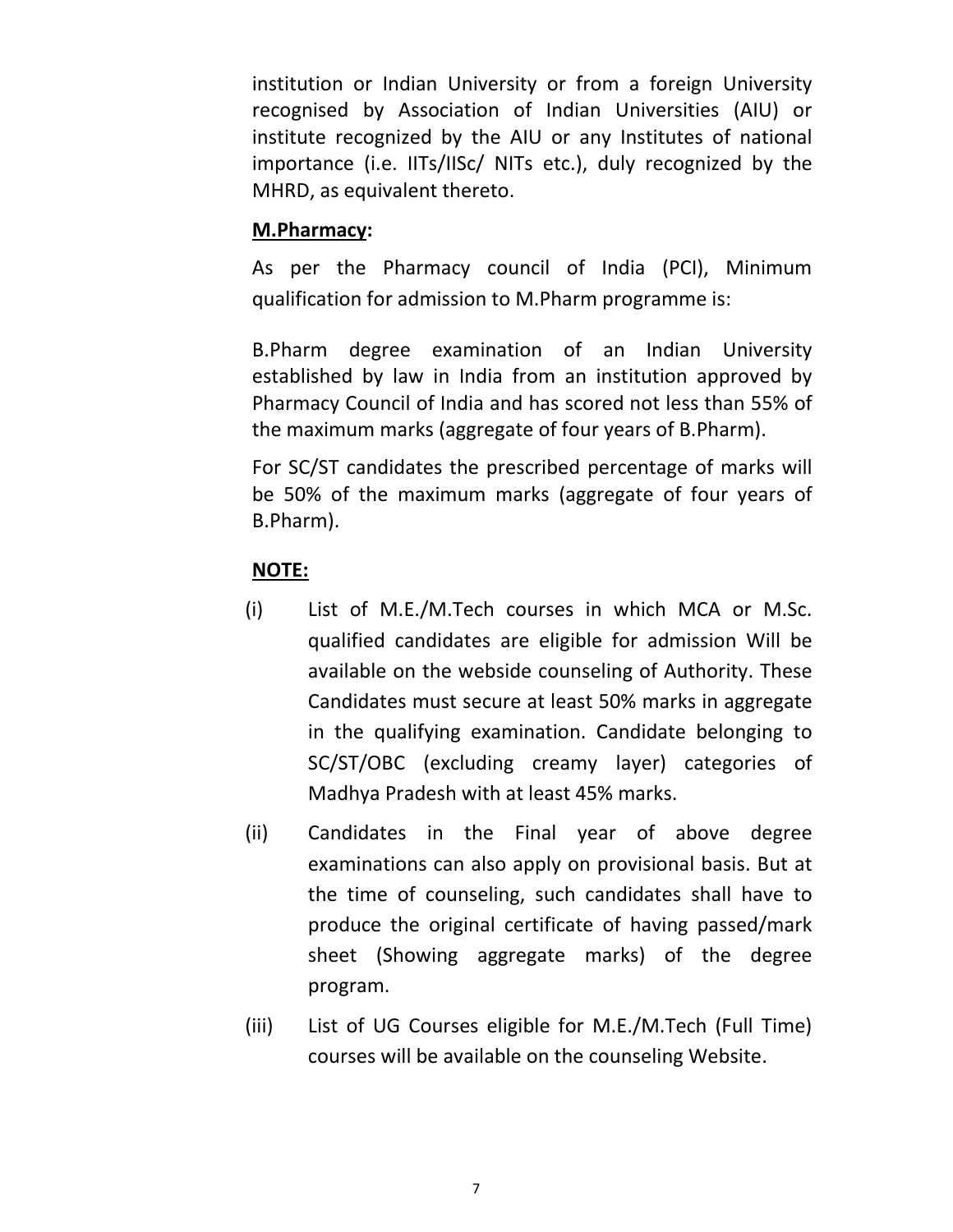### **1.5.3 Domicile Requirements**:

- 1. जो भारत का नागरिक हो।
- 2. मध्यप्रदेश शासन, सामान्य प्रशासन विभाग, मंत्रालय भोपाल के पत्र क्रमांक सी-3-7-2013-3-एक दिनांक 29 जून, 2013 के अनुसार शैक्षणिक संस्थाओं में दाखिले के लिये सक्षम प्राधिकारी (नायब तहसीलदार / तहसीलदार) द्वारा जारी स्थानीय निवासी प्रमाण-पत्र प्रारूप-6 (annexure-4) या मध्यप्रदेश शासन, सामान्य प्रशासन विभाग, मंत्रालय भोपाल के परिपत्र क्रमांक सी–3–7–2013–3–एक दिनांक 25/09/2014 अनुसार स्थानीय निवासी हेतू स्व प्रमाणित घोषणा-पत्र (अस्टाम्पित कागज पर) **प्रारूप-6(अ) (annexure-5)** प्रस्तुत करना आवश्यक है।

#### **1.6 Manner of Admission and declaration of merit list –**

- **(A) Following shall be the admission procedure for ME/M.Tech. Courses-** 
	- (1) Competent Authority shall notify the online counselling programme.
	- (2) First Round of Counselling Shell be done on the basis of Valid GATE Score. If Seats remains vacant then the decision regarding holding of second round of counselling either separately on the basis of marks obtained in the entrance test and/or simultaneously with the counselling on the basis of percentage of marks obtained (As per the criteria for Award of degree by University/Institution) in the qualifying examination shall be taken by the competent authority.
	- (3) ME/M.Tech. Courses Candidates shall have to complete all the necessary process/steps of the online counselling**.**
- **(B) Following shall be the admission procedure for M.Pharmacy Courses-** 
	- (1) Competent Authority shall notify the online counselling programme.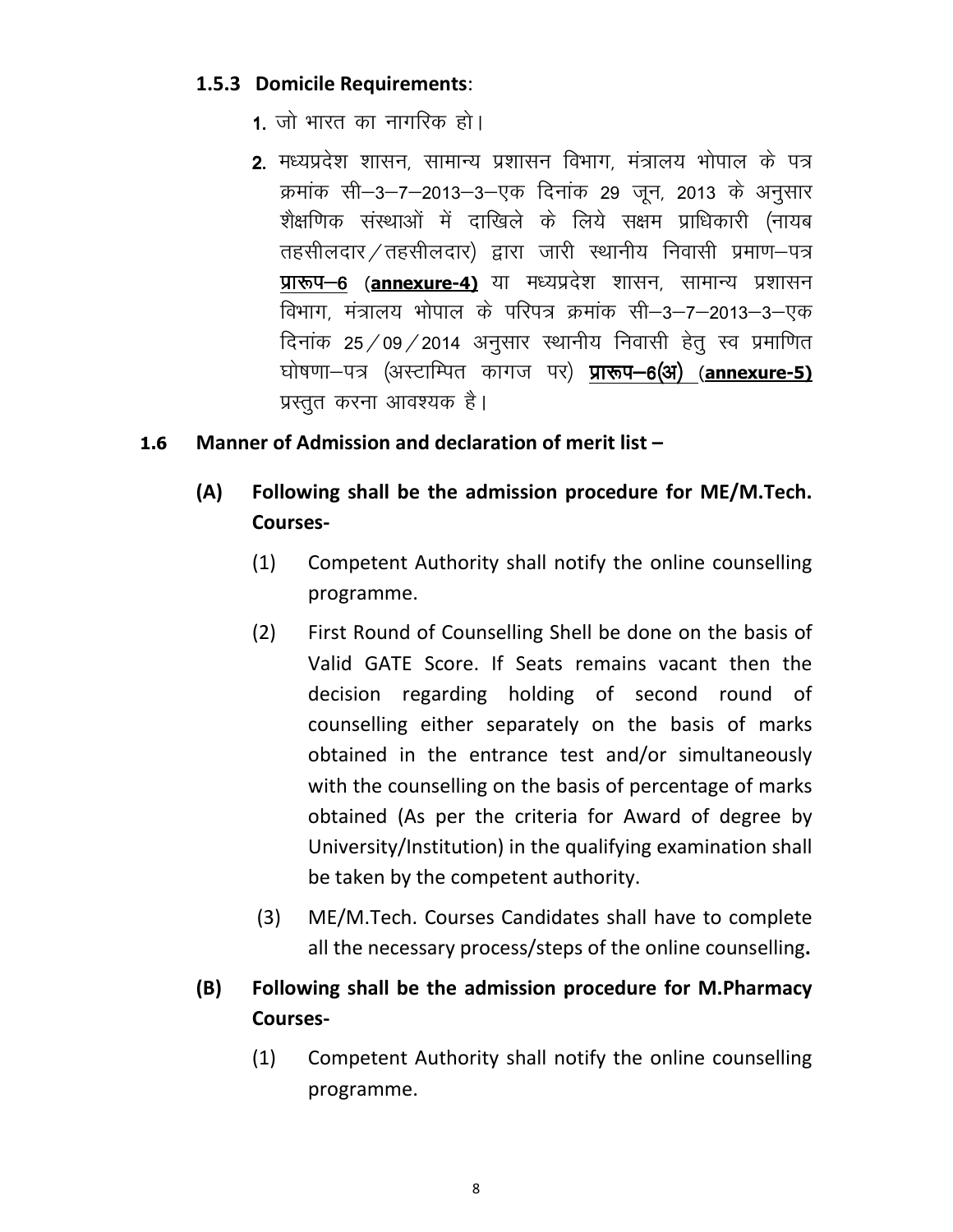- (2) First Round of Counselling Shell be done on the basis of Valid GPAT Score. If Seats remains vacant then the decision regarding holding of second round of counselling either separately on the basis of marks obtained in the entrance test and/or simultaneously with the counselling on the basis of percentage of marks obtained (As per the criteria for Award of degree by University/Institution) in the qualifying examination shall be taken by the competent authority.
- (3) M.Pharmacy Courses Candidates shall have to complete all the necessary process/steps of the online counselling.

#### **1.7 Procedure of Admission**

#### **Online Off campus Admission Procedure:**

The competent authority declared by the State Government for online off campus counseling, shall finalize the detailed programme and shall make it available on its website declaring its procedure, process of admission and deferent cut off dates.

#### **1.8 General Information of admission:**

- **1.8.1** The programme of Counselling shall be published in various news papers and shall also be available on website of competent authority/Director Technical Education, M.P. Bhopal i.e. **https//dte.mponline.gov.in.**No separate call letters shall be sent to the candidates.
- **1.8.2** Transfer of institution after Admission during Course shall not be permitted.

#### **1.8.3 Original Documents:**

During the Counselling process the original documents presented by the candidates shall be verified and original documents will be returned back to the candidates. However candidates need not to submit such original documents in the admitted institutions.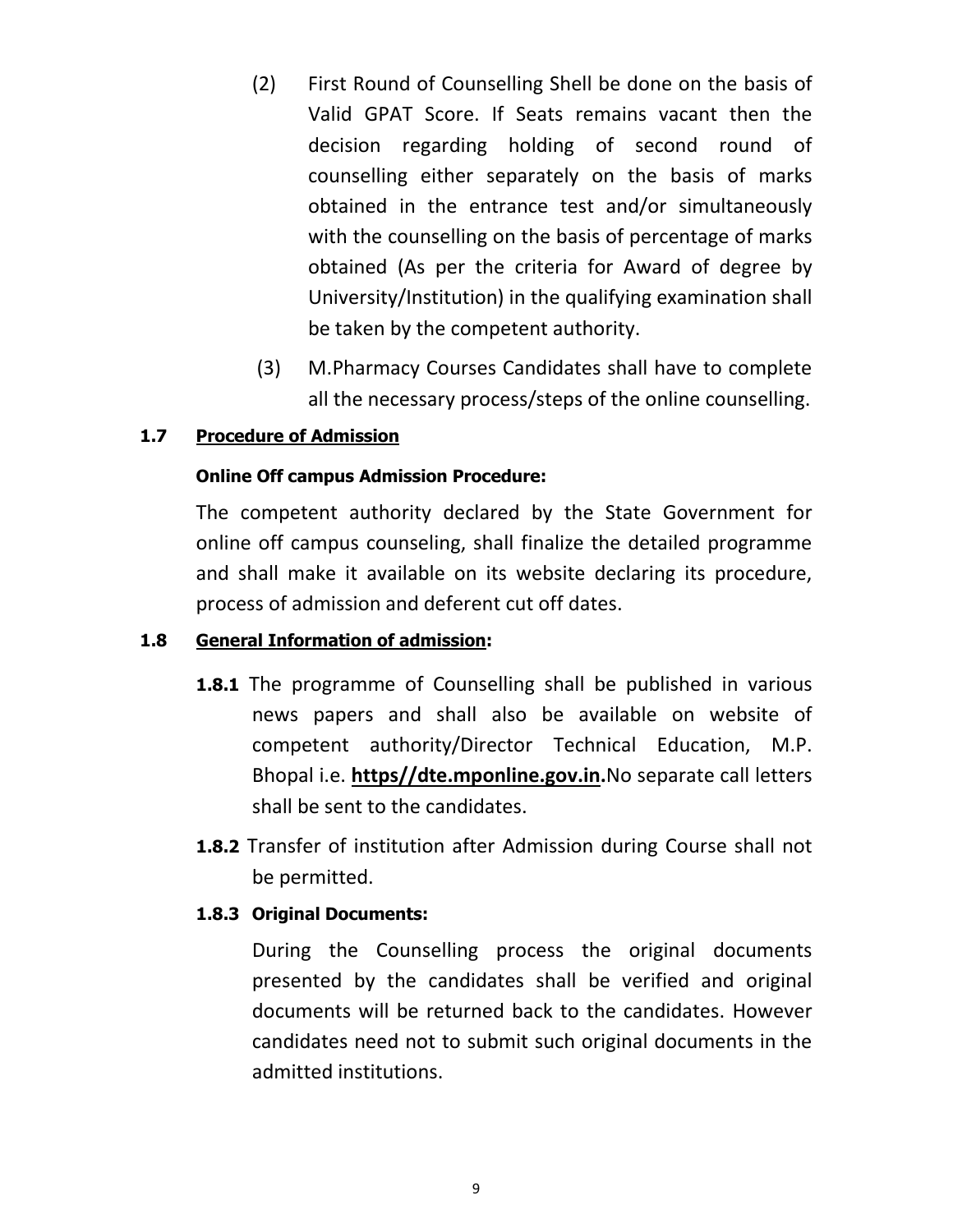#### **1.9 The sequence of admission shall be as under:**

**1.9.1** In the counselling of MP domiciled seats, first candidates of reserved categories shall be called in the following order, so that vacant reserved seats can be mutually converted:-

Scheduled Tribes, Scheduled Castes, Scheduled Tribes, Other Backward Classes, Scheduled Tribes/Scheduled Castes.

After conducting counselling of reserved category candidates, as per above order, vacant seats, if any, shall be merged into the unreserved seats and then counselling for unreserved seats shall be conducted.

- **1.9.2** Candidates of reserved category who find place in the merit list of unreserved category will also be considered in the allotment of seats under unreserved category. They will be given seat of their preference from reserved or unreserved category in which they are getting better choice. Such candidates of reserved category who are allotted seats from unreserved category shall be counted in the unreserved category.
- **1.9.3** If the seats remains vacant after the first round of counselling held on the basis of merit of common entrance test (GATE/GPAT) then the decision regarding holding of second round of counselling either separately on the basis of marks obtained in the entrance test and/or simultaneously with the counselling on the **basis of percentage of marks obtained (As per the criteria for Award of degree by University/Institution) in the qualifying examination** shall be taken by the competent authority keeping in view the number of vacant seats for a particular course and approximate number of candidates willing for admission. In the counselling of qualifying examination all the available seats shall be presumed to be under unreserved seats and the allotment shall be made accordingly on the basis of a joint merit list of candidates of all categories.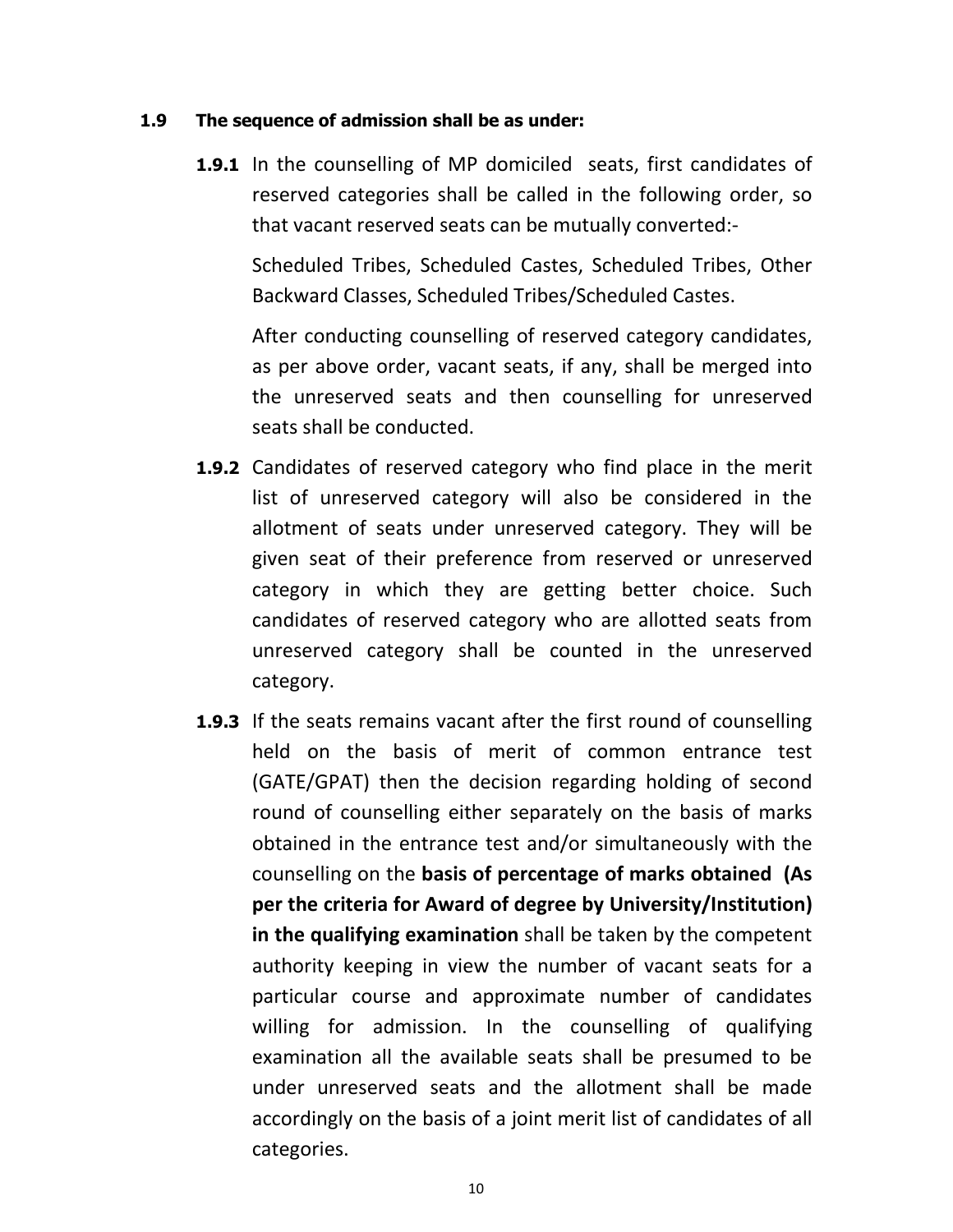- **1.9.4** After having selected the Seat/Institution, the candidate shall have to report in the concerned institution before the cut-off date, which will be mentioned in the admission slip issued by the Competent Authority at the time of counselling. In the institution where candidate is selected, candidate shall have to complete all formalities and he/she shall pay the remaining amount of fees etc. in the institution where he/she is admitted. All the candidates shall be required to pay the fees in the institution as per the rules of Government of Madhya Pradesh as applicable to them on the date of admission.
- **1.9.5** If, after aforesaid round of counselling seats still remains vacant, they shall be filled at the institutional level as counselling procedure declared by the Competent Authority.

## **Note:-**

## 1. **Inter-se merit :-**

If candidate obtain equal marks in the qualifying examination then merit will be decided by given preference to the candidate who is older in age. If age is same then merit of the candidate will be decided by English alphabetical order of the candidate name .

- 2. All such candidate who has passed qualifying examination with grace marks are also eligible for admission, but grace marks will not be included for minimum percentage condition mentioned above.
- 3. All such candidate whose qualifying examination marksheet are based on grading system has to produce conversion of grade to marks as per the conversion formula mentioned in their marksheet.

#### **1.10 Cancellation of Admission:**

(1) If at any stage it is found that a candidate has got admission in any institution on the basis of false or incorrect information or by hiding relevant facts or if at any time after admission it is found that the admission was given to the candidate due to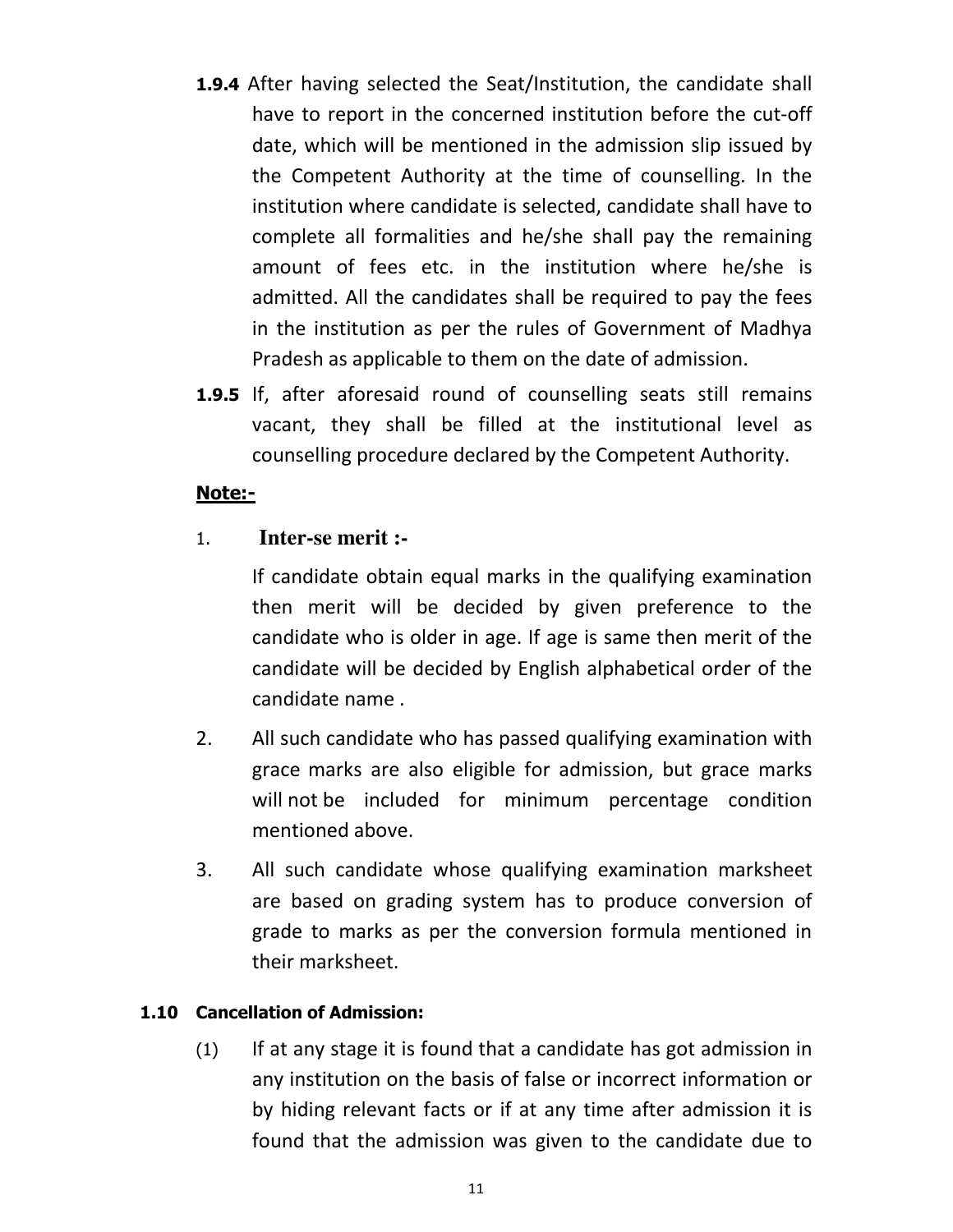some mistake or oversight, the admission granted to such a candidate shall be liable to be cancelled forthwith without any notice at any time during the course of his/her studies by the Principal of the institution or by Competent Authority.

- (2) In compliance to the order passed by the Hon'ble Supreme Court of India,New Delhi,Last date of admission is 14 August. If a candidate gets his/her admission cancelled till 07 August then the tuition fee deposited by the candidate in the institute will returned to the candidate after deducting 10% of it, However, If a candidate gets his/her admission cancelled after 07 August then the tution fee deposited by the candidate in the institute will not be refundable.
- (3) Vacancy arising (in particular class/category/compartment) due to cancellation of admission or due to non reporting of candidates by the stipulated date (as declared by the Competent Authority) in a particular Institution, shall be considered in the counselling in the following manner:-

During the counselling, if seats are available, in that particular course, vacancy/vacancies arising due to above reasons shall be added directly to existing vacancy/vacancies and shall be available for allotment.

(4) After the last date of admission, cancellation of admission shall only be done by the institution.

### **1.11 TUITION AND OTHER FEE-**

Tuition fees and other fees shall be payable by the candidates as per order of Govt. of Madhya Pradesh/ Universities as may be applicable from time to time.

### **1.12 MODIFICATION TO RULES/PROCEDURES:**

 The State Government of Madhya Pradesh reserves the right to amend any provision/ rule/procedure for admission in the public interest and any modification so made shall be binding.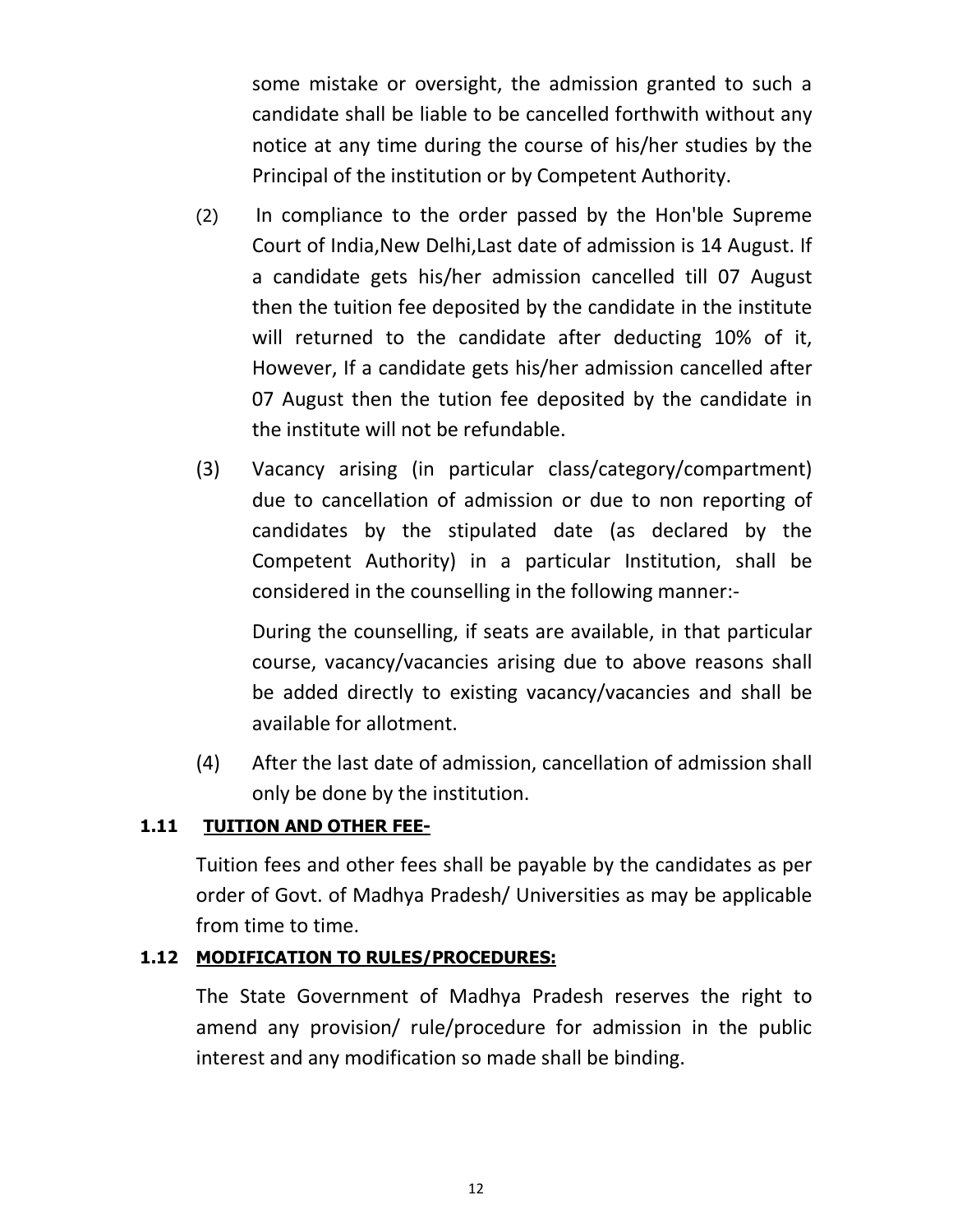#### **1.13 Interepretation:**

Norms, requirements and other conditions for admission to technical/ professional courses are as per the guidelines issued by AICTE for M.E./M.Tech. and PCI. for M.Pharmacy.

The State Government of Madhya Pradesh shall be the final authority for deciding any matter in respect of policy regarding selection of candidates for admission. If any question arises relating to the interpretation of these rules for admission, the decision of the State Government of MP shall be final and binding.

#### **1.14 JURISDICTION:**

In case of any dispute the jurisdiction shall be limited to the courts constituted and situated in Madhya Pradesh only.

A copy of this Rule book shall be available on the website of the Directorate of Technical Education Madhya Pradesh i.e. **https//dte.mponline.gov.in.**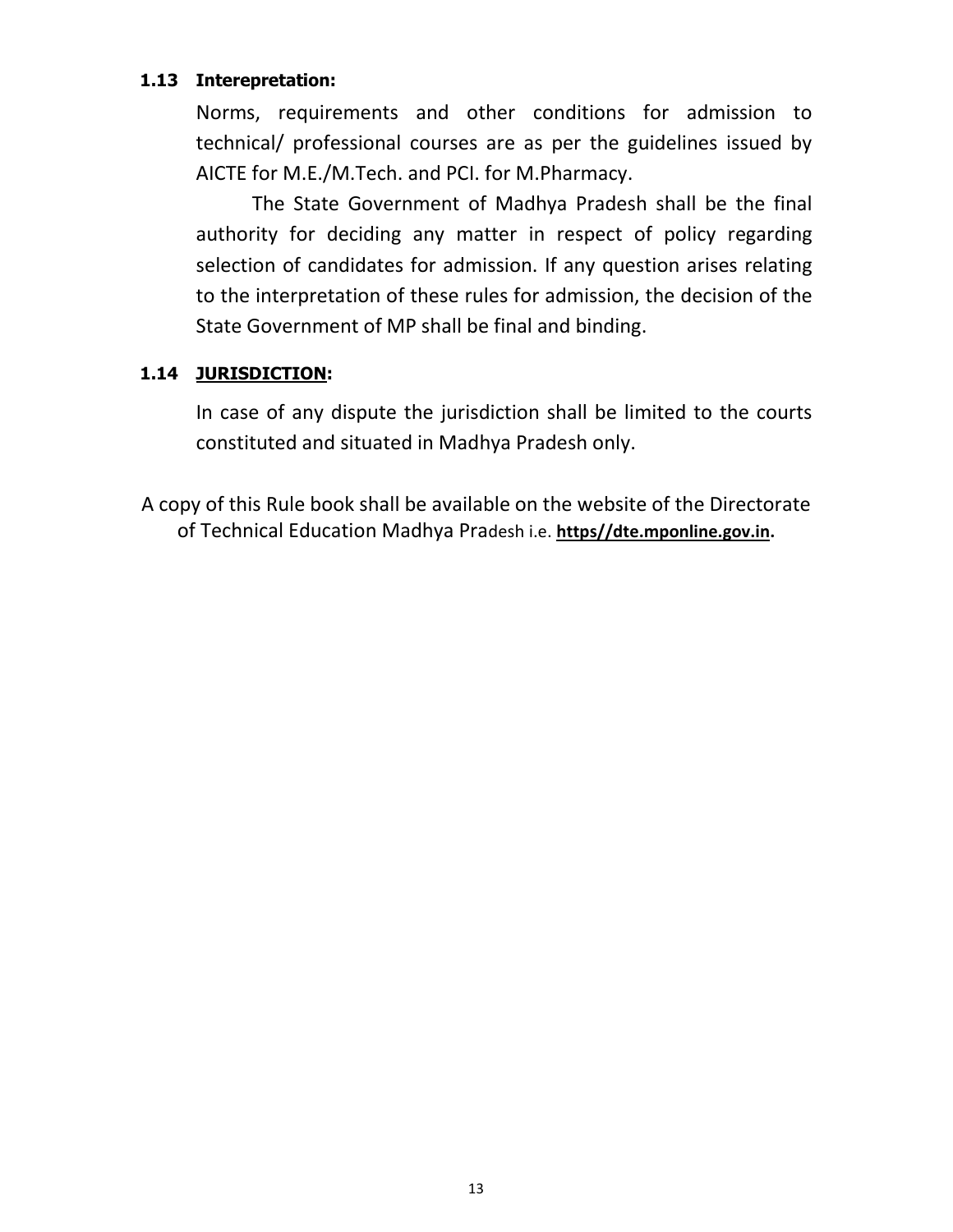## **Rules for Admission to M.E./M.Tech.(F.T.) and M.Pharmacy Courses in Private Institution in M.P.**

## **Session 2021-22**

**RULES FOR ADMISSION TO MASTER OF ENGINEERING (M.E.), MASTER OF TECHNOLOGY (M.Tech.) & MASTER IN PHARMACY (M.Pharmacy) COURSES IN A.I.C.T.E./ P.C.I APPROVED UNAIDED PROFESSIONAL EDUCATIONAL INSTITUTIONS OF MADHYA PRADESH AS PER THE PROVISIONS MADE IN MADHYA PRADESH NIJI VYAVASAYIK SHIKSHAN SANSTHA (PRAVESH KA VINIYAMAN AVAM SHULK KA NIRDHARAN) ADHINIYAM, 2007 (NO. 21 of 2007) AND THE ADMISSION RULES-2008 MADE THEREIN (AS AMENDED).** 

## **2.1. Short title and commencement:**

- (1) These rules may be called Admission Rules, 2008.
- (2) These rules shall come into force from the date of its publication in the Madhya Pradesh Gazette.

## **2.2. Definitions: In these rules, unless the context otherwise requires –**

- **(a)** "Act" means the Madhya Pradesh Niji Vyavsayik Shikshan Sanstha (Pravesh Ka Viniyaman Avam Shulk Ka Nirdharan) Adhiniyam, 2007 (No. 21 of 2007);
- **(b)** "Appropriate Authority" means Authority as defined in clause (a) of section 3 of the Act;
- **(c)** "Admissions and Fee Regulatory Committee" means the Committee constituted by the State Government under the Act for the supervision and guidance of admission process and for the fixation of fee to be charged from candidates seeking admission in a professional educational institution;
- **(d)** "AICTE" means All India Council of Technical Education, statutory body established by All India Council of Technical Education Act, 1987 (52 of 1987);
- **(e)** 'PCI' means Pharmacy council of India.
- **(f)** "Course" means any course, the nomenclature of which is approved by the appropriate authority and for which a separate degree/diploma is awarded by any recognized University or Board or Institution (like B.E. Electrical, B.E. Mechanical, M.Tech./ME in Electrical/Mechanical etc.).
- **(g)** "Competent Authority" means any authority as authorized by the State Government in this behalf.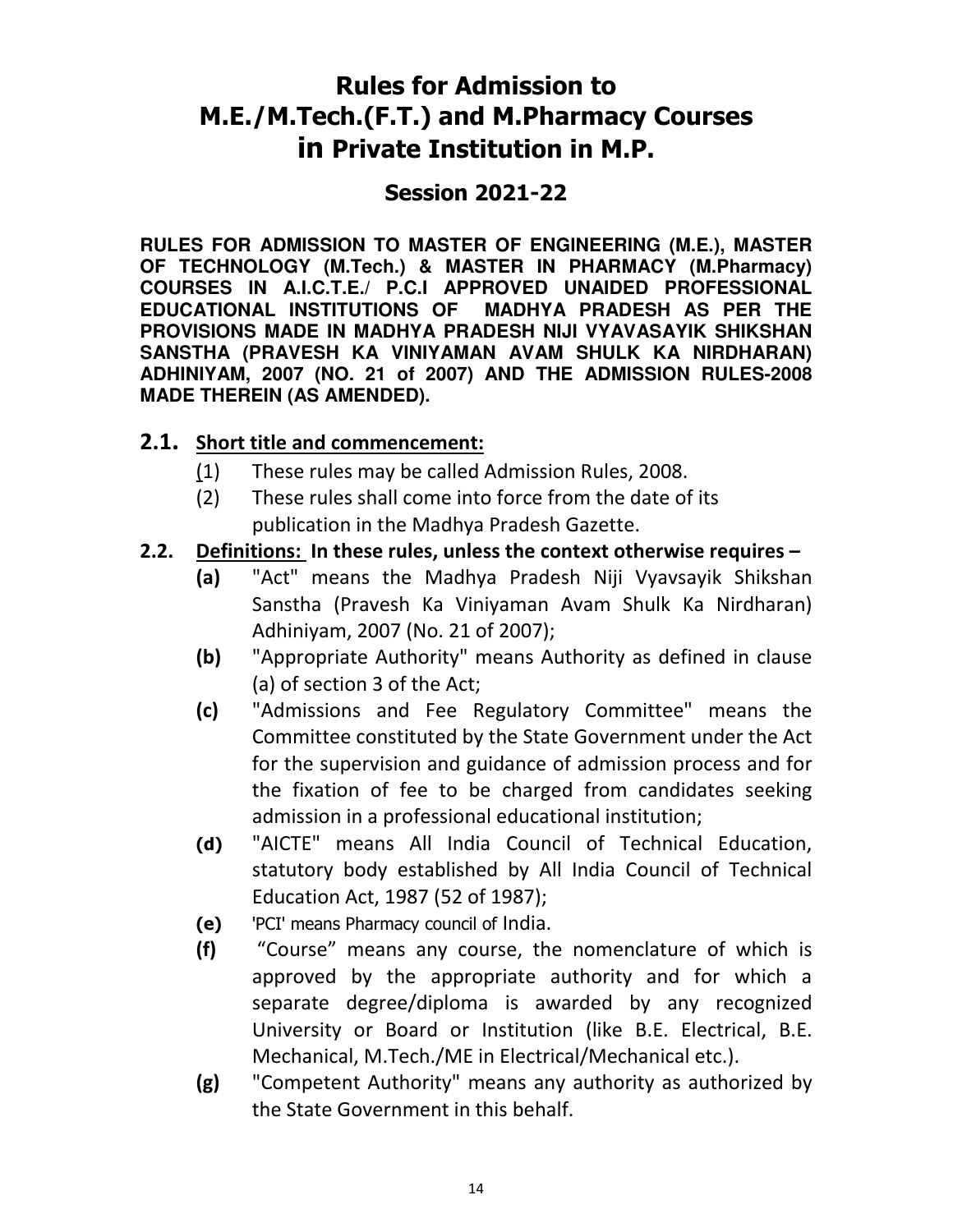- **(h)** "Fee" means all fees including tuition fee and development charges;
- **(i)** "Principal" means Head of institution;
- **(j)** "Private Unaided Professional educational Institution" means professional educational institutions which is not receiving recurring financial aid or grant-in-aid from any State or Central Government and which is not established or maintained by the Central Government, the State Government or any Public body;
- **(k)** "Professional Educational Institution" means a college or a school or an institute by whatever name called, imparting professional education, affiliated to state university including a private university established or incorporated by an Act of the State Legislature or Constituent unit of a deemed to be university under section 3 of University Grant Commission Act, 1956 (3 of 1956), and approved or recognized by the competent statutory body regulating professional education;
- **(l)** "Qualifying Examination" means the examination of the minimum qualification, passing of which entitles one to seek admission into the relevant Professional Courses as prescribed in these rules;
- **(m)** "Single Window System" means a system by which available seats in all the institutions are offered through Common Centralized Counselling or Decentralize Online Counselling to qualified candidates in the order of merit in the Common Entrance Test;
- **(n)** "**Reservation for Economical weaker section (EWS) candidates of Madhya Pradesh"** means As per the Government of Madhya Pradesh GAD Letter No. एफ आएक भोपाल, Dated 02 july 2019, Ten Persent (10 %) Seats of approved intake will be available for admission in Masters of Engineering /Techenology (M.E./M.Tech.) and M. Pharmacy courses for Economically weaker section (EWS) candidates of Madhya Pradesh.

## **Other Abbreviations Used In This Rule Book Are:-**

- (i) "CTE" means commissioner Technical Education, Madhya Pradesh, Bhopal;
- (ii) "RGPV" means Rajiv Gandhi Proudyogiki Vishvavidhyalaya, Madhya Pradesh, Bhopal;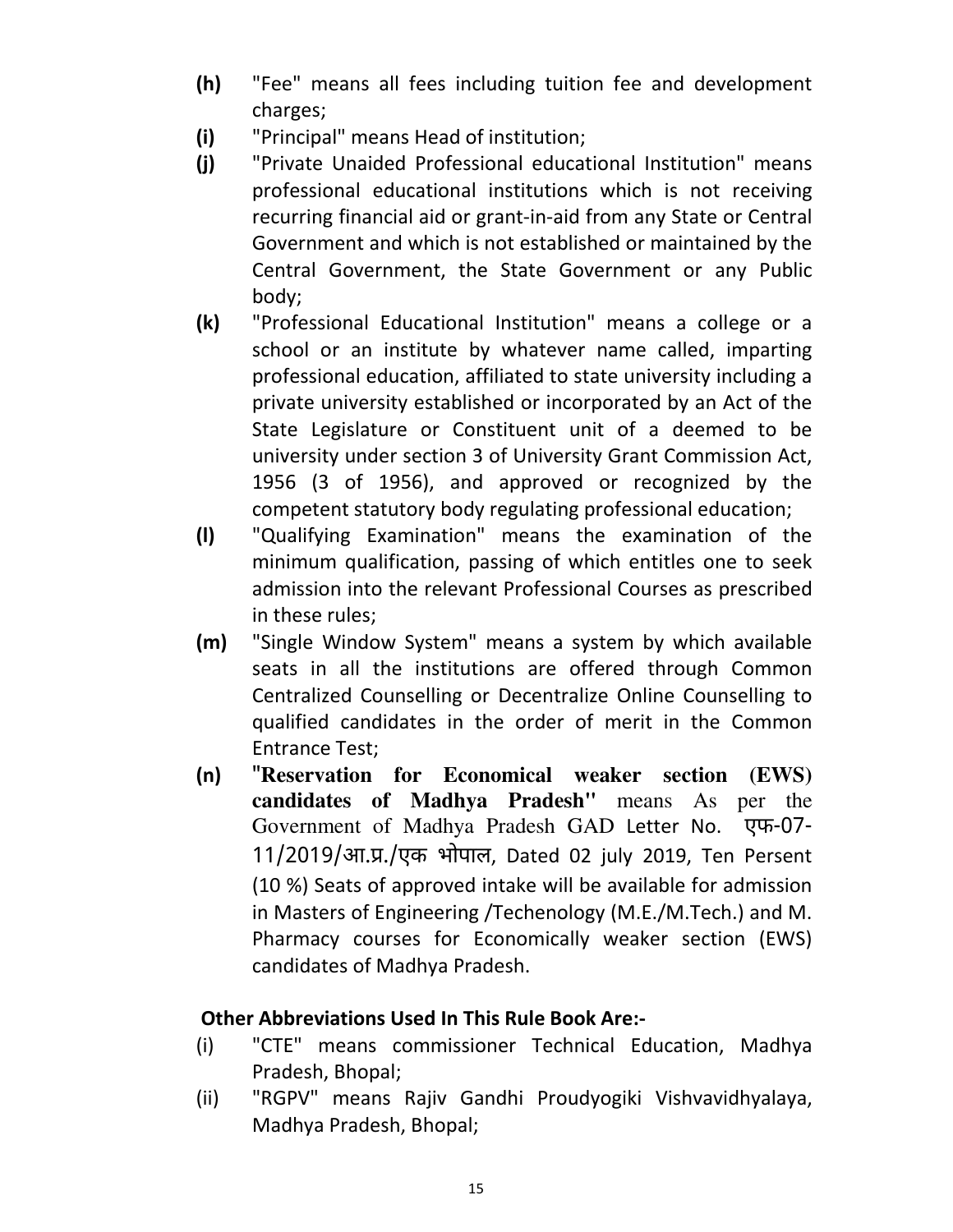- (iii) "GATE" means Graduate Aptitute Test in Engineering Organised by Indian Institutes of Technology (IITs);
- (iv) "GPAT" Graduate Pharmacy Aptitude Test Organised by All India Council of Technical Education (AICTE);

## **2.3. Applicability:**

These rules shall be applicable to private unaided professional educational institutions, which are conducting **M.E./M.Tech.** (F.T.) courses as approved by the AICTE and **M.Pharm.** courses as approved by the PCI.

## **2.4 Admission rules:–**

In all professional institutions the procedure for admission shall be as under-

## **2.4.1 Availability of seats –**

Numbers of seats available in various professional educational institutions as approved by Appropriate Authority, are given in **Table 2 & 3**.

## **Note:**

- (1) Approved intake capacity available in various professional educational institutions shall be available on the website (**https//dte.mponline.gov.in.**) of the Competent Authority conducting counselling.
- (2) If permission is granted to any new institution or the number of seats in any existing institution are varied or permission to start second shift in existing institution is granted by the appropriate authority on or before **30th June** of that year, the same may be incorporated in counselling of that year, provided that the institution gets the affiliation from the respective University and have a permission from the State Government, however in case of any change in the number of sanctioned seats of the existing institutes, the condition to get reaffiliation from the respective university, shall not apply.
	- **(2.1)** If extention of approval by aicte and affiliation by concerned university does not provided to the existing institution / course then such institution will not be included in the counselling.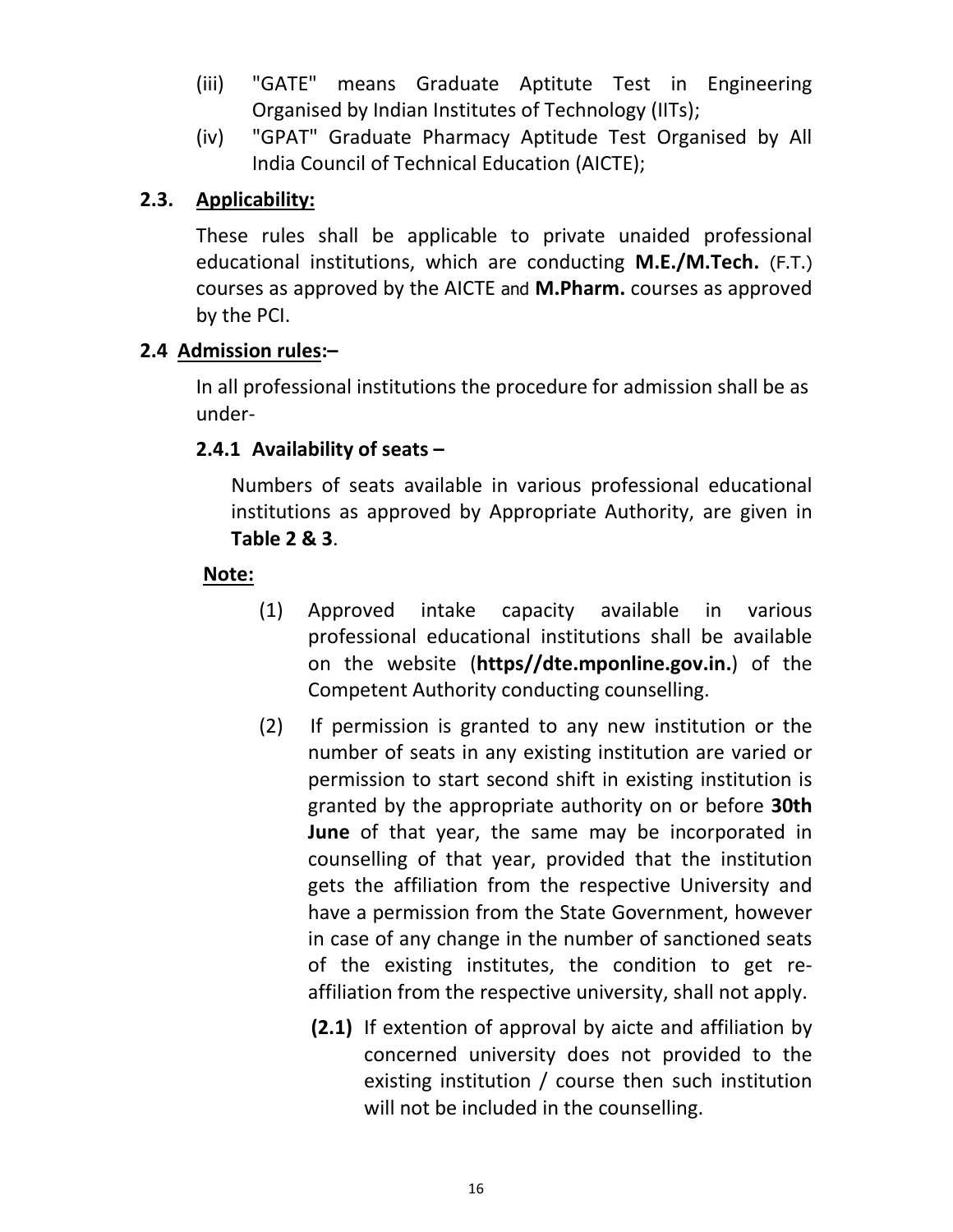### **2.4.2 Allocation/ Reservation of seats –**

In every institution 16%, 20% and 14 % seats of sanctioned intake shall be reserved for the candidates belonging to SC, ST and OBC (excluding creamy layer) categories respectively as notified by the state government in this regard.

## **2.4.2.1 Scheduled Caste (SC) and Scheduled Tribe (ST) Category of Madhya Pradesh:**

 A candidate claiming to be either of SC or ST category of MP shall have to produce a certificate from the competent authority declared for this purpose in **Proforma-1 (annexure – 1)** as given in this rule book.(Vide MP Government GAD order No. F.7-2/96 आ.प्र. / 1, भोपाल, दिनांक 01-08-1996 *and as per latest order issued by the Govt. of M.P. in this regard.*

### **2.4.2.2 OBC category of Madhya Pradesh**

A candidate claiming reservation under OBC (excluding creamy layer) category shall have to produce a certificate at the time of verification of documents issued by the competent authority in **Proforma-2** (**annexure – 2**) as given in the rule book. (Vide MP Government GAD order No.  $F/7-2/96$   $F/J$ .  $/1$ , भोपाल, दिनांक 12.03.1997 and order no. ,F-7-2/96 आ.प्र.  $/1$ , भोपाल, दिनांक 06.07.2000 and as per latest order issued by the Govt. of M.P. regarding creamy layer. The candidate should also bring an income certificate at the time of verification of documents regarding his/her family's income from the Competent Authority or self declearation reagarding income as prescribed by GAD, Government of M.P. by his circular no. सी–3–7–2013–3–एक, <u>दिनांक 25/09/2014 (Proforma-10)</u> (annexure – 3). and stating that his/her parents do not come under creamy layer if OBC certificate is issued before **30th April, 2018** 

## **2.4.2.3 Reservation for Economical weaker section (EWS) candidates of Madhya Pradesh:-**

As per the Government of Madhya Pradesh GAD Letter No. एफ-07-11/2019/आ.प्र./एक भोपाल, Dated 02 july 2019, Ten Percent (10 %) Seats of approved intake will be available for admission in full time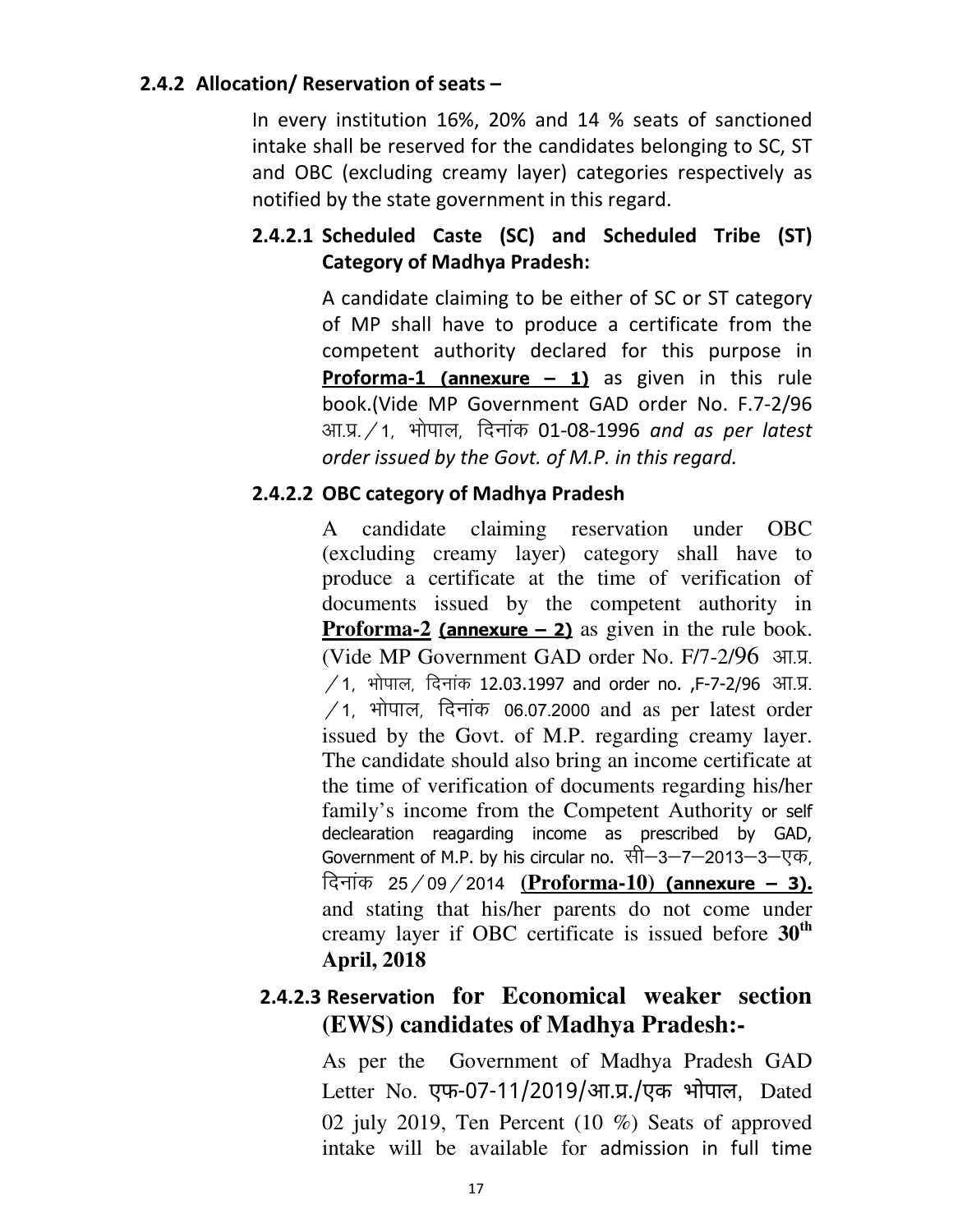Masters of Engineering /Techenology (M.E./M.Tech.) and M. Pharmacy courses for Economically weaker section (EWS) candidates of Madhya Pradesh. These seats will be available for Madhya Pradesh domicile candidate whose family annual income from all sources should not be more than  $\bar{\tau}$  8.00 Lac (Rupees Eight Lac Only).

A candidate claiming for Economical weaker section (EWS) Seat shall have to produce a certificate from the competent authority in **Proforma-11 (Annexure-6)** as given in this rule book, As per the Government of Madhya Pradesh GAD Letter No. एफ आएक भोपाल, Dated 02 july 2019 and latest order issued by the Govt. of M.P. regarding Economical weaker section (EWS).

## **2.5 Eligibility for admission –**

**2.5.1** The Candidates should be an Indian National.

## **2.5.2 Educational Qualifications:**

## **M.E./M.Tech. (F.T.):**

A candidate seeking admission to M.E./M.Tech. Courses should be a Graduate in Relavent field of Engg./Technology with at least 50% marks, Candidate belonging to SC/ST/OBC (excluding creamy layer) categories of Madhya Pradesh with at least 45% marks. Bachelors degree be of minimum of four years duration should have been obtained from any AICTE approved institution or Indian University or from a foreign University recognised by Association of Indian Universities (AIU) or institute recognized by the AIU or any Institutes of national importance (i.e. IITs/IISc/ NITs etc.), duly recognized by the MHRD, as equivalent thereto.

### **M.Pharmacy:**

As Per the Pharmacy council of India (PCI), Minimum qualification for admission to M.Pharm programme is:

B.Pharm degree examination of an Indian University established by law in India from an institution approved by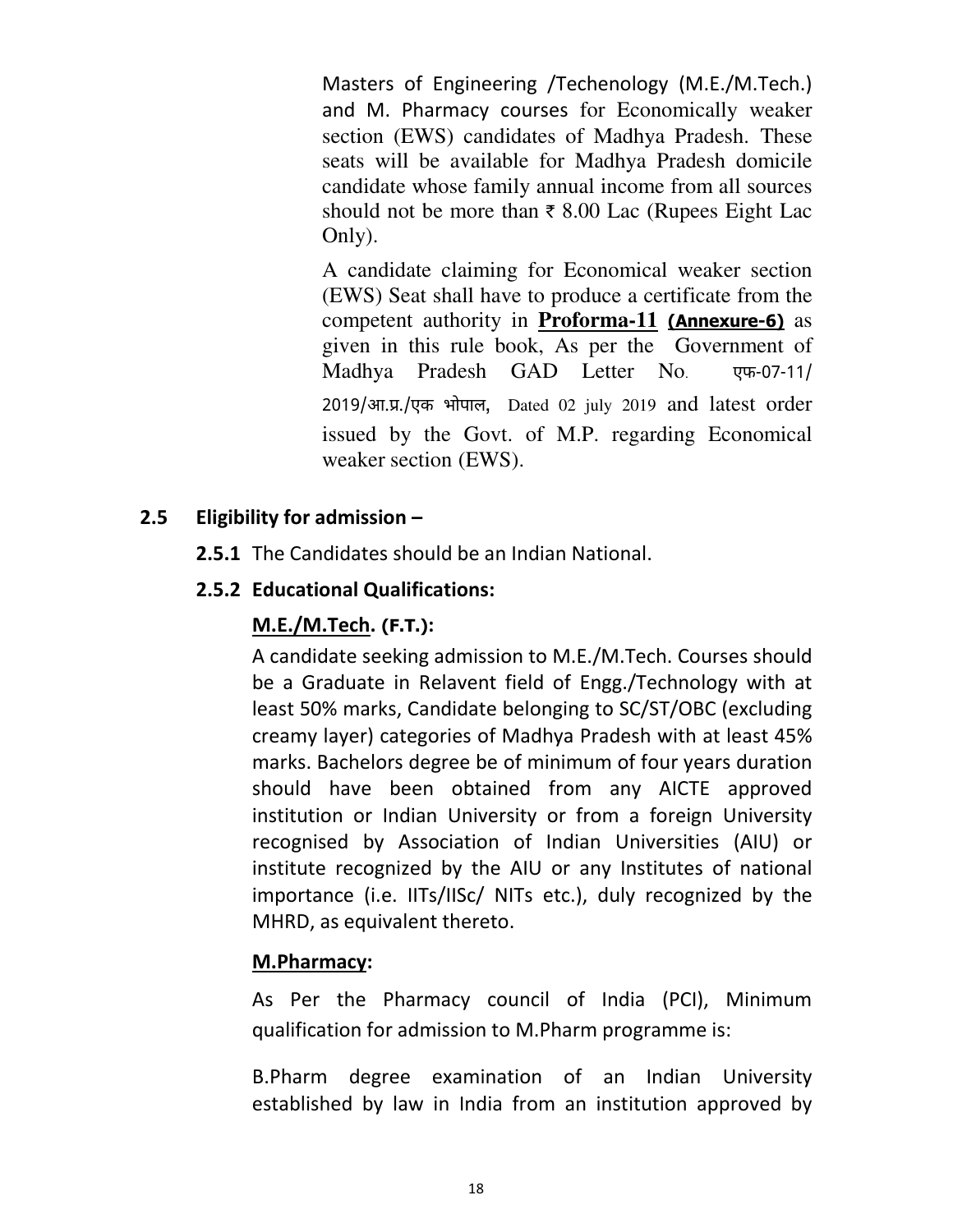Pharmacy Council of India and has scored not less than 55% of the maximum marks (aggregate of four years of B.Pharm).

For SC/ST candidates the prescribed percentage of marks will be 50% of the maximum marks (aggregate of four years of B.Pharm).

#### **NOTE:**

- (i) List of M.E./M.Tech courses in which MCA or M.Sc. qualified candidates are eligible for admission is given in **Table-1**. These Candidates must secure at least 50% marks in aggregate in the qualifying examination. Candidate belonging to SC/ST/OBC (excluding creamy layer) categories of Madhya Pradesh with at least 45% marks.
- (ii) Candidates in the Final year of above degree examinations can also apply on provisional basis. But at the time of counseling, such candidates shall have to produce the original certificate of having passed/mark sheet (Showing aggregate marks) of the degree program.
- (iii) Rounding of marks or percentage is not permissible.

### **2.5.3 Domicile Requirements**:

मध्यप्रदेश के अनुसूचित जाति $/$ अनुसूचित जनजाति $/$ अन्य पिछड़ा वर्ग (क्रीमीलेयर को छोड़कर) आरक्षण का प्रावधान रखा गया है, इन सीटों पर प्रवेश हेतु निम्न प्रारूप में स्थानीय निवासी का प्रमाण-पत्र प्रस्तुत करना आवश्यक है $:=$ 

मध्यप्रदेश शासन, सामान्य प्रशासन विभाग, मंत्रालय भोपाल के पत्र क्रमांक सी–3–7–2013–3–एक दिनांक 29 जून, 2013 के अनुसार शैक्षणिक संस्थाओं में दाखिले के लिये सक्षम प्राधिकारी (नायब तहसीलदार $\angle$ तहसीलदार) द्वारा जारी स्थानीय निवासी प्रमाण–पत्र **प्रारूप-6 (annexure – 4)** या मध्यप्रदेश शासन, सामान्य प्रशासन विभाग, मंत्रालय भोपाल के परिपत्र क्रमांक सी–3–7–2013–3–एक दिनांक 25/09/2014 अनुसार स्थानीय निवासी हेतू स्व प्रमाणित घोषणा-पत्र (अस्टाम्पित कागज पर) **प्रारूप-6(अ) <u>(annexure – 5)</u>** प्रस्तुत करना आवश्यक है,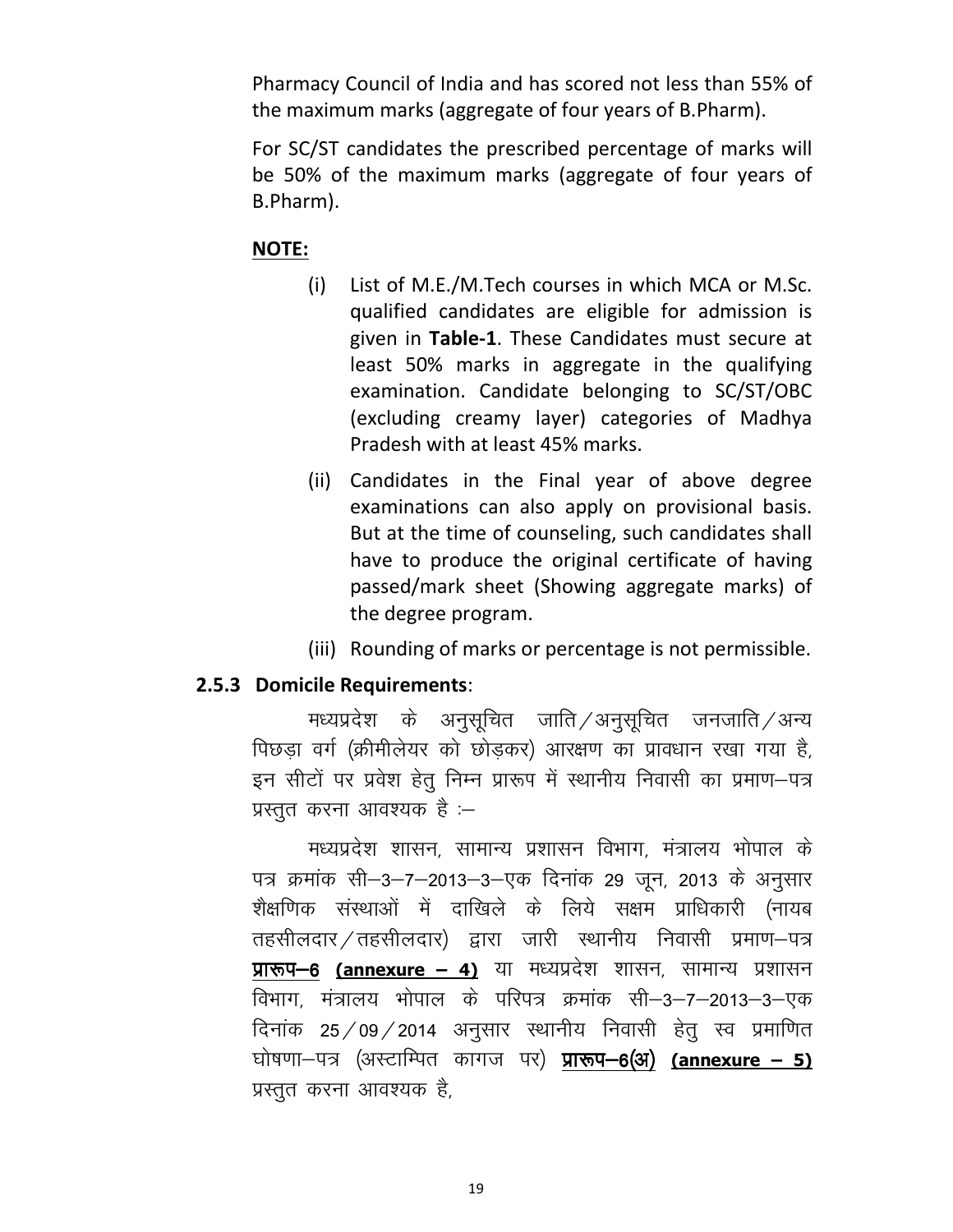- **2.6 Manner of Admission and declaration of merit list** 
	- **(A) Following shall be the admission procedure for ME/M.Tech. Courses-** 
		- (1) Competent Authority shall notify the online counselling programme.
		- (2) First Round of Counselling Shell be done on the basis of Valid GATE Score. If Seats remains vacant then the decision regarding holding of second round of counselling either separately on the basis of marks obtained in the entrance test and/or simultaneously with the counselling on the basis of percentage of marks obtained (As per the criteria for Award of degree by University/Institution) in the qualifying examination shall be taken by the competent authority.
		- (3) ME/M.Tech. Courses Candidates shall have to complete all the necessary process/steps of the online counselling**.**
	- **(B) Following shall be the admission procedure for M.Pharm. Courses-** 
		- (1) Competent Authority shall notify the online counselling programme.
		- (2) First Round of Counselling Shell be done on the basis of Valid GPAT Score. If Seats remains vacant then the decision regarding holding of second round of counselling either separately on the basis of marks obtained in the entrance test and/or simultaneously with the counselling on the basis of percentage of marks obtained (As per the criteria for Award of degree by University/Institution) in the qualifying examination shall be taken by the competent authority.
		- (3) M.Pharmacy Courses Candidates shall have to complete all the necessary process/steps of the online counselling.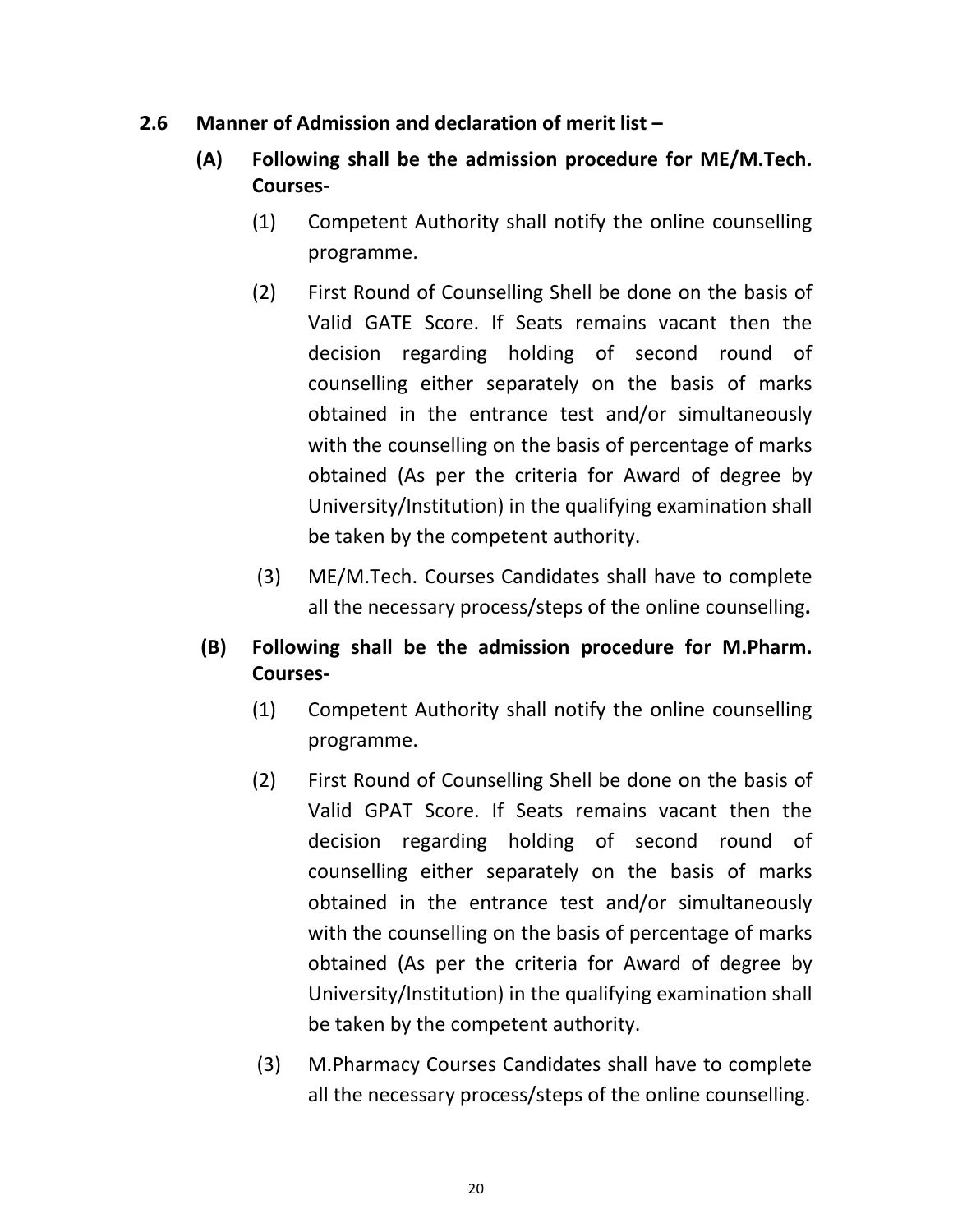## **2.7 Procedure of Admission:**

## **Online Off campus Admission Procedure:**

In case the decision to conduct online off campus counseling for a particular course is taken by the State Government, then the competent authority declared by the State Government for this purpose, shall finalize the detailed programme and shall make it available on its website declaring its procedure, process of admission and deferent cut off dates. Procedure of Online Off Campus Counselling will be followed as per the regulation published in MP Government Gazette dated 31<sup>st</sup> July, 2009 (As ammended) for Online Off Campus Counselling.

## **2.8 General Information of admission:**

- **2.8.1** Admission shall be done through Counselling on the basis of common merit lists.
- **2.8.2** Admission shall be done through Counselling on the basis of the common ranking list. The programme of Counselling shall be published in various news papers and shall also be available on website of competent authority/Commissioner Technical Education, M.P. Bhopal i.e. **https//dte.mponline.gov.in.**No separate call letters shall be sent to the candidates.
- **2.8.3 Original Documents:** During the Counselling process the original documents presented by the candidates shall be verified with originals and original documents will be returned back to the candidates. However candidates need not to submit such original documents in the admitted institutions.

## **2.9 The sequence of admission shall be as under:**

**2.9.1** In the counselling of general pool, first candidates of reserved categories shall be called in the following order, so that vacant reserved seats can be mutually converted:- Scheduled Tribes, Scheduled Castes, Scheduled Tribes, Other Backward Classes, Scheduled Tribes/Scheduled Castes.

After conducting counselling of reserved category candidates, as per above order, vacant seats, if any, shall be merged into the unreserved seats and then counselling for unreserved seats shall be conducted.

**2.9.2** Candidates of reserved category who find place in the merit list of unreserved category will also be considered in the allotment of seats under unreserved category. They will be given seat of their preference from reserved or unreserved category in which they are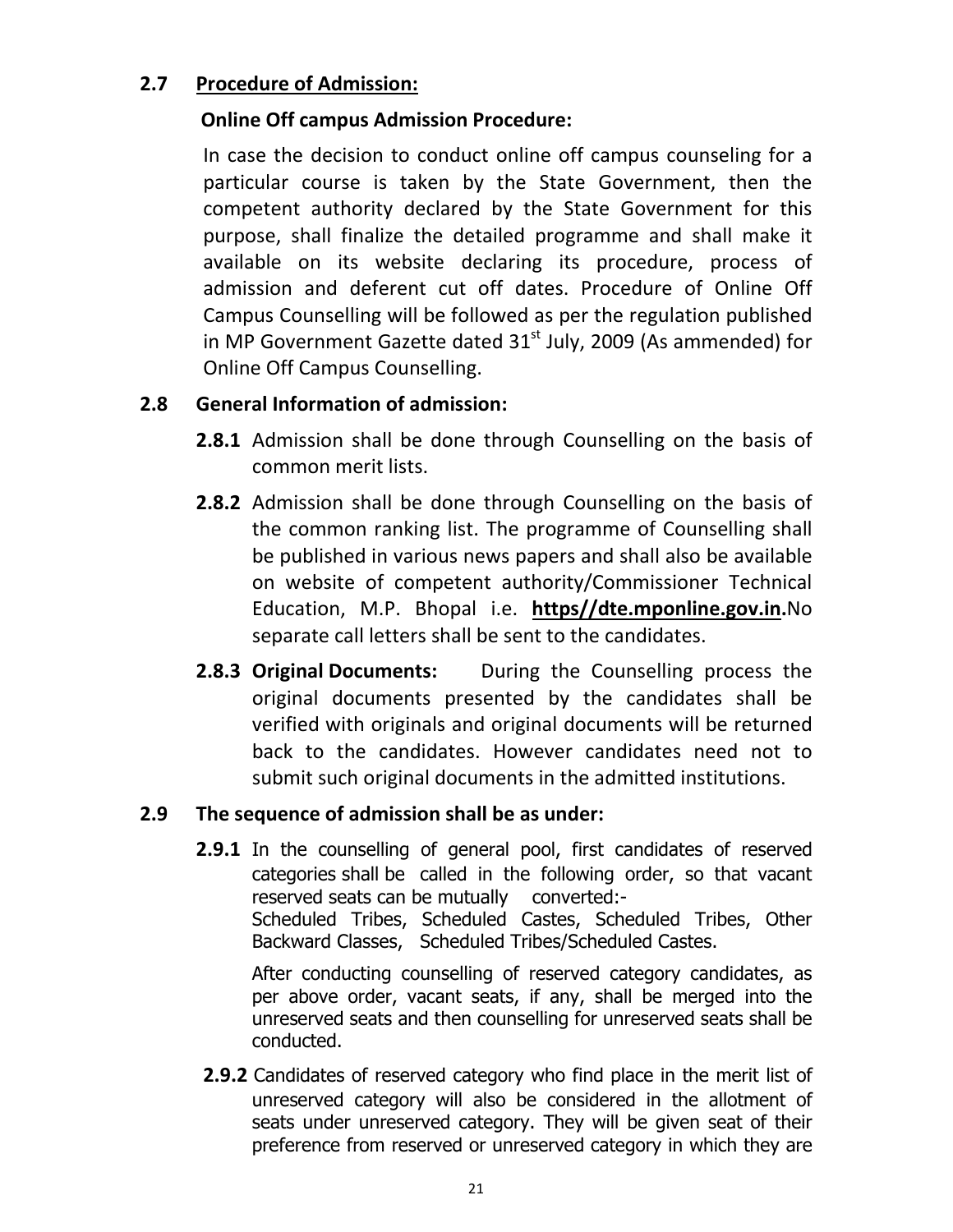getting better choice. Such candidates of reserved category who are allotted seats from unreserved category shall be counted in the unreserved category.

**2.9.3** If the seats remains vacant after the first round of counselling held on the basis of merit of common entrance test then the decision regarding holding of second round of counselling either separately on the basis of marks obtained in the entrance test and/or simultaneously with the counselling on the basis of **percentages of aggregate mark obtained in the qualifying examination** shall be taken by the competent authority keeping in view the number of vacant seats for a particular course and approximate number of candidates willing for admission. In the counselling of qualifying examination all the available seats shall be presumed to be under unreserved seats and the allotment shall be made accordingly on the basis of a joint merit list of candidates of all categories.

If, after providing opportunity to the last candidate of list through common entrance test, it is decided to hold counselling on the basis of marks obtained in qualifying examination, then all the available seats shall be considered under unreserved seats and the seats of unreserved category for which allotment shall be made on the basis of a joint merit list of candidates of all categories.

If, after aforesaid round of counselling seats still remains vacant, they shall be filled as per Admission Rules-2008 (As Ammended) in accordance with the procedure notified by the competent authority.

**2.9.4** After having selected the Seat/Institution, the candidate shall have to report in the concerned institution before the cut-off date, which will be mentioned in the admission slip issued by the Competent Authority at the time of counselling. In the institution where candidate is selected, candidate shall have to complete all formalities and he/she shall pay the remaining amount of fees etc. in the institution where he/she is admitted. All the candidates shall be required to pay the fees in the institution as per the rules of Government of Madhya Pradesh as applicable to them on the date of admission.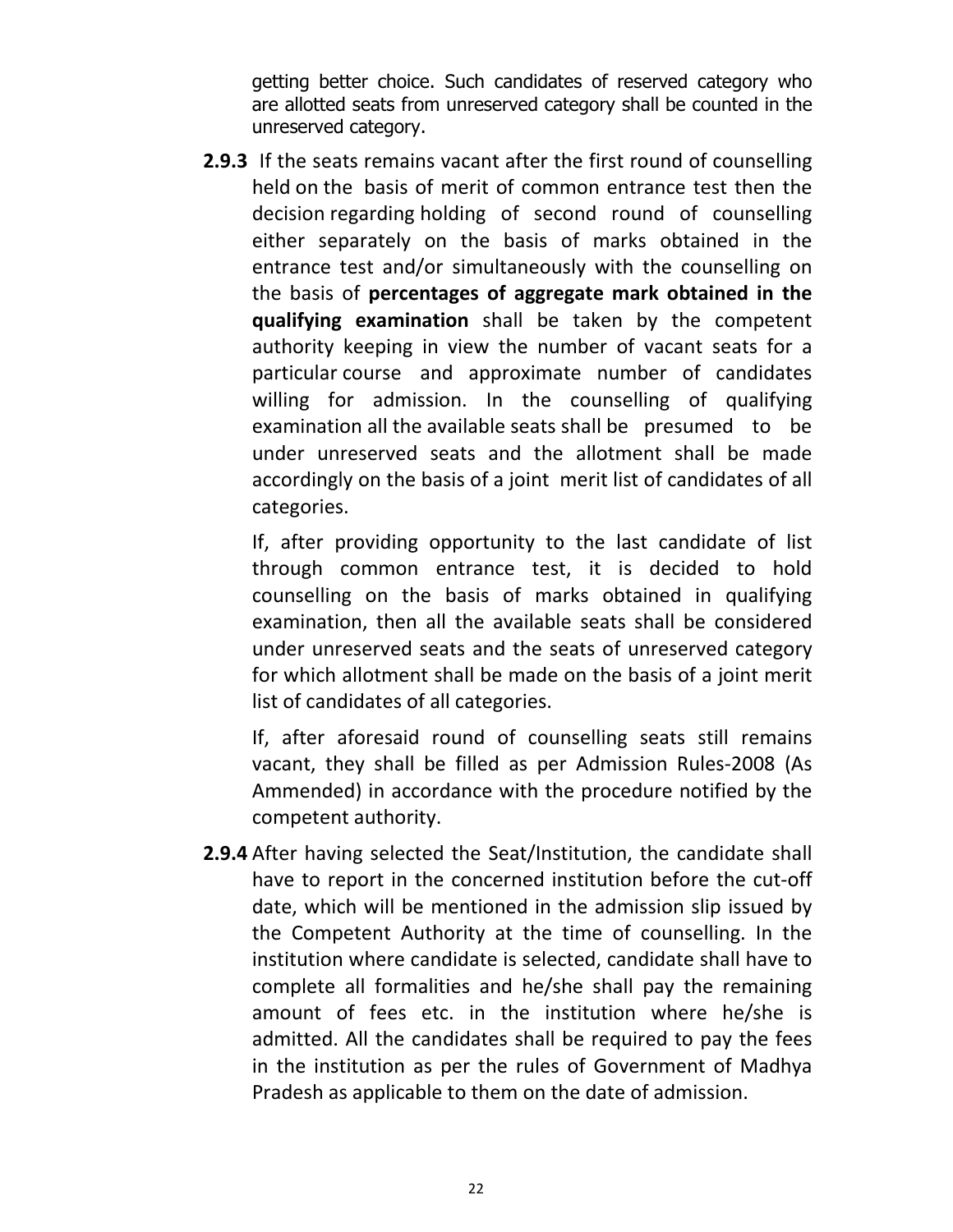## **2.9.5 Inter-se merit :-**

If candidate obtain equal marks in the qualifying examination then merit will be decided by given preference to the candidate who is older in age. If age is same then merit of the candidate will be decided by English alphabetical order of the candidate name.

- **2.9.6** The candidates are required to visit the web site of Competent Authority i.e **https//dte.mponline.gov.in.** The details of, procedure for submitting application form, eligibility, schedule of counselling, admission procedure and counselling fee shall be available on these websites. Candidates must visit these websites frequently to observe & note latest notices & changes.
- **2.9.7** In case, any university awards grade in qualifying examination, then copy of certificate from the competent authority of the university, stating equivalent percentage of marks as well as conversion formula used, must be produced along with application form at the time of verification in original.
- **2.9.8** Transfer of institution shall not be permitted.
- **2.9.9** All admissions shall be completed on or before the last date declared by the Competent Authority.

### **Note:-**

All such candidate who has passed qualifying examination with grace marks are also eligible for admission, but grace marks will not be included for minimum percentage condition mentioned above.

### **2.10 Cancellation of Admission:**

(1) If at any stage it is found that a candidate has got admission in any institution on the basis of false or incorrect information or by hiding relevant facts or if at any time after admission it is found that the admission was given to the candidate due to some mistake or oversight, the admission granted to such a candidate shall be liable to be cancelled forthwith without any notice at any time during the course of his/her studies by the Principal of the institution or by Competent Authority.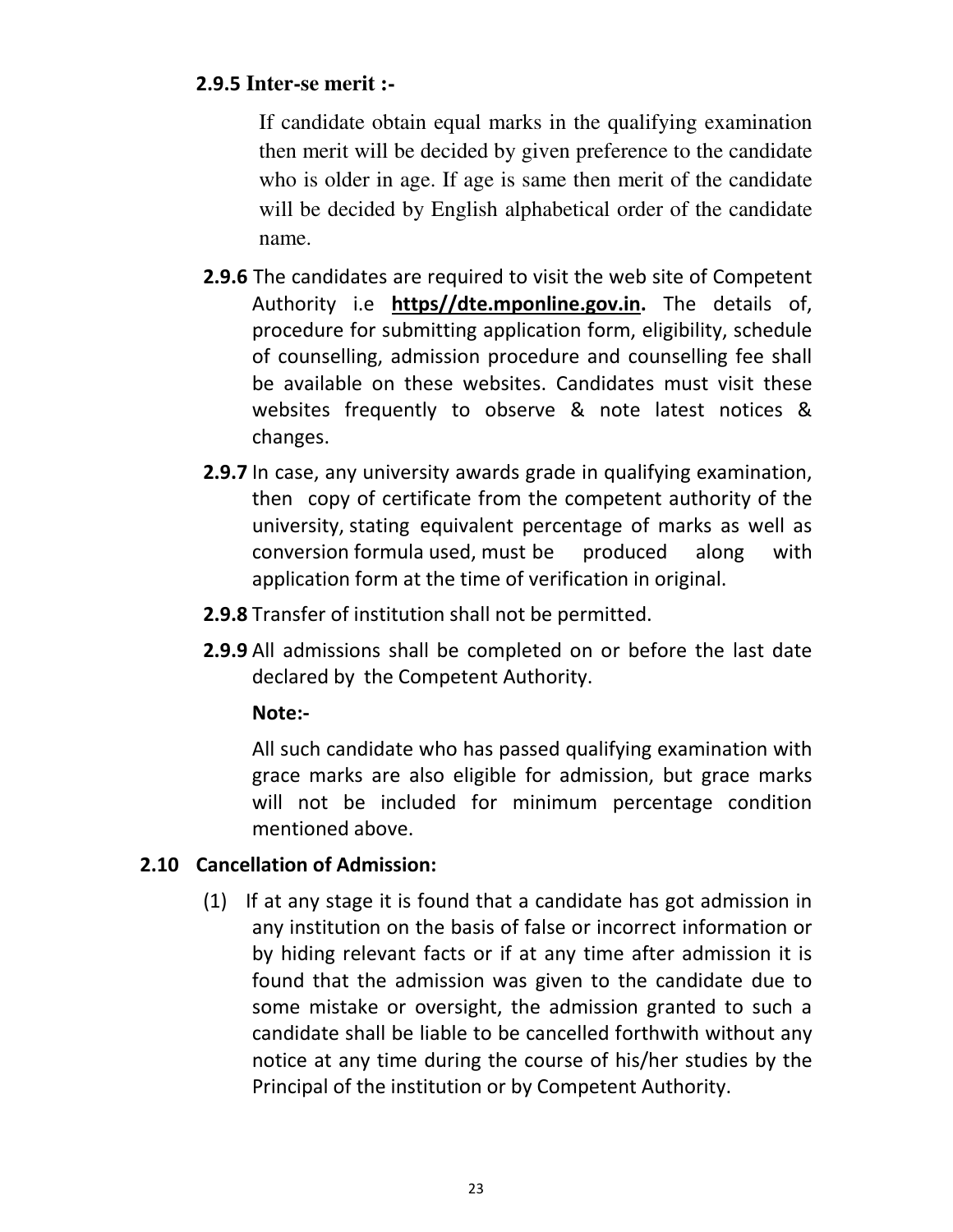- (2) In compliance to the order passed by the Hon'ble Supreme Court of India, New Delhi, last date of admission is 14 August . If a candidate gets his/her admission cancelled till 07 August then the tuition fee deposited by the candidate in the institute will be returned to the candidate after deducting 10% of it, However, If a candidate gets his/her admission cancelled after 07 August then the tuition fee deposited by the candidate in the institute will also be not refundable.
- (3) Vacancy arising (in particular class/category/compartment) due to cancellation of admission or due to non reporting of candidates by the stipulated date (as declared by the Competent Authority) in a particular Institution, shall be considered in the counselling in the following manner:-

During the counselling, if seats are available, in that particular course, vacancy/vacancies arising due to above reasons shall be added directly to existing vacancy/vacancies and shall be available for allotment.

(4) After the last date of admission, cancellation of admission shall only be done by the institution.

### **2.11 Tuition and other Fees :**

 Tuition fee and other fee, as decided by the Admission & Fee Regulatory Committee/ State Government/ University, shall be applicable.

### **2.12 Modification to rules/procedures:**

 The State Government of Madhya Pradesh reserved the rights to amend any provision / rules/ procedure for admission after due consultation from Admission and Fee Regulatory Committee to ensure fair and transparent admission procedure and any modification so made shall be binding.

A candidate aggrieved with any contravention on the part of the Agency or any contravention of the provisions of the Act could make an application to the Committee pinpointing the cause of action and alleged lapse in following the procedure or provisions of the Act.

#### **2.13 Interpretation:**

Norms, requirements and other conditions for admission to technical/ professional courses are as per the guidelines issued by AICTE for M.E./M.Tech. and PCI. for M.Pharmacy.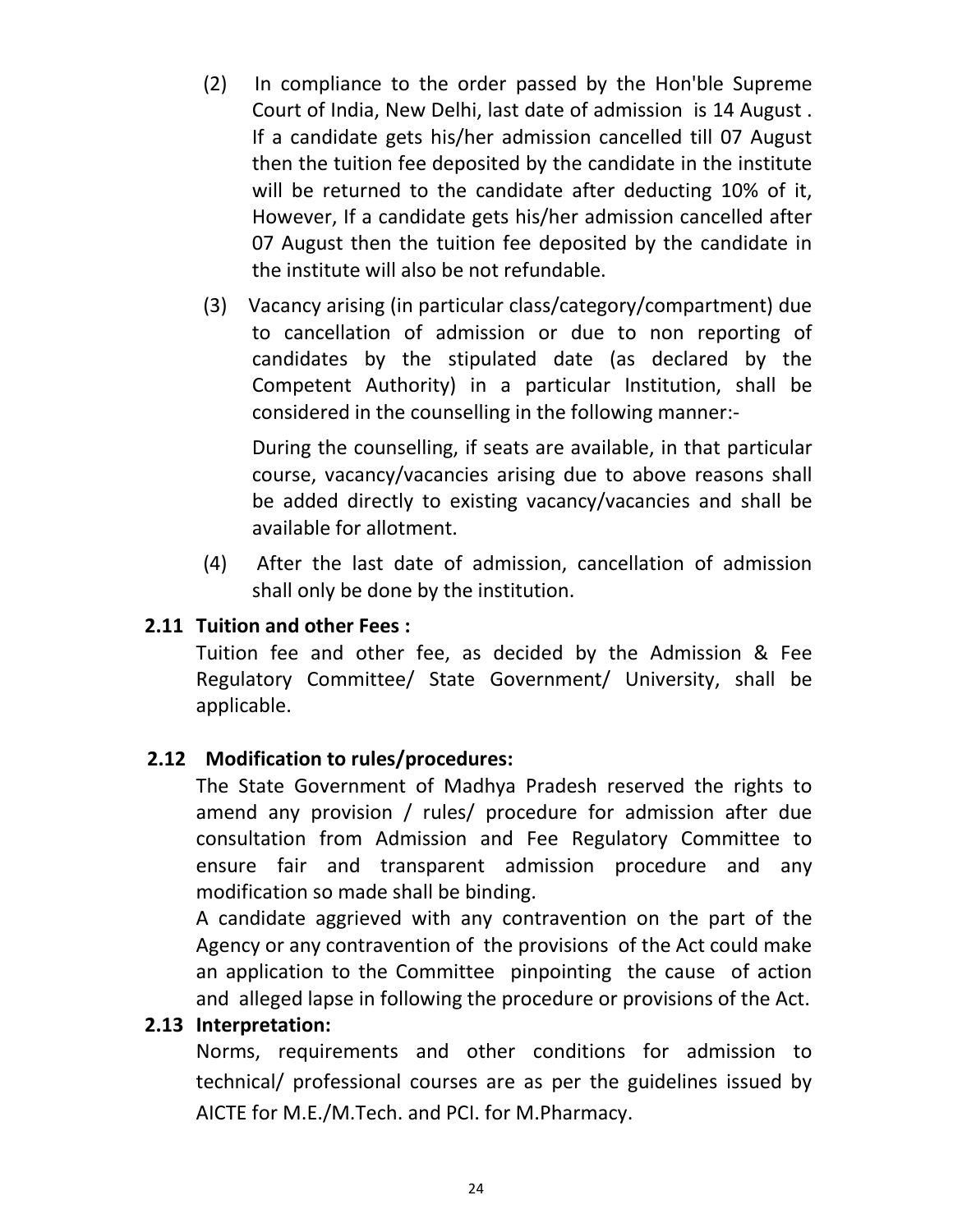The State Government of Madhya Pradesh shall be the final authority for deciding any matter in respect of policy regarding selection of candidates for admission. If any question arises relating to the interpretation of these rules for admission, the decision of the State Government of MP shall be final and binding.

## **2.14 Jurisdiction:**

In case of any dispute the jurisdiction shall be limited to the courts constituted and situated in State of Madhya Pradesh only.

A copy of this rule book shall be available on the website Directorate of Technical Education, M.P. i.e. **https//dte.mponline.gov.in.**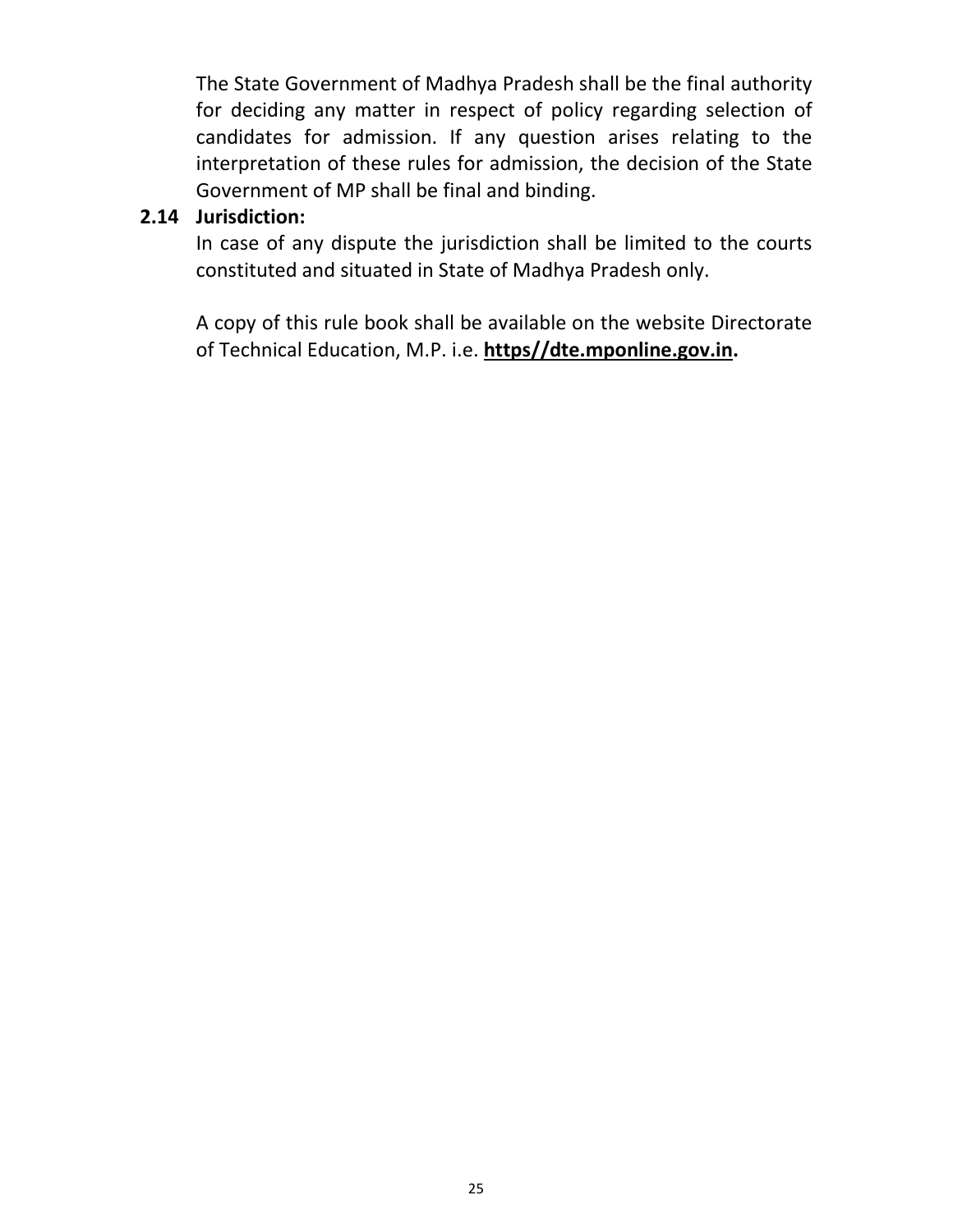#### **Annexure-1**

#### प्रारूप $-1$

## अनुसूचित जाति $\sqrt$ जनजाति प्रमाण–पत्र कार्यालय, अनुविभागीय अधिकारी (प्रमाणीकरण)

| ЯНІЧІ<br>un l<br>ch Hid<br> |  |
|-----------------------------|--|

## स्थायी जाति प्रमाण पत्र

| संविधान के अनुच्छेद 341 के अधीन मध्यप्रदेश राज्य के संबंध में अनुसूचित जाति/अनुसूचित जनजाति के रूप में |  |  |
|--------------------------------------------------------------------------------------------------------|--|--|
|                                                                                                        |  |  |
|                                                                                                        |  |  |
|                                                                                                        |  |  |
|                                                                                                        |  |  |
|                                                                                                        |  |  |
|                                                                                                        |  |  |

| दिनांक<br> | हस्ताक्षर                 |
|------------|---------------------------|
| (सील)      | प्रमाणीकरण अधिकारी का नाम |
|            | प्टनाम                    |

- टिप्पणी (1) अनुसूचित जाति का अर्थ है संविधान के अनुच्छेद 341 के अंतर्गत विनिर्दिष्ट मध्यप्रदेश राज्य से संबंधित अनुसूचित जाति तथा अनुसूचित जनजाति का अर्थ है संविधान के अनुच्छेद 342 के अंतर्गत विनिर्दिष्ट मध्यप्रदेश राज्य से संबंधित जानजाति।
	- (2) केवल निम्नलिखित अधिकारियों द्वारा जारी किये गये प्रमाण-पत्र मान्य होंगे। (अ) कलेक्टर / डिप्टी कलेक्टर / एस.डी.ओ.(अनुविभागीय अधिकारी) उपसंभागीय मजिस्ट्रेट / सिटी मजिस्ट्रेट (ब) तहसीलदार  $(q)$  परियोजना प्रशासक / अधिकारी,वृहद / मध्यम / एकीकृत आदिवासी विकास परियोजना ।

यह प्रमाण पत्र उपरोक्त में से किसी भी एक अधिकारी द्वारा नियत जांच एवं आत्म संतुष्टि के पश्चात ही जारी किया जावे, न कि उम्मीदवार के अभिभावक द्वारा दिये गये शपथ पत्र के आधार पर और न ही स्थानीय निकायों के सदस्यों द्वारा जारी किये गये प्रमाण पत्र के आधार पर।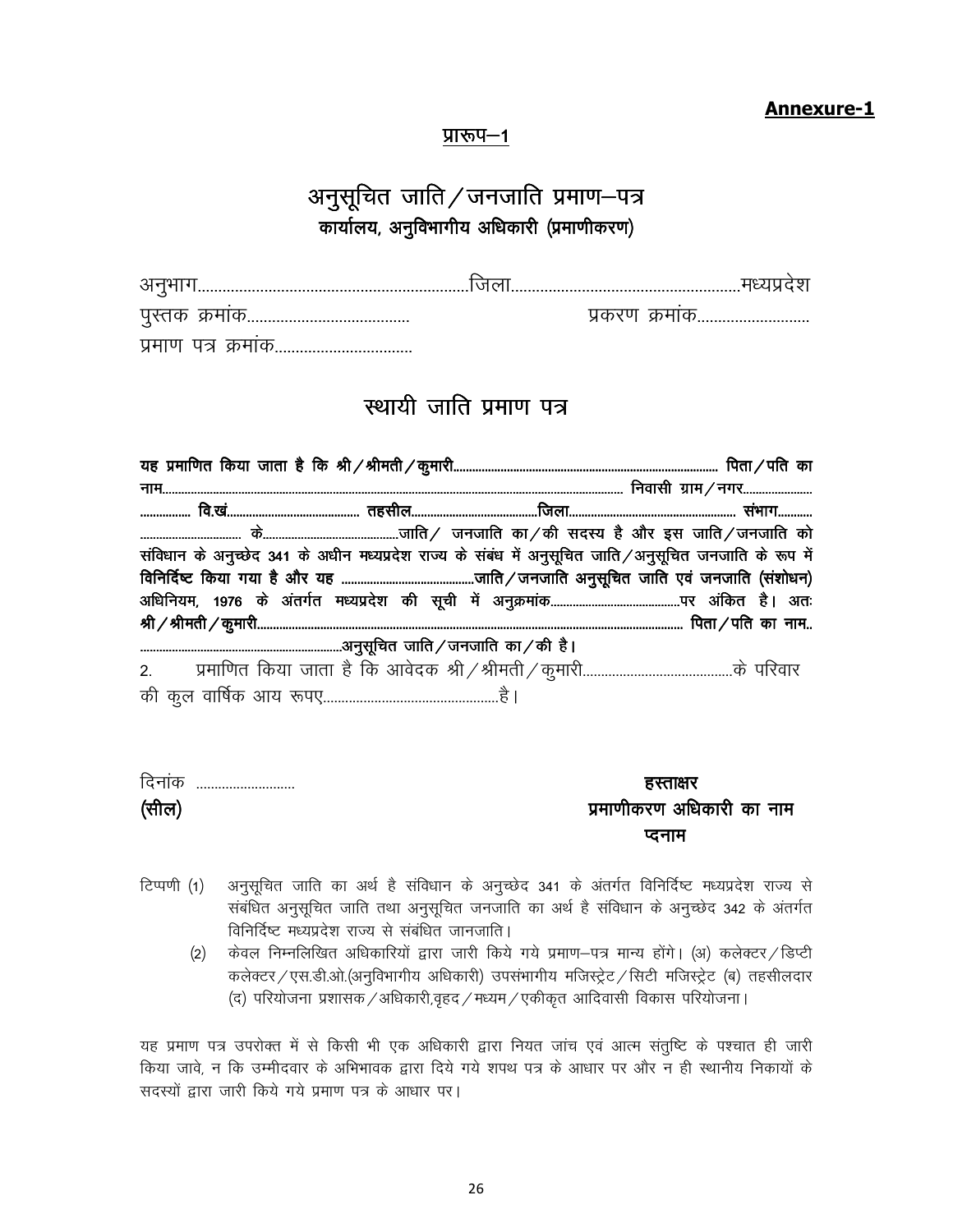प्रारूप-2

## मध्यप्रदेश की अन्य पिछड़े वर्ग (क्रीमीलेयर को छोड़कर) श्रेणी के आरक्षित स्थानों पर प्रवेश के लिये प्रस्तुत किये जाने वालेप्रमाण-पत्र

## स्थायी प्रमाण पत्र कार्यालय, अनुविभागीय अधिकारी  $(y$ माणीकरण)

| u~ |  |
|----|--|

## जाति प्रमाण $-$ पत्र

| जाति,अनुसूचित जाति एवं पिछड़ा वर्ग कल्याण विभाग की अधिसूचना क्रमांक एफ 8–5 पच्चीस 4–84,        |  |  |
|------------------------------------------------------------------------------------------------|--|--|
| दिनांक 26 दिसंबर, 1984, पिछड़ा वर्ग कल्याण विभाग की अधिसूचना क्रमांक एफ 23–4–97–चौवन,          |  |  |
| दिनांक 2 अप्रैल, 1997 तथा इस संदर्भ में समय–समय पर जारी अधिसूचनाओं द्वारा अधिमान्य किया गया है |  |  |
| और सूची के क्रमांक पर अंकित है।                                                                |  |  |

Jh----------------------------------------------------------------------------------- vkSj@;k mudk ifjokj lkekU;r% e/; izns'k d s ftyk------ ----------------------------------------------------- l aHkkx----------------------------------- esa fuokl djrk gS-

| (सम्पन्न वर्ग) व्यक्तियों / वर्गो की श्रेणी में नहीं आते हैं, जिसका उल्लेख भारत सरकार कार्मिक एवं प्रशिक्षण |
|-------------------------------------------------------------------------------------------------------------|
| विभाग के परिशिष्ट क्र 380 / 2 / 22 / 93 स्था. (एस.सी.टी.) दिनांक 08.09.93 द्वारा जारी सूची के कालम-3        |
| में तथा मध्य प्रदेश शाासन, सामान्य प्रशासन विभाग के ज्ञाप क्रमांक एफ. 7–26/93/1– आ.प्र., दिनांक 8           |
| मार्च 1994 के साथ संलग्न परिशिष्ट "ई" की अनुसूची के कॉलम (3) में किया गया है।                               |
|                                                                                                             |
|                                                                                                             |
| 3. यह भी प्रमाणित किया जाता है कि वह मध्यप्रदेश राज्य में दिनांक को प्रवजन कर                               |
| चुका है।                                                                                                    |
| दिनांक<br>हस्ताक्षर                                                                                         |
| प्रमाणीकरण अधिकारी का नाम<br>(सील)                                                                          |
| पदनाम                                                                                                       |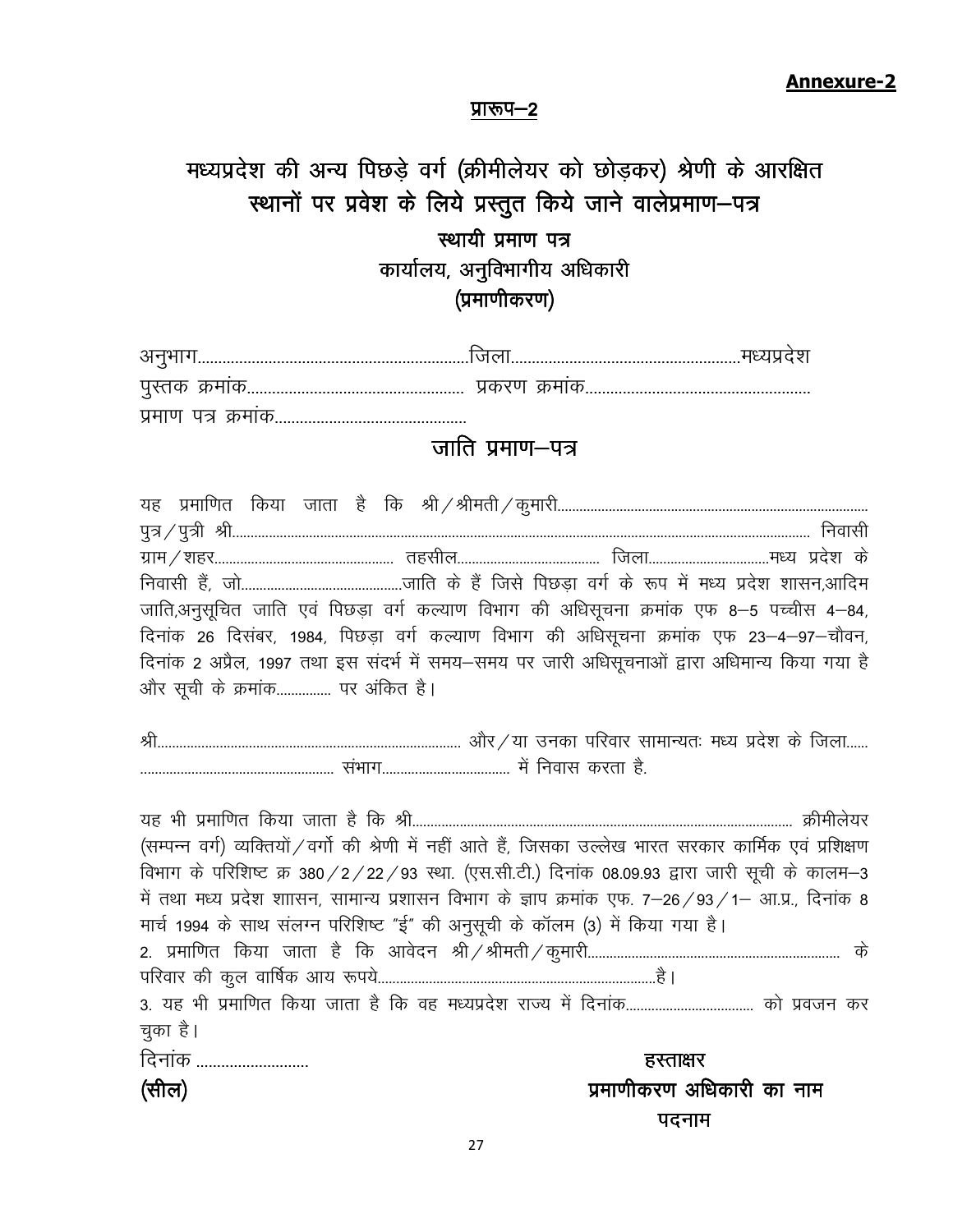## **Annexure-3 Annexure-3**

(मध्यप्रदेश शासन, सामान्य प्रशासन विभाग, मंत्रालय के परिपत्र क्रमांक सी–3–7–2013–3–एक, दिनांक  $25/09/2014$  को जारी निर्देशानुसार आय बाबत् स्व प्रमाणित घोषणा-पत्र)

|    | प्रारुप–10                                                                                  |  |  |  |  |  |  |
|----|---------------------------------------------------------------------------------------------|--|--|--|--|--|--|
|    | आय बाबत् स्व प्रमाणित घोषणा—पत्र                                                            |  |  |  |  |  |  |
|    | (सादे कागज पर)                                                                              |  |  |  |  |  |  |
|    |                                                                                             |  |  |  |  |  |  |
|    | शपथपूर्वक कथन करता∕करती हूँ कि≔                                                             |  |  |  |  |  |  |
|    |                                                                                             |  |  |  |  |  |  |
| 2. |                                                                                             |  |  |  |  |  |  |
|    |                                                                                             |  |  |  |  |  |  |
| 3. |                                                                                             |  |  |  |  |  |  |
|    |                                                                                             |  |  |  |  |  |  |
|    |                                                                                             |  |  |  |  |  |  |
|    | है ।                                                                                        |  |  |  |  |  |  |
|    | 5. मेरे परिवार निम्नानुसार सदस्य है:-                                                       |  |  |  |  |  |  |
|    |                                                                                             |  |  |  |  |  |  |
|    | (परिवार से आशय पति / पत्नि / अवयस्क पुत्र / पुत्री / आश्रित माता या पिता से है)             |  |  |  |  |  |  |
| 6. |                                                                                             |  |  |  |  |  |  |
|    |                                                                                             |  |  |  |  |  |  |
| 7. | मैंने इस शपथ–पत्र के पूर्व कोई आय प्रमाण–पत्र प्राप्त नहीं किया है/शपथ–पत्र                 |  |  |  |  |  |  |
|    | प्रस्तुत नहीं किया है। अथवा                                                                 |  |  |  |  |  |  |
| 8. | मैंने इस शपथ–पत्र के पूर्व लगभग  समय पूर्व एक आय प्रमाण                                     |  |  |  |  |  |  |
|    | मेरी आय अब परिवर्तित हो गई है। अतः परिवर्तित आय राशि  वार्षिक                               |  |  |  |  |  |  |
|    | का आय शपथ–पत्र प्रस्तुत किया जा रहा है।                                                     |  |  |  |  |  |  |
|    | (बिन्दु क्रमांक 7 एवं 8 में जो लागू न हो उसे काट दें।)                                      |  |  |  |  |  |  |
|    | हस्ताक्षर                                                                                   |  |  |  |  |  |  |
|    |                                                                                             |  |  |  |  |  |  |
|    | सत्यापन                                                                                     |  |  |  |  |  |  |
|    | सत्यापन करता / करती हूँ कि शपथ–पत्र की कण्डिका 1 से 8 तक में उल्लेखित                       |  |  |  |  |  |  |
|    | जानकारी मेरे निजी ज्ञान एवं विश्वास के आधार पर सत्य है। इसमें न कोई तथ्य छुपाया गया है      |  |  |  |  |  |  |
|    | और न ही असत्य तथ्य अंकित किया गया है। मुझे यह ज्ञान है कि मेरे द्वारा असत्य या भ्रामक       |  |  |  |  |  |  |
|    | जानकारी देने पर मेरे विरुद्ध आपराधिक / दण्डात्मक कार्यवाही की जा सकेगी। साथ ही मुझे प्राप्त |  |  |  |  |  |  |

#### हस्ताक्षर

LFkku------------------------esa fd;k x;kA

समस्त लाभ भी वापिस लिये जायेंगे। सत्यापन आज दिनांक ................................वर्ष .................. को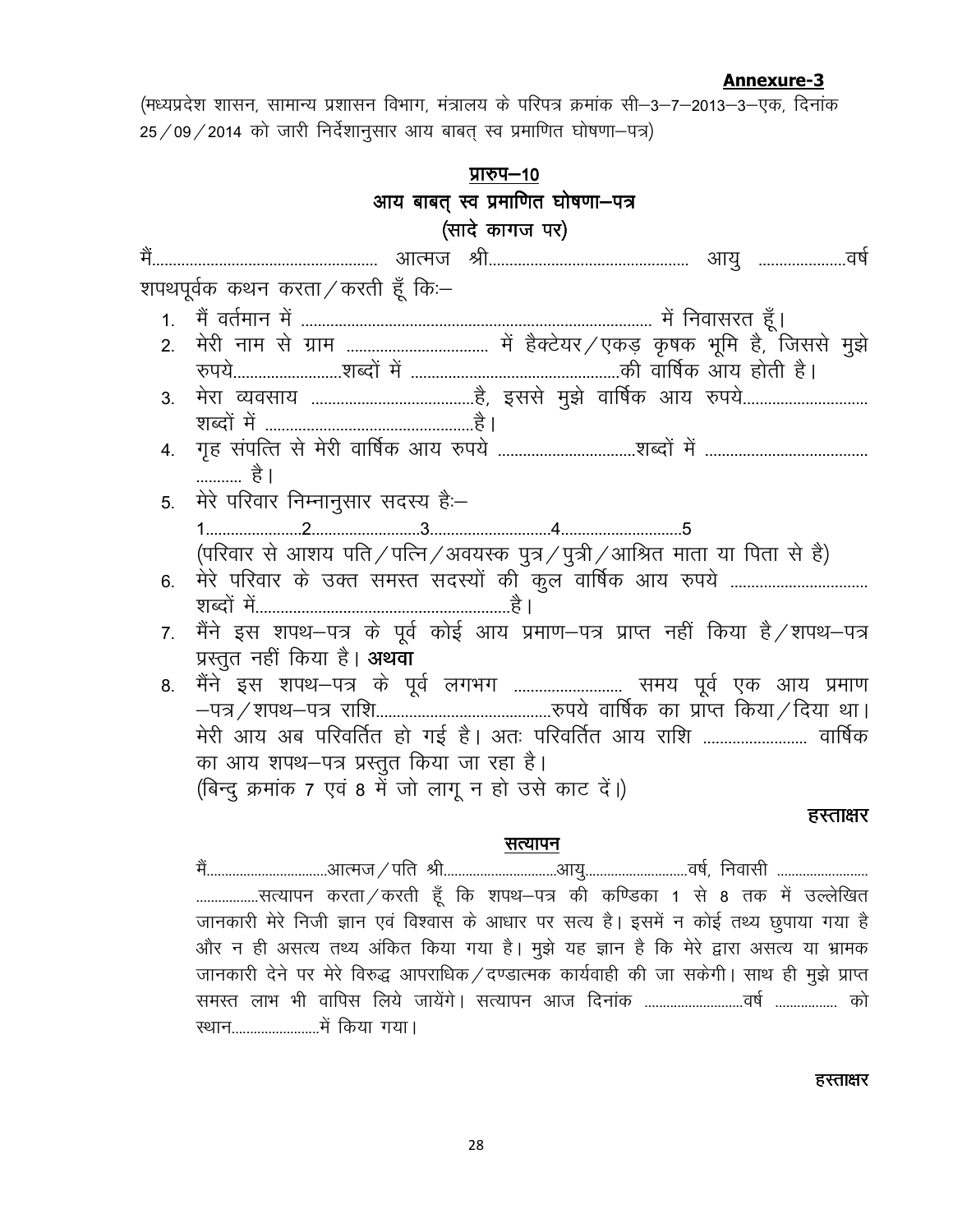#### **Annexure-4**

#### प्रारूप–6

## स्थानीय निवासी संबंधी आवश्यकता हेतु प्रमाण-पत्र

## कार्यालय नायब तहसीलदार / तहसीलदार

VIik@rglhy----------------------------------- ftyk-----------------------------------

iz-Ø o"k Z------------------------------------ fnuakd----------------------------

स्थानीय निवासी प्रमाण पत्र

यहा आवेदक का पासपोट साईज का फोटो लगाया जाये जो प्राधिकृत अधिकारी द्वारा सत्यापित किया जायें

|  | राज्य शासन द्वारा मध्यप्रदेश के स्थानीय निवास प्रमाण–पत्र जारी किये जाने के लिये |  |  |  |  |  |
|--|----------------------------------------------------------------------------------|--|--|--|--|--|
|  |                                                                                  |  |  |  |  |  |
|  | की पूर्ति करने फलस्वरूप मध्यप्रदेश के स्थानीय निवासी है।                         |  |  |  |  |  |

2.\* प्रमाणित किया जाता है कि मध्यप्रदेश शासन, सामान्य प्रशासन विभाग के ज्ञापन क्रमांक.... --------------------------fnu akd ---------------------------------d s v/khu vkonsd }kjk fn;s fooj.k vuqlkj dh पत्नी / अवयस्क बच्चे जिनका विवरण नीचे वर्णित है, मध्यप्रदेश के स्थानीय निवासी है:– टीपः यह प्रमाण पत्र जाति निर्धारण के लिये जारी किये जाने वाले जाति प्रमाण पत्र की जांच में साक्ष्य हेतू विचारार्थ ग्राहय नही होगा।  $($ आवदेक द्वारा प्रस्तुत शपथ-पत्र के आधार पर जारी)

| ह.तहसील $\angle$ नायब तहसीलदार |
|--------------------------------|
|                                |
|                                |

\*लागू न होने पर काट दें।

• यह प्रमाण पत्र यदि डिजिटल हस्ताक्षर युक्त है तो उसे भी मान्य किया जावेंगा।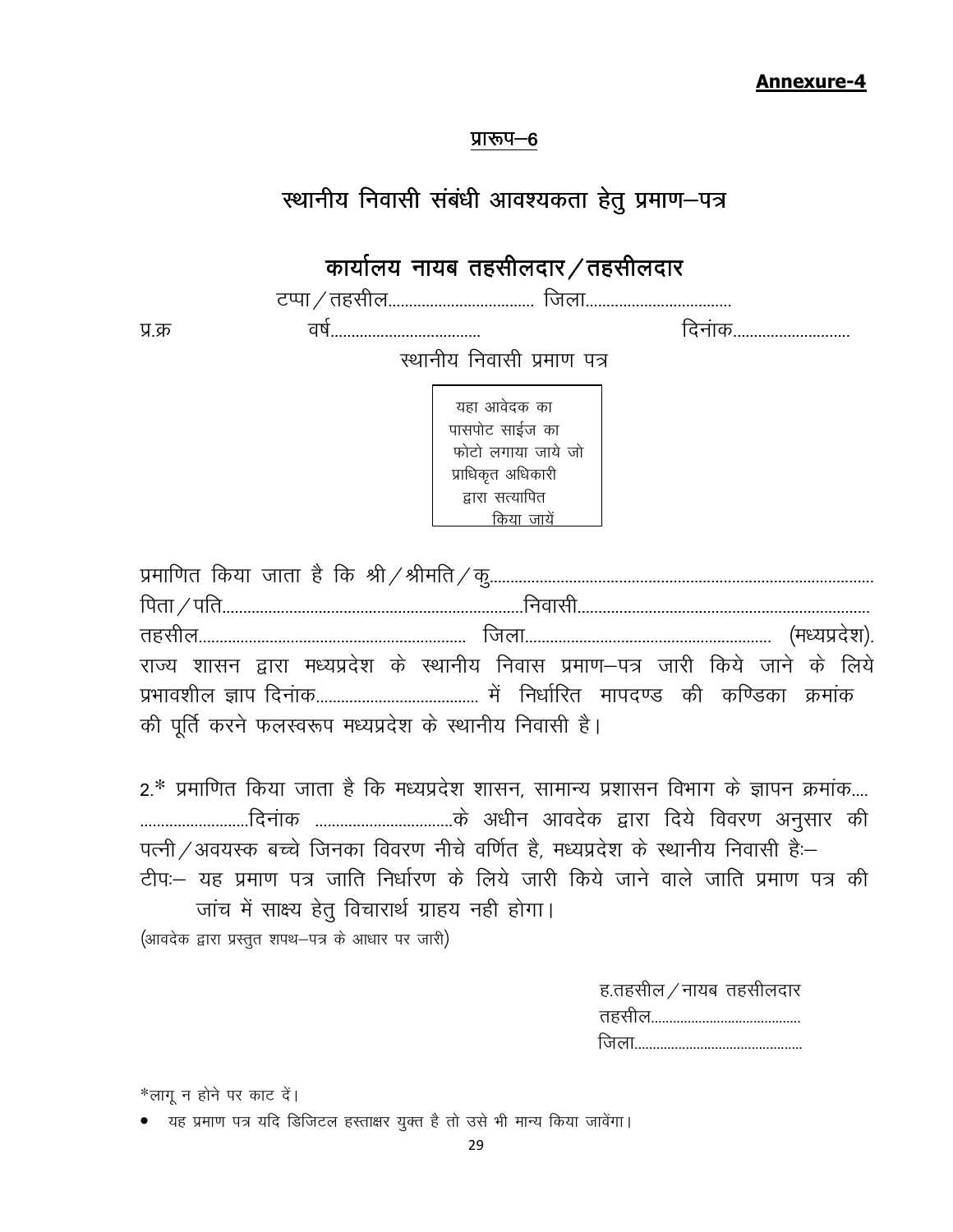#### **Annexure-5**

(मध्यप्रदेश शासन, सामान्य प्रशासन विभाग, मंत्रालय के परिपत्र क्रमांक सी–3–7–2013–3–एक, दिनांक 25 $\,$  09 $\,$  2014 को जारी निर्देशानुसार स्थानीय निवासी प्रमाण पत्र संबंधी स्थानीय निवासी हेतु स्व प्रमाणित घोषणा—पत्र)

<u>प्रारूप-6 (अ)</u>

|           | स्थानीय निवासी हेतु<br>स्व प्रमाणित घोषणा–पत्र<br>(अस्टाम्पित कागज पर) | फोटो<br>स्व प्रमाणित |
|-----------|------------------------------------------------------------------------|----------------------|
| में       |                                                                        |                      |
|           | वर्ष शपथपूर्वक कथन करता ⁄ करती हूँ कि:–                                |                      |
| $1 \quad$ |                                                                        |                      |
|           | में निवासरत हूँ।                                                       |                      |
|           |                                                                        |                      |
|           | वर्ष है।                                                               |                      |
|           | 3.   मेरे अवयस्क पुत्र/पुत्री–                                         |                      |
|           |                                                                        |                      |
|           |                                                                        |                      |
| 4.        | (यहाँ मध्यप्रदेश शासन के ज्ञापन क्रमांक सी–3–7–2013–3–एक, दिनांक 25    |                      |
|           | सितम्बर 2014 वर्णित निर्देश के अन्तर्गत आवेदक पात्रता की निम्न में से  |                      |
|           | जिन–जिन श्रेणियों में आता है उनका विवरण अंकित करें)                    |                      |
|           | 1. मैं, मध्यप्रदेश के मकान नंबर मोहल्ला ग्राम                          |                      |
|           |                                                                        |                      |
|           | हूँ ।<br>2.                                                            |                      |
|           |                                                                        |                      |
|           | (आवेदक मध्यप्रदेश में कम से कम 10 वर्ष निरन्तर निवासरत हो। यदि 10      |                      |
|           | वर्ष की अवधि में एक से अधिक स्थानों पर निवासरत रहे तो कब से कब         |                      |
|           | तक कहाँ—कहाँ निवासरत रहे इसका पूर्ण विवरण अंकित किया जाये)             |                      |
|           | मैं राज्य शासन की सेवा में वर्तमान में पद का नाम  कार्यालय का          |                      |
|           | नाम विभाग का नाम  के पद पर पदस्थ हूँ / से<br>सेवानिवृत्त हुआ हूँ।      |                      |
|           | मैं मध्यप्रदेश शासन के अन्तर्गत स्थापितनामक<br>4.                      |                      |
|           |                                                                        |                      |
|           | कार्यालय में सेवारत ⁄ सेवानिवृत्त कर्मचारी हूँ।                        |                      |
|           | (कार्यरत / सेवानिवृत्त पद के नाम के साथ कार्यरत कार्यालय / जिस         |                      |
|           | कार्यालय से सेवानिवृत्त हुए उसका पूर्ण विवरण दें।                      |                      |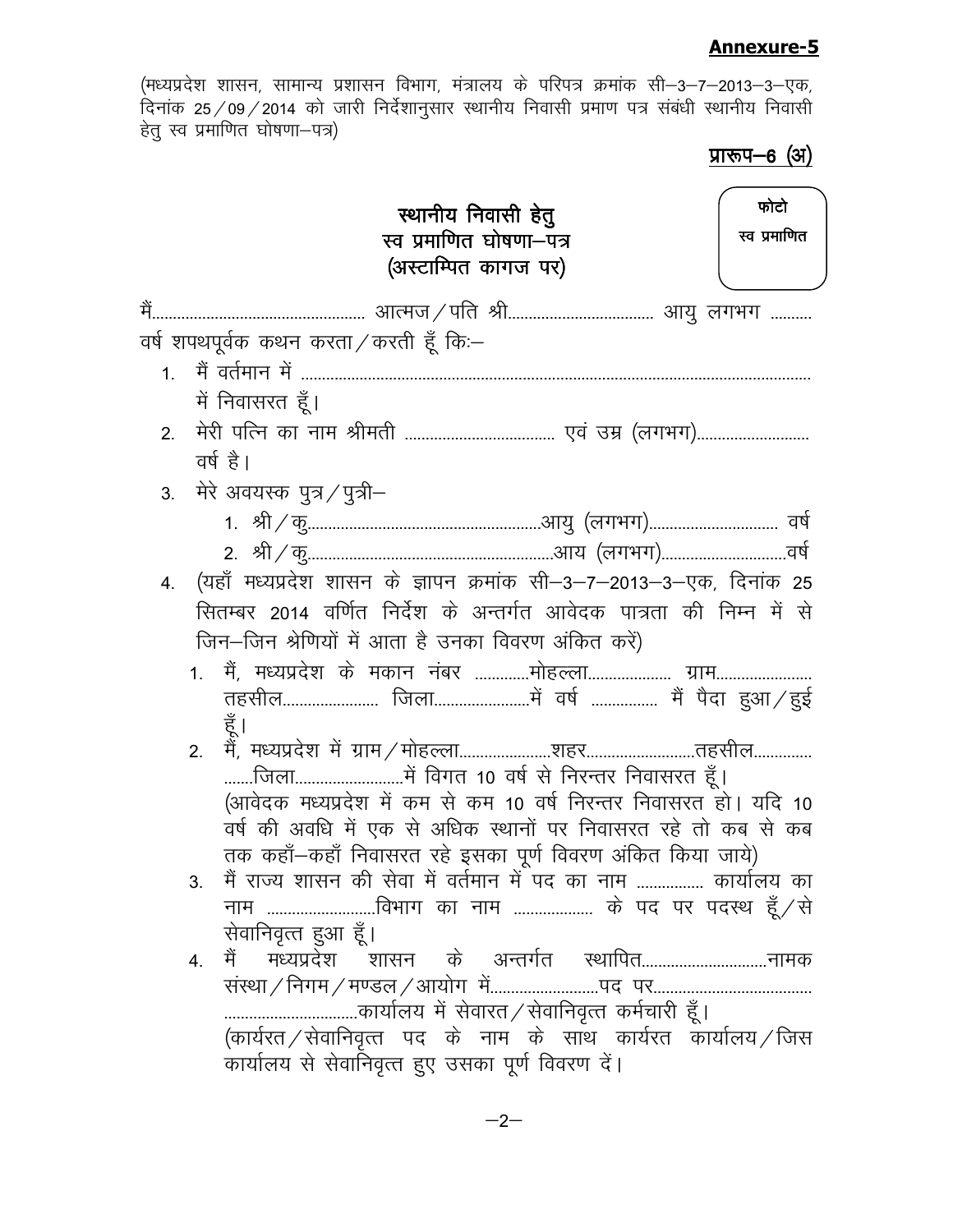- 5- eS a d sUnz 'kklu d s --------------------------- foHkkx esa -------------------------- d s in ij -------------- ........कार्यालय........................... तहसील................................ जिला........................... के पद पद 10 वर्ष से पदस्थ होकर कार्यरत हूँ। (कार्यरत पद का नाम एवं कार्यालय का विवरण तथा पता)
- 6. मैं अखिल भारतीय सेवाओं के मध्यप्रदेश राज्य को आवंटित (आवंटन वर्ष .......... cS ap½ vf/kdkjh g w¡A ------------------ in ij ------------------------------------------------------------------ dk;k Zy;@e a=ky;---------------------------------------------- e sa inLFk g w¡@l s l sokfuo`Rr g qvk हूँ ।

(कार्यरत / सेवानिवृत्त कार्यालय का पूर्ण विवरण कार्यरत पद का नाम)

- 7- eS a e/;izn s'k e s a l aoS/kkfud@fof/kd------------------------------------in ij egkefge राष्ट्रपति / महामहिम राज्यपाल द्वारा नियुक्त हूँ। (पद, कार्यालय का पूर्ण विवरण दिया जाये)
- 8. मैं भूतपूर्व सैनिक हूँ तथा मैंने मध्यप्रदेश में 5 वर्षों तक (अवधि..................) निवास किया है/अथवा मेरे परिजन मध्यप्रदेश में पहले से ही निवासरत हैं। (इसकी पुष्टि हेतु सैनिक कल्याण संचालनालय का प्रमाण-पत्र संलग्ल करें)।

हस्ताक्षर

#### सत्यापन

eS a---------------------------------------vkRet@ifr Jh---------------------------------vk;q------------------------------------ o"k Z fuoklh ------------------------------------------------ lR;kiu djrk@djrh g w¡ fd ?kks"k.kk&i= dh कण्डिका 1/2/3/4/5/6/7/8 में उल्लेखित जानकारी मेरे निजी ज्ञान एवं विश्वास के आधार पर सत्य है। इसमें न कोई सारवान तथ्य छुपाया गया है और न ही असत्य तथ्य अंकित किया गया है। मुझे यह ज्ञान है कि मेरे द्वारा असत्य या भ्रामक जानकारी देने पर मेरे विरुद्ध आपराधिक / दण्डात्मक कार्यवाही की जा सकेगी। साथ ही मूझे प्राप्त समस्त लाभ भी वापिस लिये जायेंगे।

lR;kiu vkt fnuk ad --------------------------------------o"k Z ------------------------------- dk s LFkku---------------------- ------------- e sa fd;k x;kA

#### हस्ताक्षर

(जो लागू हो केवल उसी का उल्लेख घोषणा -पत्र में किया जाये)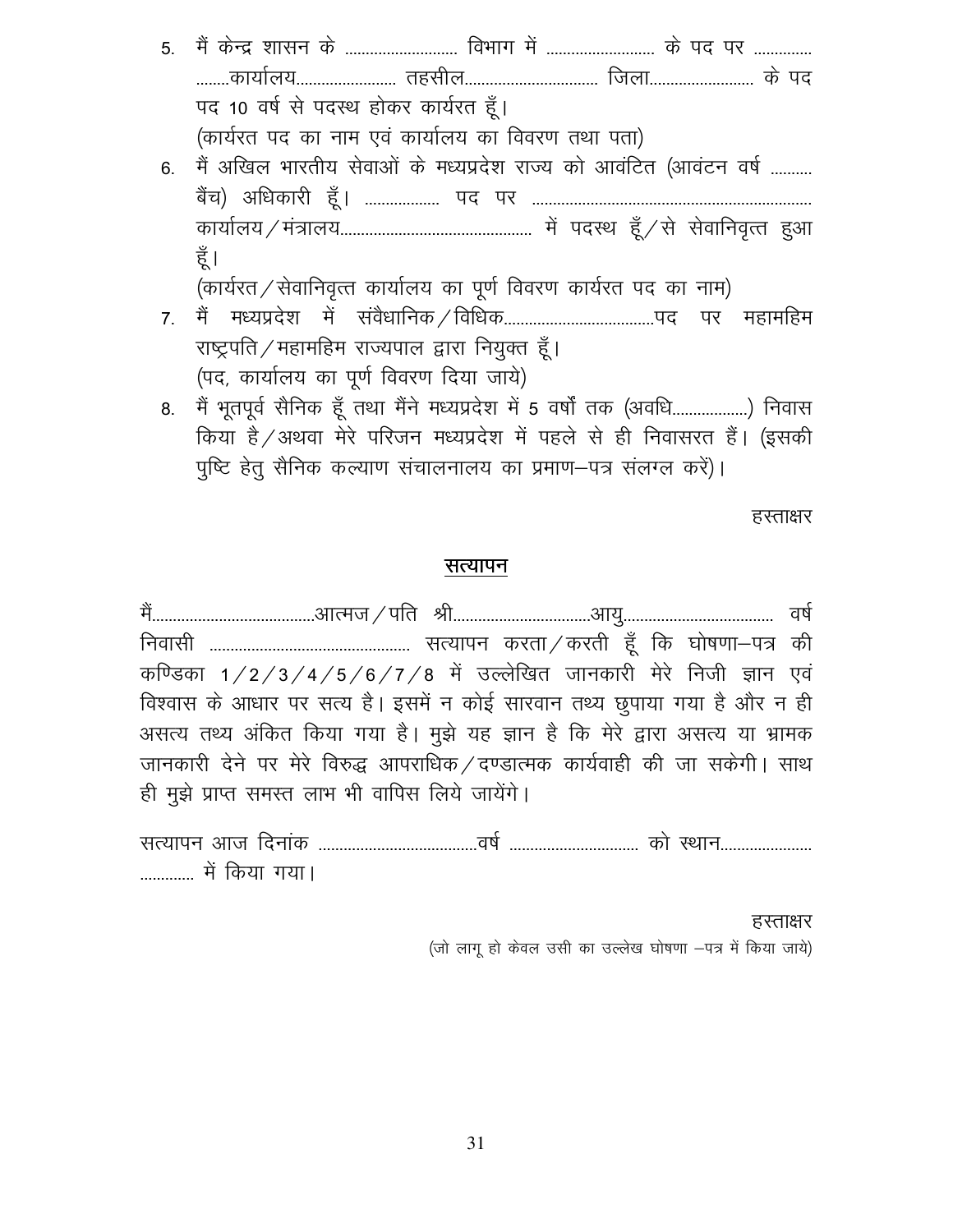#### (सामान्य प्रशासन विभाग का ज्ञापन क्रमांक एफ 07-11/2019/आ.प्र./एक, दिनांक 02 जुलाई **2019** का संलग्नक) **म( य देश शासन**

कायालय का नाम

आर्थिक रूप से कमजोर वर्ग के सदस्य द्वारा प्रस्तुत किया जाने वाला आय एवं परिसम्पत्ति प्रमाण पत्र माणप. सं/ या 0दनांक

वित्तीय वर्ष ...........................के लिए मान्य

|                       | पिन कोड  के स्थायी निवासी है, जिनका फोटोग्राफ नीचे अभिप्रमाणित है, आर्थिक रूप               |  |
|-----------------------|---------------------------------------------------------------------------------------------|--|
|                       | से कमजोर वर्ग के सदस्य है, क्योंकि वित्तीय वर्ष  में इनके परिवार की कुल वार्षिक             |  |
|                       | आय 08 लाख (आठ लाख रूपये मात्र) से कम है। इनके परिवार के स्वामित्व में निम्नलिखित में से कोई |  |
| भी परिसम्पति नही है:- |                                                                                             |  |

- I. जिसके पास 5 एकड़ या उससे अधिक भूमि हो (जिसके खसरे में तीन साल से लगातार उसर, पथरीली, बीहड़ भूमि अंकित हो, वह भूमि में शामिल नहीं होगी) ।
- II. जिसके पास 1200 वर्गफुट से अधिक का आवासीय मकान/फ्लैट नगर निगम क्षेत्र में स्थित हो।
- III. जिसके पास नगर पालिका क्षेत्र में 1500 वर्गफुट से अधिक का आवासीय मकान/फ्लैट हो।
- IV. नगर परिषद क्षेत्र में जिसके पास 1800 वर्गफुट से ज्यादा का आवासीय मकान/फ्लैट हो ।

9ी9ीमतीकु मारीजा'त के सद# य है जो अनुसूचित जाति अनुसूचित जनजाति तथा अन्य पिछड़े वर्गों के रूप में अधिसूचित नही है।

|                                                    | हस्ताक्षर(कार्यालय का मुहर सहित) |
|----------------------------------------------------|----------------------------------|
| आवेदक का पासपोर्ट साईज का<br>अभिप्रमाणित फोटोग्राफ |                                  |
|                                                    |                                  |
|                                                    | अनुविभागीय अधिकारी /तहसीलदार     |
|                                                    |                                  |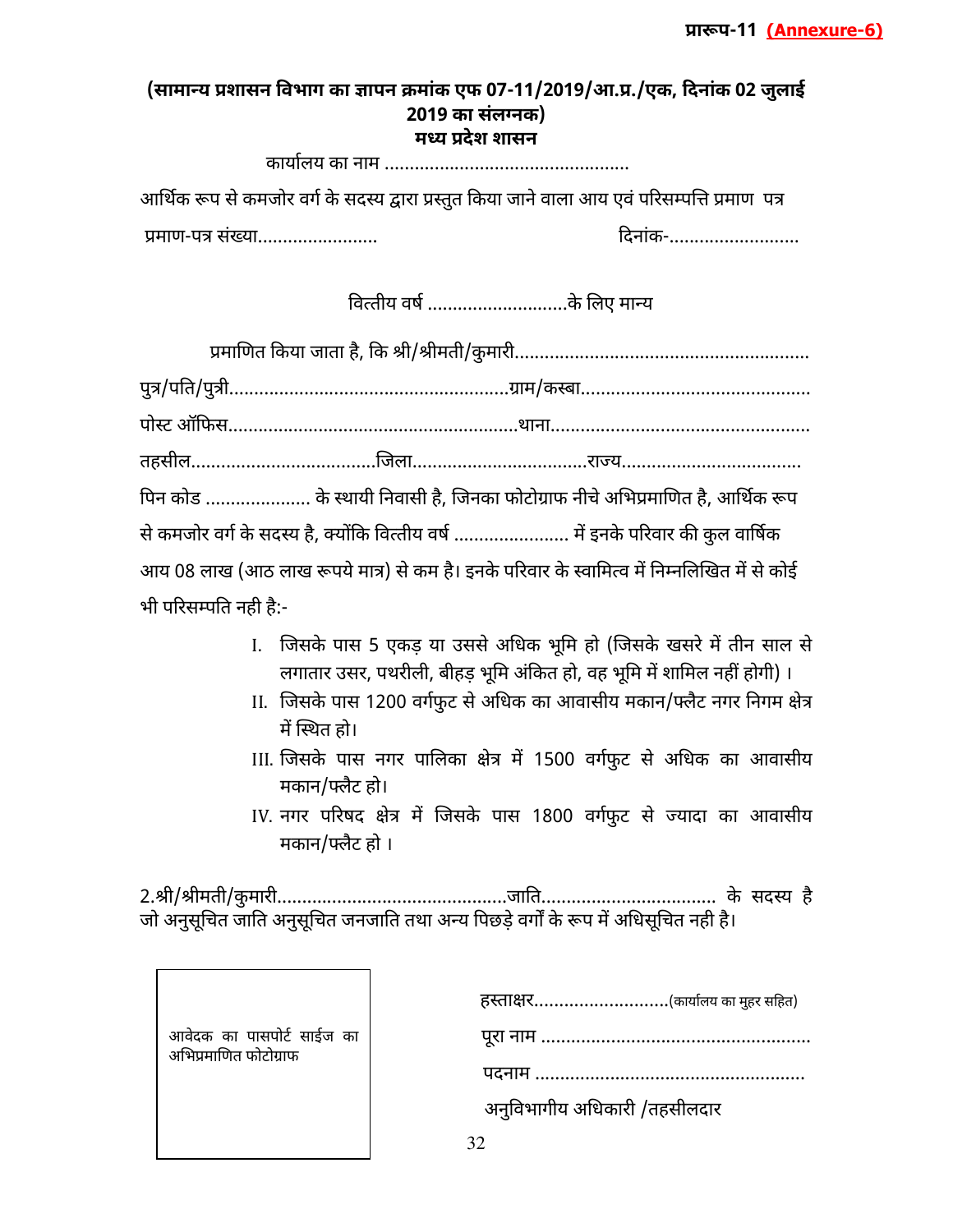| TABLE-1                                |                    |                                 |                    |                                                                   |                    |
|----------------------------------------|--------------------|---------------------------------|--------------------|-------------------------------------------------------------------|--------------------|
| Eligibility for M.E. / M.Tech. Courses |                    |                                 |                    |                                                                   |                    |
| S.No                                   | Qualification      | <b>Branch Passed</b>            | <b>Branch Code</b> | <b>Eligible Course for</b><br>M.E/M.Tech                          | <b>Course Code</b> |
| 1                                      | <b>B. Pharmacy</b> | <b>B. Pharmacy</b>              | <b>B.Pharma</b>    | <b>Biotechnology</b>                                              | <b>BT</b>          |
| $\overline{2}$                         | <b>B.Arch</b>      | <b>B.Arch</b>                   | <b>BARCH</b>       | <b>CONSTRUCTION</b><br><b>TECHNOLOGY</b>                          | <b>CT</b>          |
| 3                                      | <b>B.Arch</b>      | <b>B.Arch</b>                   | <b>BARCH</b>       | <b>Construction</b><br><b>Technology And</b><br><b>Management</b> | <b>CTM</b>         |
| 4                                      | B.E./B.Tech        | <b>Aeronautical Engineering</b> | <b>AERO</b>        | <b>MANUFACTURING</b><br><b>ENGINEERING</b>                        | <b>MANU</b>        |
| 5                                      | B.E./B.Tech        | <b>Aeronautical Engineering</b> | <b>AERO</b>        | <b>Advanced</b><br><b>Production Systems</b>                      | <b>AProdSys</b>    |
| 6                                      | B.E./B.Tech        | <b>Aeronautical Engineering</b> | <b>AERO</b>        | <b>INTERNET OF</b><br>THINGS(IoT)                                 | <b>IOT</b>         |
| 7                                      | B.E./B.Tech        | <b>Aeronautical Engineering</b> | <b>AERO</b>        | <b>INDUSTRIAL</b><br><b>MATHEMATICS</b>                           | <b>INDMA</b>       |
| 8                                      | B.E./B.Tech        | <b>Aeronautical Engineering</b> | <b>AERO</b>        | <b>Data Science</b>                                               | <b>DTASS</b>       |
| 9                                      | B.E./B.Tech        | <b>Aeronautical Engineering</b> | <b>AERO</b>        | <b>Advanced</b><br>production & CIM                               | <b>APC</b>         |
| 10                                     | B.E./B.Tech        | <b>Aeronautical Engineering</b> | <b>AERO</b>        | <b>Automobile</b><br><b>Engineering</b>                           | <b>AUENG</b>       |
| 11                                     | B.E./B.Tech        | <b>Aeronautical Engineering</b> | <b>AERO</b>        | CAD/CAM Engg.                                                     | <b>CADCAM</b>      |
| 12                                     | B.E./B.Tech        | <b>Aeronautical Engineering</b> | <b>AERO</b>        | <b>Chemical Engg and</b><br><b>Environment</b>                    | <b>CEE</b>         |
| 13                                     | B.E./B.Tech        | <b>Aeronautical Engineering</b> | <b>AERO</b>        | Computer<br><b>Engineering &amp;</b><br><b>Application/CTA</b>    | <b>CEAT</b>        |
| 14                                     | B.E./B.Tech        | <b>Aeronautical Engineering</b> | <b>AERO</b>        | Computer<br><b>Integrated</b><br>Manufacturing                    | <b>COMIMA</b>      |
| 15                                     | B.E./B.Tech        | <b>Aeronautical Engineering</b> | <b>AERO</b>        | Computer<br><b>Technology and</b><br><b>Application</b>           | <b>CTA</b>         |
| 16                                     | B.E./B.Tech        | <b>Aeronautical Engineering</b> | <b>AERO</b>        | Design of<br><b>Mechanical System</b>                             | <b>DMS</b>         |
| 17                                     | B.E./B.Tech        | <b>Aeronautical Engineering</b> | <b>AERO</b>        | <b>Energy Technology</b>                                          | ET                 |
| 18                                     | B.E./B.Tech        | <b>Aeronautical Engineering</b> | <b>AERO</b>        | <b>Heat Power</b><br><b>Engineering</b>                           | HP                 |
| 19                                     | B.E./B.Tech        | <b>Aeronautical Engineering</b> | <b>AERO</b>        | <b>Heat Power and</b><br><b>Thermal</b><br><b>Engineering</b>     | <b>HPT</b>         |
| 20                                     | B.E./B.Tech        | <b>Aeronautical Engineering</b> | <b>AERO</b>        | <b>Industrial Product</b><br>and Design                           | <b>IPD</b>         |
| 21                                     | B.E./B.Tech        | <b>Aeronautical Engineering</b> | <b>AERO</b>        | <b>Industrial &amp;</b><br>production<br><b>Engineering</b>       | <b>INPENG</b>      |
| 22                                     | B.E./B.Tech        | <b>Aeronautical Engineering</b> | <b>AERO</b>        | <b>Industrial Design</b>                                          | ID                 |
| 23                                     | B.E./B.Tech        | <b>Aeronautical Engineering</b> | <b>AERO</b>        | <b>Industrial Safety</b><br><b>And Engineering</b>                | IS                 |
| 24                                     | <b>B.E./B.Tech</b> | <b>Aeronautical Engineering</b> | <b>AERO</b>        | <b>Industrial</b><br><b>Engineering and</b><br><b>Management</b>  | <b>IEM</b>         |
| 25                                     | B.E./B.Tech        | <b>Aeronautical Engineering</b> | <b>AERO</b>        | <b>Machine Design</b>                                             | <b>MD</b>          |
| 26                                     | B.E./B.Tech        | <b>Aeronautical Engineering</b> | <b>AERO</b>        | <b>Machine Design and</b><br><b>Robotics</b>                      | <b>MDR</b>         |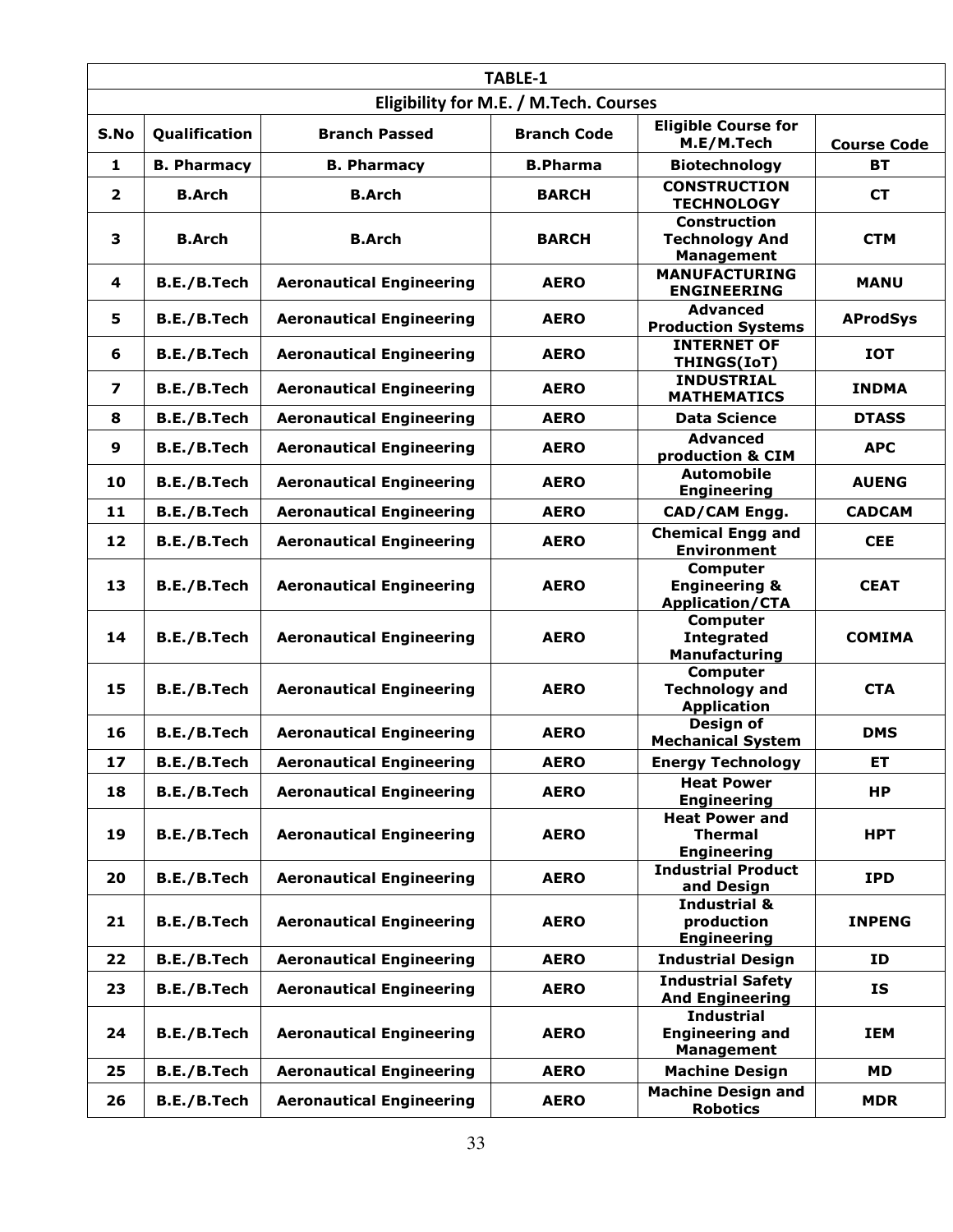|    |             |                                                                                |             | <b>Mechanical</b>                                                                        |                          |
|----|-------------|--------------------------------------------------------------------------------|-------------|------------------------------------------------------------------------------------------|--------------------------|
| 27 | B.E./B.Tech | <b>Aeronautical Engineering</b>                                                | <b>AERO</b> | <b>Engineering &amp; Heat</b><br><b>Power</b>                                            | <b>MEHP</b>              |
| 28 | B.E./B.Tech | <b>Aeronautical Engineering</b>                                                | <b>AERO</b> | <b>Mechanical</b><br><b>Engineering (Heat</b><br>Power)                                  | <b>MEGHP</b>             |
| 29 | B.E./B.Tech | <b>Aeronautical Engineering</b>                                                | <b>AERO</b> | <b>Mechanical</b><br><b>Engineering</b><br>(Production)                                  | <b>MEP</b>               |
| 30 | B.E./B.Tech | <b>Aeronautical Engineering</b>                                                | <b>AERO</b> | <b>Mechanical</b><br>Engineering-<br><b>Production &amp;</b><br><b>Industrial System</b> | <b>MEPIS</b>             |
| 31 | B.E./B.Tech | <b>Aeronautical Engineering</b>                                                | <b>AERO</b> | <b>NANO TECHNOLOGY</b>                                                                   | <b>NT</b>                |
| 32 | B.E./B.Tech | <b>Aeronautical Engineering</b>                                                | <b>AERO</b> | <b>Production and</b><br><b>Industrial System</b>                                        | <b>PIS</b>               |
| 33 | B.E./B.Tech | <b>Aeronautical Engineering</b>                                                | <b>AERO</b> | <b>PRODUCTION</b><br><b>ENGINEERING</b>                                                  | <b>PRENG</b>             |
| 34 | B.E./B.Tech | <b>Aeronautical Engineering</b>                                                | <b>AERO</b> | <b>Production System</b>                                                                 | <b>ProdSys</b>           |
| 35 | B.E./B.Tech | <b>Aeronautical Engineering</b>                                                | <b>AERO</b> | <b>Software systems</b>                                                                  | <b>SoftSyst</b>          |
| 36 | B.E./B.Tech | <b>Aeronautical Engineering</b>                                                | <b>AERO</b> | <b>Thermal Power</b><br><b>Engineering</b>                                               | <b>TPEngg</b>            |
| 37 | B.E./B.Tech | <b>Aeronautical Engineering</b>                                                | <b>AERO</b> | <b>Thermal</b><br><b>Engineering</b>                                                     | <b>Tengg</b>             |
| 38 | B.E./B.Tech | <b>Aeronautical Engineering</b>                                                | <b>AERO</b> | <b>Thermal Science</b><br><b>Engineering</b>                                             | <b>TSENGG</b>            |
| 39 | B.E./B.Tech | <b>Aeronautical Engineering</b>                                                | <b>AERO</b> | <b>Thermal Systems &amp;</b><br><b>Design</b>                                            | <b>TSD</b>               |
| 40 | B.E./B.Tech | <b>Aeronautical Engineering</b>                                                | <b>AERO</b> | <b>Environment</b><br><b>Engineering</b>                                                 | <b>EEngg</b>             |
| 41 | B.E./B.Tech | <b>Aeronautical Engineering</b>                                                | <b>AERO</b> | <b>ENVIRONMENTAL</b><br><b>MANAGEMENT</b>                                                | <b>ENVM</b>              |
| 42 | B.E./B.Tech | <b>Applied Electronics and</b><br><b>Instrumentation</b><br><b>Engineering</b> | <b>AEIE</b> | <b>ENVIRONMENTAL</b><br><b>MANAGEMENT</b>                                                | <b>ENVM</b>              |
| 43 | B.E./B.Tech | <b>Applied Electronics and</b><br><b>Instrumentation</b><br><b>Engineering</b> | <b>AEIE</b> | <b>Environment</b><br><b>Engineering</b>                                                 | <b>EEngg</b>             |
| 44 | B.E./B.Tech | <b>Applied Electronics and</b><br><b>Instrumentation</b><br><b>Engineering</b> | <b>AEIE</b> | <b>Micro Electronics &amp;</b><br><b>VLSI Design</b>                                     | <b>MEVD</b>              |
| 45 | B.E./B.Tech | <b>Applied Electronics and</b><br><b>Instrumentation</b><br><b>Engineering</b> | <b>AEIE</b> | <b>Embedded System</b><br>& VLSI Design                                                  | <b>ESVD</b>              |
| 46 | B.E./B.Tech | <b>Applied Electronics and</b><br><b>Instrumentation</b><br><b>Engineering</b> | <b>AEIE</b> | <b>VLSI Design</b>                                                                       | <b>VLSID</b>             |
| 47 | B.E./B.Tech | <b>Applied Electronics and</b><br><b>Instrumentation</b><br><b>Engineering</b> | <b>AEIE</b> | <b>Instrumentation</b><br>and Control<br><b>Systems</b>                                  | <b>ICS</b>               |
| 48 | B.E./B.Tech | <b>Applied Electronics and</b><br><b>Instrumentation</b><br><b>Engineering</b> | <b>AEIE</b> | <b>CONTROL SYSTEMS</b>                                                                   | $\mathsf{CS}\phantom{0}$ |
| 49 | B.E./B.Tech | <b>Applied Electronics and</b><br><b>Instrumentation</b><br><b>Engineering</b> | <b>AEIE</b> | <b>Digital Techniques</b><br>and<br><b>Instrumentation</b>                               | <b>DTI</b>               |
| 50 | B.E./B.Tech | <b>Applied Electronics and</b><br><b>Instrumentation</b><br><b>Engineering</b> | <b>AEIE</b> | <b>NANO TECHNOLOGY</b>                                                                   | <b>NT</b>                |
|    |             |                                                                                |             |                                                                                          |                          |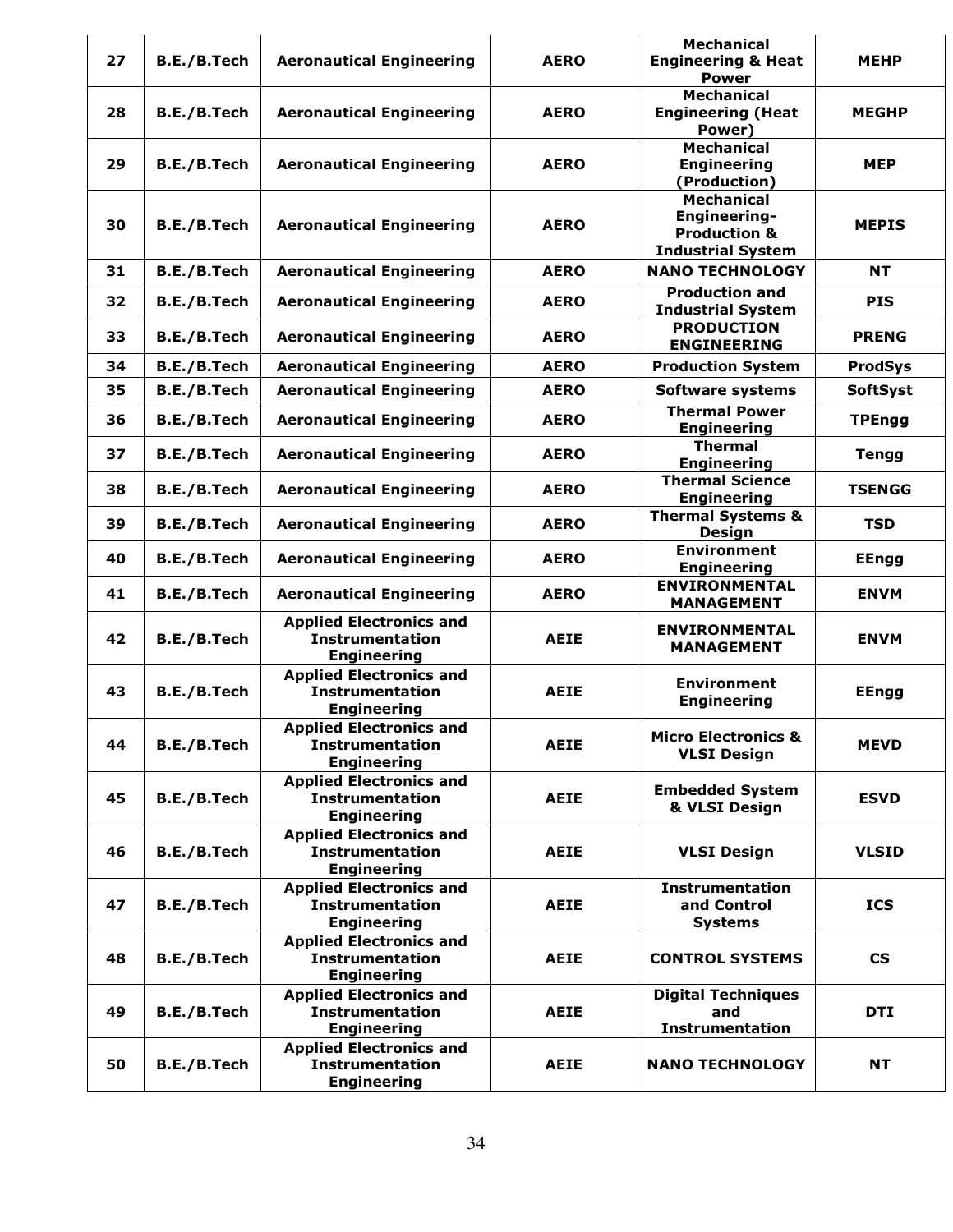| 51 | B.E./B.Tech | <b>Applied Electronics and</b><br><b>Instrumentation</b><br><b>Engineering</b> | <b>AEIE</b> | Computer<br><b>Technology and</b><br><b>Application</b>                                 | <b>CTA</b>                        |
|----|-------------|--------------------------------------------------------------------------------|-------------|-----------------------------------------------------------------------------------------|-----------------------------------|
| 52 | B.E./B.Tech | <b>Applied Electronics and</b><br><b>Instrumentation</b><br><b>Engineering</b> | <b>AEIE</b> | <b>Software systems</b>                                                                 | <b>SoftSyst</b>                   |
| 53 | B.E./B.Tech | <b>Applied Electronics and</b><br><b>Instrumentation</b><br><b>Engineering</b> | <b>AEIE</b> | <b>System Software</b>                                                                  | <b>SysSoft</b>                    |
| 54 | B.E./B.Tech | <b>Applied Electronics and</b><br><b>Instrumentation</b><br><b>Engineering</b> | <b>AEIE</b> | <b>Industrial</b><br><b>Engineering and</b><br><b>Management</b>                        | <b>IEM</b>                        |
| 55 | B.E./B.Tech | <b>Applied Electronics and</b><br><b>Instrumentation</b><br><b>Engineering</b> | <b>AEIE</b> | <b>Energy Technology</b>                                                                | ET.                               |
| 56 | B.E./B.Tech | <b>Applied Electronics and</b><br><b>Instrumentation</b><br><b>Engineering</b> | <b>AEIE</b> | <b>Chemical Engg and</b><br><b>Environment</b>                                          | <b>CEE</b>                        |
| 57 | B.E./B.Tech | <b>Applied Electronics and</b><br><b>Instrumentation</b><br><b>Engineering</b> | <b>AEIE</b> | <b>Industrial Safety</b><br><b>And Engineering</b>                                      | <b>IS</b>                         |
| 58 | B.E./B.Tech | <b>Applied Electronics and</b><br><b>Instrumentation</b><br><b>Engineering</b> | <b>AEIE</b> | <b>Digital Electronics</b>                                                              | <b>DELC</b>                       |
| 59 | B.E./B.Tech | <b>Applied Electronics and</b><br><b>Instrumentation</b><br><b>Engineering</b> | <b>AEIE</b> | <b>Electronic &amp;</b><br><b>Instrumentation</b><br><b>Engineering</b>                 | <b>EIENG</b>                      |
| 60 | B.E./B.Tech | <b>Applied Electronics and</b><br><b>Instrumentation</b><br><b>Engineering</b> | <b>AEIE</b> | <b>Instrumentation &amp;</b><br><b>Control Engineering</b>                              | <b>ICEN</b>                       |
| 61 | B.E./B.Tech | <b>Applied Electronics and</b><br><b>Instrumentation</b><br><b>Engineering</b> | <b>AEIE</b> | <b>Electrical &amp;</b><br><b>Electronics</b><br><b>Engineering</b><br>(Control System) | <b>ELEECS</b>                     |
| 62 | B.E./B.Tech | <b>Applied Electronics and</b><br><b>Instrumentation</b><br><b>Engineering</b> | <b>AEIE</b> | <b>Digital</b><br><b>Instrumentation</b>                                                | <b>DGINS</b>                      |
| 63 | B.E./B.Tech | <b>Applied Electronics and</b><br><b>Instrumentation</b><br><b>Engineering</b> | <b>AEIE</b> | <b>Computer</b><br><b>Engineering &amp;</b><br><b>Application/CTA</b>                   | <b>CEAT</b>                       |
| 64 | B.E./B.Tech | <b>Applied Electronics and</b><br><b>Instrumentation</b><br><b>Engineering</b> | <b>AEIE</b> | <b>Data Science</b>                                                                     | <b>DTASS</b>                      |
| 65 | B.E./B.Tech | <b>Applied Electronics and</b><br><b>Instrumentation</b><br><b>Engineering</b> | <b>AEIE</b> | <b>INDUSTRIAL</b><br><b>MATHEMATICS</b>                                                 | <b>INDMA</b>                      |
| 66 | B.E./B.Tech | <b>Applied Electronics and</b><br><b>Instrumentation</b><br><b>Engineering</b> | <b>AEIE</b> | <b>INTERNET OF</b><br>THINGS(IoT)                                                       | <b>IOT</b>                        |
| 67 | B.E./B.Tech | <b>Applied Electronics and</b><br><b>Instrumentation</b><br><b>Engineering</b> | <b>AEIE</b> | <b>Embedded Systems</b>                                                                 | <b>Embedded</b><br><b>Systems</b> |
| 68 | B.E./B.Tech | <b>Automobile Engineering</b>                                                  | <b>AUE</b>  | <b>Mechanical</b><br>Engineering-<br>CAD/CAM                                            | <b>MECHCADCAM</b>                 |
| 69 | B.E./B.Tech | <b>Automobile Engineering</b>                                                  | <b>AUE</b>  | <b>INTERNET OF</b><br>THINGS(IoT)                                                       | <b>IOT</b>                        |
| 70 | B.E./B.Tech | <b>Automobile Engineering</b>                                                  | <b>AUE</b>  | <b>INDUSTRIAL</b><br><b>MATHEMATICS</b>                                                 | <b>INDMA</b>                      |
| 71 | B.E./B.Tech | <b>Automobile Engineering</b>                                                  | <b>AUE</b>  | <b>ENVIRONMENTAL</b><br><b>ENGINEERING</b>                                              | <b>EnvEngg</b>                    |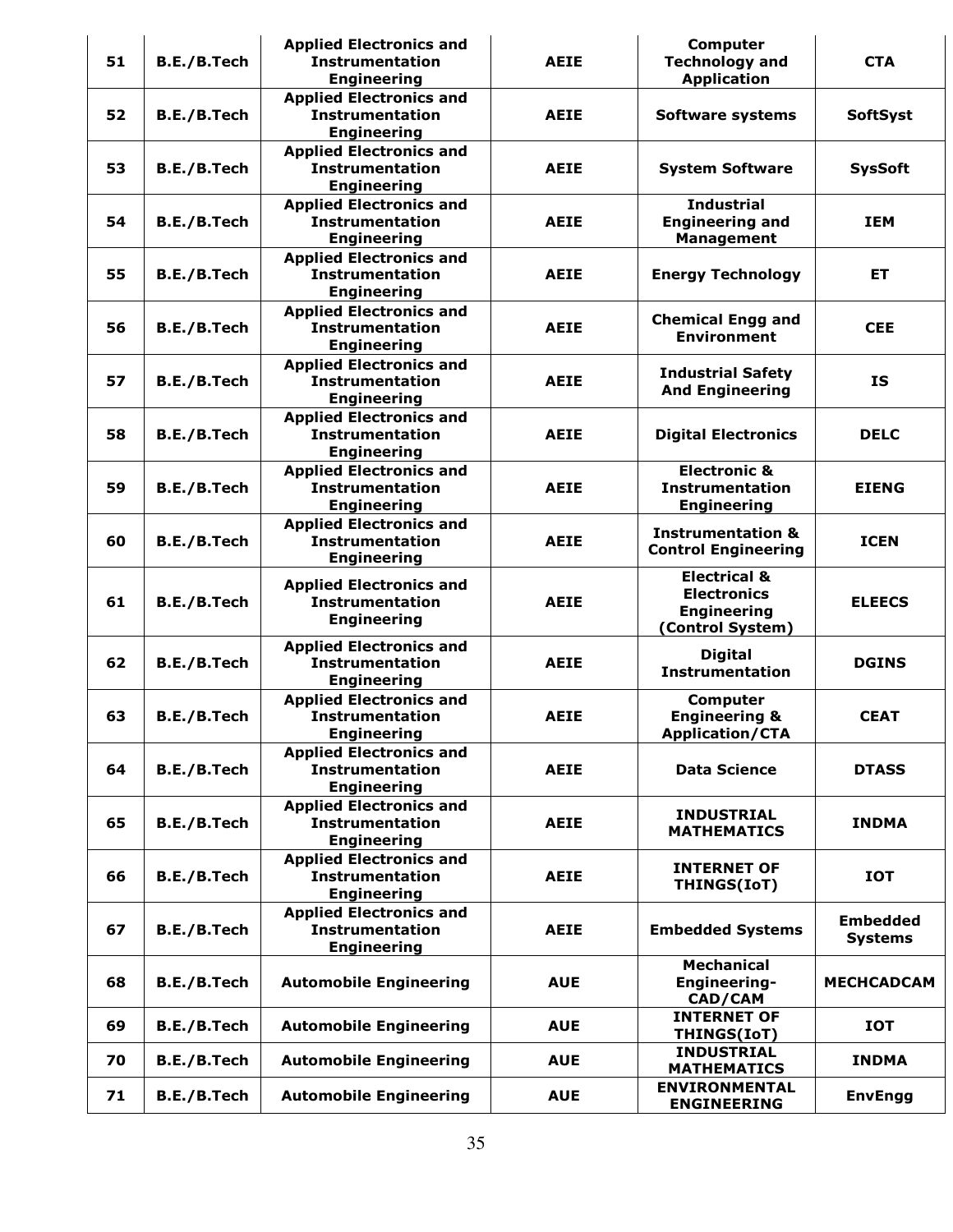| 72 | B.E./B.Tech        | <b>Automobile Engineering</b> | <b>AUE</b> | <b>Industrial</b><br><b>Engineering</b>                                                  | IE               |
|----|--------------------|-------------------------------|------------|------------------------------------------------------------------------------------------|------------------|
| 73 | B.E./B.Tech        | <b>Automobile Engineering</b> | <b>AUE</b> | <b>Mechanical</b><br><b>Engineering (IEM)</b>                                            | <b>MEIEM</b>     |
| 74 | B.E./B.Tech        | <b>Automobile Engineering</b> | <b>AUE</b> | <b>Mechanical</b><br><b>Engineering</b><br>(Thermal)                                     | <b>MET</b>       |
| 75 | B.E./B.Tech        | <b>Automobile Engineering</b> | <b>AUE</b> | <b>Mechanical</b><br>Engineering-<br><b>Production &amp;</b><br><b>Machine Design</b>    | <b>MEPMD</b>     |
| 76 | B.E./B.Tech        | <b>Automobile Engineering</b> | <b>AUE</b> | <b>Data Science</b>                                                                      | <b>DTASS</b>     |
| 77 | B.E./B.Tech        | <b>Automobile Engineering</b> | <b>AUE</b> | <b>Computer</b><br><b>Engineering &amp;</b><br><b>Application/CTA</b>                    | <b>CEAT</b>      |
| 78 | B.E./B.Tech        | <b>Automobile Engineering</b> | <b>AUE</b> | <b>Mechanical</b><br><b>Engineering (Heat</b><br>Power)                                  | <b>MEGHP</b>     |
| 79 | B.E./B.Tech        | <b>Automobile Engineering</b> | <b>AUE</b> | <b>Thermal Science</b><br><b>Engineering</b>                                             | <b>TSENGG</b>    |
| 80 | B.E./B.Tech        | <b>Automobile Engineering</b> | <b>AUE</b> | <b>Automobile</b><br><b>Engineering</b>                                                  | <b>AUENG</b>     |
| 81 | B.E./B.Tech        | <b>Automobile Engineering</b> | <b>AUE</b> | <b>Industrial &amp;</b><br>production<br><b>Engineering</b>                              | <b>INPENG</b>    |
| 82 | B.E./B.Tech        | <b>Automobile Engineering</b> | <b>AUE</b> | <b>Mechanical</b><br>Engineering-<br><b>Production &amp;</b><br><b>Industrial System</b> | <b>MEPIS</b>     |
| 83 | B.E./B.Tech        | <b>Automobile Engineering</b> | <b>AUE</b> | <b>MATERIAL SCIENCE</b><br><b>AND TECHNOLOGY</b>                                         | <b>MST</b>       |
| 84 | B.E./B.Tech        | <b>Automobile Engineering</b> | <b>AUE</b> | <b>PRODUCT DESIGN</b>                                                                    | <b>PD</b>        |
| 85 | B.E./B.Tech        | <b>Automobile Engineering</b> | <b>AUE</b> | <b>Environment</b><br><b>Engineering</b>                                                 | <b>EEngg</b>     |
| 86 | B.E./B.Tech        | <b>Automobile Engineering</b> | <b>AUE</b> | <b>ENVIRONMENTAL</b><br><b>MANAGEMENT</b>                                                | <b>ENVM</b>      |
| 87 | B.E./B.Tech        | <b>Automobile Engineering</b> | <b>AUE</b> | <b>MANUFACTURING</b><br><b>ENGINEERING</b>                                               | <b>MANU</b>      |
| 88 | <b>B.E./B.Tech</b> | <b>Automobile Engineering</b> | <b>AUE</b> | <b>MECHANICAL</b><br>ENGINEEKING<br><b>DESIGN</b>                                        | <b>MED</b>       |
| 89 | B.E./B.Tech        | <b>Automobile Engineering</b> | <b>AUE</b> | CAD/CAM/CAE                                                                              | <b>CADCAMCAE</b> |
| 90 | B.E./B.Tech        | <b>Automobile Engineering</b> | <b>AUE</b> | <b>Mechanical</b><br><b>Engineering</b><br>(Production)                                  | <b>MEP</b>       |
| 91 | B.E./B.Tech        | <b>Automobile Engineering</b> | <b>AUE</b> | <b>Computer</b><br><b>Integrated</b><br><b>Manufacturing</b>                             | <b>COMIMA</b>    |
| 92 | B.E./B.Tech        | <b>Automobile Engineering</b> | <b>AUE</b> | Design of<br><b>Mechanical System</b>                                                    | <b>DMS</b>       |
| 93 | B.E./B.Tech        | <b>Automobile Engineering</b> | <b>AUE</b> | <b>Industrial Product</b><br>and Design                                                  | <b>IPD</b>       |
| 94 | B.E./B.Tech        | <b>Automobile Engineering</b> | <b>AUE</b> | <b>Thermal Power</b><br><b>Engineering</b>                                               | <b>TPEngg</b>    |
| 95 | B.E./B.Tech        | <b>Automobile Engineering</b> | <b>AUE</b> | <b>Thermal</b><br><b>Engineering</b>                                                     | <b>Tengg</b>     |
| 96 | B.E./B.Tech        | <b>Automobile Engineering</b> | <b>AUE</b> | <b>Thermal Systems &amp;</b><br><b>Design</b>                                            | <b>TSD</b>       |
| 97 | B.E./B.Tech        | <b>Automobile Engineering</b> | <b>AUE</b> | <b>Advanced</b><br>production & CIM                                                      | <b>APC</b>       |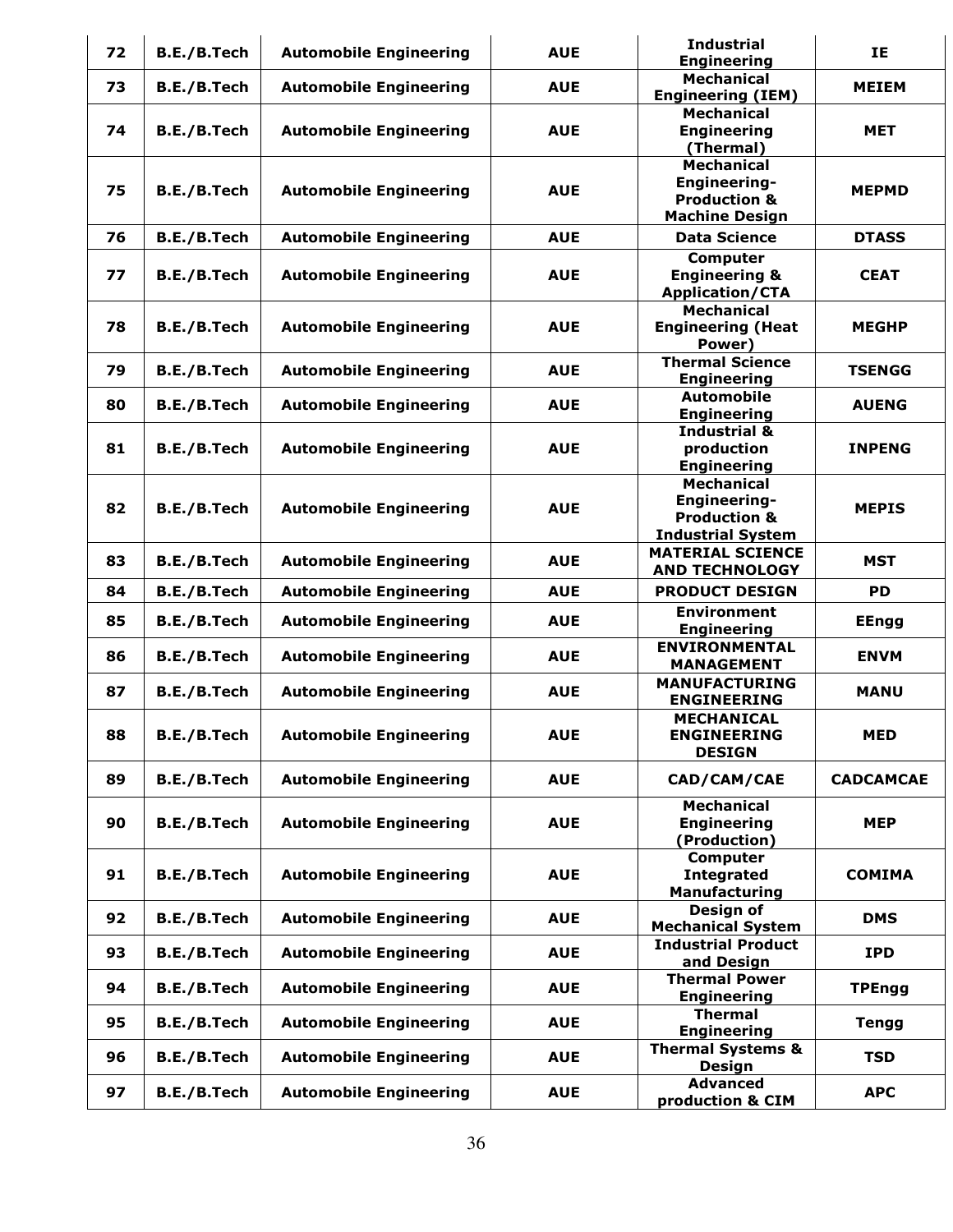| 98  | B.E./B.Tech | <b>Automobile Engineering</b>  | <b>AUE</b> | <b>Production System</b>                                                                | <b>ProdSys</b>           |
|-----|-------------|--------------------------------|------------|-----------------------------------------------------------------------------------------|--------------------------|
| 99  | B.E./B.Tech | <b>Automobile Engineering</b>  | <b>AUE</b> | <b>Production and</b><br><b>Industrial System</b>                                       | <b>PIS</b>               |
| 100 | B.E./B.Tech | <b>Automobile Engineering</b>  | <b>AUE</b> | <b>NANO TECHNOLOGY</b>                                                                  | <b>NT</b>                |
| 101 | B.E./B.Tech | <b>Automobile Engineering</b>  | <b>AUE</b> | Computer<br><b>Technology and</b><br><b>Application</b>                                 | <b>CTA</b>               |
| 102 | B.E./B.Tech | <b>Automobile Engineering</b>  | <b>AUE</b> | <b>Software systems</b>                                                                 | <b>SoftSyst</b>          |
| 103 | B.E./B.Tech | <b>Automobile Engineering</b>  | <b>AUE</b> | <b>Industrial</b><br><b>Engineering and</b><br><b>Management</b>                        | <b>IEM</b>               |
| 104 | B.E./B.Tech | <b>Automobile Engineering</b>  | <b>AUE</b> | <b>Energy Technology</b>                                                                | <b>ET</b>                |
| 105 | B.E./B.Tech | <b>Automobile Engineering</b>  | <b>AUE</b> | <b>Chemical Engg and</b><br><b>Environment</b>                                          | <b>CEE</b>               |
| 106 | B.E./B.Tech | <b>Automobile Engineering</b>  | <b>AUE</b> | <b>Mechanical</b><br><b>Engineering &amp; Heat</b><br><b>Power</b>                      | <b>MEHP</b>              |
| 107 | B.E./B.Tech | <b>Automobile Engineering</b>  | <b>AUE</b> | <b>Industrial Design</b>                                                                | ID                       |
| 108 | B.E./B.Tech | <b>Automobile Engineering</b>  | <b>AUE</b> | <b>Machine Design</b>                                                                   | <b>MD</b>                |
| 109 | B.E./B.Tech | <b>Automobile Engineering</b>  | <b>AUE</b> | <b>Heat Power</b><br><b>Engineering</b>                                                 | <b>HP</b>                |
| 110 | B.E./B.Tech | <b>Automobile Engineering</b>  | <b>AUE</b> | <b>Heat Power and</b><br><b>Thermal</b><br><b>Engineering</b>                           | <b>HPT</b>               |
| 111 | B.E./B.Tech | <b>Automobile Engineering</b>  | <b>AUE</b> | <b>Machine Design and</b><br><b>Robotics</b>                                            | <b>MDR</b>               |
| 112 | B.E./B.Tech | <b>Automobile Engineering</b>  | <b>AUE</b> | <b>Industrial Safety</b><br><b>And Engineering</b>                                      | IS                       |
| 113 | B.E./B.Tech | <b>Bio-medical Engineering</b> | BM         | <b>Biotechnology</b>                                                                    | <b>BT</b>                |
| 114 | B.E./B.Tech | <b>Bio-medical Engineering</b> | BM         | <b>Digital Techniques</b><br>and<br><b>Instrumentation</b>                              | <b>DTI</b>               |
| 115 | B.E./B.Tech | <b>Bio-medical Engineering</b> | BM         | <b>CONTROL SYSTEMS</b>                                                                  | $\mathsf{CS}\phantom{0}$ |
| 116 | B.E./B.Tech | <b>Bio-medical Engineering</b> | BM         | <b>Instrumentation</b><br>and Control<br><b>Systems</b>                                 | <b>ICS</b>               |
| 117 | B.E./B.Tech | <b>Bio-medical Engineering</b> | <b>BM</b>  | <b>BIOMEDICAL</b><br><b>SIGNAL</b><br><b>PROCESSING AND</b><br><b>INSTRUMENTATION</b>   | <b>BSPI</b>              |
| 118 | B.E./B.Tech | <b>Bio-medical Engineering</b> | BM         | <b>ENVIRONMENTAL</b><br><b>MANAGEMENT</b>                                               | <b>ENVM</b>              |
| 119 | B.E./B.Tech | <b>Bio-medical Engineering</b> | <b>BM</b>  | <b>Environment</b><br><b>Engineering</b>                                                | <b>EEngg</b>             |
| 120 | B.E./B.Tech | <b>Bio-medical Engineering</b> | BM         | <b>NANO TECHNOLOGY</b>                                                                  | NT.                      |
| 121 | B.E./B.Tech | <b>Bio-medical Engineering</b> | BM         | <b>Instrumentation &amp;</b><br><b>Control Engineering</b>                              | <b>ICEN</b>              |
| 122 | B.E./B.Tech | <b>Bio-medical Engineering</b> | <b>BM</b>  | <b>Electrical &amp;</b><br><b>Electronics</b><br><b>Engineering</b><br>(Control System) | <b>ELEECS</b>            |
| 123 | B.E./B.Tech | <b>Bio-medical Engineering</b> | <b>BM</b>  | <b>Data Science</b>                                                                     | <b>DTASS</b>             |
| 124 | B.E./B.Tech | <b>Bio-medical Engineering</b> | <b>BM</b>  | <b>INDUSTRIAL</b><br><b>MATHEMATICS</b>                                                 | <b>INDMA</b>             |
| 125 | B.E./B.Tech | <b>Bio-medical Engineering</b> | <b>BM</b>  | <b>INTERNET OF</b><br>THINGS(IoT)                                                       | <b>IOT</b>               |
| 126 | B.E./B.Tech | <b>Bio-medical Engineering</b> | BМ         | <b>Industrial</b><br><b>Engineering and</b><br><b>Management</b>                        | <b>IEM</b>               |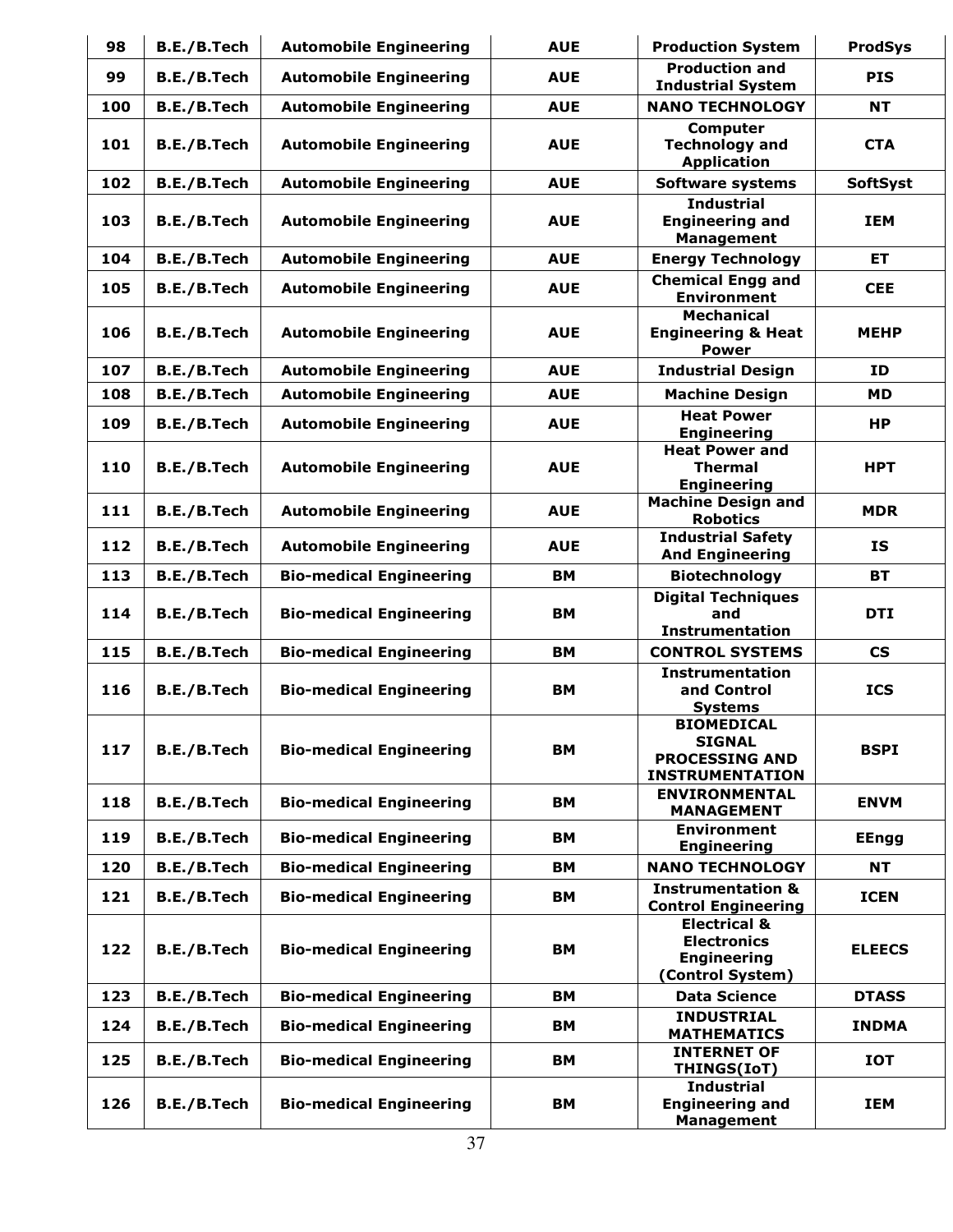| 127 | B.E./B.Tech        | <b>Bio-Technology</b>       | <b>BT</b>     | <b>Industrial</b><br><b>Engineering and</b><br><b>Management</b> | <b>IEM</b>      |
|-----|--------------------|-----------------------------|---------------|------------------------------------------------------------------|-----------------|
| 128 | <b>B.E./B.Tech</b> | <b>Bio-Technology</b>       | <b>BT</b>     | <b>INTERNET OF</b><br>THINGS(IoT)                                | <b>IOT</b>      |
| 129 | B.E./B.Tech        | <b>Bio-Technology</b>       | <b>BT</b>     | <b>INDUSTRIAL</b><br><b>MATHEMATICS</b>                          | <b>INDMA</b>    |
| 130 | B.E./B.Tech        | <b>Bio-Technology</b>       | <b>BT</b>     | <b>Data Science</b>                                              | <b>DTASS</b>    |
| 131 | B.E./B.Tech        | <b>Bio-Technology</b>       | <b>BT</b>     | <b>NANO TECHNOLOGY</b>                                           | <b>NT</b>       |
| 132 | B.E./B.Tech        | <b>Bio-Technology</b>       | <b>BT</b>     | <b>Environment</b><br><b>Engineering</b>                         | <b>EEngg</b>    |
| 133 | B.E./B.Tech        | <b>Bio-Technology</b>       | <b>BT</b>     | <b>ENVIRONMENTAL</b><br><b>MANAGEMENT</b>                        | <b>ENVM</b>     |
| 134 | B.E./B.Tech        | <b>Bio-Technology</b>       | <b>BT</b>     | <b>Biotechnology</b>                                             | <b>BT</b>       |
| 135 | B.E./B.Tech        | <b>Biomedical</b>           | <b>BioMed</b> | <b>Data Science</b>                                              | <b>DTASS</b>    |
|     |                    |                             |               | VLSI&                                                            |                 |
| 136 | B.E./B.Tech        | <b>Biomedical</b>           | <b>BioMed</b> | <b>Microelectronics</b>                                          | <b>VLSIMI</b>   |
| 137 | B.E./B.Tech        | <b>Biomedical</b>           | <b>BioMed</b> | <b>VLSI</b>                                                      | <b>VLSI</b>     |
| 138 | B.E./B.Tech        | <b>Biomedical</b>           | <b>BioMed</b> | <b>Optoelectronics &amp;</b><br><b>Communication</b>             | <b>OC</b>       |
| 139 | B.E./B.Tech        | <b>Biomedical</b>           | <b>BioMed</b> | <b>VLSI &amp; Embedded</b><br><b>Systems</b>                     | <b>VES</b>      |
| 140 | B.E./B.Tech        | <b>Biomedical</b>           | <b>BioMed</b> | <b>DIGITAL</b><br><b>COMMUNICATION</b>                           | <b>DCOM</b>     |
| 141 | B.E./B.Tech        | <b>Biomedical</b>           | <b>BioMed</b> | <b>VLSI Design &amp;</b><br><b>Embedded Systems</b>              | <b>VDES</b>     |
| 142 | B.E./B.Tech        | <b>Biomedical</b>           | <b>BioMed</b> | <b>VLSI &amp; Embedded</b><br><b>Systems Design</b>              | <b>VLSD</b>     |
| 143 | B.E./B.Tech        | <b>Biomedical</b>           | <b>BioMed</b> | <b>INTERNET OF</b><br>THINGS(IoT)                                | <b>IOT</b>      |
| 144 | B.E./B.Tech        | <b>Biomedical</b>           | <b>BioMed</b> | <b>Industrial</b><br><b>Engineering and</b><br><b>Management</b> | <b>IEM</b>      |
| 145 | B.E./B.Tech        | <b>Chemical Engineering</b> | <b>CHEM</b>   | <b>Industrial</b><br><b>Engineering and</b><br><b>Management</b> | <b>IEM</b>      |
| 146 | B.E./B.Tech        | <b>Chemical Engineering</b> | <b>CHEM</b>   | <b>MANUFACTURING</b><br><b>ENGINEERING</b>                       | <b>MANU</b>     |
| 147 | B.E./B.Tech        | <b>Chemical Engineering</b> | <b>CHEM</b>   | <b>INTERNET OF</b><br>THINGS(IoT)                                | <b>IOT</b>      |
| 148 | B.E./B.Tech        | <b>Chemical Engineering</b> | <b>CHEM</b>   | <b>INDUSTRIAL</b><br><b>MATHEMATICS</b>                          | <b>INDMA</b>    |
| 149 | B.E./B.Tech        | <b>Chemical Engineering</b> | <b>CHEM</b>   | <b>CHEMICAL</b><br><b>TECHNOLOGY</b>                             | <b>CHEMTECH</b> |
| 150 | B.E./B.Tech        | <b>Chemical Engineering</b> | <b>CHEM</b>   | <b>Data Science</b>                                              | <b>DTASS</b>    |
| 151 | B.E./B.Tech        | <b>Chemical Engineering</b> | <b>CHEM</b>   | <b>Chemical</b><br><b>Engineering</b>                            | <b>CE</b>       |
| 152 | B.E./B.Tech        | <b>Chemical Engineering</b> | <b>CHEM</b>   | <b>Biotechnology</b>                                             | <b>BT</b>       |
| 153 | B.E./B.Tech        | <b>Chemical Engineering</b> | <b>CHEM</b>   | <b>Environment</b><br><b>Engineering</b>                         | <b>EEngg</b>    |
| 154 | B.E./B.Tech        | <b>Chemical Engineering</b> | <b>CHEM</b>   | <b>NANO TECHNOLOGY</b>                                           | <b>NT</b>       |
| 155 | B.E./B.Tech        | <b>Chemical Engineering</b> | <b>CHEM</b>   | <b>MATERIAL SCIENCE</b><br><b>AND TECHNOLOGY</b>                 | <b>MST</b>      |
| 156 | B.E./B.Tech        | <b>Chemical Engineering</b> | <b>CHEM</b>   | <b>Industrial Safety</b><br><b>And Engineering</b>               | IS              |
| 157 | B.E./B.Tech        | <b>Chemical Engineering</b> | <b>CHEM</b>   | <b>ENVIRONMENTAL</b><br><b>MANAGEMENT</b>                        | <b>ENVM</b>     |
| 158 | B.E./B.Tech        | <b>Civil Engineering</b>    | <b>CE</b>     | <b>ENVIRONMENTAL</b><br><b>MANAGEMENT</b>                        | <b>ENVM</b>     |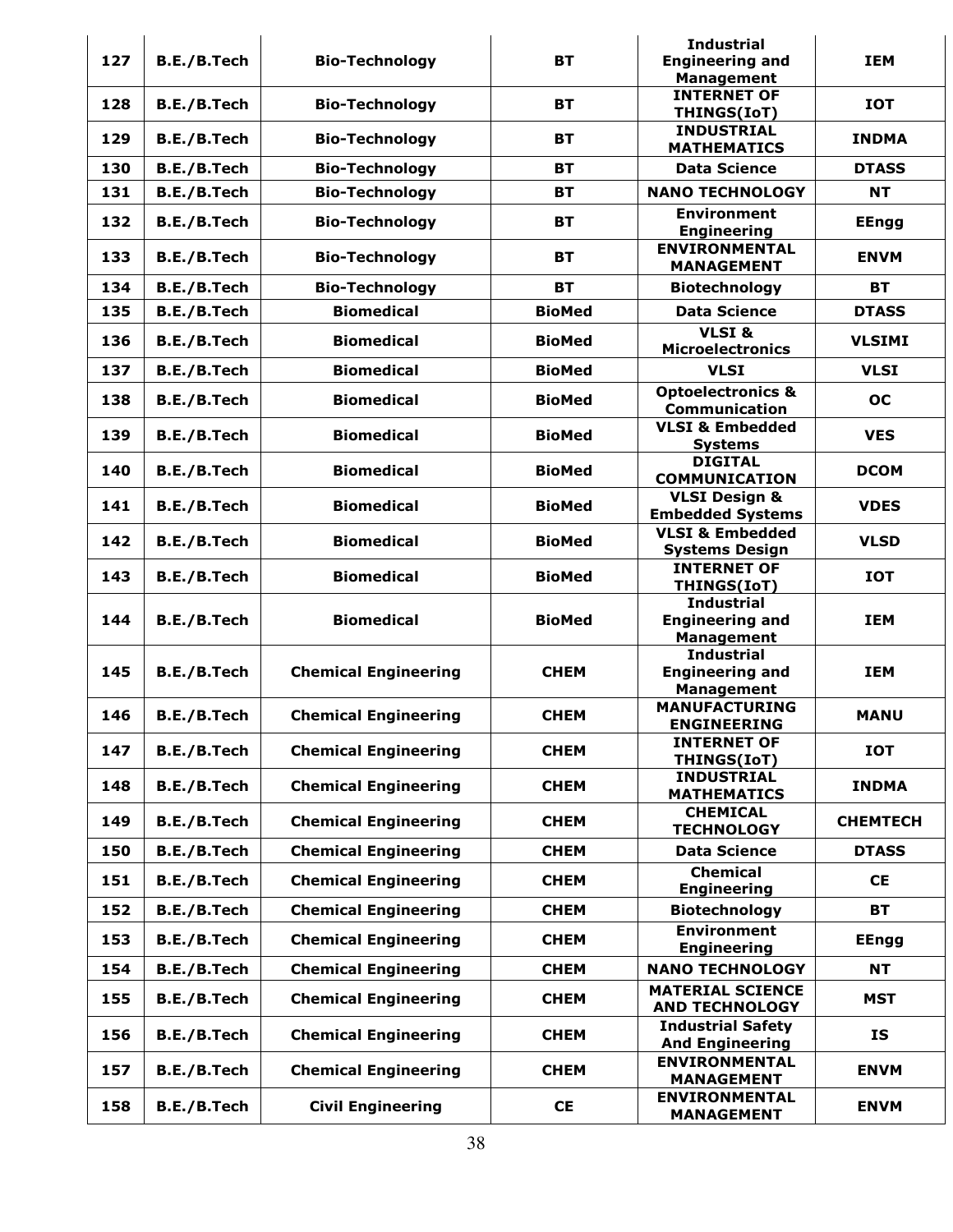| 159 | B.E./B.Tech | <b>Civil Engineering</b>    | <b>CE</b>      | <b>COMPUTER AIDED</b><br><b>STRUCTURAL</b><br><b>ANALYSIS AND</b><br><b>DESIGN</b> | <b>CASAD</b>     |
|-----|-------------|-----------------------------|----------------|------------------------------------------------------------------------------------|------------------|
| 160 | B.E./B.Tech | <b>Civil Engineering</b>    | <b>CE</b>      | <b>Computer</b><br><b>Engineering &amp;</b><br><b>Application/CTA</b>              | <b>CEAT</b>      |
| 161 | B.E./B.Tech | <b>Civil Engineering</b>    | <b>CE</b>      | <b>Structural Design</b>                                                           | <b>STRUCT</b>    |
| 162 | B.E./B.Tech | <b>Civil Engineering</b>    | <b>CE</b>      | <b>Transportation</b><br><b>Engineering</b>                                        | <b>TE</b>        |
| 163 | B.E./B.Tech | <b>Civil Engineering</b>    | <b>CE</b>      | <b>Civil Engineering</b>                                                           | <b>CIVENG</b>    |
| 164 | B.E./B.Tech | <b>Civil Engineering</b>    | <b>CE</b>      | <b>Building</b><br><b>Construction</b><br><b>Technology</b>                        | <b>BCT</b>       |
| 165 | B.E./B.Tech | <b>Civil Engineering</b>    | <b>CE</b>      | <b>Structural Engg &amp; C</b><br>A <sub>D</sub>                                   | <b>SECAD</b>     |
| 166 | B.E./B.Tech | <b>Civil Engineering</b>    | <b>CE</b>      | <b>Structural</b><br><b>Engineering</b>                                            | <b>StrucEngg</b> |
| 167 | B.E./B.Tech | <b>Civil Engineering</b>    | <b>CE</b>      | <b>Construction</b><br><b>Technology And</b><br><b>Management</b>                  | <b>CTM</b>       |
| 168 | B.E./B.Tech | <b>Civil Engineering</b>    | <b>CE</b>      | <b>Construction</b><br><b>Management</b>                                           | <b>CM</b>        |
| 169 | B.E./B.Tech | <b>Civil Engineering</b>    | <b>CE</b>      | <b>Transport</b><br><b>Engineering</b>                                             | <b>TransEngg</b> |
| 170 | B.E./B.Tech | <b>Civil Engineering</b>    | <b>CE</b>      | <b>Environment</b><br><b>Engineering</b>                                           | <b>EEngg</b>     |
| 171 | B.E./B.Tech | <b>Civil Engineering</b>    | <b>CE</b>      | <b>GEOTECHNICAL</b><br><b>ENGINEERING</b>                                          | GEngg            |
| 172 | B.E./B.Tech | <b>Civil Engineering</b>    | <b>CE</b>      | <b>Public Health Engg</b>                                                          | <b>PHE</b>       |
| 173 | B.E./B.Tech | <b>Civil Engineering</b>    | <b>CE</b>      | <b>Water Resource</b><br><b>Engineering</b>                                        | <b>WRE</b>       |
| 174 | B.E./B.Tech | <b>Civil Engineering</b>    | <b>CE</b>      | <b>NANO TECHNOLOGY</b>                                                             | <b>NT</b>        |
| 175 | B.E./B.Tech | <b>Civil Engineering</b>    | <b>CE</b>      | Computer<br><b>Technology and</b><br><b>Application</b>                            | <b>CTA</b>       |
| 176 | B.E./B.Tech | <b>Civil Engineering</b>    | <b>CE</b>      | <b>Software systems</b>                                                            | <b>SoftSyst</b>  |
| 177 | B.E./B.Tech | <b>Civil Engineering</b>    | <b>CE</b>      | <b>Industrial</b><br><b>Engineering and</b><br><b>Management</b>                   | IEM              |
| 178 | B.E./B.Tech | <b>Civil Engineering</b>    | <b>CE</b>      | <b>Energy Technology</b>                                                           | ET.              |
| 179 | B.E./B.Tech | <b>Civil Engineering</b>    | <b>CE</b>      | <b>Chemical Engg and</b><br><b>Environment</b>                                     | <b>CEE</b>       |
| 180 | B.E./B.Tech | <b>Civil Engineering</b>    | <b>CE</b>      | <b>Industrial Safety</b><br><b>And Engineering</b>                                 | <b>IS</b>        |
| 181 | B.E./B.Tech | <b>Civil Engineering</b>    | <b>CE</b>      | <b>Data Science</b>                                                                | <b>DTASS</b>     |
| 182 | B.E./B.Tech | <b>Civil Engineering</b>    | <b>CE</b>      | <b>INDUSTRIAL</b><br><b>MATHEMATICS</b>                                            | <b>INDMA</b>     |
| 183 | B.E./B.Tech | <b>Civil Engineering</b>    | <b>CE</b>      | <b>ENVIRONMENTAL</b><br><b>ENGINEERING</b>                                         | <b>EnvEngg</b>   |
| 184 | B.E./B.Tech | <b>Civil Engineering</b>    | <b>CE</b>      | <b>Construction</b><br><b>Planning and</b><br><b>Management</b>                    | <b>CONPM</b>     |
| 185 | B.E./B.Tech | <b>Civil Engineering</b>    | <b>CE</b>      | <b>INTERNET OF</b><br>THINGS(IoT)                                                  | <b>IOT</b>       |
| 186 | B.E./B.Tech | <b>Civil Engineering</b>    | <b>CE</b>      | <b>CONSTRUCTION</b><br><b>TECHNOLOGY</b>                                           | <b>CT</b>        |
| 187 | B.E./B.Tech | <b>Computer Engineering</b> | <b>CompEng</b> | <b>Artificial</b><br><b>Intelligence</b>                                           | AI               |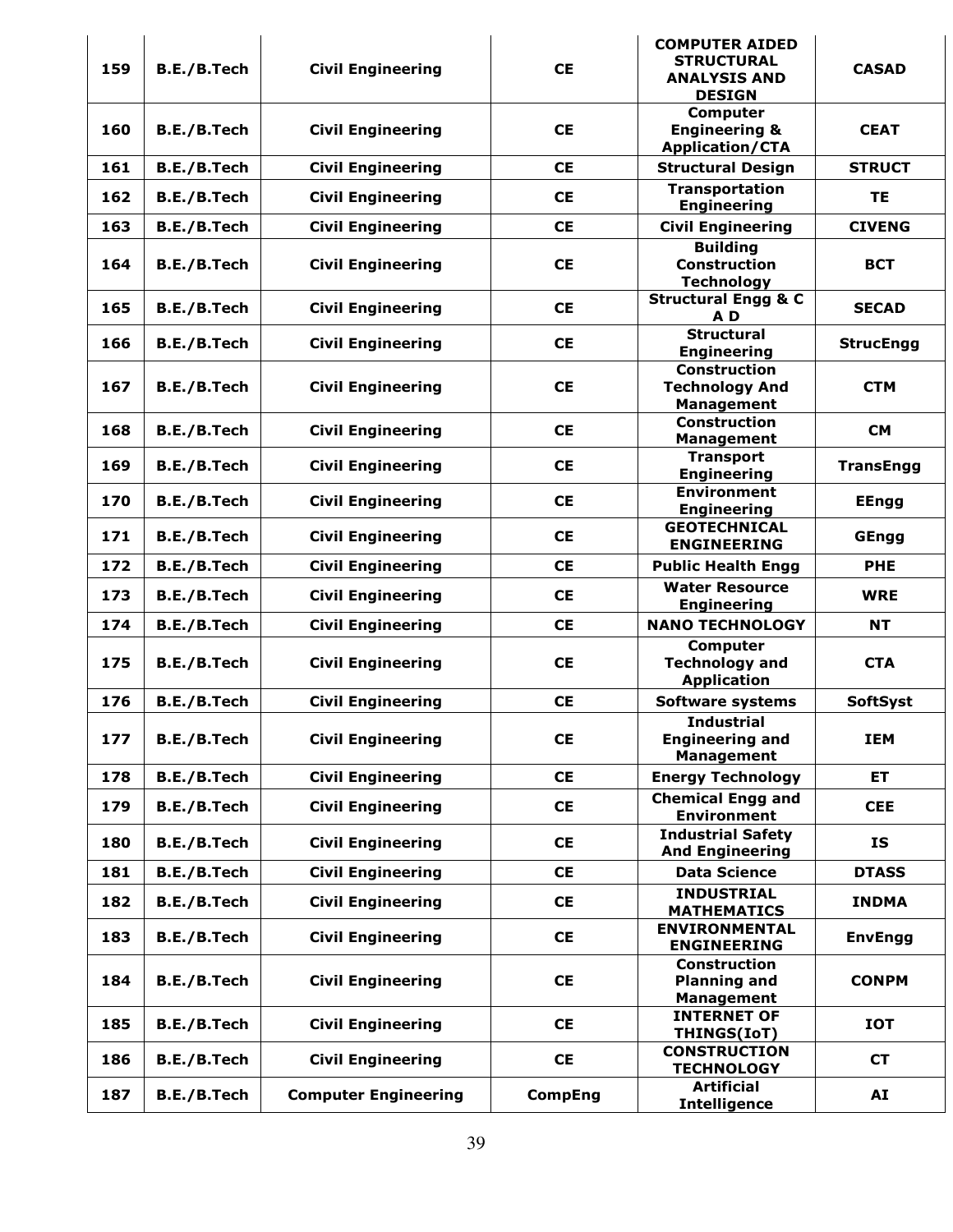| 188 | B.E./B.Tech | <b>Computer Engineering</b>                       | <b>CompEng</b> | <b>Artificial</b><br><b>Intelligence and</b><br><b>Data Science</b>         | <b>AIDS</b>     |
|-----|-------------|---------------------------------------------------|----------------|-----------------------------------------------------------------------------|-----------------|
| 189 | B.E./B.Tech | <b>Computer Engineering</b>                       | <b>CompEng</b> | <b>Artificial</b><br><b>Intelligence and</b><br><b>Machine Learning</b>     | <b>AIML</b>     |
| 190 | B.E./B.Tech | <b>Computer Engineering</b>                       | <b>CompEng</b> | <b>Chemical Engg and</b><br><b>Environment</b>                              | <b>CEE</b>      |
| 191 | B.E./B.Tech | <b>Computer Engineering</b>                       | <b>CompEng</b> | <b>COMPUTER</b><br><b>ENGINEERING</b>                                       | <b>CEN</b>      |
| 192 | B.E./B.Tech | <b>Computer Engineering</b>                       | <b>CompEng</b> | <b>Computer</b><br><b>Engineering &amp;</b><br><b>Application</b>           | <b>CEA</b>      |
| 193 | B.E./B.Tech | <b>Computer Engineering</b>                       | <b>CompEng</b> | <b>Computer</b><br><b>Engineering &amp;</b><br><b>Application/CTA</b>       | <b>CEAT</b>     |
| 194 | B.E./B.Tech | <b>Computer Engineering</b>                       | <b>CompEng</b> | <b>Computer Network</b>                                                     | <b>CNTK</b>     |
| 195 | B.E./B.Tech | <b>Computer Engineering</b>                       | <b>CompEng</b> | <b>Computer Science &amp;</b><br><b>Engineering</b>                         | <b>CSE</b>      |
| 196 | B.E./B.Tech | <b>Computer Engineering</b>                       | <b>CompEng</b> | <b>Computer</b><br><b>Technology and</b><br><b>Application</b>              | <b>CTA</b>      |
| 197 | B.E./B.Tech | <b>Computer Engineering</b>                       | <b>CompEng</b> | <b>CSE-Artificial</b><br><b>Intelligence and</b><br><b>Machine Learning</b> | <b>CSEAIML</b>  |
| 198 | B.E./B.Tech | <b>Computer Engineering</b>                       | <b>CompEng</b> | <b>CYBER FORENSICS</b>                                                      | <b>CYBFO</b>    |
| 199 | B.E./B.Tech | <b>Computer Engineering</b>                       | <b>CompEng</b> | <b>Cyber Security</b>                                                       | <b>CYBSE</b>    |
| 200 | B.E./B.Tech | <b>Computer Engineering</b>                       | <b>CompEng</b> | <b>Data Science</b>                                                         | <b>DTASS</b>    |
| 201 | B.E./B.Tech | <b>Computer Engineering</b>                       | <b>CompEng</b> | <b>DIGITAL</b><br><b>COMMUNICATION</b>                                      | <b>DCOM</b>     |
| 202 | B.E./B.Tech | <b>Computer Engineering</b>                       | <b>CompEng</b> | <b>Energy Technology</b>                                                    | EТ              |
| 203 | B.E./B.Tech | <b>Computer Engineering</b>                       | <b>CompEng</b> | <b>Environment</b><br><b>Engineering</b>                                    | <b>EEngg</b>    |
| 204 | B.E./B.Tech | <b>Computer Engineering</b>                       | <b>CompEng</b> | <b>ENVIRONMENTAL</b><br><b>MANAGEMENT</b>                                   | <b>ENVM</b>     |
| 205 | B.E./B.Tech | <b>Computer Engineering</b>                       | <b>CompEng</b> | <b>Industrial</b><br><b>Engineering and</b><br><b>Management</b>            | <b>IEM</b>      |
| 206 | B.E./B.Tech | <b>Computer Engineering</b>                       | <b>CompEng</b> | <b>INDUSTRIAL</b><br><b>MATHEMATICS</b>                                     | <b>INDMA</b>    |
| 207 | B.E./B.Tech | <b>Computer Engineering</b>                       | <b>CompEng</b> | <b>Industrial Safety</b><br><b>And Engineering</b>                          | IS              |
| 208 | B.E./B.Tech | <b>Computer Engineering</b>                       | <b>CompEng</b> | <b>Information</b><br><b>Technology</b>                                     | IT              |
| 209 | B.E./B.Tech | <b>Computer Engineering</b>                       | <b>CompEng</b> | <b>INTERNET OF</b><br>THINGS(IoT)                                           | <b>IOT</b>      |
| 210 | B.E./B.Tech | <b>Computer Engineering</b>                       | <b>CompEng</b> | <b>IOT and Sensor</b><br><b>Systems</b>                                     | <b>IOTSS</b>    |
| 211 | B.E./B.Tech | <b>Computer Engineering</b>                       | <b>CompEng</b> | <b>NANO TECHNOLOGY</b>                                                      | <b>NT</b>       |
| 212 | B.E./B.Tech | <b>Computer Engineering</b>                       | <b>CompEng</b> | <b>Optoelectronics &amp;</b><br>Communication                               | <b>OC</b>       |
| 213 | B.E./B.Tech | <b>Computer Engineering</b>                       | <b>CompEng</b> | <b>Robotics</b>                                                             | <b>ROB</b>      |
| 214 | B.E./B.Tech | <b>Computer Engineering</b>                       | <b>CompEng</b> | <b>Software</b><br><b>Engineering</b>                                       | <b>SoftEngg</b> |
| 215 | B.E./B.Tech | <b>Computer Engineering</b>                       | <b>CompEng</b> | <b>Software systems</b>                                                     | <b>SoftSyst</b> |
| 216 | B.E./B.Tech | <b>Computer Engineering</b>                       | <b>CompEng</b> | <b>System Software</b>                                                      | <b>SysSoft</b>  |
| 217 | B.E./B.Tech | <b>Computer Science and</b><br><b>Application</b> | <b>CSA</b>     | <b>INTERNET OF</b><br>THINGS(IoT)                                           | <b>IOT</b>      |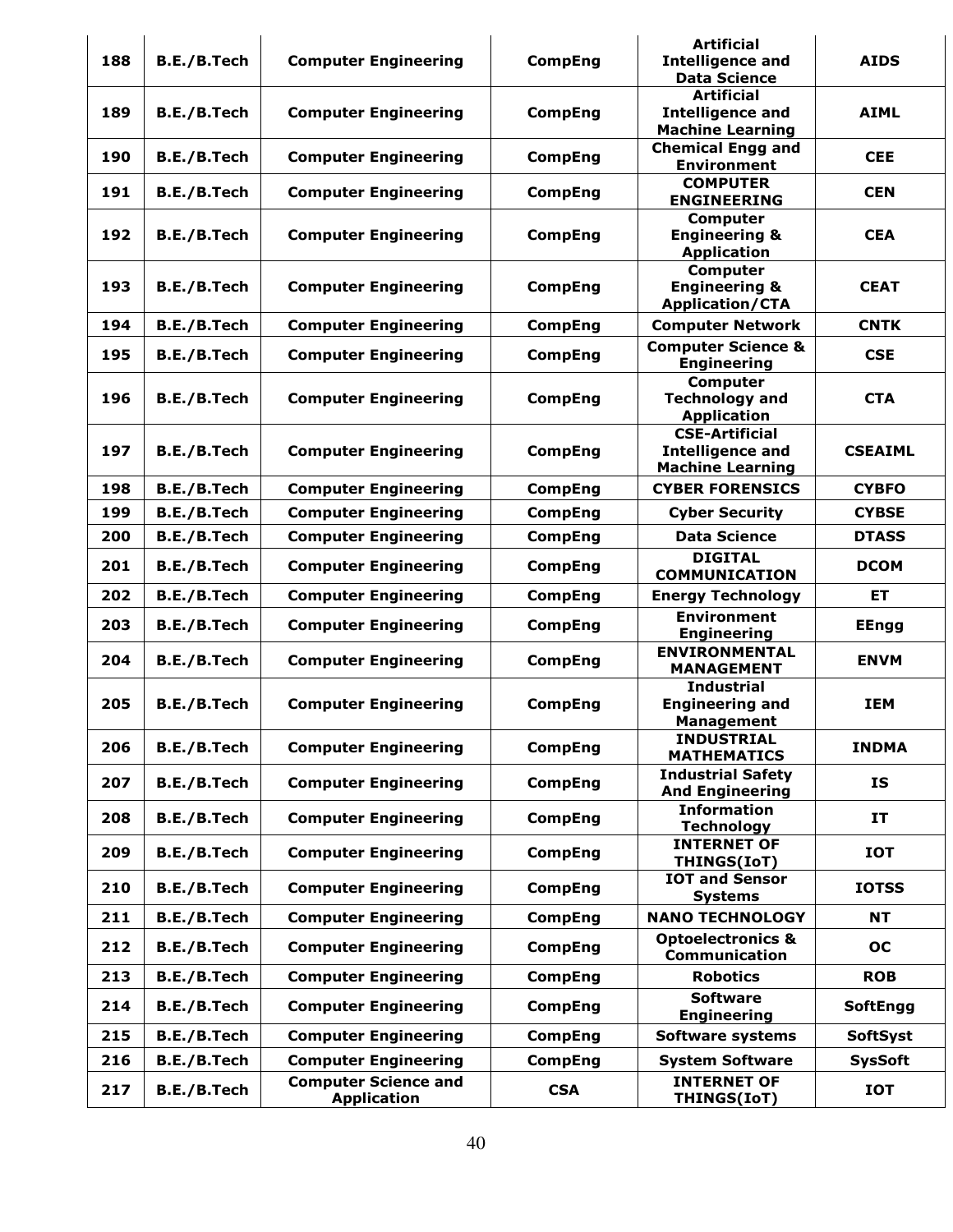| 218 | B.E./B.Tech | <b>Computer Science and</b><br><b>Application</b> | <b>CSA</b>  | <b>INDUSTRIAL</b><br><b>MATHEMATICS</b>                                 | <b>INDMA</b>    |
|-----|-------------|---------------------------------------------------|-------------|-------------------------------------------------------------------------|-----------------|
| 219 | B.E./B.Tech | <b>Computer Science and</b><br><b>Application</b> | <b>CSA</b>  | <b>Data Science</b>                                                     | <b>DTASS</b>    |
| 220 | B.E./B.Tech | <b>Computer Science and</b><br><b>Application</b> | <b>CSA</b>  | <b>Computer Network</b>                                                 | <b>CNTK</b>     |
| 221 | B.E./B.Tech | <b>Computer Science and</b><br><b>Application</b> | <b>CSA</b>  | <b>Computer Science &amp;</b><br><b>Engineering</b>                     | <b>CSE</b>      |
| 222 | B.E./B.Tech | <b>Computer Science and</b><br><b>Application</b> | <b>CSA</b>  | <b>Information</b><br><b>Technology</b>                                 | IT              |
| 223 | B.E./B.Tech | <b>Computer Science and</b><br><b>Application</b> | <b>CSA</b>  | <b>Software</b><br><b>Engineering</b>                                   | <b>SoftEngg</b> |
| 224 | B.E./B.Tech | <b>Computer Science and</b><br><b>Application</b> | <b>CSA</b>  | <b>NANO TECHNOLOGY</b>                                                  | <b>NT</b>       |
| 225 | B.E./B.Tech | <b>Computer Science and</b><br><b>Application</b> | <b>CSA</b>  | Computer<br><b>Technology and</b><br><b>Application</b>                 | <b>CTA</b>      |
| 226 | B.E./B.Tech | <b>Computer Science and</b><br><b>Application</b> | <b>CSA</b>  | <b>Software systems</b>                                                 | <b>SoftSyst</b> |
| 227 | B.E./B.Tech | <b>Computer Science and</b><br><b>Application</b> | <b>CSA</b>  | <b>Industrial</b><br><b>Engineering and</b><br><b>Management</b>        | <b>IEM</b>      |
| 228 | B.E./B.Tech | <b>Computer Science and</b><br><b>Application</b> | <b>CSA</b>  | <b>Energy Technology</b>                                                | ET              |
| 229 | B.E./B.Tech | <b>Computer Science and</b><br><b>Application</b> | <b>CSA</b>  | <b>Chemical Engg and</b><br><b>Environment</b>                          | <b>CEE</b>      |
| 230 | B.E./B.Tech | <b>Computer Science and</b><br><b>Application</b> | <b>CSA</b>  | <b>Industrial Safety</b><br><b>And Engineering</b>                      | <b>IS</b>       |
| 231 | B.E./B.Tech | <b>Computer Science and</b><br><b>Application</b> | <b>CSA</b>  | Computer<br><b>Engineering &amp;</b><br><b>Application/CTA</b>          | <b>CEAT</b>     |
| 232 | B.E./B.Tech | <b>Computer Science and</b><br><b>Application</b> | <b>CSA</b>  | <b>Environment</b><br><b>Engineering</b>                                | <b>EEngg</b>    |
| 233 | B.E./B.Tech | <b>Computer Science and</b><br><b>Application</b> | <b>CSA</b>  | <b>ENVIRONMENTAL</b><br><b>MANAGEMENT</b>                               | <b>ENVM</b>     |
| 234 | B.E./B.Tech | <b>Computer Science and</b><br><b>Engineering</b> | <b>CSEN</b> | <b>Artificial</b><br><b>Intelligence</b>                                | AI              |
| 235 | B.E./B.Tech | <b>Computer Science and</b><br><b>Engineering</b> | <b>CSEN</b> | <b>Artificial</b><br><b>Intelligence and</b><br><b>Data Science</b>     | <b>AIDS</b>     |
| 236 | B.E./B.Tech | <b>Computer Science and</b><br><b>Engineering</b> | <b>CSEN</b> | <b>Artificial</b><br><b>Intelligence and</b><br><b>Machine Learning</b> | <b>AIML</b>     |
| 237 | B.E./B.Tech | <b>Computer Science and</b><br><b>Engineering</b> | <b>CSEN</b> | <b>Chemical Engg and</b><br><b>Environment</b>                          | <b>CEE</b>      |
| 238 | B.E./B.Tech | <b>Computer Science and</b><br><b>Engineering</b> | <b>CSEN</b> | <b>COMPUTER</b><br><b>ENGINEERING</b>                                   | <b>CEN</b>      |
| 239 | B.E./B.Tech | <b>Computer Science and</b><br><b>Engineering</b> | <b>CSEN</b> | Computer<br><b>Engineering &amp;</b><br><b>Application</b>              | <b>CEA</b>      |
| 240 | B.E./B.Tech | <b>Computer Science and</b><br><b>Engineering</b> | <b>CSEN</b> | <b>Computer</b><br><b>Engineering &amp;</b><br><b>Application/CTA</b>   | <b>CEAT</b>     |
| 241 | B.E./B.Tech | <b>Computer Science and</b><br><b>Engineering</b> | <b>CSEN</b> | <b>Computer Network</b>                                                 | <b>CNTK</b>     |
| 242 | B.E./B.Tech | <b>Computer Science and</b><br><b>Engineering</b> | <b>CSEN</b> | <b>Computer Science &amp;</b><br><b>Engineering</b>                     | <b>CSE</b>      |
| 243 | B.E./B.Tech | <b>Computer Science and</b><br><b>Engineering</b> | <b>CSEN</b> | Computer<br><b>Technology and</b><br><b>Application</b>                 | <b>CTA</b>      |
| 244 | B.E./B.Tech | <b>Computer Science and</b><br><b>Engineering</b> | <b>CSEN</b> | <b>CSE-Artificial</b><br><b>Intelligence and</b>                        | <b>CSEAIML</b>  |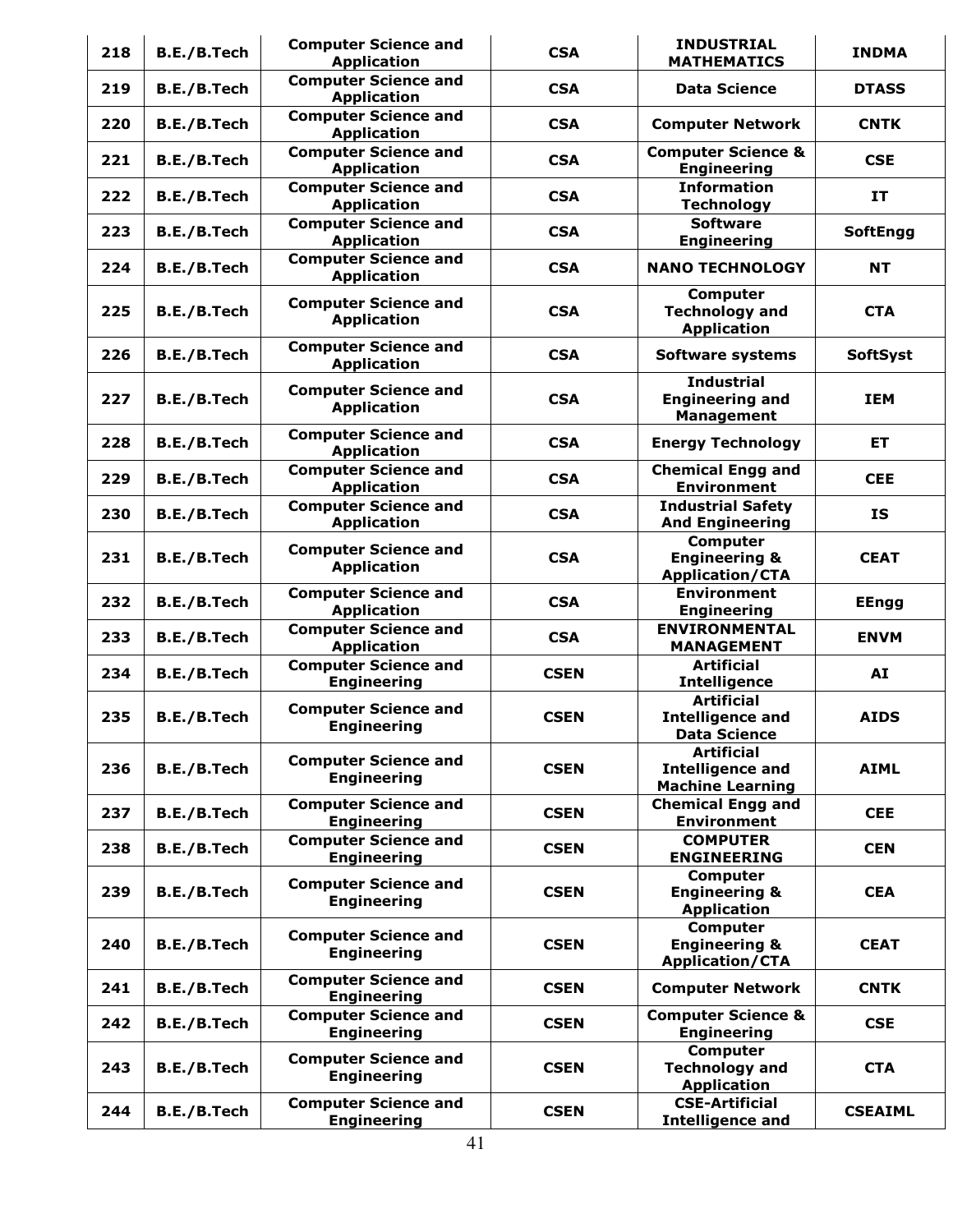|     |             |                                                   |                 | <b>Machine Learning</b>                                                 |                 |
|-----|-------------|---------------------------------------------------|-----------------|-------------------------------------------------------------------------|-----------------|
| 245 | B.E./B.Tech | <b>Computer Science and</b><br><b>Engineering</b> | <b>CSEN</b>     | <b>CYBER FORENSICS</b>                                                  | <b>CYBFO</b>    |
| 246 | B.E./B.Tech | <b>Computer Science and</b><br><b>Engineering</b> | <b>CSEN</b>     | <b>Cyber Security</b>                                                   | <b>CYBSE</b>    |
| 247 | B.E./B.Tech | <b>Computer Science and</b><br><b>Engineering</b> | <b>CSEN</b>     | <b>Data Science</b>                                                     | <b>DTASS</b>    |
| 248 | B.E./B.Tech | <b>Computer Science and</b><br><b>Engineering</b> | <b>CSEN</b>     | <b>DIGITAL</b><br><b>COMMUNICATION</b>                                  | <b>DCOM</b>     |
| 249 | B.E./B.Tech | <b>Computer Science and</b><br><b>Engineering</b> | <b>CSEN</b>     | <b>Energy Technology</b>                                                | <b>ET</b>       |
| 250 | B.E./B.Tech | <b>Computer Science and</b><br><b>Engineering</b> | <b>CSEN</b>     | <b>Environment</b><br><b>Engineering</b>                                | <b>EEngg</b>    |
| 251 | B.E./B.Tech | <b>Computer Science and</b><br><b>Engineering</b> | <b>CSEN</b>     | <b>ENVIRONMENTAL</b><br><b>MANAGEMENT</b>                               | <b>ENVM</b>     |
| 252 | B.E./B.Tech | <b>Computer Science and</b><br><b>Engineering</b> | <b>CSEN</b>     | <b>Industrial</b><br><b>Engineering and</b><br><b>Management</b>        | <b>IEM</b>      |
| 253 | B.E./B.Tech | <b>Computer Science and</b><br><b>Engineering</b> | <b>CSEN</b>     | <b>INDUSTRIAL</b><br><b>MATHEMATICS</b>                                 | <b>INDMA</b>    |
| 254 | B.E./B.Tech | <b>Computer Science and</b><br><b>Engineering</b> | <b>CSEN</b>     | <b>Industrial Safety</b><br><b>And Engineering</b>                      | <b>IS</b>       |
| 255 | B.E./B.Tech | <b>Computer Science and</b><br><b>Engineering</b> | <b>CSEN</b>     | <b>Information</b><br><b>Technology</b>                                 | IT              |
| 256 | B.E./B.Tech | <b>Computer Science and</b><br><b>Engineering</b> | <b>CSEN</b>     | <b>INTERNET OF</b><br><b>THINGS(IoT)</b>                                | <b>IOT</b>      |
| 257 | B.E./B.Tech | <b>Computer Science and</b><br><b>Engineering</b> | <b>CSEN</b>     | <b>IOT and Sensor</b><br><b>Systems</b>                                 | <b>IOTSS</b>    |
| 258 | B.E./B.Tech | <b>Computer Science and</b><br><b>Engineering</b> | <b>CSEN</b>     | <b>NANO TECHNOLOGY</b>                                                  | <b>NT</b>       |
| 259 | B.E./B.Tech | <b>Computer Science and</b><br><b>Engineering</b> | <b>CSEN</b>     | <b>Optoelectronics &amp;</b><br>Communication                           | <b>OC</b>       |
| 260 | B.E./B.Tech | <b>Computer Science and</b><br><b>Engineering</b> | <b>CSEN</b>     | <b>Robotics</b>                                                         | <b>ROB</b>      |
| 261 | B.E./B.Tech | <b>Computer Science and</b><br><b>Engineering</b> | <b>CSEN</b>     | <b>Software</b><br><b>Engineering</b>                                   | <b>SoftEngg</b> |
| 262 | B.E./B.Tech | <b>Computer Science and</b><br><b>Engineering</b> | <b>CSEN</b>     | <b>Software systems</b>                                                 | <b>SoftSyst</b> |
| 263 | B.E./B.Tech | <b>Computer Science and</b><br><b>Engineering</b> | <b>CSEN</b>     | <b>System Software</b>                                                  | <b>SysSoft</b>  |
| 264 | B.E./B.Tech | <b>Computer Science and</b><br><b>Engineering</b> | <b>CSEN</b>     | <b>Machine Design and</b><br><b>Robotics</b>                            | <b>MDR</b>      |
| 265 | B.E./B.Tech | <b>Computer Technology</b>                        | <b>COMPTECH</b> | <b>Artificial</b><br><b>Intelligence</b>                                | AI              |
| 266 | B.E./B.Tech | <b>Computer Technology</b>                        | <b>COMPTECH</b> | <b>Artificial</b><br><b>Intelligence and</b><br><b>Data Science</b>     | <b>AIDS</b>     |
| 267 | B.E./B.Tech | <b>Computer Technology</b>                        | <b>COMPTECH</b> | <b>Artificial</b><br><b>Intelligence and</b><br><b>Machine Learning</b> | <b>AIML</b>     |
| 268 | B.E./B.Tech | <b>Computer Technology</b>                        | <b>COMPTECH</b> | <b>Chemical Engg and</b><br><b>Environment</b>                          | <b>CEE</b>      |
| 269 | B.E./B.Tech | <b>Computer Technology</b>                        | <b>COMPTECH</b> | <b>Computer</b><br><b>Engineering &amp;</b><br><b>Application</b>       | <b>CEA</b>      |
| 270 | B.E./B.Tech | <b>Computer Technology</b>                        | <b>COMPTECH</b> | Computer<br><b>Engineering &amp;</b><br><b>Application/CTA</b>          | <b>CEAT</b>     |
| 271 | B.E./B.Tech | <b>Computer Technology</b>                        | <b>COMPTECH</b> | <b>Computer Network</b>                                                 | <b>CNTK</b>     |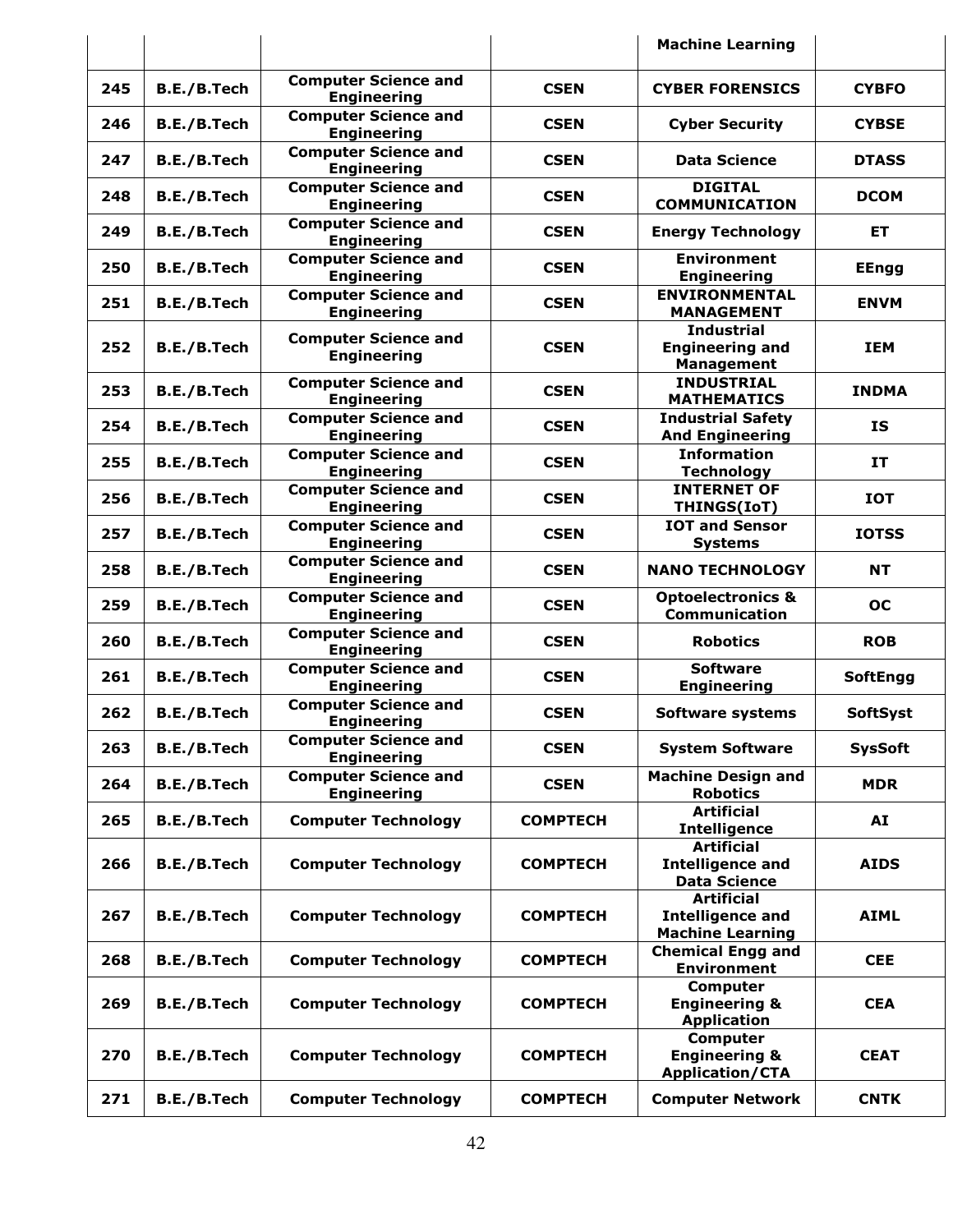| 272 | B.E./B.Tech | <b>Computer Technology</b>                           | <b>COMPTECH</b>                                         | <b>Computer Science &amp;</b><br><b>Engineering</b>                         | <b>CSE</b>      |
|-----|-------------|------------------------------------------------------|---------------------------------------------------------|-----------------------------------------------------------------------------|-----------------|
| 273 | B.E./B.Tech | <b>Computer Technology</b>                           | <b>COMPTECH</b>                                         | <b>Computer</b><br><b>Technology and</b><br><b>Application</b>              | <b>CTA</b>      |
| 274 | B.E./B.Tech | <b>Computer Technology</b>                           | <b>COMPTECH</b>                                         | <b>CSE-Artificial</b><br><b>Intelligence and</b><br><b>Machine Learning</b> | <b>CSEAIML</b>  |
| 275 | B.E./B.Tech | <b>Computer Technology</b>                           | <b>COMPTECH</b>                                         | <b>CYBER FORENSICS</b>                                                      | <b>CYBFO</b>    |
| 276 | B.E./B.Tech | <b>Computer Technology</b>                           | <b>COMPTECH</b>                                         | <b>Cyber Security</b>                                                       | <b>CYBSE</b>    |
| 277 | B.E./B.Tech | <b>Computer Technology</b>                           | <b>COMPTECH</b>                                         | <b>Data Science</b>                                                         | <b>DTASS</b>    |
| 278 | B.E./B.Tech | <b>Computer Technology</b>                           | <b>COMPTECH</b>                                         | <b>DIGITAL</b><br><b>COMMUNICATION</b>                                      | <b>DCOM</b>     |
| 279 | B.E./B.Tech | <b>Computer Technology</b>                           | <b>COMPTECH</b>                                         | <b>Energy Technology</b>                                                    | ET              |
| 280 | B.E./B.Tech | <b>Computer Technology</b>                           | <b>COMPTECH</b>                                         | <b>Environment</b><br><b>Engineering</b>                                    | <b>EEngg</b>    |
| 281 | B.E./B.Tech | <b>Computer Technology</b>                           | <b>COMPTECH</b>                                         | <b>ENVIRONMENTAL</b><br><b>MANAGEMENT</b>                                   | <b>ENVM</b>     |
| 282 | B.E./B.Tech | <b>Computer Technology</b>                           | <b>COMPTECH</b>                                         | <b>Industrial</b><br><b>Engineering and</b><br><b>Management</b>            | <b>IEM</b>      |
| 283 | B.E./B.Tech | <b>Computer Technology</b>                           | <b>COMPTECH</b>                                         | <b>INDUSTRIAL</b><br><b>MATHEMATICS</b>                                     | <b>INDMA</b>    |
| 284 | B.E./B.Tech | <b>Computer Technology</b>                           | <b>COMPTECH</b>                                         | <b>Industrial Safety</b><br><b>And Engineering</b>                          | <b>IS</b>       |
| 285 | B.E./B.Tech | <b>Computer Technology</b>                           | <b>COMPTECH</b>                                         | <b>Information</b><br><b>Technology</b>                                     | IT              |
| 286 | B.E./B.Tech | <b>Computer Technology</b>                           | <b>COMPTECH</b>                                         | <b>INTERNET OF</b><br>THINGS(IoT)                                           | <b>IOT</b>      |
| 287 | B.E./B.Tech | <b>Computer Technology</b>                           | <b>COMPTECH</b>                                         | <b>IOT and Sensor</b><br><b>Systems</b>                                     | <b>IOTSS</b>    |
| 288 | B.E./B.Tech | <b>Computer Technology</b>                           | <b>COMPTECH</b>                                         | <b>NANO TECHNOLOGY</b>                                                      | <b>NT</b>       |
| 289 | B.E./B.Tech | <b>Computer Technology</b>                           | <b>COMPTECH</b>                                         | <b>Optoelectronics &amp;</b><br><b>Communication</b>                        | <b>OC</b>       |
| 290 | B.E./B.Tech | <b>Computer Technology</b>                           | <b>COMPTECH</b>                                         | <b>Robotics</b>                                                             | <b>ROB</b>      |
| 291 | B.E./B.Tech | <b>Computer Technology</b>                           | <b>COMPTECH</b>                                         | <b>Software</b><br><b>Engineering</b>                                       | <b>SoftEngg</b> |
| 292 | B.E./B.Tech | <b>Computer Technology</b>                           | <b>COMPTECH</b>                                         | Software systems                                                            | <b>SoftSyst</b> |
| 293 | B.E./B.Tech | <b>Computer Technology</b>                           | <b>COMPTECH</b>                                         | <b>System Software</b>                                                      | <b>SysSoft</b>  |
| 294 | B.E./B.Tech | <b>Design Engineering</b>                            | <b>Design</b><br><b>Engineering</b>                     | <b>MANUFACTURING</b><br><b>ENGINEERING</b>                                  | <b>MANU</b>     |
| 295 | B.E./B.Tech | <b>Design Engineering</b>                            | <b>Design</b><br><b>Engineering</b>                     | <b>Industrial</b><br><b>Engineering and</b><br><b>Management</b>            | <b>IEM</b>      |
| 296 | B.E./B.Tech | <b>Electrical and Computer</b><br><b>Engineering</b> | <b>Electrical and</b><br>Computer<br><b>Engineering</b> | <b>INDUSTRIAL</b><br><b>SYSTEM AND</b><br><b>DRIVES</b>                     | <b>ISD</b>      |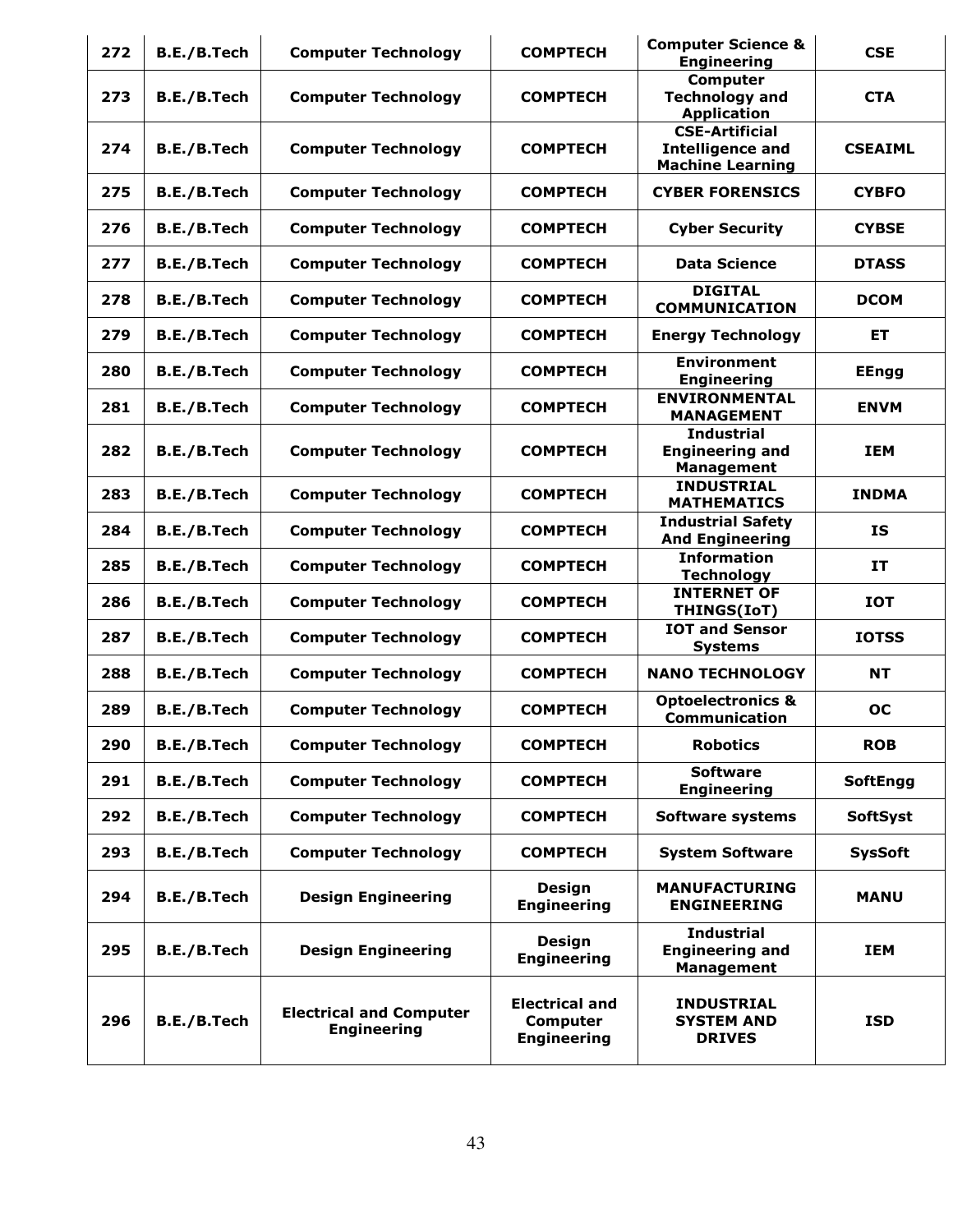| 297 | B.E./B.Tech        | <b>Electrical and Electronics</b><br>(Power System)     | <b>Electrical and</b><br><b>Electronics</b><br>(Power System) | <b>INDUSTRIAL</b><br><b>SYSTEM AND</b><br><b>DRIVES</b>                               | <b>ISD</b>                        |
|-----|--------------------|---------------------------------------------------------|---------------------------------------------------------------|---------------------------------------------------------------------------------------|-----------------------------------|
| 298 | B.E./B.Tech        | <b>Electrical and Electronics</b><br><b>Engineering</b> | <b>ELECT ELEX</b>                                             | <b>Embedded Systems</b>                                                               | <b>Embedded</b><br><b>Systems</b> |
| 299 | B.E./B.Tech        | <b>Electrical and Electronics</b><br><b>Engineering</b> | <b>ELECT ELEX</b>                                             | <b>INTERNET OF</b><br>THINGS(IoT)                                                     | <b>IOT</b>                        |
| 300 | B.E./B.Tech        | <b>Electrical and Electronics</b><br><b>Engineering</b> | <b>ELECT ELEX</b>                                             | <b>Data Science</b>                                                                   | <b>DTASS</b>                      |
| 301 | B.E./B.Tech        | <b>Electrical and Electronics</b><br><b>Engineering</b> | <b>ELECT ELEX</b>                                             | <b>IOT and Sensor</b><br><b>Systems</b>                                               | <b>IOTSS</b>                      |
| 302 | B.E./B.Tech        | <b>Electrical and Electronics</b><br><b>Engineering</b> | <b>ELECT ELEX</b>                                             | <b>VLSI</b>                                                                           | <b>VLSI</b>                       |
| 303 | <b>B.E./B.Tech</b> | <b>Electrical and Electronics</b><br><b>Engineering</b> | <b>ELECT ELEX</b>                                             | <b>Optoelectronics &amp;</b><br>Communication                                         | <b>OC</b>                         |
| 304 | B.E./B.Tech        | <b>Electrical and Electronics</b><br><b>Engineering</b> | <b>ELECT ELEX</b>                                             | VLSI&<br><b>Microelectronics</b>                                                      | <b>VLSIMI</b>                     |
| 305 | B.E./B.Tech        | <b>Electrical and Electronics</b><br><b>Engineering</b> | <b>ELECT ELEX</b>                                             | <b>INDUSTRIAL</b><br><b>MATHEMATICS</b>                                               | <b>INDMA</b>                      |
| 306 | B.E./B.Tech        | <b>Electrical and Electronics</b><br><b>Engineering</b> | <b>ELECT ELEX</b>                                             | <b>DIGITAL</b><br><b>COMMUNICATION</b>                                                | <b>DCOM</b>                       |
| 307 | B.E./B.Tech        | <b>Electrical and Electronics</b><br><b>Engineering</b> | <b>ELECT ELEX</b>                                             | <b>VLSI &amp; Embedded</b><br><b>Systems</b>                                          | <b>VES</b>                        |
| 308 | B.E./B.Tech        | <b>Electrical and Electronics</b><br><b>Engineering</b> | <b>ELECT ELEX</b>                                             | <b>VLSI &amp; Embedded</b><br><b>Systems Design</b>                                   | <b>VLSD</b>                       |
| 309 | B.E./B.Tech        | <b>Electrical and Electronics</b><br><b>Engineering</b> | <b>ELECT ELEX</b>                                             | <b>VLSI Design &amp;</b><br><b>Embedded Systems</b>                                   | <b>VDES</b>                       |
| 310 | B.E./B.Tech        | <b>Electrical and Electronics</b><br><b>Engineering</b> | <b>ELECT ELEX</b>                                             | <b>ENVIRONMENTAL</b><br><b>MANAGEMENT</b>                                             | <b>ENVM</b>                       |
| 311 | B.E./B.Tech        | <b>Electrical and Electronics</b><br><b>Engineering</b> | <b>ELECT ELEX</b>                                             | <b>Environment</b><br><b>Engineering</b>                                              | <b>EEngg</b>                      |
| 312 | B.E./B.Tech        | <b>Electrical and Electronics</b><br><b>Engineering</b> | <b>ELECT ELEX</b>                                             | <b>CYBER FORENSICS</b>                                                                | <b>CYBFO</b>                      |
| 313 | B.E./B.Tech        | <b>Electrical and Electronics</b><br><b>Engineering</b> | <b>ELECT ELEX</b>                                             | <b>COMMUNICATION</b><br><b>CONTROL AND</b><br><b>NEIWORKING</b>                       | <b>CCE</b>                        |
| 314 | B.E./B.Tech        | <b>Electrical and Electronics</b><br><b>Engineering</b> | <b>ELECT ELEX</b>                                             | <b>INDUSTRIAL</b><br><b>SYSTEM AND</b><br><b>DRIVES</b>                               | <b>ISD</b>                        |
| 315 | B.E./B.Tech        | <b>Electrical and Electronics</b><br><b>Engineering</b> | <b>ELECT ELEX</b>                                             | <b>BIOMEDICAL</b><br><b>SIGNAL</b><br><b>PROCESSING AND</b><br><b>INSTRUMENTATION</b> | <b>BSPI</b>                       |
| 316 | B.E./B.Tech        | <b>Electrical and Electronics</b><br><b>Engineering</b> | <b>ELECT ELEX</b>                                             | <b>POWER SYSTEM</b><br><b>AND CONTROL</b>                                             | <b>PoSysCo</b>                    |
| 317 | B.E./B.Tech        | <b>Electrical and Electronics</b><br><b>Engineering</b> | <b>ELECT ELEX</b>                                             | <b>ELECTRICAL</b><br><b>MACHINES AND</b><br><b>DRIVES</b>                             | <b>EMDS</b>                       |
| 318 | B.E./B.Tech        | <b>Electrical and Electronics</b><br><b>Engineering</b> | <b>ELECT ELEX</b>                                             | <b>HIGH VOLTAGE</b><br><b>ENGINEERING</b>                                             | <b>HVE</b>                        |
| 319 | B.E./B.Tech        | <b>Electrical and Electronics</b><br><b>Engineering</b> | <b>ELECT ELEX</b>                                             | <b>Computer</b><br><b>Engineering &amp;</b><br><b>Application/CTA</b>                 | <b>CEAT</b>                       |
| 320 | B.E./B.Tech        | <b>Electrical and Electronics</b><br><b>Engineering</b> | <b>ELECT ELEX</b>                                             | <b>Digital</b><br><b>Instrumentation</b>                                              | <b>DGINS</b>                      |
| 321 | B.E./B.Tech        | <b>Electrical and Electronics</b><br><b>Engineering</b> | <b>ELECT ELEX</b>                                             | <b>Electrical Power</b><br><b>Systems</b>                                             | <b>ELPOSYS</b>                    |
| 322 | B.E./B.Tech        | <b>Electrical and Electronics</b><br><b>Engineering</b> | <b>ELECT ELEX</b>                                             | <b>CONTROL SYSTEMS</b>                                                                | <b>CS</b>                         |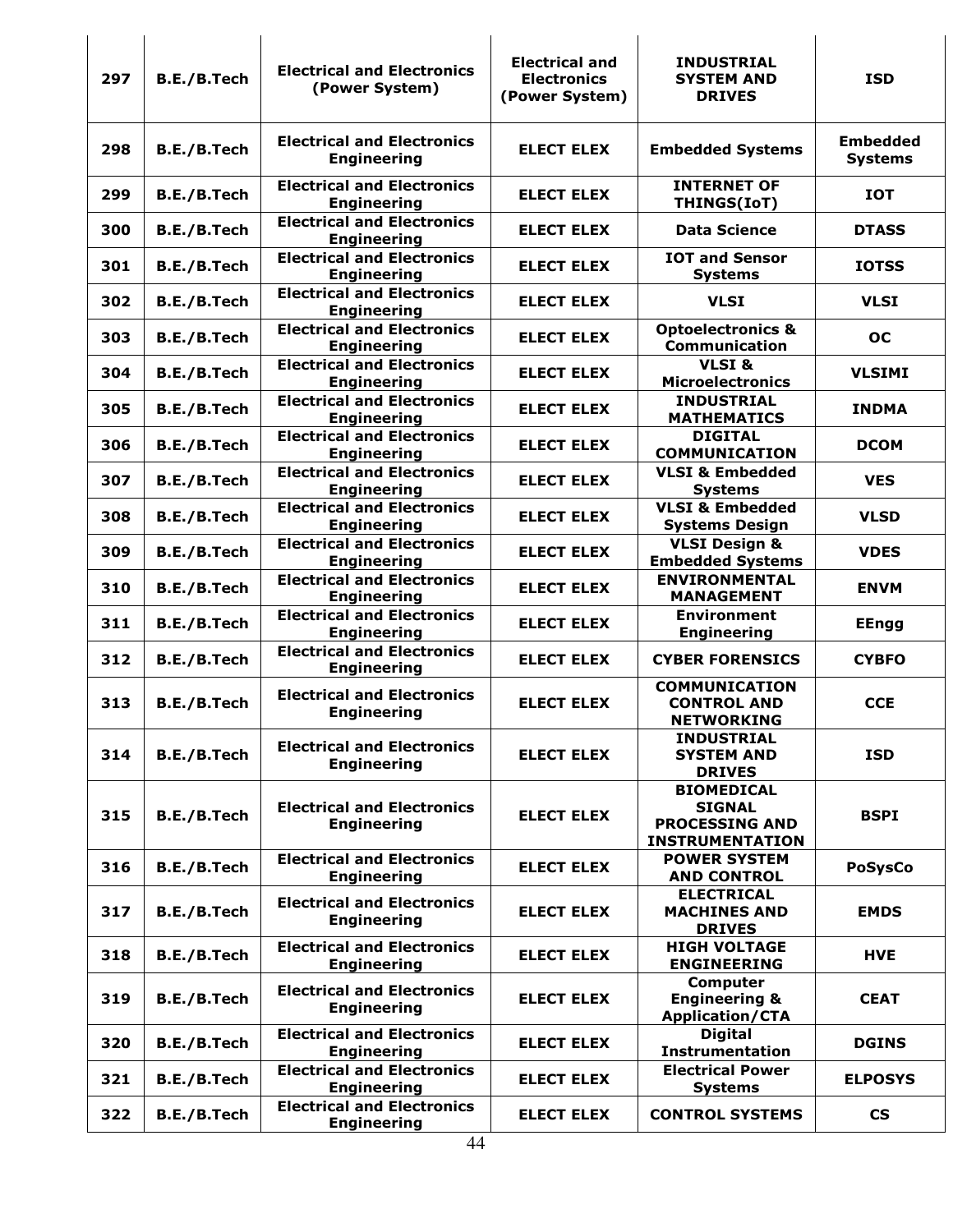| 323 | B.E./B.Tech | <b>Electrical and Electronics</b><br><b>Engineering</b>               | <b>ELECT ELEX</b>                                                     | <b>Power Systems and</b><br><b>Automation</b>                                           | <b>PoSysAu</b>  |
|-----|-------------|-----------------------------------------------------------------------|-----------------------------------------------------------------------|-----------------------------------------------------------------------------------------|-----------------|
| 324 | B.E./B.Tech | <b>Electrical and Electronics</b><br><b>Engineering</b>               | <b>ELECT ELEX</b>                                                     | <b>Electrical &amp;</b><br><b>Electronics</b><br><b>Engineering</b><br>(Control System) | <b>ELEECS</b>   |
| 325 | B.E./B.Tech | <b>Electrical and Electronics</b><br><b>Engineering</b>               | <b>ELECT ELEX</b>                                                     | <b>Digital Electronics</b>                                                              | <b>DELC</b>     |
| 326 | B.E./B.Tech | <b>Electrical and Electronics</b><br><b>Engineering</b>               | <b>ELECT ELEX</b>                                                     | <b>Instrumentation &amp;</b><br><b>Control Engineering</b>                              | <b>ICEN</b>     |
| 327 | B.E./B.Tech | <b>Electrical and Electronics</b><br><b>Engineering</b>               | <b>ELECT ELEX</b>                                                     | <b>Electronic &amp;</b><br><b>Instrumentation</b><br><b>Engineering</b>                 | <b>EIENG</b>    |
| 328 | B.E./B.Tech | <b>Electrical and Electronics</b><br><b>Engineering</b>               | <b>ELECT ELEX</b>                                                     | <b>Optoelectronics</b>                                                                  | <b>OE</b>       |
| 329 | B.E./B.Tech | <b>Electrical and Electronics</b><br><b>Engineering</b>               | <b>ELECT ELEX</b>                                                     | <b>Information</b><br><b>Technology</b>                                                 | <b>IT</b>       |
| 330 | B.E./B.Tech | <b>Electrical and Electronics</b><br><b>Engineering</b>               | <b>ELECT ELEX</b>                                                     | <b>Power Electronics</b><br>and Electric<br><b>Machine Drives</b>                       | <b>PEEMD</b>    |
| 331 | B.E./B.Tech | <b>Electrical and Electronics</b><br><b>Engineering</b>               | <b>ELECT ELEX</b>                                                     | <b>High Voltage And</b><br><b>Power Systems</b><br><b>Engineering</b>                   | <b>HVPS</b>     |
| 332 | B.E./B.Tech | <b>Electrical and Electronics</b><br><b>Engineering</b>               | <b>ELECT ELEX</b>                                                     | <b>Power Systems</b>                                                                    | <b>PowSys</b>   |
| 333 | B.E./B.Tech | <b>Electrical and Electronics</b><br><b>Engineering</b>               | <b>ELECT ELEX</b>                                                     | <b>Power Electronics</b><br><b>Engineering</b>                                          | PE              |
| 334 | B.E./B.Tech | <b>Electrical and Electronics</b><br><b>Engineering</b>               | <b>ELECT ELEX</b>                                                     | <b>Power Electronics</b><br>and Systems                                                 | <b>PES</b>      |
| 335 | B.E./B.Tech | <b>Electrical and Electronics</b><br><b>Engineering</b>               | <b>ELECT ELEX</b>                                                     | <b>Electrical Machine</b><br>Design                                                     | <b>EMD</b>      |
| 336 | B.E./B.Tech | <b>Electrical and Electronics</b><br><b>Engineering</b>               | <b>ELECT ELEX</b>                                                     | <b>NANO TECHNOLOGY</b>                                                                  | <b>NT</b>       |
| 337 | B.E./B.Tech | <b>Electrical and Electronics</b><br><b>Engineering</b>               | <b>ELECT ELEX</b>                                                     | <b>Computer</b><br><b>Technology and</b><br><b>Application</b>                          | <b>CTA</b>      |
| 338 | B.E./B.Tech | <b>Electrical and Electronics</b><br><b>Engineering</b>               | <b>ELECT ELEX</b>                                                     | <b>Software systems</b>                                                                 | <b>SoftSyst</b> |
| 339 | B.E./B.Tech | <b>Electrical and Electronics</b><br><b>Engineering</b>               | <b>ELECT ELEX</b>                                                     | <b>System Software</b>                                                                  | <b>SysSoft</b>  |
| 340 | B.E./B.Tech | <b>Electrical and Electronics</b><br><b>Engineering</b>               | <b>ELECT ELEX</b>                                                     | <b>Industrial</b><br><b>Engineering and</b><br><b>Management</b>                        | <b>IEM</b>      |
| 341 | B.E./B.Tech | <b>Electrical and Electronics</b><br><b>Engineering</b>               | <b>ELECT ELEX</b>                                                     | <b>Energy Technology</b>                                                                | <b>ET</b>       |
| 342 | B.E./B.Tech | <b>Electrical and Electronics</b><br><b>Engineering</b>               | <b>ELECT ELEX</b>                                                     | <b>Chemical Engg and</b><br><b>Environment</b>                                          | <b>CEE</b>      |
| 343 | B.E./B.Tech | <b>Electrical and Electronics</b><br><b>Engineering</b>               | <b>ELECT ELEX</b>                                                     | <b>Industrial Safety</b><br><b>And Engineering</b>                                      | <b>IS</b>       |
| 344 | B.E./B.Tech | <b>Electrical and</b><br><b>Instrumentation</b><br><b>Engineering</b> | <b>Electrical and</b><br><b>Instrumentation</b><br><b>Engineering</b> | <b>INDUSTRIAL</b><br><b>SYSTEM AND</b><br><b>DRIVES</b>                                 | <b>ISD</b>      |
| 345 | B.E./B.Tech | <b>Electrical and Mechanical</b><br><b>Engineering</b>                | <b>Electrical and</b><br><b>Mechanical</b><br><b>Engineering</b>      | <b>INDUSTRIAL</b><br><b>SYSTEM AND</b><br><b>DRIVES</b>                                 | <b>ISD</b>      |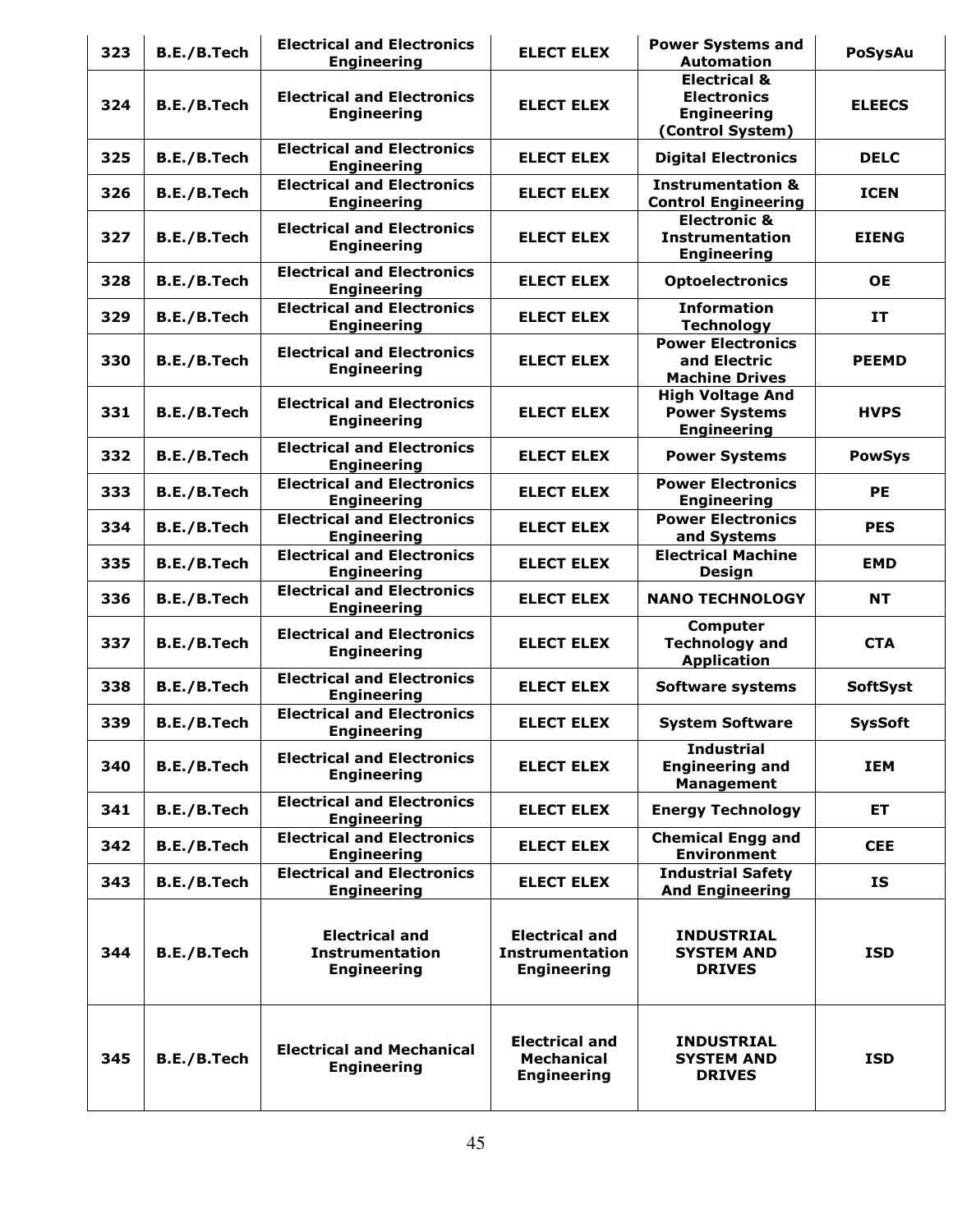|     |             |                                                   | <b>Electrical and</b>              | <b>INDUSTRIAL</b>                                                       |                                   |
|-----|-------------|---------------------------------------------------|------------------------------------|-------------------------------------------------------------------------|-----------------------------------|
| 346 | B.E./B.Tech | <b>Electrical and Power</b><br><b>Engineering</b> | <b>Power</b><br><b>Engineering</b> | <b>SYSTEM AND</b><br><b>DRIVES</b>                                      | <b>ISD</b>                        |
| 347 | B.E./B.Tech | <b>Electrical Engineering</b>                     | EЕ                                 | <b>Embedded Systems</b>                                                 | <b>Embedded</b><br><b>Systems</b> |
| 348 | B.E./B.Tech | <b>Electrical Engineering</b>                     | EE                                 | <b>VLSI &amp; Embedded</b><br><b>Systems Design</b>                     | <b>VLSD</b>                       |
| 349 | B.E./B.Tech | <b>Electrical Engineering</b>                     | EE                                 | <b>VLSI Design &amp;</b><br><b>Embedded Systems</b>                     | <b>VDES</b>                       |
| 350 | B.E./B.Tech | <b>Electrical Engineering</b>                     | EE                                 | <b>VLSI &amp; Embedded</b><br><b>Systems</b>                            | <b>VES</b>                        |
| 351 | B.E./B.Tech | <b>Electrical Engineering</b>                     | EE                                 | <b>INDUSTRIAL</b><br><b>MATHEMATICS</b>                                 | <b>INDMA</b>                      |
| 352 | B.E./B.Tech | <b>Electrical Engineering</b>                     | <b>EE</b>                          | <b>VLSI</b>                                                             | <b>VLSI</b>                       |
| 353 | B.E./B.Tech | <b>Electrical Engineering</b>                     | EE                                 | VLSI&<br><b>Microelectronics</b>                                        | <b>VLSIMI</b>                     |
| 354 | B.E./B.Tech | <b>Electrical Engineering</b>                     | EE                                 | <b>IOT and Sensor</b><br><b>Systems</b>                                 | <b>IOTSS</b>                      |
| 355 | B.E./B.Tech | <b>Electrical Engineering</b>                     | <b>EE</b>                          | <b>Data Science</b>                                                     | <b>DTASS</b>                      |
| 356 | B.E./B.Tech | <b>Electrical Engineering</b>                     | EE                                 | <b>INTERNET OF</b><br>THINGS(IoT)                                       | <b>IOT</b>                        |
| 357 | B.E./B.Tech | <b>Electrical Engineering</b>                     | <b>EE</b>                          | <b>Optoelectronics</b>                                                  | <b>OE</b>                         |
| 358 | B.E./B.Tech | <b>Electrical Engineering</b>                     | EE                                 | <b>Information</b><br><b>Technology</b>                                 | IT                                |
| 359 | B.E./B.Tech | <b>Electrical Engineering</b>                     | EE                                 | <b>High Voltage And</b><br><b>Power Systems</b><br><b>Engineering</b>   | <b>HVPS</b>                       |
| 360 | B.E./B.Tech | <b>Electrical Engineering</b>                     | EE                                 | <b>Power Electronics</b><br>and Electric<br><b>Machine Drives</b>       | <b>PEEMD</b>                      |
| 361 | B.E./B.Tech | <b>Electrical Engineering</b>                     | EE                                 | <b>Power Systems</b>                                                    | <b>PowSys</b>                     |
| 362 | B.E./B.Tech | <b>Electrical Engineering</b>                     | EE                                 | <b>Power Electronics</b><br><b>Engineering</b>                          | <b>PE</b>                         |
| 363 | B.E./B.Tech | <b>Electrical Engineering</b>                     | EE                                 | <b>Power Electronics</b><br>and Systems                                 | <b>PES</b>                        |
| 364 | B.E./B.Tech | <b>Electrical Engineering</b>                     | EE                                 | <b>Electrical Machine</b><br><b>Design</b>                              | <b>EMD</b>                        |
| 365 | B.E./B.Tech | <b>Electrical Engineering</b>                     | EE                                 | <b>NANO TECHNOLOGY</b>                                                  | <b>NT</b>                         |
| 366 | B.E./B.Tech | <b>Electrical Engineering</b>                     | EE                                 | <b>Computer</b><br><b>Technology and</b><br><b>Application</b>          | <b>CTA</b>                        |
| 367 | B.E./B.Tech | <b>Electrical Engineering</b>                     | EE                                 | <b>Software systems</b>                                                 | <b>SoftSyst</b>                   |
| 368 | B.E./B.Tech | <b>Electrical Engineering</b>                     | EE                                 | <b>Industrial</b><br><b>Engineering and</b><br><b>Management</b>        | IEM                               |
| 369 | B.E./B.Tech | <b>Electrical Engineering</b>                     | EE                                 | <b>Energy Technology</b>                                                | <b>ET</b>                         |
| 370 | B.E./B.Tech | <b>Electrical Engineering</b>                     | EE                                 | <b>Chemical Engg and</b><br><b>Environment</b>                          | <b>CEE</b>                        |
| 371 | B.E./B.Tech | <b>Electrical Engineering</b>                     | EE                                 | <b>Industrial Safety</b><br><b>And Engineering</b>                      | <b>IS</b>                         |
| 372 | B.E./B.Tech | <b>Electrical Engineering</b>                     | <b>EE</b>                          | <b>Digital Electronics</b>                                              | <b>DELC</b>                       |
| 373 | B.E./B.Tech | <b>Electrical Engineering</b>                     | EE                                 | <b>Instrumentation &amp;</b><br><b>Control Engineering</b>              | <b>ICEN</b>                       |
| 374 | B.E./B.Tech | <b>Electrical Engineering</b>                     | <b>EE</b>                          | <b>Electronic &amp;</b><br><b>Instrumentation</b><br><b>Engineering</b> | <b>EIENG</b>                      |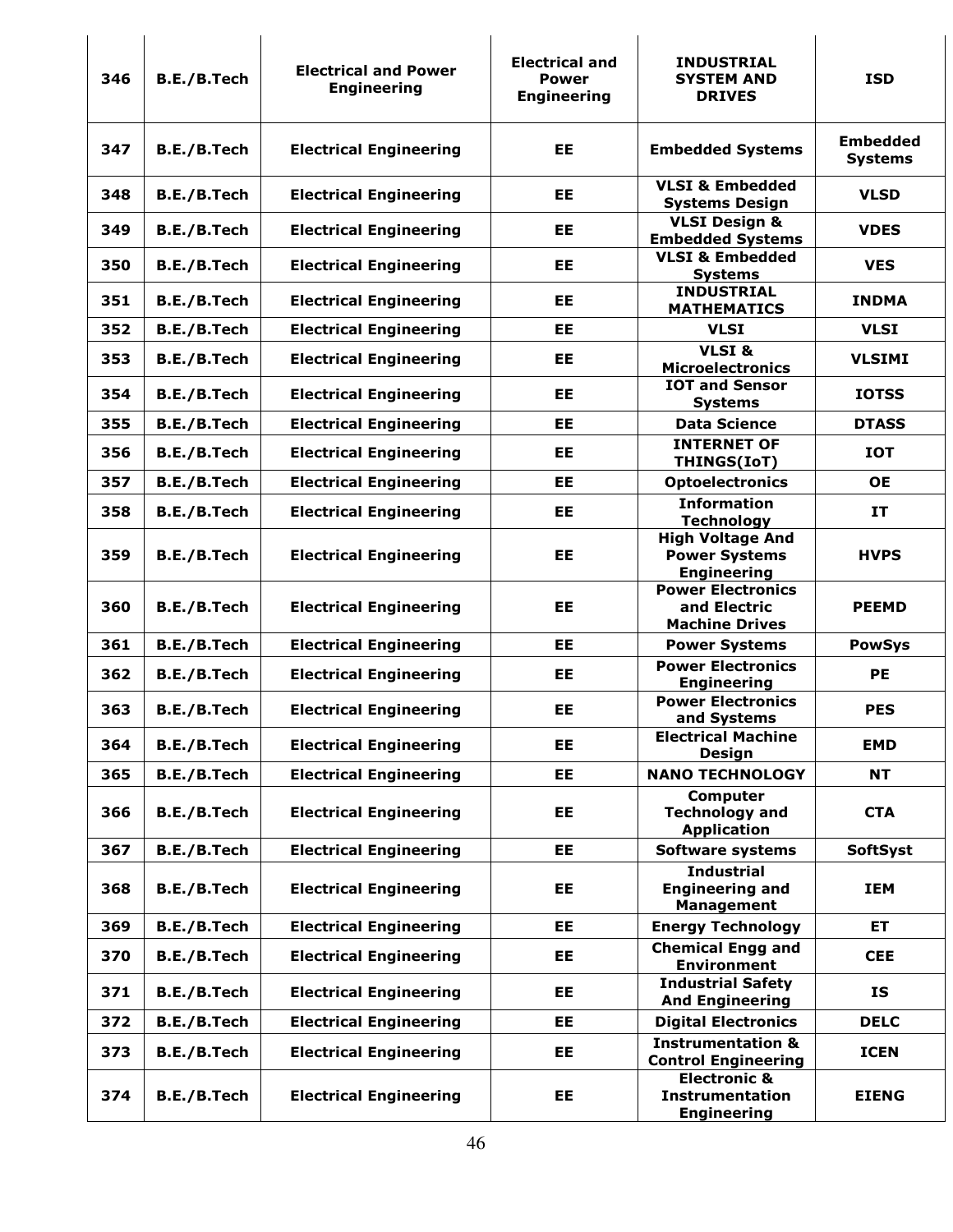| 375 | B.E./B.Tech | <b>Electrical Engineering</b>                                | EE                                                                               | <b>Electrical &amp;</b><br><b>Electronics</b><br><b>Engineering</b><br>(Control System) | <b>ELEECS</b>            |
|-----|-------------|--------------------------------------------------------------|----------------------------------------------------------------------------------|-----------------------------------------------------------------------------------------|--------------------------|
| 376 | B.E./B.Tech | <b>Electrical Engineering</b>                                | EE                                                                               | <b>Power Systems and</b><br><b>Automation</b>                                           | <b>PoSysAu</b>           |
| 377 | B.E./B.Tech | <b>Electrical Engineering</b>                                | EE                                                                               | <b>CONTROL SYSTEMS</b>                                                                  | $\mathsf{CS}\phantom{0}$ |
| 378 | B.E./B.Tech | <b>Electrical Engineering</b>                                | EE                                                                               | Computer<br><b>Engineering &amp;</b><br><b>Application/CTA</b>                          | <b>CEAT</b>              |
| 379 | B.E./B.Tech | <b>Electrical Engineering</b>                                | EE                                                                               | <b>Electrical Power</b><br><b>Systems</b>                                               | <b>ELPOSYS</b>           |
| 380 | B.E./B.Tech | <b>Electrical Engineering</b>                                | <b>EE</b>                                                                        | <b>ELECTRICAL</b><br><b>MACHINES AND</b><br><b>DRIVES</b>                               | <b>EMDS</b>              |
| 381 | B.E./B.Tech | <b>Electrical Engineering</b>                                | EE                                                                               | <b>HIGH VOLTAGE</b><br><b>ENGINEERING</b>                                               | <b>HVE</b>               |
| 382 | B.E./B.Tech | <b>Electrical Engineering</b>                                | EE                                                                               | <b>POWER SYSTEM</b><br><b>AND CONTROL</b>                                               | <b>PoSysCo</b>           |
| 383 | B.E./B.Tech | <b>Electrical Engineering</b>                                | EE                                                                               | <b>BIOMEDICAL</b><br><b>SIGNAL</b><br><b>PROCESSING AND</b><br><b>INSTRUMENTATION</b>   | <b>BSPI</b>              |
| 384 | B.E./B.Tech | <b>Electrical Engineering</b>                                | EE                                                                               | <b>OPTOELECTRONICS-</b><br><b>OPTICAL</b><br><b>COMMUNICATION</b>                       | OOC                      |
| 385 | B.E./B.Tech | <b>Electrical Engineering</b>                                | EE                                                                               | <b>COMMUNICATION</b><br><b>CONTROL AND</b><br><b>NETWORKING</b>                         | <b>CCE</b>               |
| 386 | B.E./B.Tech | <b>Electrical Engineering</b>                                | EE                                                                               | <b>INDUSTRIAL</b><br><b>SYSTEM AND</b><br><b>DRIVES</b>                                 | <b>ISD</b>               |
| 387 | B.E./B.Tech | <b>Electrical Engineering</b>                                | EE                                                                               | <b>CYBER FORENSICS</b>                                                                  | <b>CYBFO</b>             |
| 388 | B.E./B.Tech | <b>Electrical Engineering</b>                                | EE                                                                               | <b>Environment</b><br><b>Engineering</b>                                                | <b>EEngg</b>             |
| 389 | B.E./B.Tech | <b>Electrical Engineering</b>                                | EE                                                                               | <b>ENVIRONMENTAL</b><br><b>MANAGEMENT</b>                                               | <b>ENVM</b>              |
| 390 | B.E./B.Tech | <b>Electrical Engineering</b><br>(Electronics and Power)     | <b>Electrical</b><br><b>Engineering</b><br>(Electronics and<br>Power)            | <b>INDUSTRIAL</b><br><b>SYSTEM AND</b><br><b>DRIVES</b>                                 | <b>ISD</b>               |
| 391 | B.E./B.Tech | <b>Electrical Engineering</b><br><b>Industrial Control</b>   | <b>Electrical</b><br><b>Engineering</b><br><b>Industrial</b><br><b>Control</b>   | <b>INDUSTRIAL</b><br><b>SYSTEM AND</b><br><b>DRIVES</b>                                 | <b>ISD</b>               |
| 392 | B.E./B.Tech | <b>Electrical Instrumentation</b><br>and Control Engineering | <b>Electrical</b><br><b>Instrumentation</b><br>and Control<br><b>Engineering</b> | <b>INDUSTRIAL</b><br><b>SYSTEM AND</b><br><b>DRIVES</b>                                 | <b>ISD</b>               |
| 393 | B.E./B.Tech | <b>Electrical, Electronics &amp;</b><br><b>Power</b>         | <b>EEP</b>                                                                       | <b>INDUSTRIAL</b><br><b>SYSTEM AND</b><br><b>DRIVES</b>                                 | <b>ISD</b>               |
| 394 | B.E./B.Tech | <b>Electrical, Electronics &amp;</b><br><b>Power</b>         | <b>EEP</b>                                                                       | <b>Industrial</b><br><b>Engineering and</b><br><b>Management</b>                        | <b>IEM</b>               |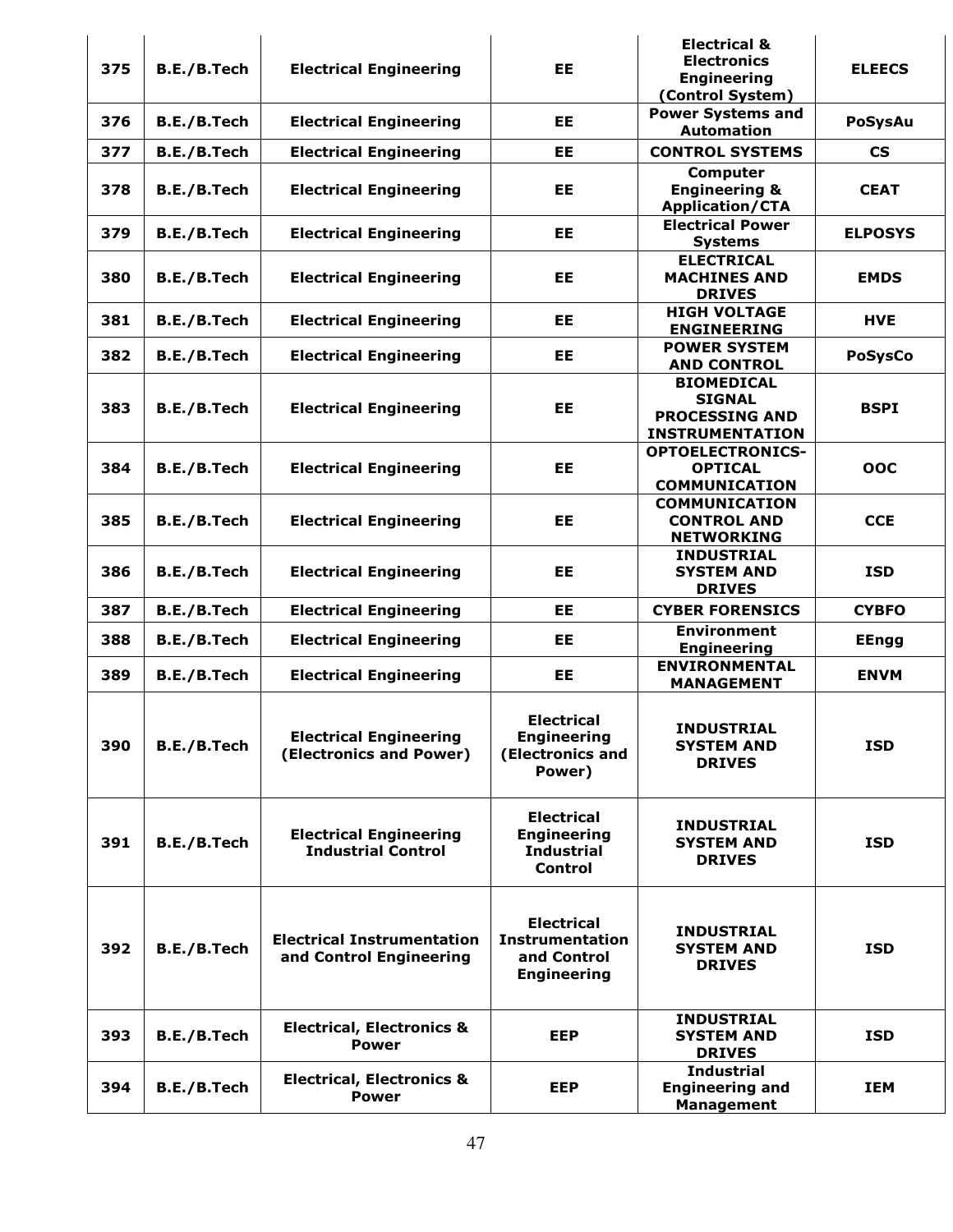| 395 | B.E./B.Tech | <b>Electrical, Electronics &amp;</b><br><b>Power</b> | <b>EEP</b>         | <b>INTERNET OF</b><br>THINGS(IoT)                                                     | <b>IOT</b>               |
|-----|-------------|------------------------------------------------------|--------------------|---------------------------------------------------------------------------------------|--------------------------|
| 396 | B.E./B.Tech | <b>Electrical, Electronics &amp;</b><br><b>Power</b> | <b>EEP</b>         | <b>Data Science</b>                                                                   | <b>DTASS</b>             |
| 397 | B.E./B.Tech | <b>Electrical, Electronics &amp;</b><br><b>Power</b> | <b>EEP</b>         | <b>INDUSTRIAL</b><br><b>MATHEMATICS</b>                                               | <b>INDMA</b>             |
| 398 | B.E./B.Tech | <b>Electrical, Electronics &amp;</b><br><b>Power</b> | <b>EEP</b>         | <b>ENVIRONMENTAL</b><br><b>MANAGEMENT</b>                                             | <b>ENVM</b>              |
| 399 | B.E./B.Tech | <b>Electrical, Electronics &amp;</b><br><b>Power</b> | <b>EEP</b>         | <b>Environment</b><br><b>Engineering</b>                                              | <b>EEngg</b>             |
| 400 | B.E./B.Tech | <b>Electrical, Electronics &amp;</b><br><b>Power</b> | <b>EEP</b>         | <b>NANO TECHNOLOGY</b>                                                                | <b>NT</b>                |
| 401 | B.E./B.Tech | <b>Electrical, Electronics &amp;</b><br><b>Power</b> | <b>EEP</b>         | <b>Power Systems</b>                                                                  | <b>PowSys</b>            |
| 402 | B.E./B.Tech | <b>Electrical, Electronics &amp;</b><br><b>Power</b> | <b>EEP</b>         | <b>Power Electronics</b><br><b>Engineering</b>                                        | <b>PE</b>                |
| 403 | B.E./B.Tech | <b>Electrical, Electronics &amp;</b><br><b>Power</b> | <b>EEP</b>         | <b>CONTROL SYSTEMS</b>                                                                | $\mathsf{CS}\phantom{0}$ |
| 404 | B.E./B.Tech | <b>Electronics</b>                                   | <b>Electronics</b> | <b>NANO TECHNOLOGY</b>                                                                | <b>NT</b>                |
| 405 | B.E./B.Tech | <b>Electronics</b>                                   | <b>Electronics</b> | <b>COMMUNICATION</b><br><b>CONTROL AND</b><br><b>NETWORKING</b>                       | <b>CCE</b>               |
| 406 | B.E./B.Tech | <b>Electronics</b>                                   | <b>Electronics</b> | <b>INDUSTRIAL</b><br><b>SYSTEM AND</b><br><b>DRIVES</b>                               | <b>ISD</b>               |
| 407 | B.E./B.Tech | <b>Electronics</b>                                   | <b>Electronics</b> | <b>Environment</b><br><b>Engineering</b>                                              | <b>EEngg</b>             |
| 408 | B.E./B.Tech | <b>Electronics</b>                                   | <b>Electronics</b> | <b>ENVIRONMENTAL</b><br><b>MANAGEMENT</b>                                             | <b>ENVM</b>              |
| 409 | B.E./B.Tech | <b>Electronics</b>                                   | <b>Electronics</b> | <b>BIOMEDICAL</b><br><b>SIGNAL</b><br><b>PROCESSING AND</b><br><b>INSTRUMENTATION</b> | <b>BSPI</b>              |
| 410 | B.E./B.Tech | <b>Electronics</b>                                   | <b>Electronics</b> | <b>INDUSTRIAL</b><br><b>MATHEMATICS</b>                                               | <b>INDMA</b>             |
| 411 | B.E./B.Tech | <b>Electronics</b>                                   | <b>Electronics</b> | <b>Data Science</b>                                                                   | <b>DTASS</b>             |
| 412 | B.E./B.Tech | <b>Electronics</b>                                   | <b>Electronics</b> | <b>INTERNET OF</b><br><b>THINGS(IoT)</b>                                              | <b>IOT</b>               |
| 413 | B.E./B.Tech | <b>Electronics</b>                                   | <b>Electronics</b> | <b>Chemical Engg and</b><br><b>Environment</b>                                        | <b>CEE</b>               |
| 414 | B.E./B.Tech | <b>Electronics</b>                                   | <b>Electronics</b> | <b>Communication</b><br><b>Control and</b><br><b>Networks</b>                         | <b>CommContNet</b>       |
| 415 | B.E./B.Tech | <b>Electronics</b>                                   | <b>Electronics</b> | <b>COMMUNICATION</b><br><b>SYSTEMS</b>                                                | <b>CommSys</b>           |
| 416 | B.E./B.Tech | <b>Electronics</b>                                   | <b>Electronics</b> | <b>Communication</b><br><b>Technology</b>                                             | <b>CommTech</b>          |
| 417 | B.E./B.Tech | <b>Electronics</b>                                   | <b>Electronics</b> | Computer<br><b>Engineering &amp;</b><br><b>Application/CTA</b>                        | <b>CEAT</b>              |
| 418 | B.E./B.Tech | <b>Electronics</b>                                   | <b>Electronics</b> | <b>Computer Network</b>                                                               | <b>CNTK</b>              |
| 419 | B.E./B.Tech | <b>Electronics</b>                                   | <b>Electronics</b> | Computer<br><b>Technology and</b><br><b>Application</b>                               | <b>CTA</b>               |
| 420 | B.E./B.Tech | <b>Electronics</b>                                   | <b>Electronics</b> | <b>DIGITAL</b><br><b>COMMUNICATION</b>                                                | <b>DCOM</b>              |
| 421 | B.E./B.Tech | <b>Electronics</b>                                   | <b>Electronics</b> | <b>Electronics &amp;</b><br><b>Communication</b><br>Engg.-                            | <b>EletCommNet</b>       |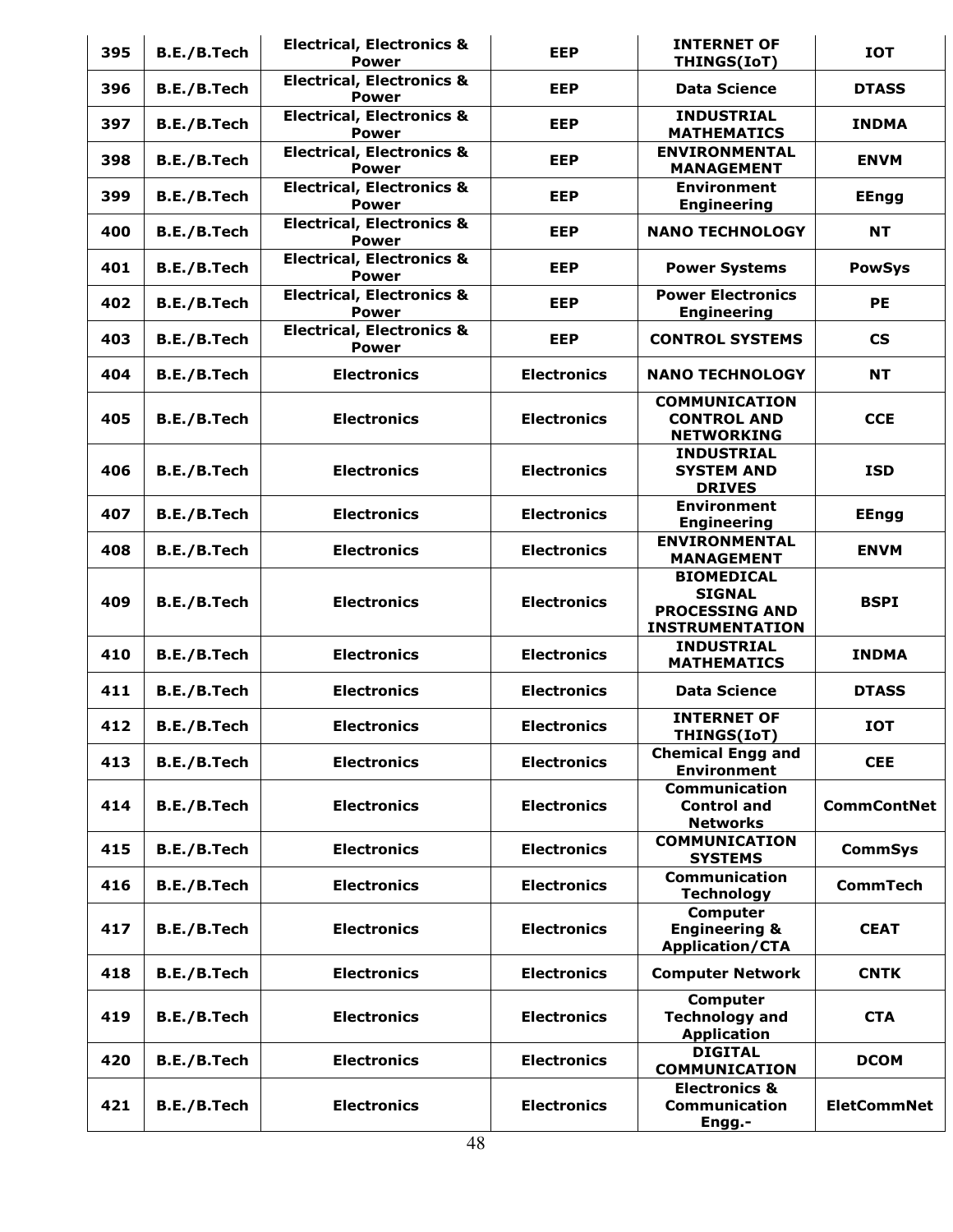|     |             |                                                                      |                    | Communication<br><b>Control &amp; Net</b>                                                              |                   |
|-----|-------------|----------------------------------------------------------------------|--------------------|--------------------------------------------------------------------------------------------------------|-------------------|
| 422 | B.E./B.Tech | <b>Electronics</b>                                                   | <b>Electronics</b> | <b>Electronics &amp;</b><br><b>Communication</b><br><b>Engineering</b>                                 | <b>EletComm</b>   |
| 423 | B.E./B.Tech | <b>Electronics</b>                                                   | <b>Electronics</b> | <b>Electronics &amp;</b><br><b>Communication</b><br><b>Engineering-Digital</b><br><b>Communication</b> | <b>EletCommDC</b> |
| 424 | B.E./B.Tech | <b>Electronics</b>                                                   | <b>Electronics</b> | <b>Embedded System</b><br>& VLSI Design                                                                | <b>ESVD</b>       |
| 425 | B.E./B.Tech | <b>Electronics</b>                                                   | <b>Electronics</b> | <b>Energy Technology</b>                                                                               | ET.               |
| 426 | B.E./B.Tech | <b>Electronics</b>                                                   | <b>Electronics</b> | <b>Industrial</b><br><b>Engineering and</b><br><b>Management</b>                                       | <b>IEM</b>        |
| 427 | B.E./B.Tech | <b>Electronics</b>                                                   | <b>Electronics</b> | <b>Industrial Safety</b><br><b>And Engineering</b>                                                     | <b>IS</b>         |
| 428 | B.E./B.Tech | <b>Electronics</b>                                                   | <b>Electronics</b> | <b>Information</b><br><b>Technology</b>                                                                | <b>IT</b>         |
| 429 | B.E./B.Tech | <b>Electronics</b>                                                   | <b>Electronics</b> | <b>Micro Electronics &amp;</b><br><b>VLSI Design</b>                                                   | <b>MEVD</b>       |
| 430 | B.E./B.Tech | <b>Electronics</b>                                                   | <b>Electronics</b> | <b>Microwave &amp;</b><br><b>Millimeter Engg</b>                                                       | <b>MMEngg</b>     |
| 431 | B.E./B.Tech | <b>Electronics</b>                                                   | <b>Electronics</b> | <b>Microwave &amp;</b><br><b>Telecom. Engg</b>                                                         | <b>MTEngg</b>     |
| 432 | B.E./B.Tech | <b>Electronics</b>                                                   | <b>Electronics</b> | <b>Microwave</b><br><b>Engineering</b>                                                                 | <b>MV</b>         |
| 433 | B.E./B.Tech | <b>Electronics</b>                                                   | <b>Electronics</b> | <b>Optoelectronics</b>                                                                                 | <b>OE</b>         |
| 434 | B.E./B.Tech | <b>Electronics</b>                                                   | <b>Electronics</b> | <b>Software systems</b>                                                                                | <b>SoftSyst</b>   |
| 435 | B.E./B.Tech | <b>Electronics</b>                                                   | <b>Electronics</b> | <b>VLSI Design</b>                                                                                     | <b>VLSID</b>      |
| 436 | B.E./B.Tech | <b>Electronics and</b><br><b>Communication</b><br><b>Engineering</b> | EC                 | <b>INTERNET OF</b><br>THINGS(IoT)                                                                      | <b>IOT</b>        |
| 437 | B.E./B.Tech | <b>Electronics and</b><br><b>Communication</b><br><b>Engineering</b> | EС                 | <b>Data Science</b>                                                                                    | <b>DTASS</b>      |
| 438 | B.E./B.Tech | <b>Electronics and</b><br><b>Communication</b><br><b>Engineering</b> | <b>EC</b>          | <b>IOT and Sensor</b><br><b>Systems</b>                                                                | <b>IOTSS</b>      |
| 439 | B.E./B.Tech | <b>Electronics and</b><br><b>Communication</b><br><b>Engineering</b> | <b>EC</b>          | <b>Robotics</b>                                                                                        | <b>ROB</b>        |
| 440 | B.E./B.Tech | <b>Electronics and</b><br><b>Communication</b><br><b>Engineering</b> | EC                 | <b>Artificial</b><br><b>Intelligence and</b><br><b>Data Science</b>                                    | <b>AIDS</b>       |
| 441 | B.E./B.Tech | <b>Electronics and</b><br>Communication<br><b>Engineering</b>        | EC                 | <b>Artificial</b><br><b>Intelligence and</b><br><b>Machine Learning</b>                                | <b>AIML</b>       |
| 442 | B.E./B.Tech | <b>Electronics and</b><br><b>Communication</b><br><b>Engineering</b> | <b>EC</b>          | <b>CSE-Artificial</b><br><b>Intelligence and</b><br><b>Machine Learning</b>                            | <b>CSEAIML</b>    |
| 443 | B.E./B.Tech | <b>Electronics and</b><br><b>Communication</b><br><b>Engineering</b> | EC                 | <b>Optoelectronics &amp;</b><br><b>Communication</b>                                                   | <b>OC</b>         |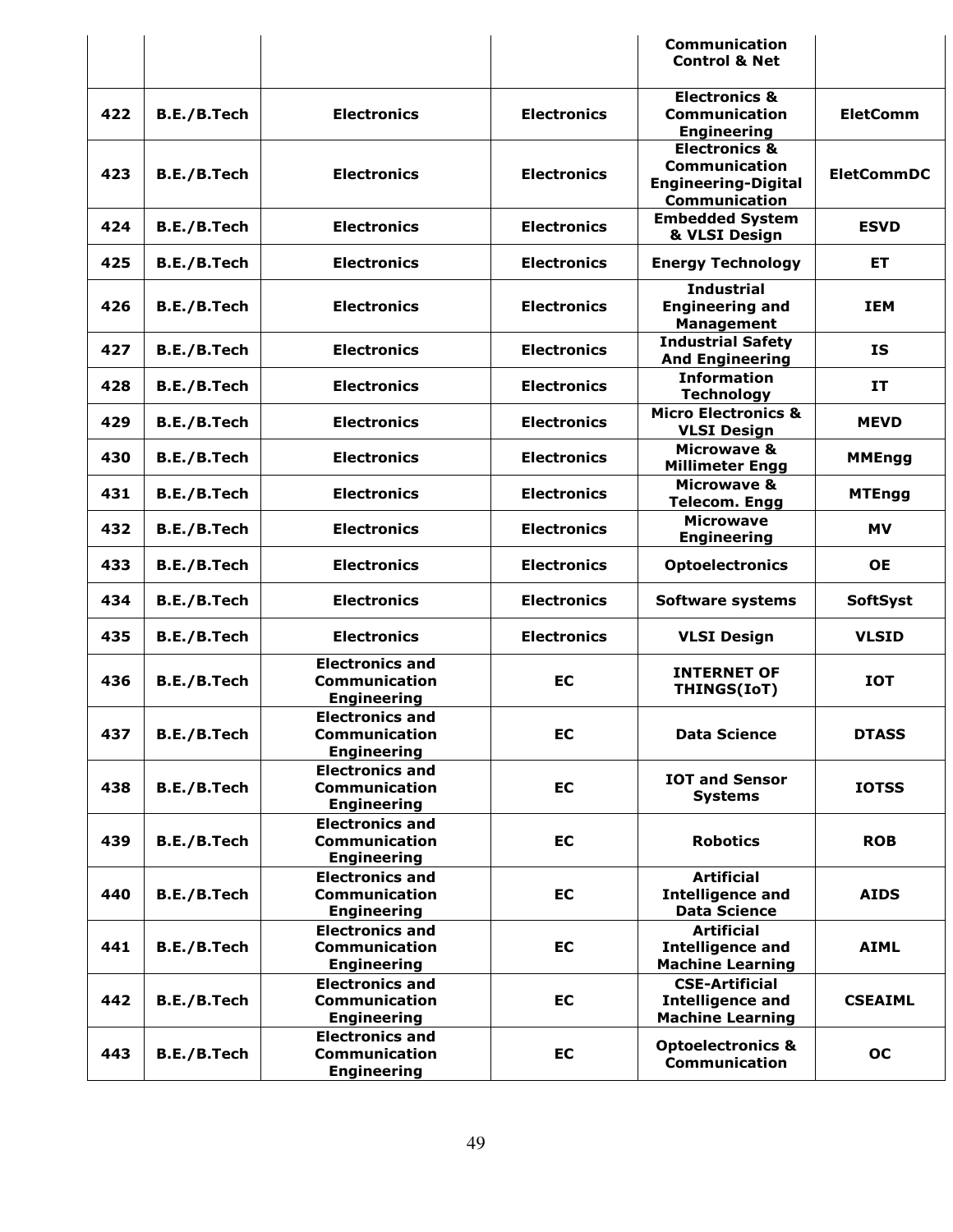| 444 | B.E./B.Tech | <b>Electronics and</b><br><b>Communication</b><br><b>Engineering</b> | <b>EC</b> | <b>VLSI</b>                                                                                             | <b>VLSI</b>                       |
|-----|-------------|----------------------------------------------------------------------|-----------|---------------------------------------------------------------------------------------------------------|-----------------------------------|
| 445 | B.E./B.Tech | <b>Electronics and</b><br><b>Communication</b><br><b>Engineering</b> | EC        | <b>VLSI &amp; Embedded</b><br><b>Systems</b>                                                            | <b>VES</b>                        |
| 446 | B.E./B.Tech | <b>Electronics and</b><br><b>Communication</b><br><b>Engineering</b> | EC        | <b>DIGITAL</b><br><b>COMMUNICATION</b>                                                                  | <b>DCOM</b>                       |
| 447 | B.E./B.Tech | <b>Electronics and</b><br><b>Communication</b><br><b>Engineering</b> | <b>EC</b> | <b>VLSI &amp; Embedded</b><br><b>Systems Design</b>                                                     | <b>VLSD</b>                       |
| 448 | B.E./B.Tech | <b>Electronics and</b><br><b>Communication</b><br><b>Engineering</b> | EC        | <b>VLSI Design &amp;</b><br><b>Embedded Systems</b>                                                     | <b>VDES</b>                       |
| 449 | B.E./B.Tech | <b>Electronics and</b><br><b>Communication</b><br><b>Engineering</b> | <b>EC</b> | VLSI&<br><b>Microelectronics</b>                                                                        | <b>VLSIMI</b>                     |
| 450 | B.E./B.Tech | <b>Electronics and</b><br><b>Communication</b><br><b>Engineering</b> | <b>EC</b> | <b>Machine Design and</b><br><b>Robotics</b>                                                            | <b>MDR</b>                        |
| 451 | B.E./B.Tech | <b>Electronics and</b><br><b>Communication</b><br><b>Engineering</b> | EC        | <b>Embedded Systems</b>                                                                                 | <b>Embedded</b><br><b>Systems</b> |
| 452 | B.E./B.Tech | <b>Electronics and</b><br><b>Communication</b><br><b>Engineering</b> | <b>EC</b> | <b>BIOMEDICAL</b><br><b>SIGNAL</b><br><b>PROCESSING AND</b><br><b>INSTRUMENTATION</b>                   | <b>BSPI</b>                       |
| 453 | B.E./B.Tech | <b>Electronics and</b><br><b>Communication</b><br><b>Engineering</b> | <b>EC</b> | <b>INDUSTRIAL</b><br><b>MATHEMATICS</b>                                                                 | <b>INDMA</b>                      |
| 454 | B.E./B.Tech | <b>Electronics and</b><br>Communication<br><b>Engineering</b>        | EC        | <b>ENVIRONMENTAL</b><br><b>MANAGEMENT</b>                                                               | <b>ENVM</b>                       |
| 455 | B.E./B.Tech | <b>Electronics and</b><br>Communication<br><b>Engineering</b>        | EC        | <b>Environment</b><br><b>Engineering</b>                                                                | <b>EEngg</b>                      |
| 456 | B.E./B.Tech | <b>Electronics and</b><br><b>Communication</b><br><b>Engineering</b> | <b>EC</b> | <b>COMMUNICATION</b><br><b>CONTROL AND</b><br><b>NETWORKING</b>                                         | <b>CCE</b>                        |
| 457 | B.E./B.Tech | <b>Electronics and</b><br><b>Communication</b><br><b>Engineering</b> | <b>EC</b> | <b>CYBER FORENSICS</b>                                                                                  | <b>CYBFO</b>                      |
| 458 | B.E./B.Tech | <b>Electronics and</b><br><b>Communication</b><br><b>Engineering</b> | EC        | <b>Computer</b><br><b>Engineering &amp;</b><br><b>Application/CTA</b>                                   | <b>CEAT</b>                       |
| 459 | B.E./B.Tech | <b>Electronics and</b><br>Communication<br><b>Engineering</b>        | <b>EC</b> | <b>Electronics &amp;</b><br><b>Communication</b><br>Engg.-<br>Communication<br><b>Control &amp; Net</b> | <b>EletCommNet</b>                |
| 460 | B.E./B.Tech | <b>Electronics and</b><br><b>Communication</b><br><b>Engineering</b> | EC        | <b>Digital</b><br><b>Instrumentation</b>                                                                | <b>DGINS</b>                      |
| 461 | B.E./B.Tech | <b>Electronics and</b><br><b>Communication</b><br><b>Engineering</b> | <b>EC</b> | <b>Electronics &amp;</b><br><b>Communication</b><br><b>Engineering-Digital</b><br><b>Communication</b>  | <b>EletCommDC</b>                 |
| 462 | B.E./B.Tech | <b>Electronics and</b><br><b>Communication</b><br><b>Engineering</b> | EC        | <b>Computer Network</b>                                                                                 | <b>CNTK</b>                       |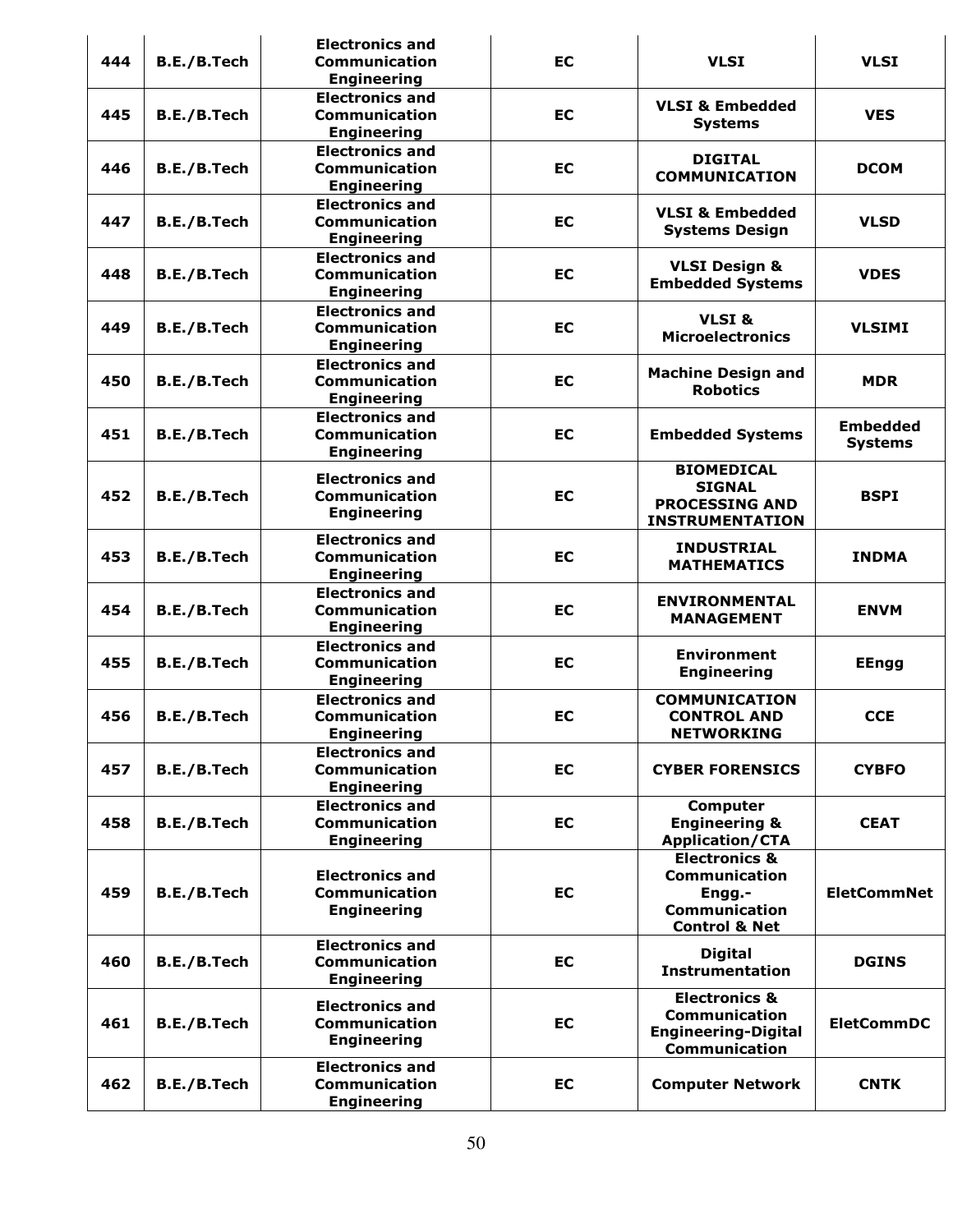| 463 | B.E./B.Tech | <b>Electronics and</b><br><b>Communication</b><br><b>Engineering</b> | <b>EC</b> | <b>Digital Electronics</b>                                              | <b>DELC</b>        |
|-----|-------------|----------------------------------------------------------------------|-----------|-------------------------------------------------------------------------|--------------------|
| 464 | B.E./B.Tech | <b>Electronics and</b><br><b>Communication</b><br><b>Engineering</b> | EC        | <b>Instrumentation &amp;</b><br><b>Control Engineering</b>              | <b>ICEN</b>        |
| 465 | B.E./B.Tech | <b>Electronics and</b><br><b>Communication</b><br><b>Engineering</b> | <b>EC</b> | <b>Electronic &amp;</b><br><b>Instrumentation</b><br><b>Engineering</b> | <b>EIENG</b>       |
| 466 | B.E./B.Tech | <b>Electronics and</b><br><b>Communication</b><br><b>Engineering</b> | <b>EC</b> | <b>Optoelectronics</b>                                                  | <b>OE</b>          |
| 467 | B.E./B.Tech | <b>Electronics and</b><br><b>Communication</b><br><b>Engineering</b> | EC        | <b>Information</b><br><b>Technology</b>                                 | IT                 |
| 468 | B.E./B.Tech | <b>Electronics and</b><br><b>Communication</b><br><b>Engineering</b> | EC        | <b>Microwave &amp;</b><br><b>Telecom. Engg</b>                          | <b>MTEngg</b>      |
| 469 | B.E./B.Tech | <b>Electronics and</b><br><b>Communication</b><br><b>Engineering</b> | EC        | <b>Microwave &amp;</b><br><b>Millimeter Engg</b>                        | <b>MMEngg</b>      |
| 470 | B.E./B.Tech | <b>Electronics and</b><br><b>Communication</b><br><b>Engineering</b> | EC        | <b>Microwave</b><br><b>Engineering</b>                                  | <b>MV</b>          |
| 471 | B.E./B.Tech | <b>Electronics and</b><br><b>Communication</b><br><b>Engineering</b> | EC        | <b>COMMUNICATION</b><br><b>SYSTEMS</b>                                  | <b>CommSys</b>     |
| 472 | B.E./B.Tech | <b>Electronics and</b><br><b>Communication</b><br><b>Engineering</b> | EC        | Communication<br><b>Technology</b>                                      | <b>CommTech</b>    |
| 473 | B.E./B.Tech | <b>Electronics and</b><br><b>Communication</b><br><b>Engineering</b> | <b>EC</b> | <b>Communication</b><br><b>Control and</b><br><b>Networks</b>           | <b>CommContNet</b> |
| 474 | B.E./B.Tech | <b>Electronics and</b><br><b>Communication</b><br><b>Engineering</b> | EC        | <b>Electronics &amp;</b><br><b>Communication</b><br><b>Engineering</b>  | <b>EletComm</b>    |
| 475 | B.E./B.Tech | <b>Electronics and</b><br><b>Communication</b><br><b>Engineering</b> | EC        | <b>Micro Electronics &amp;</b><br><b>VLSI Design</b>                    | <b>MEVD</b>        |
| 476 | B.E./B.Tech | <b>Electronics and</b><br>Communication<br><b>Engineering</b>        | <b>EC</b> | <b>Embedded System</b><br>& VLSI Design                                 | <b>ESVD</b>        |
| 477 | B.E./B.Tech | <b>Electronics and</b><br><b>Communication</b><br><b>Engineering</b> | EC        | <b>VLSI Design</b>                                                      | <b>VLSID</b>       |
| 478 | B.E./B.Tech | <b>Electronics and</b><br><b>Communication</b><br><b>Engineering</b> | EC        | <b>NANO TECHNOLOGY</b>                                                  | <b>NT</b>          |
| 479 | B.E./B.Tech | <b>Electronics and</b><br><b>Communication</b><br><b>Engineering</b> | <b>EC</b> | <b>Computer</b><br><b>Technology and</b><br><b>Application</b>          | <b>CTA</b>         |
| 480 | B.E./B.Tech | <b>Electronics and</b><br><b>Communication</b><br><b>Engineering</b> | <b>EC</b> | Software systems                                                        | <b>SoftSyst</b>    |
| 481 | B.E./B.Tech | <b>Electronics and</b><br>Communication<br><b>Engineering</b>        | EC        | <b>System Software</b>                                                  | <b>SysSoft</b>     |
| 482 | B.E./B.Tech | <b>Electronics and</b><br><b>Communication</b><br><b>Engineering</b> | EC        | <b>Industrial</b><br><b>Engineering and</b><br><b>Management</b>        | <b>IEM</b>         |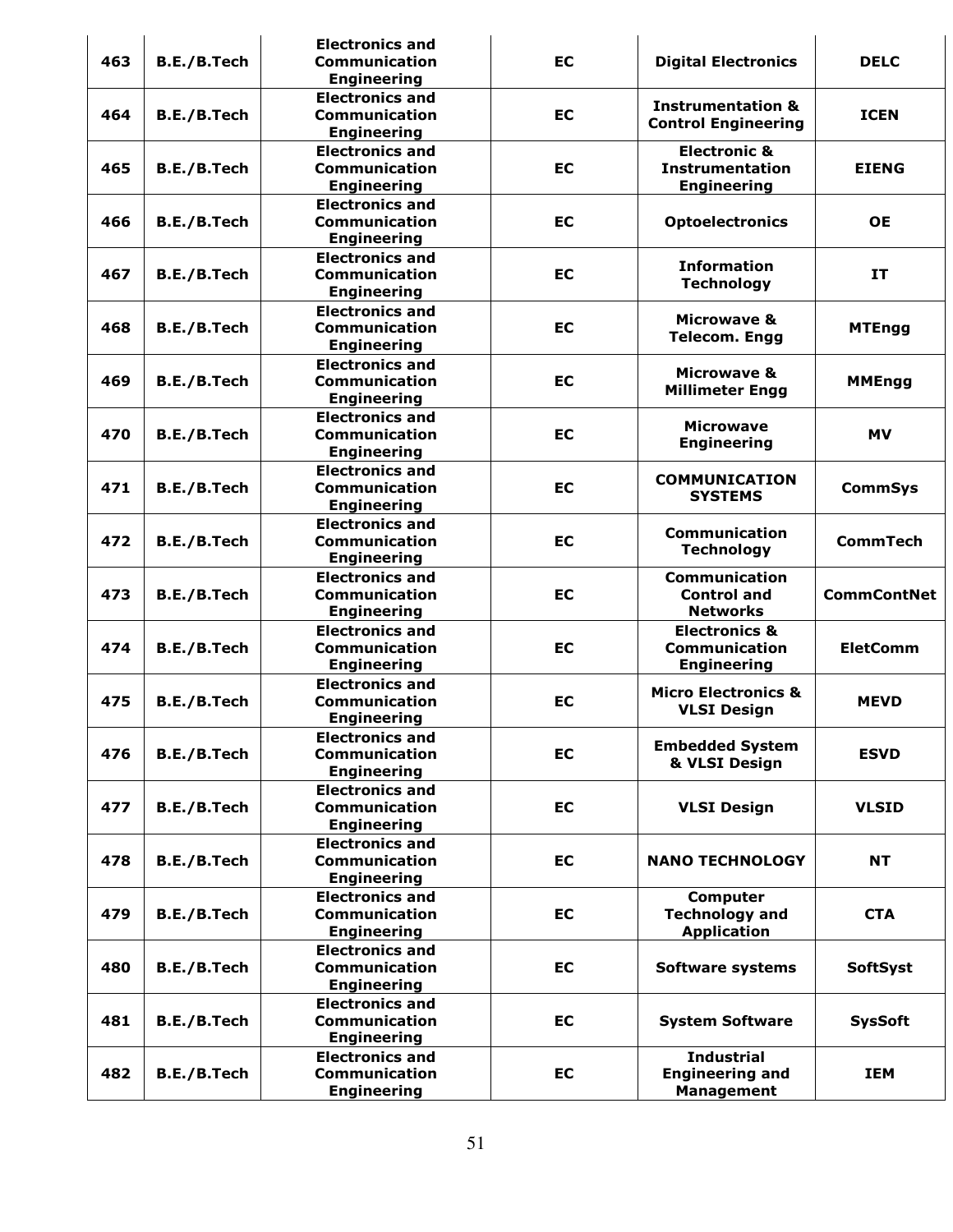| 483 | B.E./B.Tech        | <b>Electronics and</b><br><b>Communication</b><br><b>Engineering</b> | <b>EC</b>                                                   | <b>Energy Technology</b>                                       | ET                                |
|-----|--------------------|----------------------------------------------------------------------|-------------------------------------------------------------|----------------------------------------------------------------|-----------------------------------|
| 484 | B.E./B.Tech        | <b>Electronics and</b><br>Communication<br><b>Engineering</b>        | <b>EC</b>                                                   | <b>Chemical Engg and</b><br><b>Environment</b>                 | <b>CEE</b>                        |
| 485 | B.E./B.Tech        | <b>Electronics and</b><br><b>Communication</b><br><b>Engineering</b> | EC                                                          | <b>Industrial Safety</b><br><b>And Engineering</b>             | <b>IS</b>                         |
| 486 | B.E./B.Tech        | <b>Electronics and Computer</b><br><b>Science</b>                    | <b>Electronics and</b><br><b>Computer</b><br><b>Science</b> | <b>INDUSTRIAL</b><br><b>SYSTEM AND</b><br><b>DRIVES</b>        | <b>ISD</b>                        |
| 487 | B.E./B.Tech        | <b>Electronics and Computer</b><br><b>Science</b>                    | <b>Electronics and</b><br><b>Computer</b><br><b>Science</b> | <b>INDUSTRIAL</b><br><b>SYSTEM AND</b><br><b>DRIVES</b>        | <b>ISD</b>                        |
| 488 | <b>B.E./B.Tech</b> | <b>Electronics and</b><br><b>Instrumentation</b>                     | EI.                                                         | <b>Embedded Systems</b>                                        | <b>Embedded</b><br><b>Systems</b> |
| 489 | B.E./B.Tech        | <b>Electronics and</b><br><b>Instrumentation</b>                     | EI                                                          | <b>IOT and Sensor</b><br><b>Systems</b>                        | <b>IOTSS</b>                      |
| 490 | B.E./B.Tech        | <b>Electronics and</b><br><b>Instrumentation</b>                     | EI                                                          | <b>VLSI &amp; Embedded</b><br><b>Systems Design</b>            | <b>VLSD</b>                       |
| 491 | B.E./B.Tech        | <b>Electronics and</b><br><b>Instrumentation</b>                     | EI.                                                         | <b>VLSI Design &amp;</b><br><b>Embedded Systems</b>            | <b>VDES</b>                       |
| 492 | B.E./B.Tech        | <b>Electronics and</b><br><b>Instrumentation</b>                     | EI.                                                         | <b>DIGITAL</b><br><b>COMMUNICATION</b>                         | <b>DCOM</b>                       |
| 493 | B.E./B.Tech        | <b>Electronics and</b><br><b>Instrumentation</b>                     | EI                                                          | <b>VLSI &amp; Embedded</b><br><b>Systems</b>                   | <b>VES</b>                        |
| 494 | B.E./B.Tech        | <b>Electronics and</b><br><b>Instrumentation</b>                     | EI.                                                         | <b>INDUSTRIAL</b><br><b>MATHEMATICS</b>                        | <b>INDMA</b>                      |
| 495 | B.E./B.Tech        | <b>Electronics and</b><br><b>Instrumentation</b>                     | EI.                                                         | <b>Optoelectronics &amp;</b><br>Communication                  | <b>OC</b>                         |
| 496 | B.E./B.Tech        | <b>Electronics and</b><br><b>Instrumentation</b>                     | EI.                                                         | VLSI&<br><b>Microelectronics</b>                               | <b>VLSIMI</b>                     |
| 497 | B.E./B.Tech        | <b>Electronics and</b><br><b>Instrumentation</b>                     | EI                                                          | <b>VLSI</b>                                                    | <b>VLSI</b>                       |
| 498 | <b>B.E./B.Tech</b> | <b>Electronics and</b><br><b>Instrumentation</b>                     | EI                                                          | <b>Data Science</b>                                            | <b>DTASS</b>                      |
| 499 | B.E./B.Tech        | <b>Electronics and</b><br><b>Instrumentation</b>                     | EI.                                                         | <b>INTERNET OF</b><br>THINGS(IoT)                              | <b>IOT</b>                        |
| 500 | B.E./B.Tech        | <b>Electronics and</b><br><b>Instrumentation</b>                     | EI                                                          | <b>Micro Electronics &amp;</b><br><b>VLSI Design</b>           | <b>MEVD</b>                       |
| 501 | B.E./B.Tech        | <b>Electronics and</b><br><b>Instrumentation</b>                     | EI.                                                         | <b>Embedded System</b><br>& VLSI Design                        | <b>ESVD</b>                       |
| 502 | B.E./B.Tech        | <b>Electronics and</b><br><b>Instrumentation</b>                     | EI.                                                         | <b>VLSI Design</b>                                             | <b>VLSID</b>                      |
| 503 | B.E./B.Tech        | <b>Electronics and</b><br><b>Instrumentation</b>                     | EI                                                          | <b>Instrumentation</b><br>and Control<br><b>Systems</b>        | <b>ICS</b>                        |
| 504 | B.E./B.Tech        | <b>Electronics and</b><br><b>Instrumentation</b>                     | EI.                                                         | <b>CONTROL SYSTEMS</b>                                         | $\mathsf{CS}\phantom{0}$          |
| 505 | B.E./B.Tech        | <b>Electronics and</b><br><b>Instrumentation</b>                     | EI.                                                         | <b>Digital Techniques</b><br>and<br><b>Instrumentation</b>     | <b>DTI</b>                        |
| 506 | B.E./B.Tech        | <b>Electronics and</b><br><b>Instrumentation</b>                     | EI.                                                         | <b>NANO TECHNOLOGY</b>                                         | <b>NT</b>                         |
| 507 | B.E./B.Tech        | <b>Electronics and</b><br><b>Instrumentation</b>                     | EI.                                                         | <b>Computer</b><br><b>Technology and</b><br><b>Application</b> | <b>CTA</b>                        |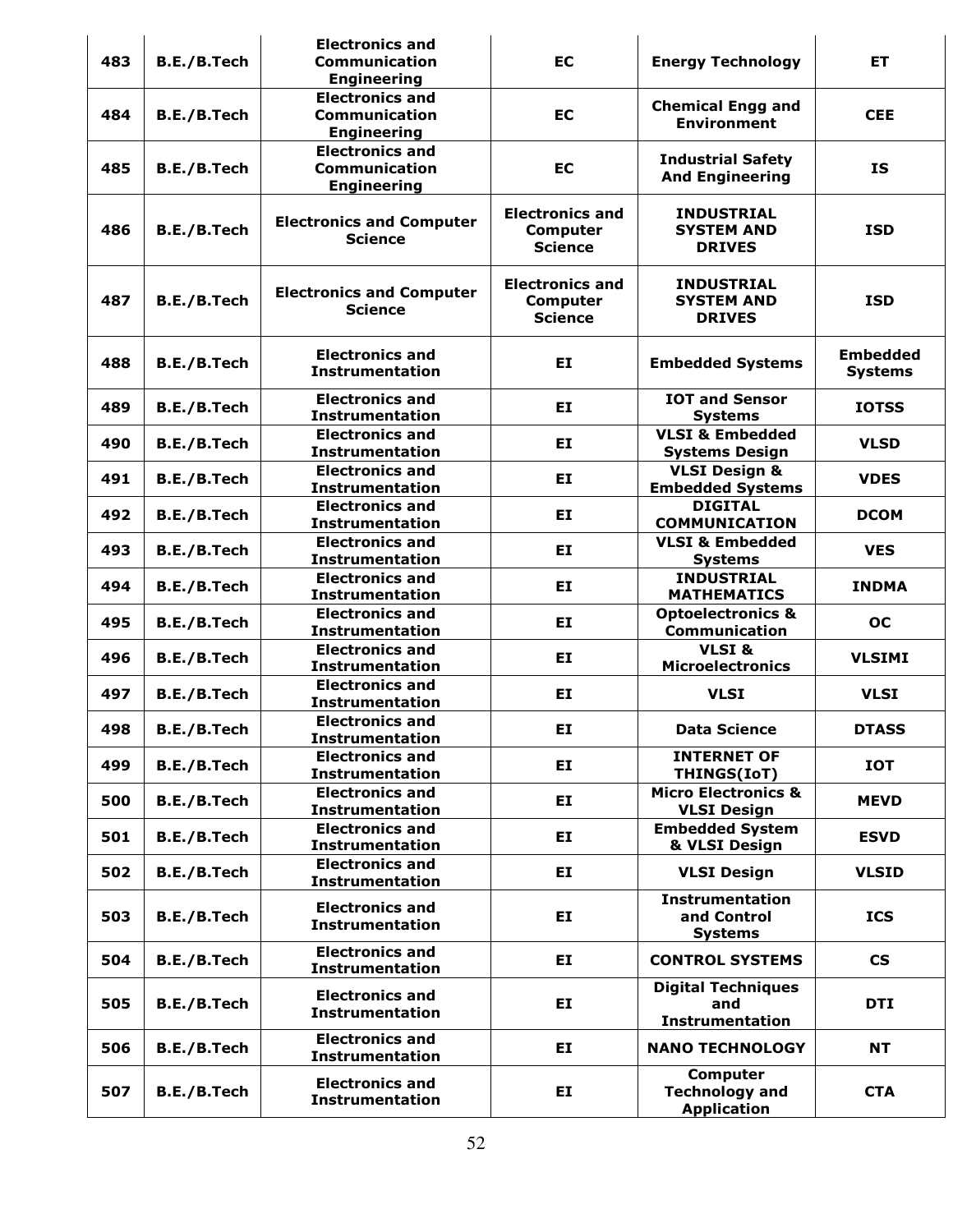| 508 | B.E./B.Tech | <b>Electronics and</b><br><b>Instrumentation</b>   | EI                                                           | <b>Software systems</b>                                                                 | <b>SoftSyst</b> |
|-----|-------------|----------------------------------------------------|--------------------------------------------------------------|-----------------------------------------------------------------------------------------|-----------------|
| 509 | B.E./B.Tech | <b>Electronics and</b><br><b>Instrumentation</b>   | EI                                                           | <b>System Software</b>                                                                  | <b>SysSoft</b>  |
| 510 | B.E./B.Tech | <b>Electronics and</b><br><b>Instrumentation</b>   | EI                                                           | <b>Industrial</b><br><b>Engineering and</b><br><b>Management</b>                        | <b>IEM</b>      |
| 511 | B.E./B.Tech | <b>Electronics and</b><br><b>Instrumentation</b>   | EI                                                           | <b>Energy Technology</b>                                                                | ET.             |
| 512 | B.E./B.Tech | <b>Electronics and</b><br><b>Instrumentation</b>   | EI                                                           | <b>Chemical Engg and</b><br><b>Environment</b>                                          | <b>CEE</b>      |
| 513 | B.E./B.Tech | <b>Electronics and</b><br><b>Instrumentation</b>   | EI                                                           | <b>Industrial Safety</b><br><b>And Engineering</b>                                      | <b>IS</b>       |
| 514 | B.E./B.Tech | <b>Electronics and</b><br><b>Instrumentation</b>   | EI                                                           | <b>Instrumentation &amp;</b><br><b>Control Engineering</b>                              | <b>ICEN</b>     |
| 515 | B.E./B.Tech | <b>Electronics and</b><br><b>Instrumentation</b>   | EI                                                           | <b>Digital Electronics</b>                                                              | <b>DELC</b>     |
| 516 | B.E./B.Tech | <b>Electronics and</b><br><b>Instrumentation</b>   | EI                                                           | <b>Electronic &amp;</b><br><b>Instrumentation</b><br><b>Engineering</b>                 | <b>EIENG</b>    |
| 517 | B.E./B.Tech | <b>Electronics and</b><br><b>Instrumentation</b>   | EI                                                           | <b>Electrical &amp;</b><br><b>Electronics</b><br><b>Engineering</b><br>(Control System) | <b>ELEECS</b>   |
| 518 | B.E./B.Tech | <b>Electronics and</b><br><b>Instrumentation</b>   | EI                                                           | <b>Digital</b><br><b>Instrumentation</b>                                                | <b>DGINS</b>    |
| 519 | B.E./B.Tech | <b>Electronics and</b><br><b>Instrumentation</b>   | EI                                                           | Computer<br><b>Engineering &amp;</b><br><b>Application/CTA</b>                          | <b>CEAT</b>     |
| 520 | B.E./B.Tech | <b>Electronics and</b><br><b>Instrumentation</b>   | EI                                                           | <b>CYBER FORENSICS</b>                                                                  | <b>CYBFO</b>    |
| 521 | B.E./B.Tech | <b>Electronics and</b><br><b>Instrumentation</b>   | EI                                                           | <b>COMMUNICATION</b><br><b>CONTROL AND</b><br><b>NETWORKING</b>                         | <b>CCE</b>      |
| 522 | B.E./B.Tech | <b>Electronics and</b><br><b>Instrumentation</b>   | EI                                                           | <b>ENVIRONMENTAL</b><br><b>MANAGEMENT</b>                                               | <b>ENVM</b>     |
| 523 | B.E./B.Tech | <b>Electronics and</b><br><b>Instrumentation</b>   | EI                                                           | <b>Environment</b><br><b>Engineering</b>                                                | <b>EEngg</b>    |
| 524 | B.E./B.Tech | <b>Electronics and</b><br><b>Instrumentation</b>   | EI                                                           | <b>BIOMEDICAL</b><br><b>SIGNAL</b><br><b>PROCESSING AND</b><br><b>INSTRUMENTATION</b>   | <b>BSPI</b>     |
| 525 | B.E./B.Tech | <b>Electronics and</b><br><b>Instrumentation</b>   | EI.                                                          | <b>OPTOELECTRONICS-</b><br><b>OPTICAL</b><br><b>COMMUNICATION</b>                       | OOC             |
| 526 | B.E./B.Tech | <b>Electronics and Power</b><br><b>Engineering</b> | <b>Electronics and</b><br><b>Power</b><br><b>Engineering</b> | <b>INDUSTRIAL</b><br><b>SYSTEM AND</b><br><b>DRIVES</b>                                 | <b>ISD</b>      |
| 527 | B.E./B.Tech | <b>Electronics and Power</b><br><b>System</b>      | <b>EPS</b>                                                   | <b>INTERNET OF</b><br>THINGS(IoT)                                                       | IOT             |
| 528 | B.E./B.Tech | <b>Electronics and Power</b><br>System             | <b>EPS</b>                                                   | <b>Data Science</b>                                                                     | <b>DTASS</b>    |
| 529 | B.E./B.Tech | <b>Electronics and Power</b><br>System             | <b>EPS</b>                                                   | <b>INDUSTRIAL</b><br><b>MATHEMATICS</b>                                                 | <b>INDMA</b>    |
| 530 | B.E./B.Tech | <b>Electronics and Power</b><br>System             | <b>EPS</b>                                                   | <b>POWER SYSTEM</b><br><b>AND CONTROL</b>                                               | <b>PoSysCo</b>  |
| 531 | B.E./B.Tech | <b>Electronics and Power</b><br><b>System</b>      | <b>EPS</b>                                                   | <b>Environment</b><br><b>Engineering</b>                                                | <b>EEngg</b>    |
| 532 | B.E./B.Tech | <b>Electronics and Power</b><br><b>System</b>      | <b>EPS</b>                                                   | <b>ENVIRONMENTAL</b><br><b>MANAGEMENT</b>                                               | <b>ENVM</b>     |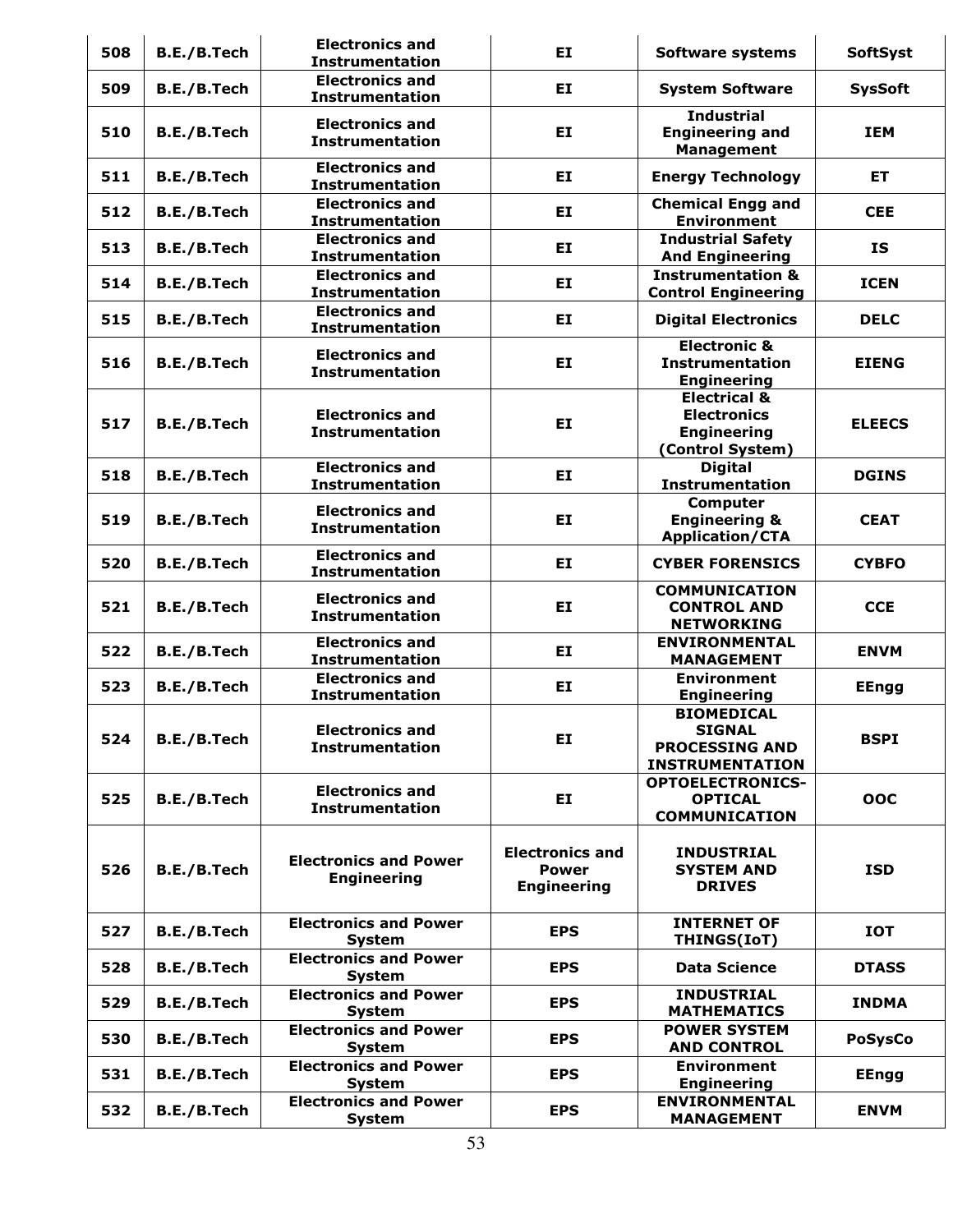| 533 | B.E./B.Tech | <b>Electronics and Power</b><br><b>System</b>      | <b>EPS</b>      | <b>Electrical Power</b><br><b>Systems</b>                             | <b>ELPOSYS</b>     |
|-----|-------------|----------------------------------------------------|-----------------|-----------------------------------------------------------------------|--------------------|
| 534 | B.E./B.Tech | <b>Electronics and Power</b><br><b>System</b>      | <b>EPS</b>      | <b>Computer</b><br><b>Engineering &amp;</b><br><b>Application/CTA</b> | <b>CEAT</b>        |
| 535 | B.E./B.Tech | <b>Electronics and Power</b><br><b>System</b>      | <b>EPS</b>      | <b>Power Systems and</b><br><b>Automation</b>                         | <b>PoSysAu</b>     |
| 536 | B.E./B.Tech | <b>Electronics and Power</b><br><b>System</b>      | <b>EPS</b>      | <b>Optoelectronics</b>                                                | <b>OE</b>          |
| 537 | B.E./B.Tech | <b>Electronics and Power</b><br><b>System</b>      | <b>EPS</b>      | <b>Information</b><br><b>Technology</b>                               | IT                 |
| 538 | B.E./B.Tech | <b>Electronics and Power</b><br><b>System</b>      | <b>EPS</b>      | <b>Power Electronics</b><br>and Electric<br><b>Machine Drives</b>     | <b>PEEMD</b>       |
| 539 | B.E./B.Tech | <b>Electronics and Power</b><br><b>System</b>      | <b>EPS</b>      | <b>High Voltage And</b><br><b>Power Systems</b><br><b>Engineering</b> | <b>HVPS</b>        |
| 540 | B.E./B.Tech | <b>Electronics and Power</b><br><b>System</b>      | <b>EPS</b>      | <b>Power Systems</b>                                                  | <b>PowSys</b>      |
| 541 | B.E./B.Tech | <b>Electronics and Power</b><br>System             | <b>EPS</b>      | <b>Power Electronics</b><br><b>Engineering</b>                        | <b>PE</b>          |
| 542 | B.E./B.Tech | <b>Electronics and Power</b><br><b>System</b>      | <b>EPS</b>      | <b>Power Electronics</b><br>and Systems                               | <b>PES</b>         |
| 543 | B.E./B.Tech | <b>Electronics and Power</b><br><b>System</b>      | <b>EPS</b>      | <b>Electrical Machine</b><br>Design                                   | <b>EMD</b>         |
| 544 | B.E./B.Tech | <b>Electronics and Power</b><br><b>System</b>      | <b>EPS</b>      | <b>NANO TECHNOLOGY</b>                                                | <b>NT</b>          |
| 545 | B.E./B.Tech | <b>Electronics and Power</b><br>System             | <b>EPS</b>      | Computer<br><b>Technology and</b><br><b>Application</b>               | <b>CTA</b>         |
| 546 | B.E./B.Tech | <b>Electronics and Power</b><br><b>System</b>      | <b>EPS</b>      | <b>Software systems</b>                                               | <b>SoftSyst</b>    |
| 547 | B.E./B.Tech | <b>Electronics and Power</b><br><b>System</b>      | <b>EPS</b>      | <b>Industrial</b><br><b>Engineering and</b><br><b>Management</b>      | <b>IEM</b>         |
| 548 | B.E./B.Tech | <b>Electronics and Power</b><br>System             | <b>EPS</b>      | <b>Energy Technology</b>                                              | <b>ET</b>          |
| 549 | B.E./B.Tech | <b>Electronics and Power</b><br>System             | <b>EPS</b>      | <b>Chemical Engg and</b><br><b>Environment</b>                        | <b>CEE</b>         |
| 550 | B.E./B.Tech | <b>Electronics and Power</b><br><b>System</b>      | <b>EPS</b>      | <b>Industrial Safety</b><br><b>And Engineering</b>                    | <b>IS</b>          |
| 551 | B.E./B.Tech | <b>Electronics and</b><br><b>TeleCommunication</b> | <b>ELECTELE</b> | <b>Chemical Engg and</b><br><b>Environment</b>                        | <b>CEE</b>         |
| 552 | B.E./B.Tech | <b>Electronics and</b><br><b>TeleCommunication</b> | <b>ELECTELE</b> | <b>Communication</b><br><b>Control and</b><br><b>Networks</b>         | <b>CommContNet</b> |
| 553 | B.E./B.Tech | <b>Electronics and</b><br><b>TeleCommunication</b> | <b>ELECTELE</b> | <b>COMMUNICATION</b><br><b>SYSTEMS</b>                                | <b>CommSys</b>     |
| 554 | B.E./B.Tech | <b>Electronics and</b><br><b>TeleCommunication</b> | <b>ELECTELE</b> | <b>Communication</b><br><b>Technology</b>                             | <b>CommTech</b>    |
| 555 | B.E./B.Tech | <b>Electronics and</b><br><b>TeleCommunication</b> | <b>ELECTELE</b> | Computer<br><b>Engineering &amp;</b><br><b>Application/CTA</b>        | <b>CEAT</b>        |
| 556 | B.E./B.Tech | <b>Electronics and</b><br><b>TeleCommunication</b> | <b>ELECTELE</b> | <b>Computer Network</b>                                               | <b>CNTK</b>        |
| 557 | B.E./B.Tech | <b>Electronics and</b><br><b>TeleCommunication</b> | <b>ELECTELE</b> | Computer<br><b>Technology and</b><br><b>Application</b>               | <b>CTA</b>         |
| 558 | B.E./B.Tech | <b>Electronics and</b><br><b>TeleCommunication</b> | <b>ELECTELE</b> | <b>Data Science</b>                                                   | <b>DTASS</b>       |
| 559 | B.E./B.Tech | <b>Electronics and</b><br><b>TeleCommunication</b> | <b>ELECTELE</b> | <b>DIGITAL</b><br><b>COMMUNICATION</b>                                | <b>DCOM</b>        |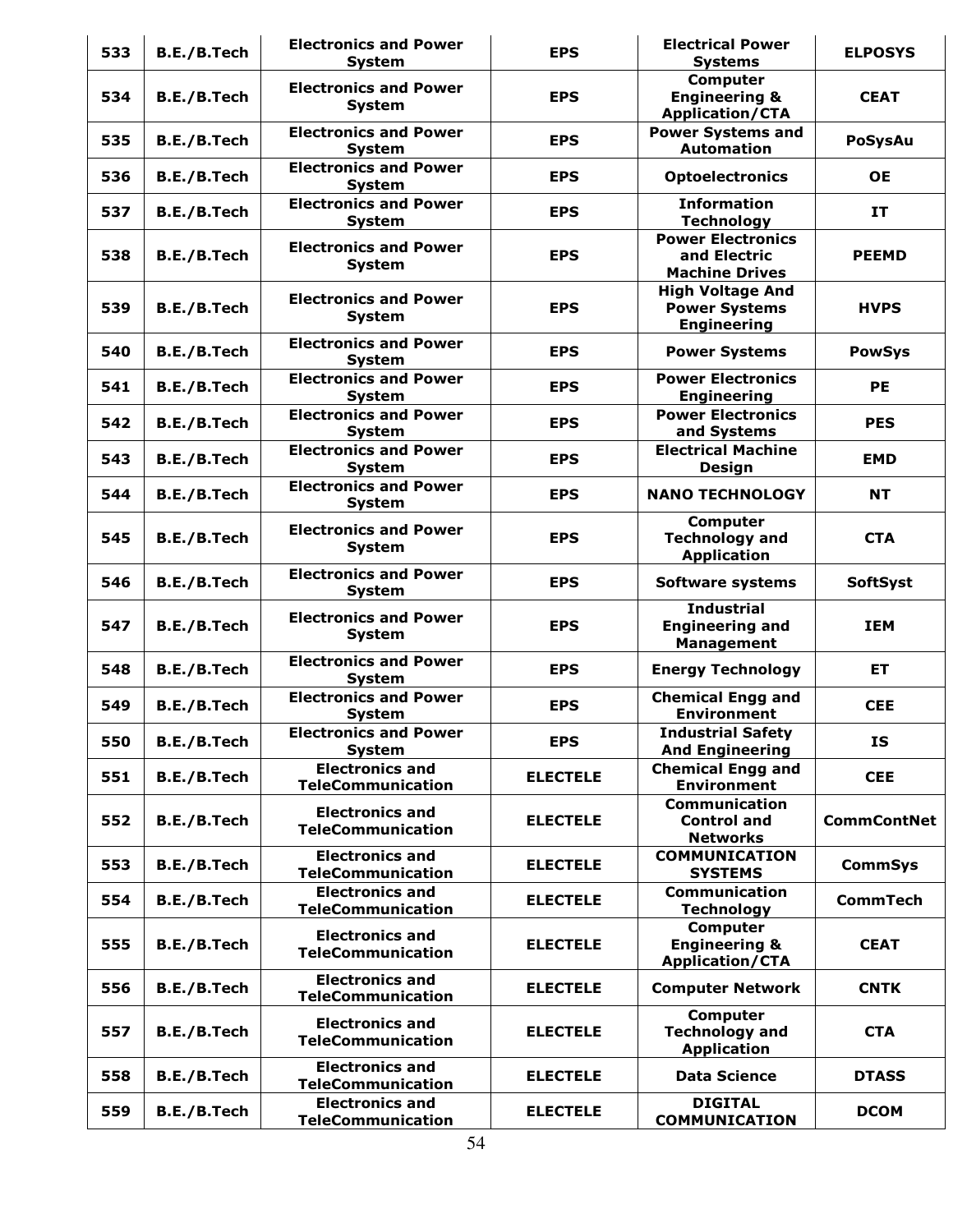| 560 | B.E./B.Tech | <b>Electronics and</b>                                                   | <b>ELECTELE</b> | <b>Electronics &amp;</b><br><b>Communication</b><br>Engg.-                                             | <b>EletCommNet</b>                |
|-----|-------------|--------------------------------------------------------------------------|-----------------|--------------------------------------------------------------------------------------------------------|-----------------------------------|
|     |             | <b>TeleCommunication</b>                                                 |                 | <b>Communication</b><br><b>Control &amp; Net</b>                                                       |                                   |
| 561 | B.E./B.Tech | <b>Electronics and</b><br><b>TeleCommunication</b>                       | <b>ELECTELE</b> | <b>Electronics &amp;</b><br><b>Communication</b><br><b>Engineering</b>                                 | <b>EletComm</b>                   |
| 562 | B.E./B.Tech | <b>Electronics and</b><br><b>TeleCommunication</b>                       | <b>ELECTELE</b> | <b>Electronics &amp;</b><br><b>Communication</b><br><b>Engineering-Digital</b><br><b>Communication</b> | <b>EletCommDC</b>                 |
| 563 | B.E./B.Tech | <b>Electronics and</b><br><b>TeleCommunication</b>                       | <b>ELECTELE</b> | <b>Embedded System</b><br>& VLSI Design                                                                | <b>ESVD</b>                       |
| 564 | B.E./B.Tech | <b>Electronics and</b><br><b>TeleCommunication</b>                       | <b>ELECTELE</b> | <b>Energy Technology</b>                                                                               | <b>ET</b>                         |
| 565 | B.E./B.Tech | <b>Electronics and</b><br>TeleCommunication                              | <b>ELECTELE</b> | <b>Environment</b><br><b>Engineering</b>                                                               | <b>EEngg</b>                      |
| 566 | B.E./B.Tech | <b>Electronics and</b><br><b>TeleCommunication</b>                       | <b>ELECTELE</b> | <b>ENVIRONMENTAL</b><br><b>MANAGEMENT</b>                                                              | <b>ENVM</b>                       |
| 567 | B.E./B.Tech | <b>Electronics and</b><br><b>TeleCommunication</b>                       | <b>ELECTELE</b> | <b>Industrial</b><br><b>Engineering and</b><br><b>Management</b>                                       | <b>IEM</b>                        |
| 568 | B.E./B.Tech | <b>Electronics and</b><br><b>TeleCommunication</b>                       | <b>ELECTELE</b> | <b>INDUSTRIAL</b><br><b>MATHEMATICS</b>                                                                | <b>INDMA</b>                      |
| 569 | B.E./B.Tech | <b>Electronics and</b><br><b>TeleCommunication</b>                       | <b>ELECTELE</b> | <b>Industrial Safety</b><br><b>And Engineering</b>                                                     | <b>IS</b>                         |
| 570 | B.E./B.Tech | <b>Electronics and</b><br><b>TeleCommunication</b>                       | <b>ELECTELE</b> | <b>Information</b><br><b>Technology</b>                                                                | <b>IT</b>                         |
| 571 | B.E./B.Tech | <b>Electronics and</b><br><b>TeleCommunication</b>                       | <b>ELECTELE</b> | <b>INTERNET OF</b><br>THINGS(IoT)                                                                      | <b>IOT</b>                        |
| 572 | B.E./B.Tech | <b>Electronics and</b><br><b>TeleCommunication</b>                       | <b>ELECTELE</b> | <b>Micro Electronics &amp;</b><br><b>VLSI Design</b>                                                   | <b>MEVD</b>                       |
| 573 | B.E./B.Tech | <b>Electronics and</b><br><b>TeleCommunication</b>                       | <b>ELECTELE</b> | Microwave &<br><b>Millimeter Engg</b>                                                                  | <b>MMEngg</b>                     |
| 574 | B.E./B.Tech | <b>Electronics and</b><br>TeleCommunication                              | <b>ELECTELE</b> | <b>Microwave &amp;</b><br><b>Telecom. Engg</b>                                                         | <b>MTEngg</b>                     |
| 575 | B.E./B.Tech | <b>Electronics and</b><br><b>TeleCommunication</b>                       | <b>ELECTELE</b> | <b>Microwave</b><br><b>Engineering</b>                                                                 | <b>MV</b>                         |
| 576 | B.E./B.Tech | <b>Electronics and</b><br><b>TeleCommunication</b>                       | <b>ELECTELE</b> | <b>NANO TECHNOLOGY</b>                                                                                 | <b>NT</b>                         |
| 577 | B.E./B.Tech | <b>Electronics and</b><br>TeleCommunication                              | <b>ELECTELE</b> | <b>Optoelectronics</b>                                                                                 | <b>OE</b>                         |
| 578 | B.E./B.Tech | <b>Electronics and</b><br><b>TeleCommunication</b>                       | <b>ELECTELE</b> | Software systems                                                                                       | <b>SoftSyst</b>                   |
| 579 | B.E./B.Tech | <b>Electronics and</b><br><b>TeleCommunication</b>                       | <b>ELECTELE</b> | <b>VLSI Design</b>                                                                                     | <b>VLSID</b>                      |
| 580 | B.E./B.Tech | <b>Electronics and</b><br><b>TeleCommunication</b><br><b>Engineering</b> | <b>ETE</b>      | <b>INTERNET OF</b><br><b>THINGS(IoT)</b>                                                               | <b>IOT</b>                        |
| 581 | B.E./B.Tech | <b>Electronics and</b><br><b>TeleCommunication</b><br><b>Engineering</b> | <b>ETE</b>      | <b>Data Science</b>                                                                                    | <b>DTASS</b>                      |
| 582 | B.E./B.Tech | <b>Electronics and</b><br><b>TeleCommunication</b><br><b>Engineering</b> | <b>ETE</b>      | <b>VLSI</b>                                                                                            | <b>VLSI</b>                       |
| 583 | B.E./B.Tech | <b>Electronics and</b><br><b>TeleCommunication</b><br><b>Engineering</b> | <b>ETE</b>      | <b>Embedded Systems</b>                                                                                | <b>Embedded</b><br><b>Systems</b> |
| 584 | B.E./B.Tech | <b>Electronics and</b><br><b>TeleCommunication</b><br><b>Engineering</b> | <b>ETE</b>      | <b>System Software</b>                                                                                 | <b>SysSoft</b>                    |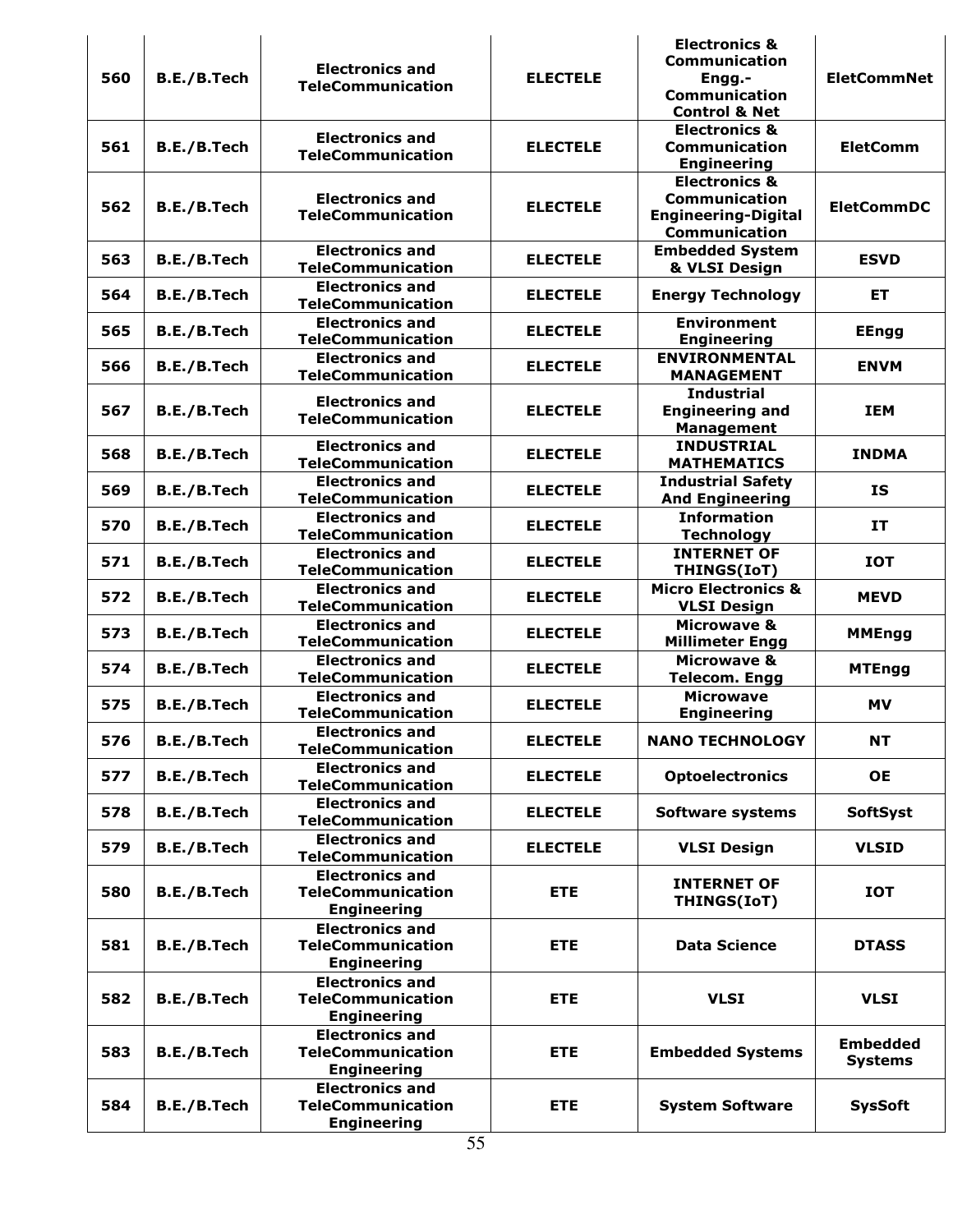| 585 | B.E./B.Tech        | <b>Electronics and</b><br><b>TeleCommunication</b>                                             | <b>ETE</b> | <b>Industrial</b><br><b>Engineering and</b>                                                 | <b>IEM</b>               |
|-----|--------------------|------------------------------------------------------------------------------------------------|------------|---------------------------------------------------------------------------------------------|--------------------------|
| 586 | B.E./B.Tech        | <b>Engineering</b><br><b>Electronics and</b><br><b>TeleCommunication</b><br><b>Engineering</b> | <b>ETE</b> | <b>Management</b><br><b>Electronics &amp;</b><br><b>Communication</b><br><b>Engineering</b> | <b>EletComm</b>          |
| 587 | B.E./B.Tech        | <b>Electronics and</b><br><b>TeleCommunication</b><br><b>Engineering</b>                       | <b>ETE</b> | <b>OPTOELECTRONICS-</b><br><b>OPTICAL</b><br><b>COMMUNICATION</b>                           | OOC                      |
| 588 | B.E./B.Tech        | <b>Electronics and</b><br><b>TeleCommunication</b><br><b>Engineering</b>                       | <b>ETE</b> | <b>BIOMEDICAL</b><br><b>SIGNAL</b><br><b>PROCESSING AND</b><br><b>INSTRUMENTATION</b>       | <b>BSPI</b>              |
| 589 | B.E./B.Tech        | <b>Electronics and</b><br><b>TeleCommunication</b><br><b>Engineering</b>                       | <b>ETE</b> | <b>INDUSTRIAL</b><br><b>MATHEMATICS</b>                                                     | <b>INDMA</b>             |
| 590 | B.E./B.Tech        | <b>Electronics Design</b><br><b>Technology</b>                                                 | <b>EDT</b> | <b>INDUSTRIAL</b><br><b>MATHEMATICS</b>                                                     | <b>INDMA</b>             |
| 591 | B.E./B.Tech        | <b>Electronics Design</b><br><b>Technology</b>                                                 | <b>EDT</b> | <b>ENVIRONMENTAL</b><br><b>MANAGEMENT</b>                                                   | <b>ENVM</b>              |
| 592 | B.E./B.Tech        | <b>Electronics Design</b><br><b>Technology</b>                                                 | <b>EDT</b> | <b>Environment</b><br><b>Engineering</b>                                                    | <b>EEngg</b>             |
| 593 | B.E./B.Tech        | <b>Electronics Design</b><br><b>Technology</b>                                                 | <b>EDT</b> | Computer<br><b>Engineering &amp;</b><br><b>Application/CTA</b>                              | <b>CEAT</b>              |
| 594 | B.E./B.Tech        | <b>Electronics Design</b><br><b>Technology</b>                                                 | <b>EDT</b> | <b>Electrical &amp;</b><br><b>Electronics</b><br><b>Engineering</b><br>(Control System)     | <b>ELEECS</b>            |
| 595 | B.E./B.Tech        | <b>Electronics Design</b><br><b>Technology</b>                                                 | <b>EDT</b> | <b>Instrumentation &amp;</b><br><b>Control Engineering</b>                                  | <b>ICEN</b>              |
| 596 | B.E./B.Tech        | <b>Electronics Design</b><br><b>Technology</b>                                                 | <b>EDT</b> | <b>Micro Electronics &amp;</b><br><b>VLSI Design</b>                                        | <b>MEVD</b>              |
| 597 | B.E./B.Tech        | <b>Electronics Design</b><br><b>Technology</b>                                                 | <b>EDT</b> | <b>Embedded System</b><br>& VLSI Design                                                     | <b>ESVD</b>              |
| 598 | <b>B.E./B.Tech</b> | <b>Electronics Design</b><br><b>Technology</b>                                                 | <b>EDT</b> | <b>VLSI Design</b>                                                                          | <b>VLSID</b>             |
| 599 | B.E./B.Tech        | <b>Electronics Design</b><br><b>Technology</b>                                                 | <b>EDT</b> | <b>Instrumentation</b><br>and Control<br><b>Systems</b>                                     | <b>ICS</b>               |
| 600 | B.E./B.Tech        | <b>Electronics Design</b><br><b>Technology</b>                                                 | <b>EDT</b> | <b>CONTROL SYSTEMS</b>                                                                      | $\mathsf{CS}\phantom{0}$ |
| 601 | B.E./B.Tech        | <b>Electronics Design</b><br><b>Technology</b>                                                 | <b>EDT</b> | <b>Digital Techniques</b><br>and<br><b>Instrumentation</b>                                  | <b>DTI</b>               |
| 602 | B.E./B.Tech        | <b>Electronics Design</b><br><b>Technology</b>                                                 | <b>EDT</b> | <b>NANO TECHNOLOGY</b>                                                                      | <b>NT</b>                |
| 603 | B.E./B.Tech        | <b>Electronics Design</b><br><b>Technology</b>                                                 | <b>EDT</b> | Computer<br><b>Technology and</b><br><b>Application</b>                                     | <b>CTA</b>               |
| 604 | B.E./B.Tech        | <b>Electronics Design</b><br><b>Technology</b>                                                 | <b>EDT</b> | <b>Software systems</b>                                                                     | <b>SoftSyst</b>          |
| 605 | B.E./B.Tech        | <b>Electronics Design</b><br><b>Technology</b>                                                 | <b>EDT</b> | <b>Industrial</b><br><b>Engineering and</b><br><b>Management</b>                            | <b>IEM</b>               |
| 606 | B.E./B.Tech        | <b>Electronics Design</b><br><b>Technology</b>                                                 | <b>EDT</b> | <b>Energy Technology</b>                                                                    | <b>ET</b>                |
| 607 | B.E./B.Tech        | <b>Electronics Design</b><br><b>Technology</b>                                                 | <b>EDT</b> | <b>Chemical Engg and</b><br><b>Environment</b>                                              | <b>CEE</b>               |
| 608 | B.E./B.Tech        | <b>Electronics Design</b><br><b>Technology</b>                                                 | <b>EDT</b> | <b>Industrial Safety</b><br><b>And Engineering</b>                                          | <b>IS</b>                |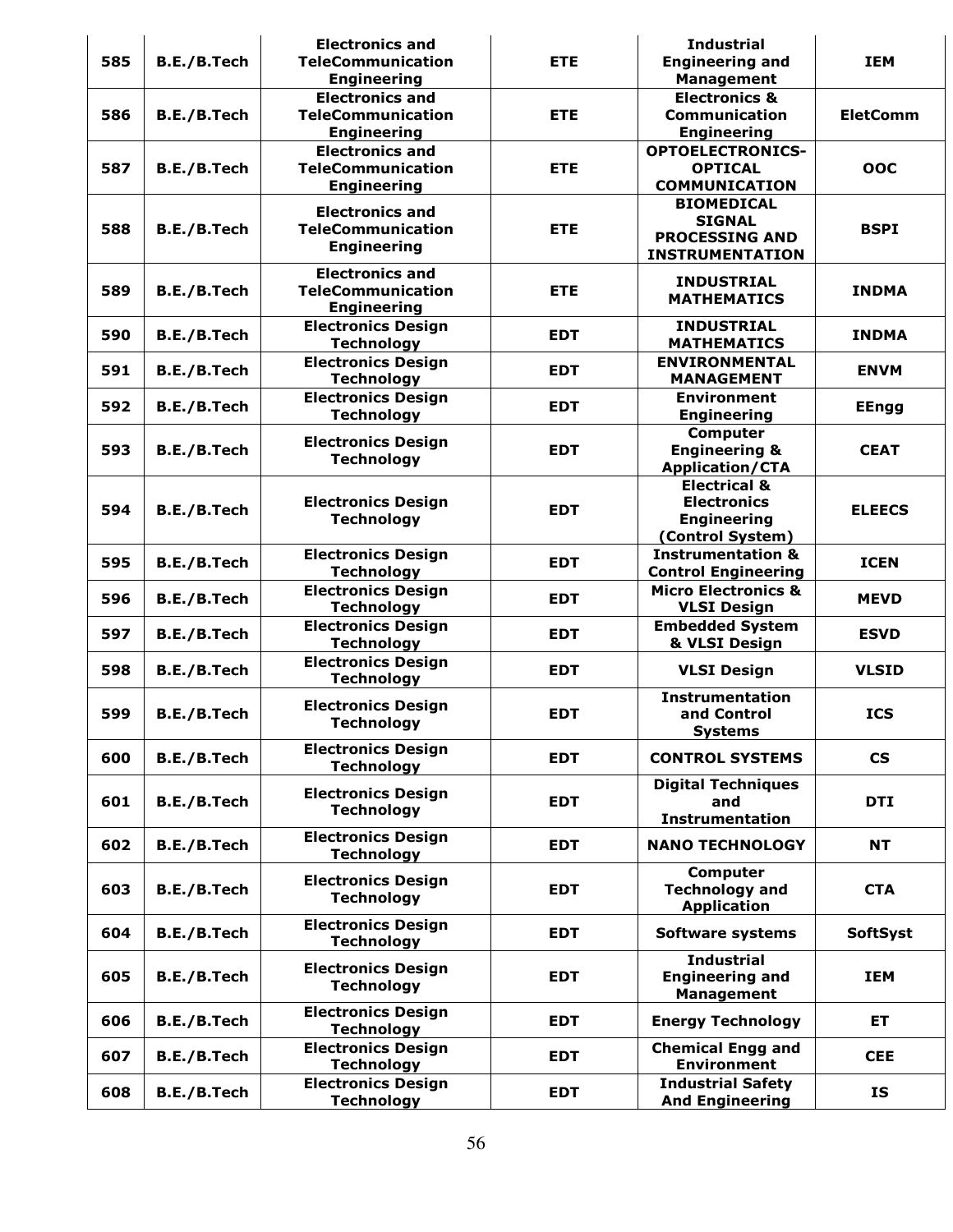| 609 | B.E./B.Tech        | <b>Electronics Design</b><br><b>Technology</b> | <b>EDT</b>     | <b>Data Science</b>                                                                   | <b>DTASS</b>      |
|-----|--------------------|------------------------------------------------|----------------|---------------------------------------------------------------------------------------|-------------------|
| 610 | B.E./B.Tech        | <b>Electronics Design</b><br><b>Technology</b> | <b>EDT</b>     | <b>INTERNET OF</b><br>THINGS(IoT)                                                     | <b>IOT</b>        |
| 611 | B.E./B.Tech        | <b>Electronics Engg.</b>                       | <b>EleEngg</b> | <b>INTERNET OF</b><br>THINGS(IoT)                                                     | <b>IOT</b>        |
| 612 | B.E./B.Tech        | <b>Electronics Engg.</b>                       | <b>EleEngg</b> | <b>Data Science</b>                                                                   | <b>DTASS</b>      |
| 613 | B.E./B.Tech        | <b>Electronics Engg.</b>                       | <b>EleEngg</b> | VLSI&<br><b>Microelectronics</b>                                                      | <b>VLSIMI</b>     |
| 614 | B.E./B.Tech        | <b>Electronics Engg.</b>                       | <b>EleEngg</b> | <b>VLSI</b>                                                                           | <b>VLSI</b>       |
| 615 | B.E./B.Tech        | <b>Electronics Engg.</b>                       | <b>EleEngg</b> | <b>IOT and Sensor</b><br><b>Systems</b>                                               | <b>IOTSS</b>      |
| 616 | B.E./B.Tech        | <b>Electronics Engg.</b>                       | <b>EleEngg</b> | <b>VLSI &amp; Embedded</b><br><b>Systems Design</b>                                   | <b>VLSD</b>       |
| 617 | B.E./B.Tech        | <b>Electronics Engg.</b>                       | <b>EleEngg</b> | <b>VLSI &amp; Embedded</b><br><b>Systems</b>                                          | <b>VES</b>        |
| 618 | <b>B.E./B.Tech</b> | <b>Electronics Engg.</b>                       | <b>EleEngg</b> | <b>VLSI Design &amp;</b><br><b>Embedded Systems</b>                                   | <b>VDES</b>       |
| 619 | B.E./B.Tech        | <b>Electronics Engg.</b>                       | <b>EleEngg</b> | <b>Industrial</b><br><b>Engineering and</b><br><b>Management</b>                      | <b>IEM</b>        |
| 620 | B.E./B.Tech        | <b>Energy Technology</b>                       | ET             | <b>Industrial</b><br><b>Engineering and</b><br><b>Management</b>                      | <b>IEM</b>        |
| 621 | B.E./B.Tech        | <b>Energy Technology</b>                       | <b>ET</b>      | <b>Machine Design and</b><br><b>Robotics</b>                                          | <b>MDR</b>        |
| 622 | B.E./B.Tech        | <b>Energy Technology</b>                       | ET             | <b>Mechanical</b><br><b>Engineering-</b><br><b>CAD/CAM</b>                            | <b>MECHCADCAM</b> |
| 623 | B.E./B.Tech        | <b>Energy Technology</b>                       | ET             | <b>Energy Technology</b>                                                              | <b>ET</b>         |
| 624 | B.E./B.Tech        | <b>Energy Technology</b>                       | <b>ET</b>      | <b>Mechanical</b><br><b>Engineering &amp; Heat</b><br><b>Power</b>                    | <b>MEHP</b>       |
| 625 | B.E./B.Tech        | <b>Energy Technology</b>                       | ET             | <b>Mechanical</b><br><b>Engineering (IEM)</b>                                         | <b>MEIEM</b>      |
| 626 | <b>B.E./B.Tech</b> | <b>Energy Technology</b>                       | ET             | <b>Mechanical</b><br><b>Engineering</b><br>(Thermal)                                  | <b>MET</b>        |
| 627 | B.E./B.Tech        | <b>Energy Technology</b>                       | ET             | <b>Mechanical</b><br>Engineering-<br><b>Production &amp;</b><br><b>Machine Design</b> | <b>MEPMD</b>      |
| 628 | B.E./B.Tech        | <b>Energy Technology</b>                       | ET             | <b>Industrial</b><br><b>Engineering</b>                                               | IE                |
| 629 | B.E./B.Tech        | <b>Energy Technology</b>                       | ET             | <b>ENVIRONMENTAL</b><br><b>ENGINEERING</b>                                            | <b>EnvEngg</b>    |
| 630 | B.E./B.Tech        | <b>Energy Technology</b>                       | <b>ET</b>      | <b>Robotics</b>                                                                       | <b>ROB</b>        |
| 631 | B.E./B.Tech        | <b>Energy Technology</b>                       | ET             | <b>Data Science</b>                                                                   | <b>DTASS</b>      |
| 632 | B.E./B.Tech        | <b>Energy Technology</b>                       | ET             | <b>INTERNET OF</b><br>THINGS(IoT)                                                     | <b>IOT</b>        |
| 633 | B.E./B.Tech        | <b>Environment Engineering</b>                 | <b>ENVENG</b>  | <b>INDUSTRIAL</b><br><b>MATHEMATICS</b>                                               | <b>INDMA</b>      |
| 634 | B.E./B.Tech        | <b>Environment Engineering</b>                 | <b>ENVENG</b>  | <b>Industrial</b><br><b>Engineering and</b><br><b>Management</b>                      | <b>IEM</b>        |
| 635 | B.E./B.Tech        | <b>Environment Engineering</b>                 | <b>ENVENG</b>  | <b>ENVIRONMENTAL</b><br><b>MANAGEMENT</b>                                             | <b>ENVM</b>       |
| 636 | B.E./B.Tech        | <b>Environment Engineering</b>                 | <b>ENVENG</b>  | <b>NANO TECHNOLOGY</b>                                                                | <b>NT</b>         |
| 637 | B.E./B.Tech        | <b>Environment Engineering</b>                 | <b>ENVENG</b>  | <b>Data Science</b>                                                                   | <b>DTASS</b>      |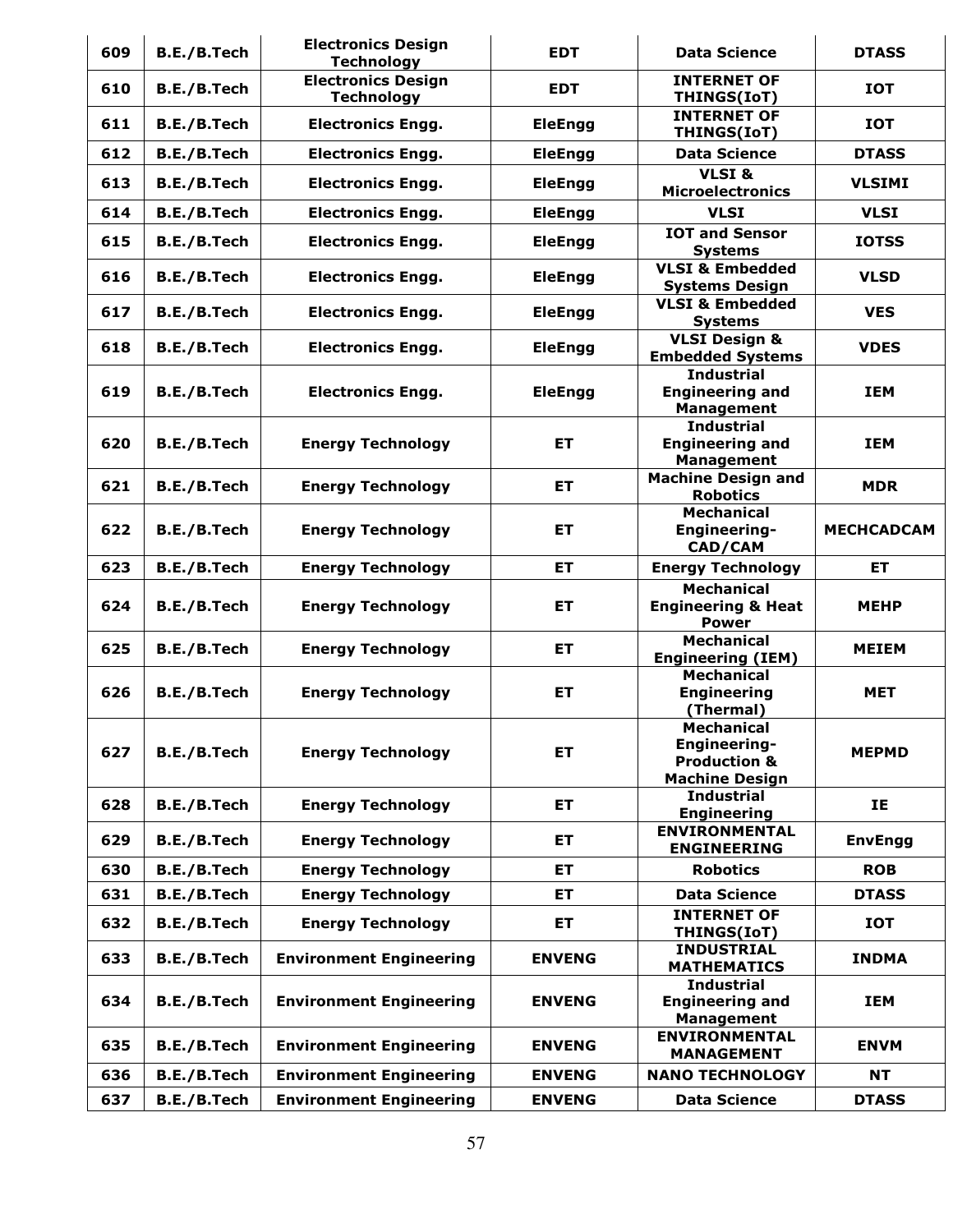| 638 | B.E./B.Tech        | <b>Environment Engineering</b>                    | <b>ENVENG</b>    | <b>INTERNET OF</b><br>THINGS(IoT)                                | <b>IOT</b>   |
|-----|--------------------|---------------------------------------------------|------------------|------------------------------------------------------------------|--------------|
| 639 | B.E./B.Tech        | <b>Environment Engineering</b>                    | <b>ENVENG</b>    | <b>Environment</b><br><b>Engineering</b>                         | <b>EEngg</b> |
| 640 | B.E./B.Tech        | <b>Environment Engineering</b>                    | <b>ENVENG</b>    | <b>Industrial Safety</b><br><b>And Engineering</b>               | IS           |
| 641 | B.E./B.Tech        | <b>Environmental</b><br><b>Engineering</b>        | <b>ENVTALENG</b> | <b>Environment</b><br><b>Engineering</b>                         | <b>EEngg</b> |
| 642 | B.E./B.Tech        | <b>Environmental</b><br><b>Engineering</b>        | <b>ENVTALENG</b> | <b>Industrial Safety</b><br><b>And Engineering</b>               | IS           |
| 643 | B.E./B.Tech        | <b>Environmental</b><br><b>Engineering</b>        | <b>ENVTALENG</b> | <b>ENVIRONMENTAL</b><br><b>MANAGEMENT</b>                        | <b>ENVM</b>  |
| 644 | B.E./B.Tech        | <b>Environmental</b><br><b>Engineering</b>        | <b>ENVTALENG</b> | <b>NANO TECHNOLOGY</b>                                           | <b>NT</b>    |
| 645 | B.E./B.Tech        | <b>Environmental</b><br><b>Engineering</b>        | <b>ENVTALENG</b> | <b>Data Science</b>                                              | <b>DTASS</b> |
| 646 | B.E./B.Tech        | <b>Environmental</b><br><b>Engineering</b>        | <b>ENVTALENG</b> | <b>INTERNET OF</b><br>THINGS(IoT)                                | <b>IOT</b>   |
| 647 | B.E./B.Tech        | <b>Environmental</b><br><b>Engineering</b>        | <b>ENVTALENG</b> | <b>Industrial</b><br><b>Engineering and</b><br><b>Management</b> | <b>IEM</b>   |
| 648 | B.E./B.Tech        | <b>Environmental</b><br><b>Engineering</b>        | <b>ENVTALENG</b> | <b>INDUSTRIAL</b><br><b>MATHEMATICS</b>                          | <b>INDMA</b> |
| 649 | B.E./B.Tech        | <b>Fire Technology</b>                            | <b>FIRE</b>      | <b>INTERNET OF</b><br>THINGS(IoT)                                | <b>IOT</b>   |
| 650 | B.E./B.Tech        | <b>Fire Technology</b>                            | <b>FIRE</b>      | <b>Data Science</b>                                              | <b>DTASS</b> |
| 651 | B.E./B.Tech        | <b>Fire Technology</b>                            | <b>FIRE</b>      | <b>Industrial</b><br><b>Engineering and</b><br><b>Management</b> | <b>IEM</b>   |
| 652 | B.E./B.Tech        | <b>Fire Technology</b>                            | <b>FIRE</b>      | <b>Energy Technology</b>                                         | <b>ET</b>    |
| 653 | B.E./B.Tech        | <b>Fire Technology</b>                            | <b>FIRE</b>      | <b>Environment</b><br><b>Engineering</b>                         | <b>EEngg</b> |
| 654 | B.E./B.Tech        | <b>Fire Technology</b>                            | <b>FIRE</b>      | <b>Thermal Engg./Heat</b><br>power Engg.                         | <b>TEHP</b>  |
| 655 | B.E./B.Tech        | <b>Fire Technology</b>                            | <b>FIRE</b>      | <b>Industrial Safety</b><br><b>And Engineering</b>               | IS           |
| 656 | <b>B.E./B.Tech</b> | <b>Fire Technology</b>                            | <b>FIRE</b>      | <b>NANO TECHNOLOGY</b>                                           | <b>NT</b>    |
| 657 | B.E./B.Tech        | <b>Fire Technology</b>                            | <b>FIRE</b>      | <b>ENVIRONMENTAL</b><br><b>MANAGEMENT</b>                        | <b>ENVM</b>  |
| 658 | B.E./B.Tech        | <b>Fire Technology</b>                            | <b>FIRE</b>      | <b>INDUSTRIAL</b><br><b>MATHEMATICS</b>                          | <b>INDMA</b> |
| 659 | B.E./B.Tech        | <b>Fire Technology and</b><br>Safety Engg.        | <b>FTSE</b>      | <b>INDUSTRIAL</b><br><b>MATHEMATICS</b>                          | <b>INDMA</b> |
| 660 | B.E./B.Tech        | <b>Fire Technology and</b><br>Safety Engg.        | <b>FTSE</b>      | <b>ENVIRONMENTAL</b><br><b>MANAGEMENT</b>                        | <b>ENVM</b>  |
| 661 | B.E./B.Tech        | <b>Fire Technology and</b><br>Safety Engg.        | <b>FTSE</b>      | <b>NANO TECHNOLOGY</b>                                           | <b>NT</b>    |
| 662 | B.E./B.Tech        | <b>Fire Technology and</b><br>Safety Engg.        | <b>FTSE</b>      | <b>Energy Technology</b>                                         | ET.          |
| 663 | B.E./B.Tech        | <b>Fire Technology and</b><br>Safety Engg.        | <b>FTSE</b>      | <b>Environment</b><br><b>Engineering</b>                         | <b>EEngg</b> |
| 664 | B.E./B.Tech        | <b>Fire Technology and</b><br>Safety Engg.        | <b>FTSE</b>      | <b>Industrial Safety</b><br><b>And Engineering</b>               | IS           |
| 665 | B.E./B.Tech        | <b>Fire Technology and</b><br><b>Safety Engg.</b> | <b>FTSE</b>      | <b>Industrial</b><br><b>Engineering and</b><br><b>Management</b> | <b>IEM</b>   |
| 666 | B.E./B.Tech        | <b>Fire Technology and</b><br>Safety Engg.        | <b>FTSE</b>      | <b>Thermal Engg./Heat</b><br>power Engg.                         | <b>TEHP</b>  |
| 667 | B.E./B.Tech        | <b>Fire Technology and</b><br>Safety Engg.        | <b>FTSE</b>      | <b>Data Science</b>                                              | <b>DTASS</b> |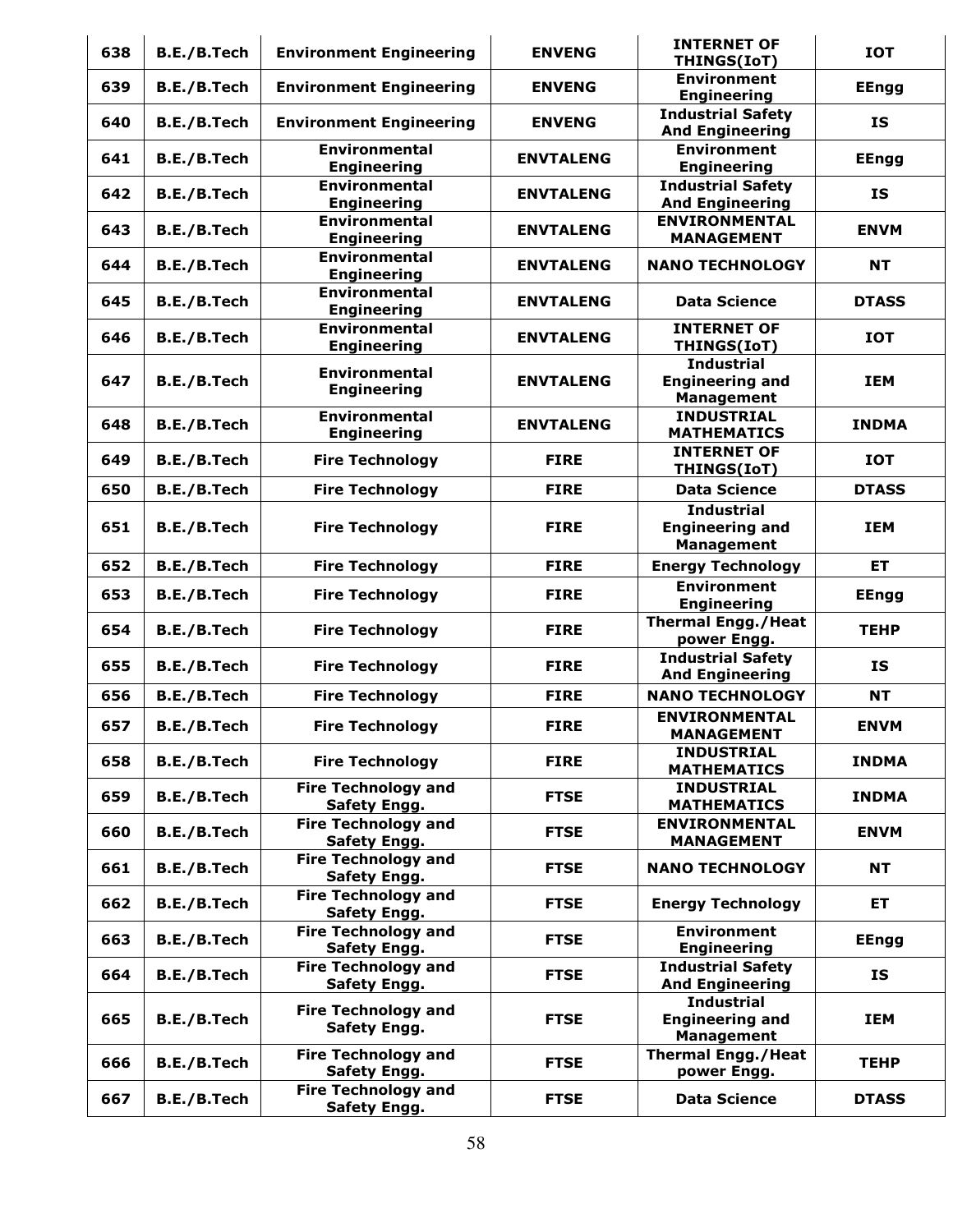| 668 | B.E./B.Tech        | <b>Fire Technology and</b><br><b>Safety Engg.</b>      | <b>FTSE</b> | <b>INTERNET OF</b><br>THINGS(IoT)                                  | <b>IOT</b>      |
|-----|--------------------|--------------------------------------------------------|-------------|--------------------------------------------------------------------|-----------------|
| 669 | B.E./B.Tech        | <b>Food Technology</b>                                 | <b>FOOD</b> | <b>INTERNET OF</b><br>THINGS(IoT)                                  | <b>IOT</b>      |
| 670 | B.E./B.Tech        | <b>Food Technology</b>                                 | <b>FOOD</b> | <b>Data Science</b>                                                | <b>DTASS</b>    |
| 671 | B.E./B.Tech        | <b>Food Technology</b>                                 | <b>FOOD</b> | <b>Industrial</b><br><b>Engineering and</b><br><b>Management</b>   | <b>IEM</b>      |
| 672 | B.E./B.Tech        | <b>Food Technology</b>                                 | <b>FOOD</b> | <b>NANO TECHNOLOGY</b>                                             | <b>NT</b>       |
| 673 | <b>B.E./B.Tech</b> | <b>Food Technology</b>                                 | <b>FOOD</b> | <b>Environment</b><br><b>Engineering</b>                           | <b>EEngg</b>    |
| 674 | B.E./B.Tech        | <b>Food Technology</b>                                 | <b>FOOD</b> | <b>ENVIRONMENTAL</b><br><b>MANAGEMENT</b>                          | <b>ENVM</b>     |
| 675 | B.E./B.Tech        | <b>Food Technology</b>                                 | <b>FOOD</b> | <b>INDUSTRIAL</b><br><b>MATHEMATICS</b>                            | <b>INDMA</b>    |
| 676 | B.E./B.Tech        | <b>Food Technology</b>                                 | <b>FOOD</b> | <b>Biotechnology</b>                                               | <b>BT</b>       |
| 677 | B.E./B.Tech        | <b>Industrial and Production</b><br><b>Engineering</b> | <b>IP</b>   | Design of<br><b>Mechanical System</b>                              | <b>DMS</b>      |
| 678 | B.E./B.Tech        | <b>Industrial and Production</b><br><b>Engineering</b> | <b>IP</b>   | <b>Mechanical</b><br><b>Engineering</b><br>(Production)            | <b>MEP</b>      |
| 679 | <b>B.E./B.Tech</b> | <b>Industrial and Production</b><br><b>Engineering</b> | <b>IP</b>   | <b>Computer</b><br><b>Integrated</b><br>Manufacturing              | <b>COMIMA</b>   |
| 680 | B.E./B.Tech        | <b>Industrial and Production</b><br><b>Engineering</b> | <b>IP</b>   | <b>Thermal Power</b><br><b>Engineering</b>                         | <b>TPEngg</b>   |
| 681 | B.E./B.Tech        | <b>Industrial and Production</b><br><b>Engineering</b> | <b>IP</b>   | <b>Thermal</b><br><b>Engineering</b>                               | <b>Tengg</b>    |
| 682 | B.E./B.Tech        | <b>Industrial and Production</b><br><b>Engineering</b> | <b>IP</b>   | <b>Thermal Systems &amp;</b><br><b>Design</b>                      | <b>TSD</b>      |
| 683 | B.E./B.Tech        | <b>Industrial and Production</b><br><b>Engineering</b> | <b>IP</b>   | <b>Advanced</b><br>production & CIM                                | <b>APC</b>      |
| 684 | <b>B.E./B.Tech</b> | <b>Industrial and Production</b><br><b>Engineering</b> | <b>IP</b>   | <b>Production System</b>                                           | <b>ProdSys</b>  |
| 685 | B.E./B.Tech        | <b>Industrial and Production</b><br><b>Engineering</b> | <b>IP</b>   | <b>Production and</b><br><b>Industrial System</b>                  | <b>PIS</b>      |
| 686 | B.E./B.Tech        | <b>Industrial and Production</b><br><b>Engineering</b> | <b>IP</b>   | <b>NANO TECHNOLOGY</b>                                             | <b>NT</b>       |
| 687 | B.E./B.Tech        | <b>Industrial and Production</b><br><b>Engineering</b> | <b>IP</b>   | <b>Computer</b><br><b>Technology and</b><br><b>Application</b>     | <b>CTA</b>      |
| 688 | B.E./B.Tech        | <b>Industrial and Production</b><br><b>Engineering</b> | <b>IP</b>   | Software systems                                                   | <b>SoftSyst</b> |
| 689 | B.E./B.Tech        | <b>Industrial and Production</b><br><b>Engineering</b> | <b>IP</b>   | <b>Industrial</b><br><b>Engineering and</b><br><b>Management</b>   | <b>IEM</b>      |
| 690 | B.E./B.Tech        | <b>Industrial and Production</b><br><b>Engineering</b> | <b>IP</b>   | <b>Energy Technology</b>                                           | ET.             |
| 691 | B.E./B.Tech        | <b>Industrial and Production</b><br><b>Engineering</b> | <b>IP</b>   | <b>Chemical Engg and</b><br><b>Environment</b>                     | <b>CEE</b>      |
| 692 | B.E./B.Tech        | <b>Industrial and Production</b><br><b>Engineering</b> | <b>IP</b>   | <b>Mechanical</b><br><b>Engineering &amp; Heat</b><br><b>Power</b> | <b>MEHP</b>     |
| 693 | B.E./B.Tech        | <b>Industrial and Production</b><br><b>Engineering</b> | <b>IP</b>   | <b>Industrial Design</b>                                           | ID              |
| 694 | B.E./B.Tech        | <b>Industrial and Production</b><br><b>Engineering</b> | <b>IP</b>   | <b>Machine Design</b>                                              | MD.             |
| 695 | B.E./B.Tech        | <b>Industrial and Production</b><br><b>Engineering</b> | IP          | <b>Heat Power</b><br><b>Engineering</b>                            | ΗP              |
| 696 | B.E./B.Tech        | <b>Industrial and Production</b><br><b>Engineering</b> | IP          | <b>Heat Power and</b><br><b>Thermal</b>                            | <b>HPT</b>      |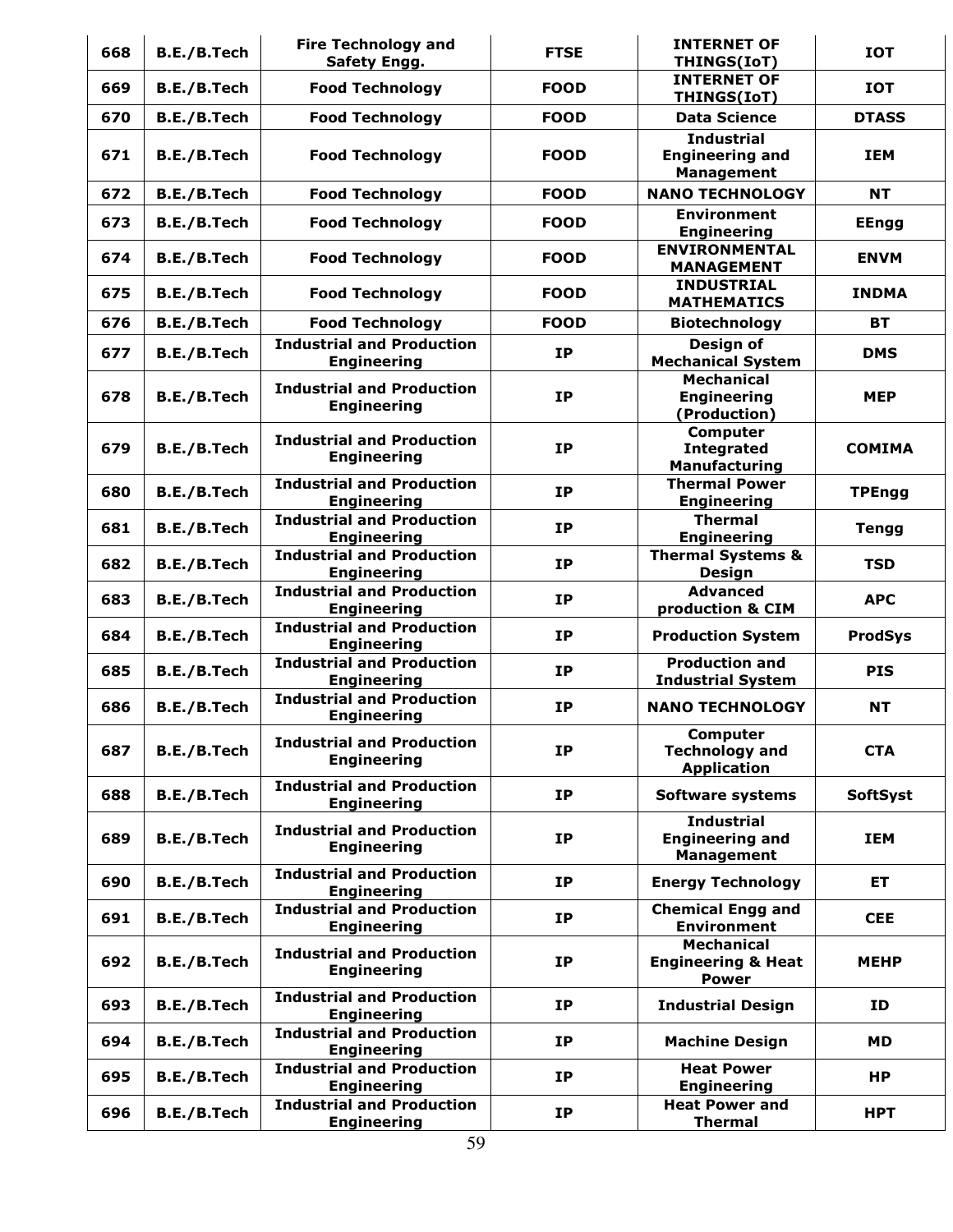|     |             |                                                        |           | <b>Engineering</b>                                                                              |                   |
|-----|-------------|--------------------------------------------------------|-----------|-------------------------------------------------------------------------------------------------|-------------------|
| 697 | B.E./B.Tech | <b>Industrial and Production</b><br><b>Engineering</b> | <b>IP</b> | <b>Machine Design and</b><br><b>Robotics</b>                                                    | <b>MDR</b>        |
| 698 | B.E./B.Tech | <b>Industrial and Production</b><br><b>Engineering</b> | <b>IP</b> | <b>Industrial Safety</b><br><b>And Engineering</b>                                              | IS                |
| 699 | B.E./B.Tech | <b>Industrial and Production</b><br><b>Engineering</b> | <b>IP</b> | <b>INDUSTRIAL</b><br><b>MATHEMATICS</b>                                                         | <b>INDMA</b>      |
| 700 | B.E./B.Tech | <b>Industrial and Production</b><br><b>Engineering</b> | <b>IP</b> | <b>MECHANICAL</b><br><b>ENGINEERING</b><br><b>DESIGN</b>                                        | <b>MED</b>        |
| 701 | B.E./B.Tech | <b>Industrial and Production</b><br><b>Engineering</b> | <b>IP</b> | CAD/CAM/CAE                                                                                     | <b>CADCAMCAE</b>  |
| 702 | B.E./B.Tech | <b>Industrial and Production</b><br><b>Engineering</b> | <b>IP</b> | <b>ENVIRONMENTAL</b><br><b>MANAGEMENT</b>                                                       | <b>ENVM</b>       |
| 703 | B.E./B.Tech | <b>Industrial and Production</b><br><b>Engineering</b> | <b>IP</b> | <b>MANUFACTURING</b><br><b>ENGINEERING</b>                                                      | <b>MANU</b>       |
| 704 | B.E./B.Tech | <b>Industrial and Production</b><br><b>Engineering</b> | <b>IP</b> | <b>Environment</b><br><b>Engineering</b>                                                        | <b>EEngg</b>      |
| 705 | B.E./B.Tech | <b>Industrial and Production</b><br><b>Engineering</b> | <b>IP</b> | <b>MATERIAL SCIENCE</b><br><b>AND TECHNOLOGY</b>                                                | <b>MST</b>        |
| 706 | B.E./B.Tech | <b>Industrial and Production</b><br><b>Engineering</b> | <b>IP</b> | <b>PRODUCT DESIGN</b>                                                                           | <b>PD</b>         |
| 707 | B.E./B.Tech | <b>Industrial and Production</b><br><b>Engineering</b> | <b>IP</b> | <b>Computer</b><br><b>Engineering &amp;</b><br><b>Application/CTA</b>                           | <b>CEAT</b>       |
| 708 | B.E./B.Tech | <b>Industrial and Production</b><br><b>Engineering</b> | <b>IP</b> | <b>Mechanical</b><br><b>Engineering-</b><br><b>Production &amp;</b><br><b>Industrial System</b> | <b>MEPIS</b>      |
| 709 | B.E./B.Tech | <b>Industrial and Production</b><br><b>Engineering</b> | <b>IP</b> | <b>Advanced</b><br><b>Production Systems</b>                                                    | <b>AProdSys</b>   |
| 710 | B.E./B.Tech | <b>Industrial and Production</b><br><b>Engineering</b> | <b>IP</b> | Mechanical<br><b>Engineering (Heat</b><br>Power)                                                | <b>MEGHP</b>      |
| 711 | B.E./B.Tech | <b>Industrial and Production</b><br><b>Engineering</b> | <b>IP</b> | <b>PRODUCTION</b><br><b>ENGINEERING</b>                                                         | <b>PRENG</b>      |
| 712 | B.E./B.Tech | <b>Industrial and Production</b><br><b>Engineering</b> | <b>IP</b> | <b>Industrial &amp;</b><br>production<br><b>Engineering</b>                                     | <b>INPENG</b>     |
| 713 | B.E./B.Tech | <b>Industrial and Production</b><br><b>Engineering</b> | <b>IP</b> | CAD/CAM Engg.                                                                                   | <b>CADCAM</b>     |
| 714 | B.E./B.Tech | <b>Industrial and Production</b><br><b>Engineering</b> | <b>IP</b> | <b>Thermal Science</b><br><b>Engineering</b>                                                    | <b>TSENGG</b>     |
| 715 | B.E./B.Tech | <b>Industrial and Production</b><br><b>Engineering</b> | <b>IP</b> | <b>Mechanical</b><br>Engineering-<br>CAD/CAM                                                    | <b>MECHCADCAM</b> |
| 716 | B.E./B.Tech | <b>Industrial and Production</b><br><b>Engineering</b> | <b>IP</b> | <b>Data Science</b>                                                                             | <b>DTASS</b>      |
| 717 | B.E./B.Tech | <b>Industrial and Production</b><br><b>Engineering</b> | <b>IP</b> | <b>Robotics</b>                                                                                 | <b>ROB</b>        |
| 718 | B.E./B.Tech | <b>Industrial and Production</b><br><b>Engineering</b> | <b>IP</b> | <b>ENVIRONMENTAL</b><br><b>ENGINEERING</b>                                                      | <b>EnvEngg</b>    |
| 719 | B.E./B.Tech | <b>Industrial and Production</b><br><b>Engineering</b> | <b>IP</b> | <b>Industrial</b><br><b>Engineering</b>                                                         | IE                |
| 720 | B.E./B.Tech | <b>Industrial and Production</b><br><b>Engineering</b> | <b>IP</b> | <b>Mechanical</b><br><b>Engineering</b><br>(Thermal)                                            | <b>MET</b>        |
| 721 | B.E./B.Tech | <b>Industrial and Production</b><br><b>Engineering</b> | <b>IP</b> | <b>Mechanical</b><br><b>Engineering-</b><br><b>Production &amp;</b><br><b>Machine Design</b>    | <b>MEPMD</b>      |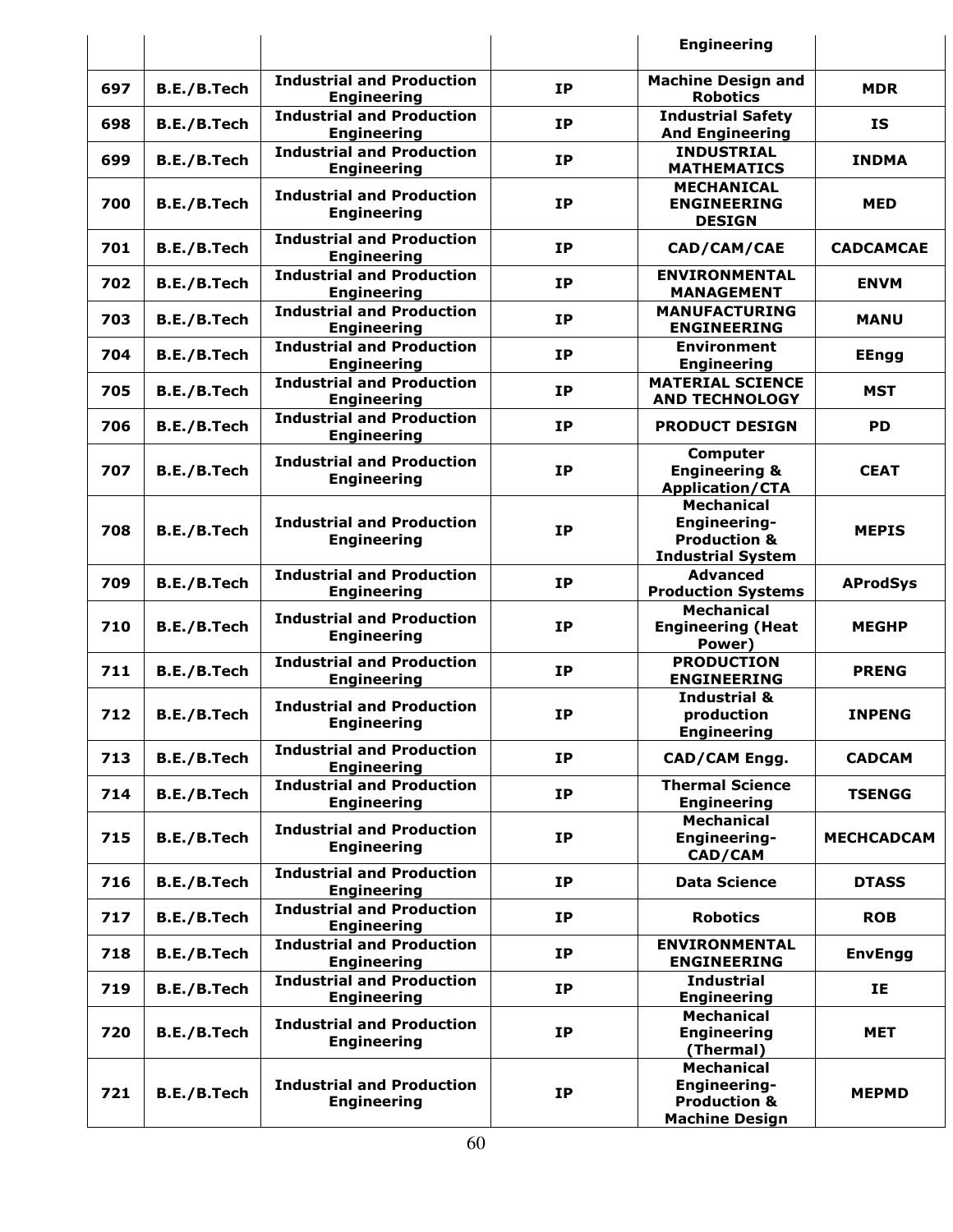| 722 | B.E./B.Tech        | <b>Industrial and Production</b><br><b>Engineering</b> | <b>IP</b>   | <b>Mechanical</b><br><b>Engineering (IEM)</b>                                           | <b>MEIEM</b>             |
|-----|--------------------|--------------------------------------------------------|-------------|-----------------------------------------------------------------------------------------|--------------------------|
| 723 | B.E./B.Tech        | <b>Industrial and Production</b><br><b>Engineering</b> | <b>IP</b>   | <b>INTERNET OF</b><br>THINGS(IoT)                                                       | <b>IOT</b>               |
| 724 | B.E./B.Tech        | <b>Industrial and Production</b><br><b>Engineering</b> | <b>IP</b>   | <b>Industrial Product</b><br>and Design                                                 | <b>IPD</b>               |
| 725 | B.E./B.Tech        | <b>Industrial Electronics</b>                          | IX          | <b>INTERNET OF</b><br>THINGS(IoT)                                                       | <b>IOT</b>               |
| 726 | B.E./B.Tech        | <b>Industrial Electronics</b>                          | IX          | <b>BIOMEDICAL</b><br><b>SIGNAL</b><br><b>PROCESSING AND</b><br><b>INSTRUMENTATION</b>   | <b>BSPI</b>              |
| 727 | B.E./B.Tech        | <b>Industrial Electronics</b>                          | IX          | <b>Data Science</b>                                                                     | <b>DTASS</b>             |
| 728 | B.E./B.Tech        | <b>Industrial Electronics</b>                          | IX          | <b>Electrical &amp;</b><br><b>Electronics</b><br><b>Engineering</b><br>(Control System) | <b>ELEECS</b>            |
| 729 | B.E./B.Tech        | <b>Industrial Electronics</b>                          | IX          | Computer<br><b>Engineering &amp;</b><br><b>Application/CTA</b>                          | <b>CEAT</b>              |
| 730 | B.E./B.Tech        | <b>Industrial Electronics</b>                          | IX          | <b>Instrumentation &amp;</b><br><b>Control Engineering</b>                              | <b>ICEN</b>              |
| 731 | B.E./B.Tech        | <b>Industrial Electronics</b>                          | IX          | <b>Environment</b><br><b>Engineering</b>                                                | <b>EEngg</b>             |
| 732 | B.E./B.Tech        | <b>Industrial Electronics</b>                          | IX          | <b>ENVIRONMENTAL</b><br><b>MANAGEMENT</b>                                               | <b>ENVM</b>              |
| 733 | B.E./B.Tech        | <b>Industrial Electronics</b>                          | IX          | <b>INDUSTRIAL</b><br><b>MATHEMATICS</b>                                                 | <b>INDMA</b>             |
| 734 | B.E./B.Tech        | <b>Industrial Electronics</b>                          | IX          | <b>Micro Electronics &amp;</b><br><b>VLSI Design</b>                                    | <b>MEVD</b>              |
| 735 | B.E./B.Tech        | <b>Industrial Electronics</b>                          | IX          | <b>Embedded System</b><br>& VLSI Design                                                 | <b>ESVD</b>              |
| 736 | B.E./B.Tech        | <b>Industrial Electronics</b>                          | IX          | <b>VLSI Design</b>                                                                      | <b>VLSID</b>             |
| 737 | B.E./B.Tech        | <b>Industrial Electronics</b>                          | IX          | <b>Instrumentation</b><br>and Control<br><b>Systems</b>                                 | <b>ICS</b>               |
| 738 | B.E./B.Tech        | <b>Industrial Electronics</b>                          | IX          | <b>CONTROL SYSTEMS</b>                                                                  | $\mathsf{CS}\phantom{0}$ |
| 739 | <b>B.E./B.Tech</b> | <b>Industrial Electronics</b>                          | IX          | <b>Digital Techniques</b><br>and<br><b>Instrumentation</b>                              | <b>DTI</b>               |
| 740 | B.E./B.Tech        | <b>Industrial Electronics</b>                          | IX          | <b>NANO TECHNOLOGY</b>                                                                  | <b>NT</b>                |
| 741 | B.E./B.Tech        | <b>Industrial Electronics</b>                          | IX          | Computer<br><b>Technology and</b><br><b>Application</b>                                 | <b>CTA</b>               |
| 742 | B.E./B.Tech        | <b>Industrial Electronics</b>                          | IX          | <b>Software systems</b>                                                                 | <b>SoftSyst</b>          |
| 743 | B.E./B.Tech        | <b>Industrial Electronics</b>                          | IX          | <b>Industrial</b><br><b>Engineering and</b><br><b>Management</b>                        | <b>IEM</b>               |
| 744 | B.E./B.Tech        | <b>Industrial Electronics</b>                          | IX          | <b>Energy Technology</b>                                                                | ET.                      |
| 745 | B.E./B.Tech        | <b>Industrial Electronics</b>                          | IX          | <b>Chemical Engg and</b><br><b>Environment</b>                                          | <b>CEE</b>               |
| 746 | B.E./B.Tech        | <b>Industrial Electronics</b>                          | IX          | <b>Industrial Safety</b><br><b>And Engineering</b>                                      | IS                       |
| 747 | B.E./B.Tech        | <b>Industrial Engg.</b>                                | <b>IEng</b> | <b>INDUSTRIAL</b><br><b>MATHEMATICS</b>                                                 | <b>INDMA</b>             |
| 748 | B.E./B.Tech        | <b>Industrial Engg.</b>                                | <b>IEng</b> | <b>ENVIRONMENTAL</b><br><b>MANAGEMENT</b>                                               | <b>ENVM</b>              |
| 749 | B.E./B.Tech        | <b>Industrial Engg.</b>                                | <b>IEng</b> | <b>MANUFACTURING</b><br><b>ENGINEERING</b>                                              | <b>MANU</b>              |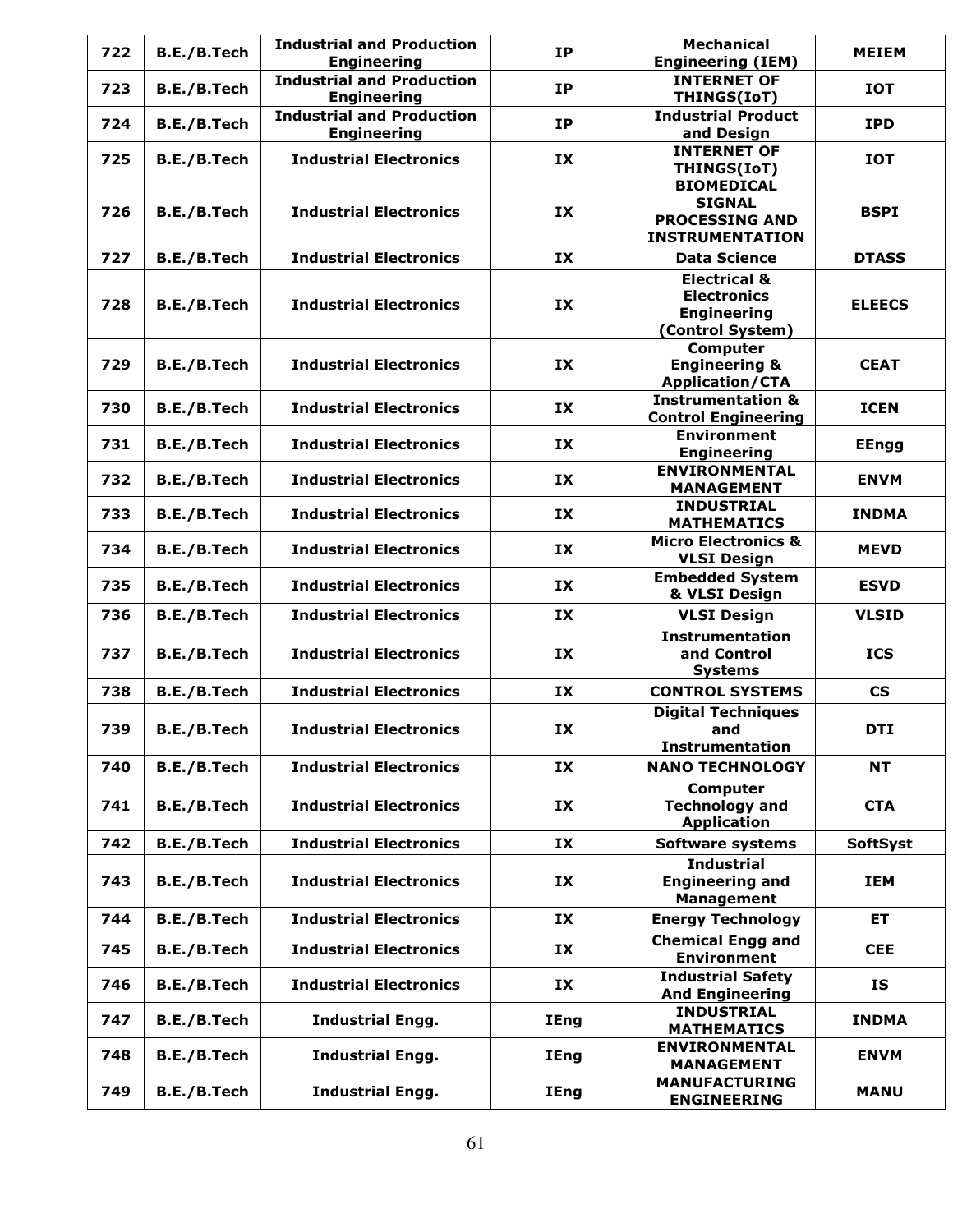| 750 | B.E./B.Tech | <b>Industrial Engg.</b>                                | <b>IEng</b>  | <b>Environment</b><br><b>Engineering</b>                                              | <b>EEngg</b>      |
|-----|-------------|--------------------------------------------------------|--------------|---------------------------------------------------------------------------------------|-------------------|
| 751 | B.E./B.Tech | <b>Industrial Engg.</b>                                | <b>IEng</b>  | <b>NANO TECHNOLOGY</b>                                                                | <b>NT</b>         |
| 752 | B.E./B.Tech | <b>Industrial Engg.</b>                                | <b>IEng</b>  | <b>Advanced</b><br><b>Production Systems</b>                                          | <b>AProdSys</b>   |
| 753 | B.E./B.Tech | <b>Industrial Engg.</b>                                | <b>IEng</b>  | <b>Data Science</b>                                                                   | <b>DTASS</b>      |
| 754 | B.E./B.Tech | <b>Industrial Engg.</b>                                | <b>IEng</b>  | <b>INTERNET OF</b><br>THINGS(IoT)                                                     | <b>IOT</b>        |
| 755 | B.E./B.Tech | <b>Industrial Engg.</b>                                | <b>IEng</b>  | <b>Mechanical</b><br>Engineering-<br>CAD/CAM                                          | <b>MECHCADCAM</b> |
| 756 | B.E./B.Tech | <b>Industrial Engg.</b>                                | <b>IEng</b>  | <b>Industrial</b><br><b>Engineering and</b><br><b>Management</b>                      | <b>IEM</b>        |
| 757 | B.E./B.Tech | <b>Industrial Engineering and</b><br><b>Management</b> | <b>IEM</b>   | <b>Industrial</b><br><b>Engineering and</b><br><b>Management</b>                      | <b>IEM</b>        |
| 758 | B.E./B.Tech | <b>Industrial Engineering and</b><br><b>Management</b> | <b>IEM</b>   | <b>MANUFACTURING</b><br><b>ENGINEERING</b>                                            | <b>MANU</b>       |
| 759 | B.E./B.Tech | <b>Industrial Engineering and</b><br><b>Management</b> | <b>IEM</b>   | <b>Mechanical</b><br>Engineering-<br>CAD/CAM                                          | <b>MECHCADCAM</b> |
| 760 | B.E./B.Tech | <b>Industrial Engineering and</b><br><b>Management</b> | <b>IEM</b>   | <b>INTERNET OF</b><br>THINGS(IoT)                                                     | <b>IOT</b>        |
| 761 | B.E./B.Tech | <b>Industrial Engineering and</b><br><b>Management</b> | <b>IEM</b>   | <b>Data Science</b>                                                                   | <b>DTASS</b>      |
| 762 | B.E./B.Tech | <b>Industrial Engineering and</b><br><b>Management</b> | <b>IEM</b>   | <b>ENVIRONMENTAL</b><br><b>ENGINEERING</b>                                            | <b>EnvEngg</b>    |
| 763 | B.E./B.Tech | <b>Industrial Engineering and</b><br><b>Management</b> | <b>IEM</b>   | <b>Mechanical</b><br><b>Engineering (IEM)</b>                                         | <b>MEIEM</b>      |
| 764 | B.E./B.Tech | <b>Industrial Engineering and</b><br><b>Management</b> | <b>IEM</b>   | <b>Mechanical</b><br><b>Engineering &amp; Heat</b><br><b>Power</b>                    | <b>MEHP</b>       |
| 765 | B.E./B.Tech | <b>Industrial Engineering and</b><br><b>Management</b> | <b>IEM</b>   | <b>Mechanical</b><br><b>Engineering</b><br>(Thermal)                                  | <b>MET</b>        |
| 766 | B.E./B.Tech | <b>Industrial Engineering and</b><br><b>Management</b> | <b>IEM</b>   | <b>Mechanical</b><br>Engineering-<br><b>Production &amp;</b><br><b>Machine Design</b> | <b>MEPMD</b>      |
| 767 | B.E./B.Tech | <b>Industrial Engineering and</b><br><b>Management</b> | <b>IEM</b>   | <b>Industrial</b><br><b>Engineering</b>                                               | <b>IE</b>         |
| 768 | B.E./B.Tech | <b>Industrial Production</b>                           | <b>INPRO</b> | <b>Data Science</b>                                                                   | <b>DTASS</b>      |
| 769 | B.E./B.Tech | <b>Industrial Production</b>                           | <b>INPRO</b> | <b>INTERNET OF</b><br>THINGS(IoT)                                                     | <b>IOT</b>        |
| 770 | B.E./B.Tech | <b>Industrial Production</b>                           | <b>INPRO</b> | <b>MANUFACTURING</b><br><b>ENGINEERING</b>                                            | <b>MANU</b>       |
| 771 | B.E./B.Tech | <b>Industrial Production</b>                           | <b>INPRO</b> | <b>Industrial</b><br><b>Engineering and</b><br><b>Management</b>                      | <b>IEM</b>        |
| 772 | B.E./B.Tech | <b>Industrial Production</b>                           | <b>INPRO</b> | <b>Advanced</b><br><b>Production Systems</b>                                          | <b>AProdSys</b>   |
| 773 | B.E./B.Tech | <b>Industrial Production</b>                           | <b>INPRO</b> | <b>NANO TECHNOLOGY</b>                                                                | <b>NT</b>         |
| 774 | B.E./B.Tech | <b>Industrial Production</b>                           | <b>INPRO</b> | <b>Environment</b><br><b>Engineering</b>                                              | <b>EEngg</b>      |
| 775 | B.E./B.Tech | <b>Industrial Production</b>                           | <b>INPRO</b> | <b>ENVIRONMENTAL</b><br><b>MANAGEMENT</b>                                             | <b>ENVM</b>       |
| 776 | B.E./B.Tech | <b>Industrial Production</b>                           | <b>INPRO</b> | <b>INDUSTRIAL</b><br><b>MATHEMATICS</b>                                               | <b>INDMA</b>      |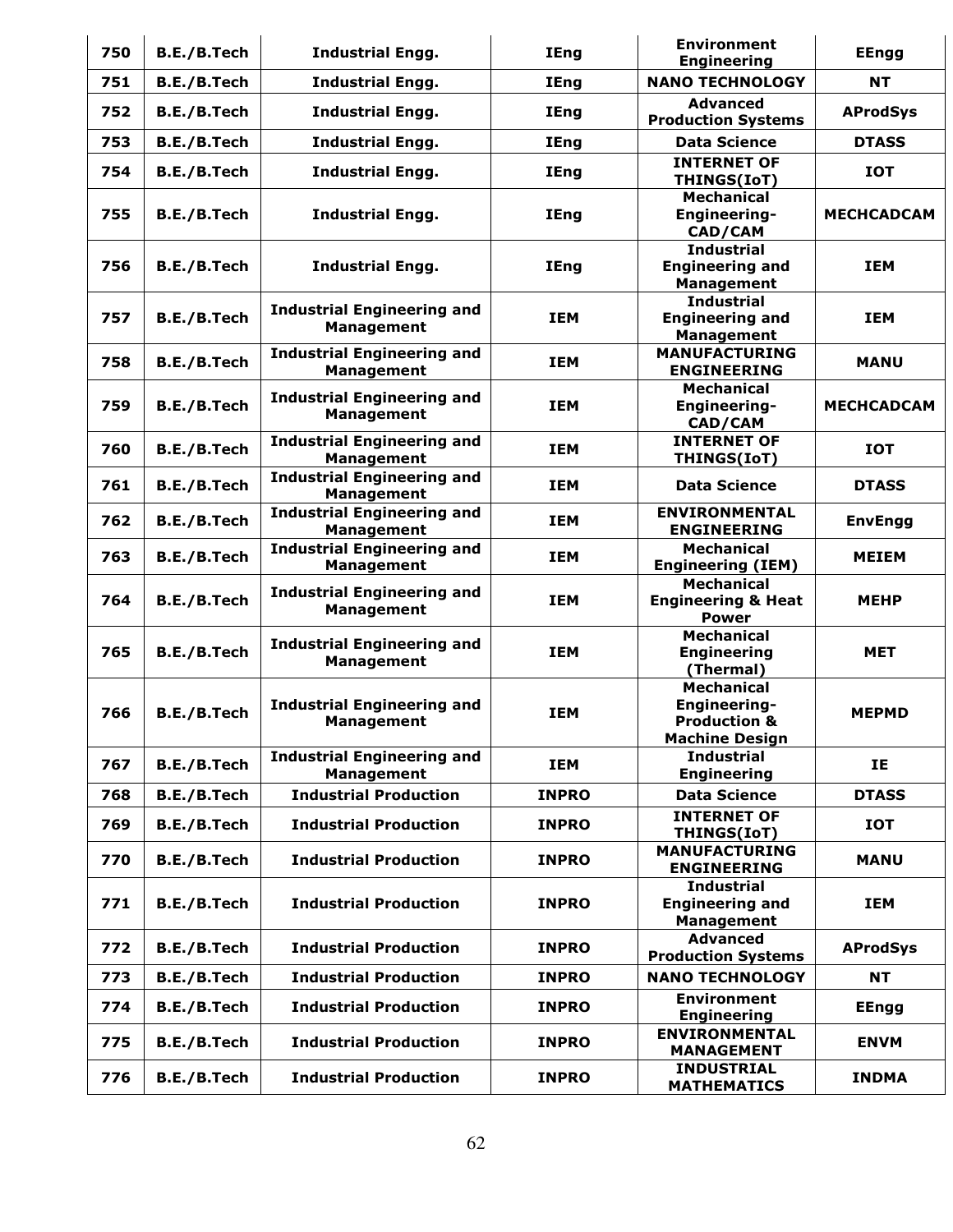| 777 | B.E./B.Tech | <b>Information And</b><br>Communication<br><b>Technology</b>        | <b>ICT</b> | <b>INDUSTRIAL</b><br><b>MATHEMATICS</b>                                                                 | <b>INDMA</b>       |
|-----|-------------|---------------------------------------------------------------------|------------|---------------------------------------------------------------------------------------------------------|--------------------|
| 778 | B.E./B.Tech | <b>Information And</b><br>Communication<br><b>Technology</b>        | <b>ICT</b> | <b>ENVIRONMENTAL</b><br><b>MANAGEMENT</b>                                                               | <b>ENVM</b>        |
| 779 | B.E./B.Tech | <b>Information And</b><br><b>Communication</b><br><b>Technology</b> | <b>ICT</b> | <b>Environment</b><br><b>Engineering</b>                                                                | <b>EEngg</b>       |
| 780 | B.E./B.Tech | <b>Information And</b><br>Communication<br><b>Technology</b>        | <b>ICT</b> | <b>NANO TECHNOLOGY</b>                                                                                  | <b>NT</b>          |
| 781 | B.E./B.Tech | <b>Information And</b><br>Communication<br><b>Technology</b>        | <b>ICT</b> | <b>Electronics &amp;</b><br><b>Communication</b><br>Engg.-<br>Communication<br><b>Control &amp; Net</b> | <b>EletCommNet</b> |
| 782 | B.E./B.Tech | <b>Information And</b><br>Communication<br><b>Technology</b>        | <b>ICT</b> | <b>Electronics &amp;</b><br><b>Communication</b><br><b>Engineering-Digital</b><br><b>Communication</b>  | <b>EletCommDC</b>  |
| 783 | B.E./B.Tech | <b>Information And</b><br><b>Communication</b><br><b>Technology</b> | <b>ICT</b> | Microwave &<br><b>Telecom. Engg</b>                                                                     | <b>MTEngg</b>      |
| 784 | B.E./B.Tech | <b>Information And</b><br>Communication<br><b>Technology</b>        | <b>ICT</b> | <b>Microwave &amp;</b><br><b>Millimeter Engg</b>                                                        | <b>MMEngg</b>      |
| 785 | B.E./B.Tech | <b>Information And</b><br>Communication<br><b>Technology</b>        | <b>ICT</b> | <b>Information</b><br><b>Technology</b>                                                                 | IT                 |
| 786 | B.E./B.Tech | <b>Information And</b><br>Communication<br><b>Technology</b>        | <b>ICT</b> | <b>Microwave</b><br><b>Engineering</b>                                                                  | <b>MV</b>          |
| 787 | B.E./B.Tech | <b>Information And</b><br><b>Communication</b><br><b>Technology</b> | <b>ICT</b> | Communication<br><b>Control and</b><br><b>Networks</b>                                                  | <b>CommContNet</b> |
| 788 | B.E./B.Tech | <b>Information And</b><br>Communication<br><b>Technology</b>        | <b>ICT</b> | <b>COMMUNICATION</b><br><b>SYSTEMS</b>                                                                  | <b>CommSys</b>     |
| 789 | B.E./B.Tech | <b>Information And</b><br>Communication<br><b>Technology</b>        | <b>ICT</b> | Communication<br><b>Technology</b>                                                                      | <b>CommTech</b>    |
| 790 | B.E./B.Tech | <b>Information And</b><br>Communication<br><b>Technology</b>        | <b>ICT</b> | <b>Electronics &amp;</b><br>Communication<br><b>Engineering</b>                                         | <b>EletComm</b>    |
| 791 | B.E./B.Tech | <b>Information And</b><br>Communication<br><b>Technology</b>        | <b>ICT</b> | <b>Industrial</b><br><b>Engineering and</b><br><b>Management</b>                                        | <b>IEM</b>         |
| 792 | B.E./B.Tech | <b>Information And</b><br><b>Communication</b><br><b>Technology</b> | <b>ICT</b> | <b>INTERNET OF</b><br>THINGS(IoT)                                                                       | <b>IOT</b>         |
| 793 | B.E./B.Tech | <b>Information And</b><br>Communication<br><b>Technology</b>        | <b>ICT</b> | <b>DIGITAL</b><br><b>COMMUNICATION</b>                                                                  | <b>DCOM</b>        |
| 794 | B.E./B.Tech | <b>Information And</b><br><b>Communication</b><br><b>Technology</b> | <b>ICT</b> | <b>Data Science</b>                                                                                     | <b>DTASS</b>       |
| 795 | B.E./B.Tech | <b>Information Technology</b>                                       | IT         | <b>Data Science</b>                                                                                     | <b>DTASS</b>       |
| 796 | B.E./B.Tech | <b>Information Technology</b>                                       | <b>IT</b>  | <b>Robotics</b>                                                                                         | <b>ROB</b>         |
| 797 | B.E./B.Tech | <b>Information Technology</b>                                       | IT         | <b>IOT and Sensor</b><br><b>Systems</b>                                                                 | <b>IOTSS</b>       |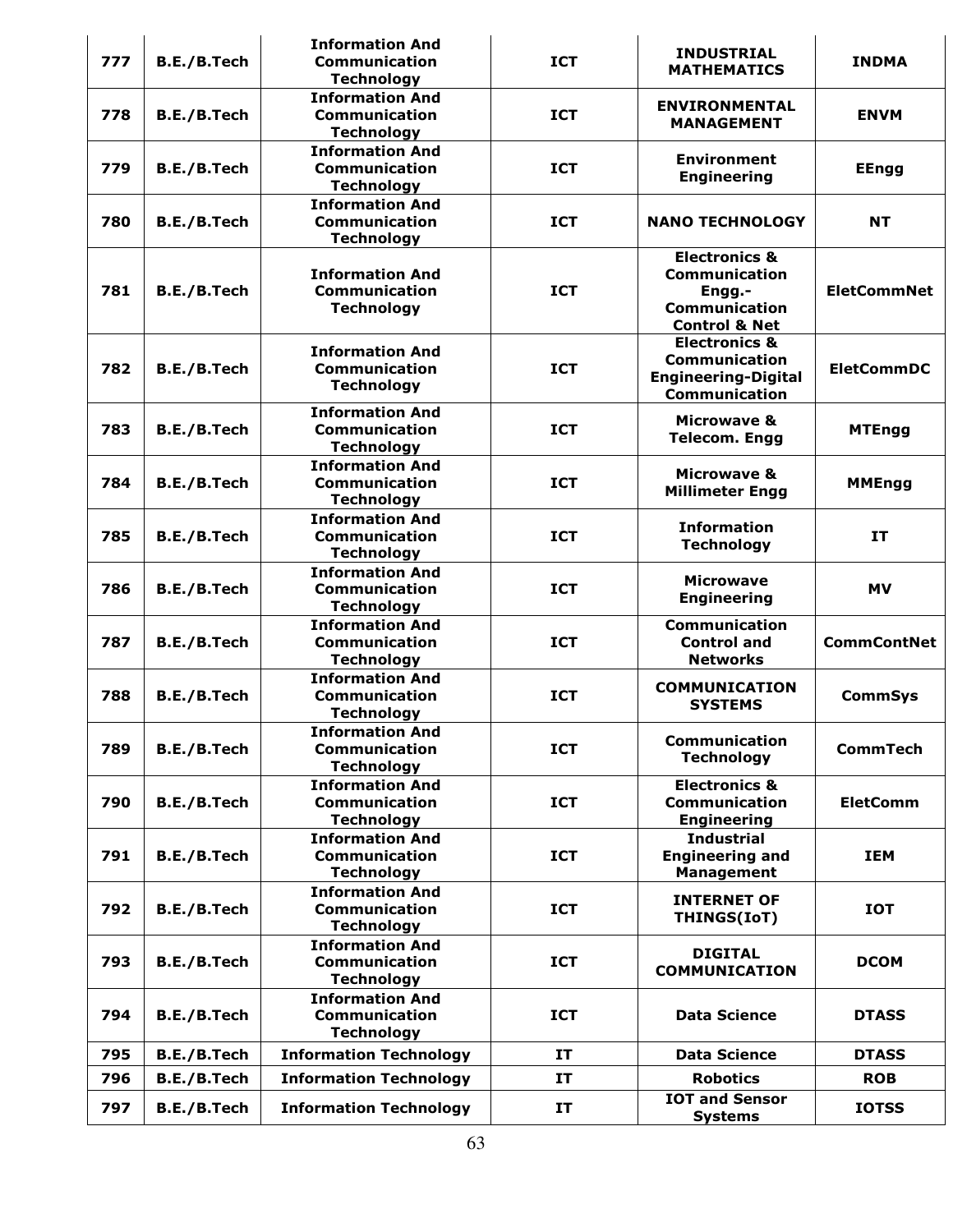|     |                    |                               |           | <b>Artificial</b>                                                           |                 |
|-----|--------------------|-------------------------------|-----------|-----------------------------------------------------------------------------|-----------------|
| 798 | B.E./B.Tech        | <b>Information Technology</b> | <b>IT</b> | <b>Intelligence and</b><br><b>Data Science</b>                              | <b>AIDS</b>     |
| 799 | B.E./B.Tech        | <b>Information Technology</b> | IT        | <b>CSE-Artificial</b><br><b>Intelligence and</b><br><b>Machine Learning</b> | <b>CSEAIML</b>  |
| 800 | B.E./B.Tech        | <b>Information Technology</b> | <b>IT</b> | <b>Artificial</b><br><b>Intelligence and</b><br><b>Machine Learning</b>     | <b>AIML</b>     |
| 801 | B.E./B.Tech        | <b>Information Technology</b> | <b>IT</b> | <b>VLSI</b>                                                                 | <b>VLSI</b>     |
| 802 | B.E./B.Tech        | <b>Information Technology</b> | IT        | <b>Optoelectronics &amp;</b><br>Communication                               | <b>OC</b>       |
| 803 | B.E./B.Tech        | <b>Information Technology</b> | <b>IT</b> | VLSI&<br><b>Microelectronics</b>                                            | <b>VLSIMI</b>   |
| 804 | B.E./B.Tech        | <b>Information Technology</b> | <b>IT</b> | <b>VLSI Design &amp;</b><br><b>Embedded Systems</b>                         | <b>VDES</b>     |
| 805 | B.E./B.Tech        | <b>Information Technology</b> | <b>IT</b> | <b>VLSI &amp; Embedded</b><br><b>Systems Design</b>                         | <b>VLSD</b>     |
| 806 | B.E./B.Tech        | <b>Information Technology</b> | IT        | <b>VLSI &amp; Embedded</b><br><b>Systems</b>                                | <b>VES</b>      |
| 807 | B.E./B.Tech        | <b>Information Technology</b> | <b>IT</b> | <b>DIGITAL</b><br><b>COMMUNICATION</b>                                      | <b>DCOM</b>     |
| 808 | B.E./B.Tech        | <b>Information Technology</b> | IT        | <b>COMPUTER</b><br><b>ENGINEERING</b>                                       | <b>CEN</b>      |
| 809 | B.E./B.Tech        | <b>Information Technology</b> | <b>IT</b> | <b>INTERNET OF</b><br>THINGS(IoT)                                           | <b>IOT</b>      |
| 810 | B.E./B.Tech        | <b>Information Technology</b> | <b>IT</b> | <b>Machine Design and</b><br><b>Robotics</b>                                | <b>MDR</b>      |
| 811 | B.E./B.Tech        | <b>Information Technology</b> | <b>IT</b> | <b>Artificial</b><br><b>Intelligence</b>                                    | AI              |
| 812 | B.E./B.Tech        | <b>Information Technology</b> | <b>IT</b> | <b>Computer Network</b>                                                     | <b>CNTK</b>     |
| 813 | B.E./B.Tech        | <b>Information Technology</b> | <b>IT</b> | <b>Cyber Security</b>                                                       | <b>CYBSE</b>    |
| 814 | B.E./B.Tech        | <b>Information Technology</b> | IT        | <b>Computer Science &amp;</b><br><b>Engineering</b>                         | <b>CSE</b>      |
| 815 | B.E./B.Tech        | <b>Information Technology</b> | IT        | <b>Software</b><br><b>Engineering</b>                                       | <b>SoftEngg</b> |
| 816 | B.E./B.Tech        | <b>Information Technology</b> | IT        | <b>Information</b><br><b>Technology</b>                                     | IT              |
| 817 | B.E./B.Tech        | <b>Information Technology</b> | IT        | <b>NANO TECHNOLOGY</b>                                                      | NΤ              |
| 818 | B.E./B.Tech        | <b>Information Technology</b> | IT        | <b>Computer</b><br><b>Technology and</b><br><b>Application</b>              | <b>CTA</b>      |
| 819 | B.E./B.Tech        | <b>Information Technology</b> | IT        | Software systems                                                            | <b>SoftSyst</b> |
| 820 | <b>B.E./B.Tech</b> | <b>Information Technology</b> | IT        | <b>System Software</b>                                                      | <b>SysSoft</b>  |
| 821 | B.E./B.Tech        | <b>Information Technology</b> | IT        | <b>Industrial</b><br><b>Engineering and</b><br><b>Management</b>            | IEM             |
| 822 | B.E./B.Tech        | <b>Information Technology</b> | <b>IT</b> | <b>Energy Technology</b>                                                    | <b>ET</b>       |
| 823 | B.E./B.Tech        | <b>Information Technology</b> | IT        | <b>Chemical Engg and</b><br><b>Environment</b>                              | <b>CEE</b>      |
| 824 | B.E./B.Tech        | <b>Information Technology</b> | IT        | <b>Industrial Safety</b><br><b>And Engineering</b>                          | <b>IS</b>       |
| 825 | B.E./B.Tech        | <b>Information Technology</b> | IT        | <b>CYBER FORENSICS</b>                                                      | <b>CYBFO</b>    |
| 826 | B.E./B.Tech        | <b>Information Technology</b> | IT        | Computer<br><b>Engineering &amp;</b><br><b>Application/CTA</b>              | <b>CEAT</b>     |
| 827 | B.E./B.Tech        | <b>Information Technology</b> | IT        | <b>COMMUNICATION</b><br><b>CONTROL AND</b><br><b>NETWORKING</b>             | <b>CCE</b>      |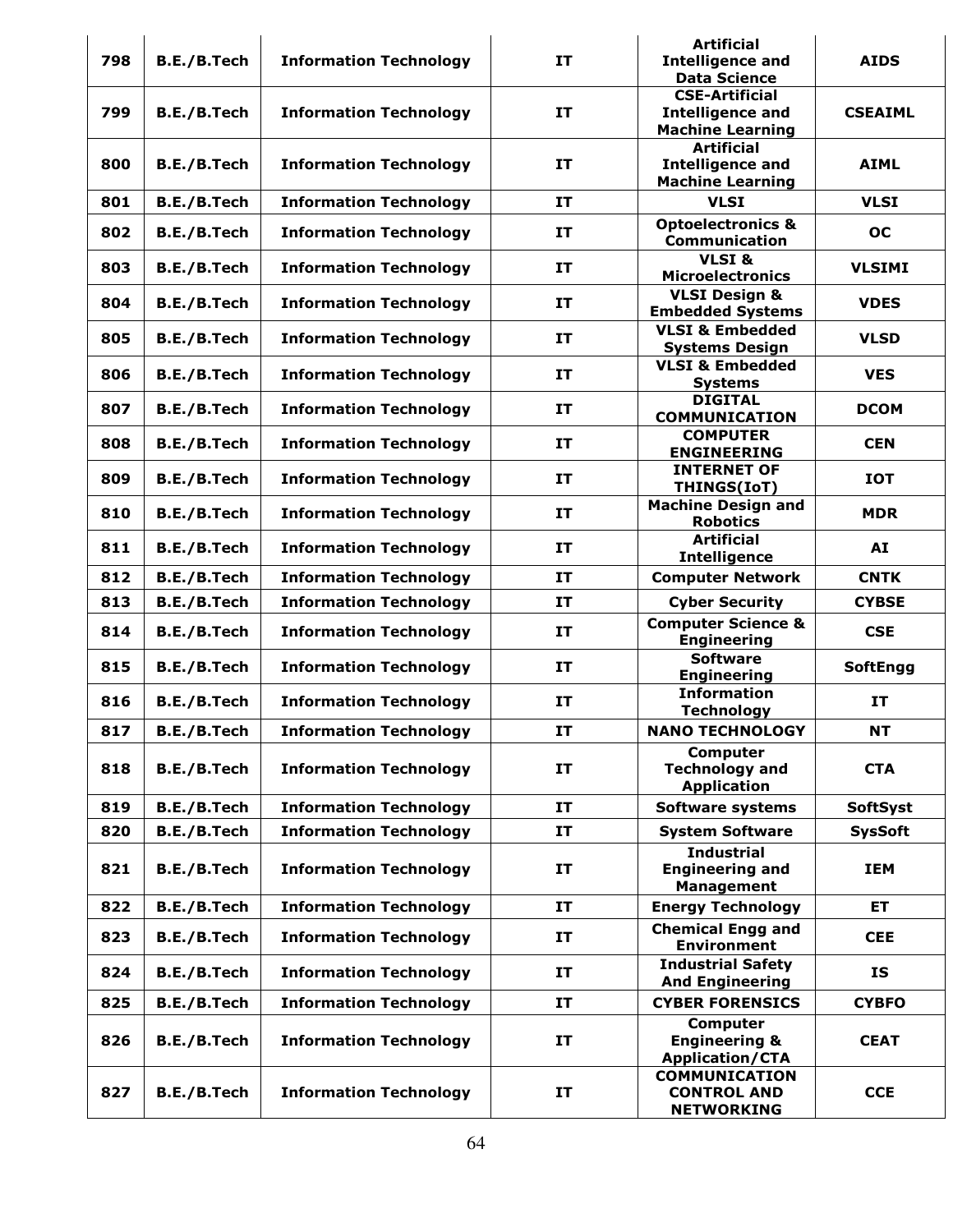| 828 | B.E./B.Tech | <b>Information Technology</b> | IT         | <b>Environment</b>             | <b>EEngg</b>             |
|-----|-------------|-------------------------------|------------|--------------------------------|--------------------------|
|     |             |                               |            | <b>Engineering</b>             |                          |
| 829 | B.E./B.Tech | <b>Information Technology</b> | IT         | <b>ENVIRONMENTAL</b>           | <b>ENVM</b>              |
|     |             |                               |            | <b>MANAGEMENT</b>              |                          |
|     |             |                               |            | <b>INDUSTRIAL</b>              |                          |
| 830 | B.E./B.Tech | <b>Information Technology</b> | IT         | <b>MATHEMATICS</b>             | <b>INDMA</b>             |
|     |             | <b>Instrumentation and</b>    |            | <b>INDUSTRIAL</b>              |                          |
| 831 | B.E./B.Tech |                               | <b>ICE</b> |                                | <b>INDMA</b>             |
|     |             | <b>Control Engineering</b>    |            | <b>MATHEMATICS</b>             |                          |
| 832 | B.E./B.Tech | <b>Instrumentation and</b>    | <b>ICE</b> | <b>ENVIRONMENTAL</b>           | <b>ENVM</b>              |
|     |             | <b>Control Engineering</b>    |            | <b>MANAGEMENT</b>              |                          |
|     |             | <b>Instrumentation and</b>    |            | <b>Environment</b>             |                          |
| 833 | B.E./B.Tech | <b>Control Engineering</b>    | <b>ICE</b> | <b>Engineering</b>             | <b>EEngg</b>             |
|     |             |                               |            |                                |                          |
|     |             |                               |            | <b>Electrical &amp;</b>        |                          |
| 834 | B.E./B.Tech | <b>Instrumentation and</b>    | <b>ICE</b> | <b>Electronics</b>             | <b>ELEECS</b>            |
|     |             | <b>Control Engineering</b>    |            | <b>Engineering</b>             |                          |
|     |             |                               |            | (Control System)               |                          |
|     |             |                               |            | Computer                       |                          |
| 835 | B.E./B.Tech | <b>Instrumentation and</b>    | <b>ICE</b> | <b>Engineering &amp;</b>       | <b>CEAT</b>              |
|     |             | <b>Control Engineering</b>    |            |                                |                          |
|     |             |                               |            | <b>Application/CTA</b>         |                          |
| 836 | B.E./B.Tech | <b>Instrumentation and</b>    | <b>ICE</b> | <b>Instrumentation &amp;</b>   | <b>ICEN</b>              |
|     |             | <b>Control Engineering</b>    |            | <b>Control Engineering</b>     |                          |
|     |             | <b>Instrumentation and</b>    |            | <b>Micro Electronics &amp;</b> |                          |
| 837 | B.E./B.Tech | <b>Control Engineering</b>    | <b>ICE</b> | <b>VLSI Design</b>             | <b>MEVD</b>              |
|     |             |                               |            |                                |                          |
| 838 | B.E./B.Tech | <b>Instrumentation and</b>    | <b>ICE</b> | <b>Embedded System</b>         | <b>ESVD</b>              |
|     |             | <b>Control Engineering</b>    |            | & VLSI Design                  |                          |
|     |             | <b>Instrumentation and</b>    |            |                                |                          |
| 839 | B.E./B.Tech | <b>Control Engineering</b>    | <b>ICE</b> | <b>VLSI Design</b>             | <b>VLSID</b>             |
|     |             |                               |            | <b>Instrumentation</b>         |                          |
| 840 |             | <b>Instrumentation and</b>    | <b>ICE</b> | and Control                    | <b>ICS</b>               |
|     | B.E./B.Tech | <b>Control Engineering</b>    |            |                                |                          |
|     |             |                               |            | <b>Systems</b>                 |                          |
| 841 | B.E./B.Tech | <b>Instrumentation and</b>    | <b>ICE</b> | <b>CONTROL SYSTEMS</b>         | $\mathsf{CS}\phantom{0}$ |
|     |             | <b>Control Engineering</b>    |            |                                |                          |
|     |             |                               |            | <b>Digital Techniques</b>      |                          |
| 842 | B.E./B.Tech | <b>Instrumentation and</b>    | <b>ICE</b> | and                            | <b>DTI</b>               |
|     |             | <b>Control Engineering</b>    |            |                                |                          |
|     |             |                               |            | <b>Instrumentation</b>         |                          |
| 843 | B.E./B.Tech | <b>Instrumentation and</b>    | <b>ICE</b> | <b>NANO TECHNOLOGY</b>         | <b>NT</b>                |
|     |             | <b>Control Engineering</b>    |            |                                |                          |
|     |             |                               |            | <b>Computer</b>                |                          |
| 844 | B.E./B.Tech | <b>Instrumentation and</b>    | <b>ICE</b> | <b>Technology and</b>          | <b>CTA</b>               |
|     |             | <b>Control Engineering</b>    |            | <b>Application</b>             |                          |
|     |             |                               |            |                                |                          |
| 845 | B.E./B.Tech | <b>Instrumentation and</b>    | <b>ICE</b> | <b>Software systems</b>        | <b>SoftSyst</b>          |
|     |             | <b>Control Engineering</b>    |            |                                |                          |
|     |             |                               |            | <b>Industrial</b>              |                          |
| 846 | B.E./B.Tech | <b>Instrumentation and</b>    | <b>ICE</b> | <b>Engineering and</b>         | <b>IEM</b>               |
|     |             | <b>Control Engineering</b>    |            | <b>Management</b>              |                          |
|     |             |                               |            |                                |                          |
| 847 | B.E./B.Tech | <b>Instrumentation and</b>    | <b>ICE</b> | <b>Energy Technology</b>       | ET                       |
|     |             | <b>Control Engineering</b>    |            |                                |                          |
|     |             | <b>Instrumentation and</b>    |            | <b>Chemical Engg and</b>       |                          |
| 848 | B.E./B.Tech | <b>Control Engineering</b>    | <b>ICE</b> | <b>Environment</b>             | <b>CEE</b>               |
|     |             | <b>Instrumentation and</b>    |            | <b>Industrial Safety</b>       |                          |
| 849 | B.E./B.Tech |                               | <b>ICE</b> |                                | <b>IS</b>                |
|     |             | <b>Control Engineering</b>    |            | <b>And Engineering</b>         |                          |
| 850 |             | <b>Instrumentation and</b>    | <b>ICE</b> | <b>INTERNET OF</b>             |                          |
|     | B.E./B.Tech | <b>Control Engineering</b>    |            | THINGS(IoT)                    | <b>IOT</b>               |
|     |             |                               |            | <b>BIOMEDICAL</b>              |                          |
|     |             | <b>Instrumentation and</b>    |            | <b>SIGNAL</b>                  |                          |
| 851 | B.E./B.Tech |                               | <b>ICE</b> |                                | <b>BSPI</b>              |
|     |             | <b>Control Engineering</b>    |            | <b>PROCESSING AND</b>          |                          |
|     |             |                               |            | <b>INSTRUMENTATION</b>         |                          |
|     |             | <b>Instrumentation and</b>    |            |                                |                          |
| 852 | B.E./B.Tech | <b>Control Engineering</b>    | <b>ICE</b> | <b>Data Science</b>            | <b>DTASS</b>             |
|     |             | <b>Instrumentation</b>        |            |                                |                          |
| 853 | B.E./B.Tech | <b>Engineering</b>            | IE         | <b>Data Science</b>            | <b>DTASS</b>             |
|     |             |                               |            |                                |                          |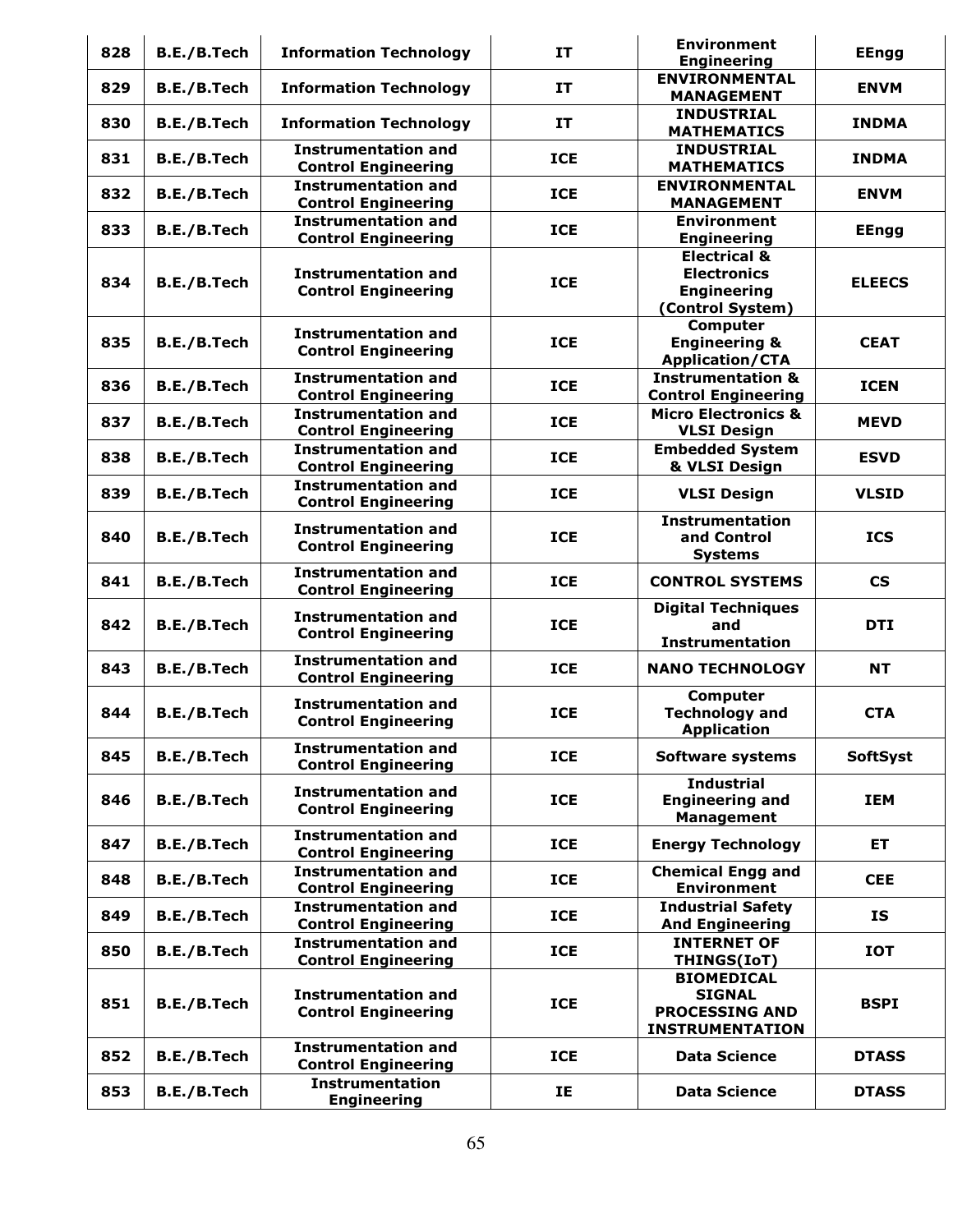| 854 | B.E./B.Tech        | <b>Instrumentation</b><br><b>Engineering</b> | IE          | <b>INTERNET OF</b><br>THINGS(IoT)                                                       | <b>IOT</b>               |
|-----|--------------------|----------------------------------------------|-------------|-----------------------------------------------------------------------------------------|--------------------------|
| 855 | B.E./B.Tech        | <b>Instrumentation</b><br><b>Engineering</b> | IE          | <b>Micro Electronics &amp;</b><br><b>VLSI Design</b>                                    | <b>MEVD</b>              |
| 856 | B.E./B.Tech        | <b>Instrumentation</b><br><b>Engineering</b> | IE          | <b>Embedded System</b><br>& VLSI Design                                                 | <b>ESVD</b>              |
| 857 | B.E./B.Tech        | <b>Instrumentation</b><br><b>Engineering</b> | IE          | <b>VLSI Design</b>                                                                      | <b>VLSID</b>             |
| 858 | B.E./B.Tech        | <b>Instrumentation</b><br><b>Engineering</b> | IE          | <b>Instrumentation</b><br>and Control<br><b>Systems</b>                                 | <b>ICS</b>               |
| 859 | B.E./B.Tech        | <b>Instrumentation</b><br><b>Engineering</b> | IE          | <b>CONTROL SYSTEMS</b>                                                                  | $\mathsf{CS}\phantom{0}$ |
| 860 | B.E./B.Tech        | <b>Instrumentation</b><br><b>Engineering</b> | IE          | <b>Digital Techniques</b><br>and<br><b>Instrumentation</b>                              | <b>DTI</b>               |
| 861 | B.E./B.Tech        | <b>Instrumentation</b><br><b>Engineering</b> | IE          | <b>NANO TECHNOLOGY</b>                                                                  | <b>NT</b>                |
| 862 | B.E./B.Tech        | <b>Instrumentation</b><br><b>Engineering</b> | <b>IE</b>   | Computer<br><b>Technology and</b><br><b>Application</b>                                 | <b>CTA</b>               |
| 863 | B.E./B.Tech        | <b>Instrumentation</b><br><b>Engineering</b> | IE          | <b>Software systems</b>                                                                 | <b>SoftSyst</b>          |
| 864 | B.E./B.Tech        | <b>Instrumentation</b><br><b>Engineering</b> | IE          | <b>Industrial</b><br><b>Engineering and</b><br><b>Management</b>                        | <b>IEM</b>               |
| 865 | B.E./B.Tech        | <b>Instrumentation</b><br><b>Engineering</b> | IE          | <b>Energy Technology</b>                                                                | ET.                      |
| 866 | B.E./B.Tech        | <b>Instrumentation</b><br><b>Engineering</b> | IE          | <b>Chemical Engg and</b><br><b>Environment</b>                                          | <b>CEE</b>               |
| 867 | B.E./B.Tech        | <b>Instrumentation</b><br><b>Engineering</b> | IE          | <b>Industrial Safety</b><br><b>And Engineering</b>                                      | <b>IS</b>                |
| 868 | B.E./B.Tech        | <b>Instrumentation</b><br><b>Engineering</b> | IE          | <b>Instrumentation &amp;</b><br><b>Control Engineering</b>                              | <b>ICEN</b>              |
| 869 | <b>B.E./B.Tech</b> | <b>Instrumentation</b><br><b>Engineering</b> | IE          | <b>Computer</b><br><b>Engineering &amp;</b><br><b>Application/CTA</b>                   | <b>CEAT</b>              |
| 870 | B.E./B.Tech        | <b>Instrumentation</b><br><b>Engineering</b> | IE          | <b>Electrical &amp;</b><br><b>Electronics</b><br><b>Engineering</b><br>(Control System) | <b>ELEECS</b>            |
| 871 | B.E./B.Tech        | <b>Instrumentation</b><br><b>Engineering</b> | IE          | <b>Environment</b><br><b>Engineering</b>                                                | <b>EEngg</b>             |
| 872 | B.E./B.Tech        | <b>Instrumentation</b><br><b>Engineering</b> | IE          | <b>INDUSTRIAL</b><br><b>SYSTEM AND</b><br><b>DRIVES</b>                                 | <b>ISD</b>               |
| 873 | B.E./B.Tech        | <b>Instrumentation</b><br><b>Engineering</b> | IE          | <b>ENVIRONMENTAL</b><br><b>MANAGEMENT</b>                                               | <b>ENVM</b>              |
| 874 | B.E./B.Tech        | <b>Instrumentation</b><br><b>Engineering</b> | IE          | <b>INDUSTRIAL</b><br><b>MATHEMATICS</b>                                                 | <b>INDMA</b>             |
| 875 | B.E./B.Tech        | <b>Instrumentation</b><br><b>Engineering</b> | IE          | <b>BIOMEDICAL</b><br><b>SIGNAL</b><br><b>PROCESSING AND</b><br><b>INSTRUMENTATION</b>   | <b>BSPI</b>              |
| 876 | B.E./B.Tech        | <b>Manufacturing engineering</b>             | <b>MANU</b> | <b>INDUSTRIAL</b><br><b>MATHEMATICS</b>                                                 | <b>INDMA</b>             |
| 877 | B.E./B.Tech        | <b>Manufacturing engineering</b>             | <b>MANU</b> | <b>ENVIRONMENTAL</b><br><b>MANAGEMENT</b>                                               | <b>ENVM</b>              |
| 878 | B.E./B.Tech        | <b>Manufacturing engineering</b>             | <b>MANU</b> | <b>PRODUCT DESIGN</b>                                                                   | <b>PD</b>                |
| 879 | B.E./B.Tech        | <b>Manufacturing engineering</b>             | <b>MANU</b> | <b>NANO TECHNOLOGY</b>                                                                  | <b>NT</b>                |
| 880 | B.E./B.Tech        | <b>Manufacturing engineering</b>             | <b>MANU</b> | <b>Environment</b>                                                                      | <b>EEngg</b>             |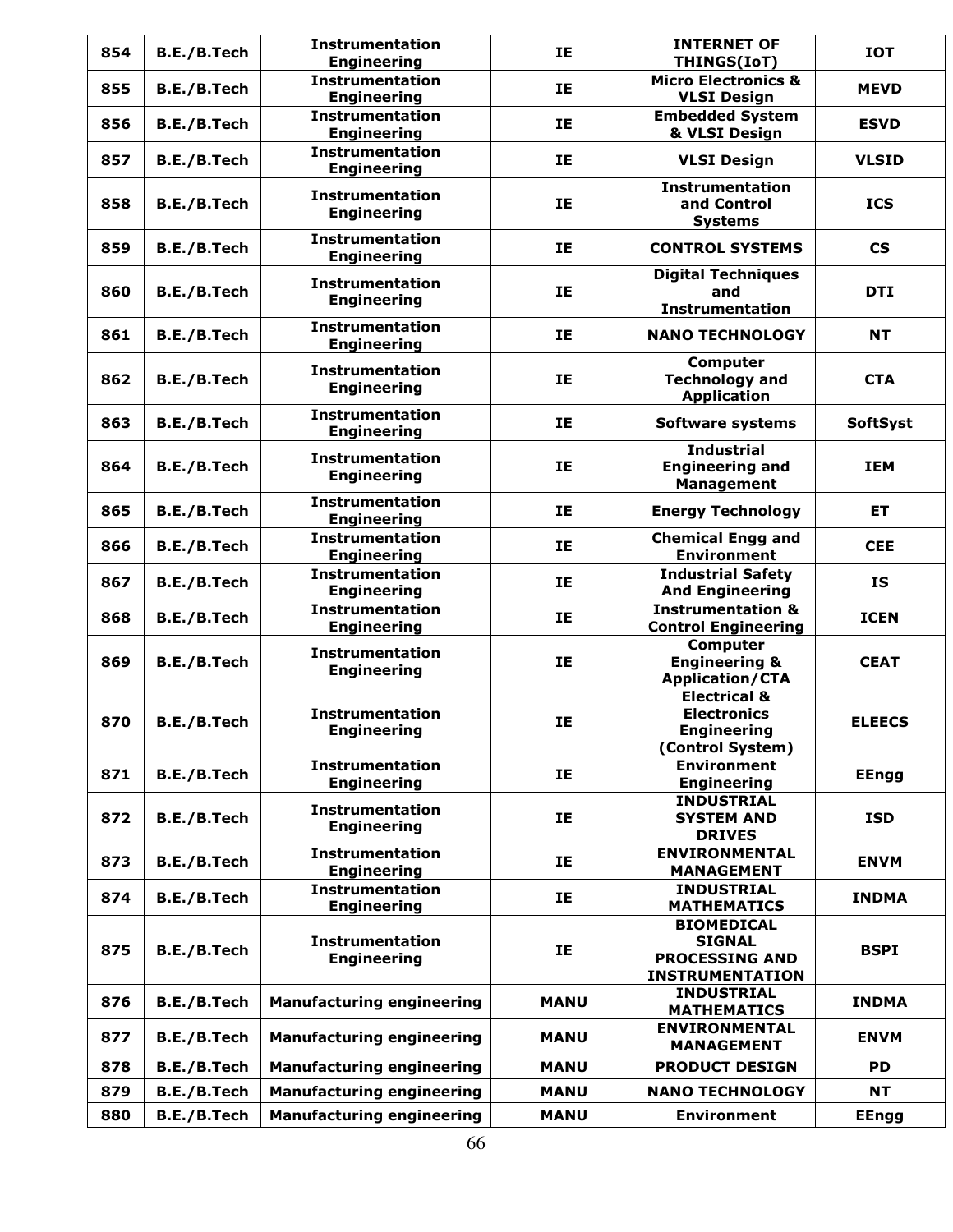|     |                    |                                    |                                           | <b>Engineering</b>                                                                    |                   |
|-----|--------------------|------------------------------------|-------------------------------------------|---------------------------------------------------------------------------------------|-------------------|
| 881 | B.E./B.Tech        | <b>Manufacturing engineering</b>   | <b>MANU</b>                               | <b>INTERNET OF</b><br>THINGS(IoT)                                                     | <b>IOT</b>        |
| 882 | B.E./B.Tech        | <b>Manufacturing engineering</b>   | <b>MANU</b>                               | <b>Data Science</b>                                                                   | <b>DTASS</b>      |
| 883 | B.E./B.Tech        | <b>Manufacturing engineering</b>   | <b>MANU</b>                               | <b>Mechanical</b><br>Engineering-<br><b>CAD/CAM</b>                                   | <b>MECHCADCAM</b> |
| 884 | B.E./B.Tech        | <b>Manufacturing engineering</b>   | <b>MANU</b>                               | <b>Industrial</b><br><b>Engineering and</b><br><b>Management</b>                      | <b>IEM</b>        |
| 885 | B.E./B.Tech        | <b>Manufacturing engineering</b>   | <b>MANU</b>                               | <b>MANUFACTURING</b><br><b>ENGINEERING</b>                                            | <b>MANU</b>       |
| 886 | B.E./B.Tech        | Manufacturing<br><b>Management</b> | Manufacturing<br><b>Management</b>        | <b>MANUFACTURING</b><br><b>ENGINEERING</b>                                            | <b>MANU</b>       |
| 887 | <b>B.E./B.Tech</b> | Manufacturing<br><b>Management</b> | <b>Manufacturing</b><br><b>Management</b> | <b>Industrial</b><br><b>Engineering and</b><br><b>Management</b>                      | <b>IEM</b>        |
| 888 | B.E./B.Tech        | <b>Mechanical Engineering</b>      | <b>MECH</b>                               | <b>Mechanical</b><br><b>Engineering-</b><br>CAD/CAM                                   | <b>MECHCADCAM</b> |
| 889 | B.E./B.Tech        | <b>Mechanical Engineering</b>      | <b>MECH</b>                               | <b>Data Science</b>                                                                   | <b>DTASS</b>      |
| 890 | B.E./B.Tech        | <b>Mechanical Engineering</b>      | <b>MECH</b>                               | <b>Robotics</b>                                                                       | <b>ROB</b>        |
| 891 | B.E./B.Tech        | <b>Mechanical Engineering</b>      | <b>MECH</b>                               | <b>ENVIRONMENTAL</b><br><b>ENGINEERING</b>                                            | <b>EnvEngg</b>    |
| 892 | B.E./B.Tech        | <b>Mechanical Engineering</b>      | <b>MECH</b>                               | <b>Industrial</b><br><b>Engineering</b>                                               | IE                |
| 893 | B.E./B.Tech        | <b>Mechanical Engineering</b>      | <b>MECH</b>                               | <b>Mechanical</b><br>Engineering-<br><b>Production &amp;</b><br><b>Machine Design</b> | <b>MEPMD</b>      |
| 894 | B.E./B.Tech        | <b>Mechanical Engineering</b>      | <b>MECH</b>                               | <b>Mechanical</b><br><b>Engineering (IEM)</b>                                         | <b>MEIEM</b>      |
| 895 | B.E./B.Tech        | <b>Mechanical Engineering</b>      | <b>MECH</b>                               | <b>Mechanical</b><br><b>Engineering</b><br>(Thermal)                                  | <b>MET</b>        |
| 896 | B.E./B.Tech        | <b>Mechanical Engineering</b>      | <b>MECH</b>                               | <b>INTERNET OF</b><br>THINGS(IoT)                                                     | <b>IOT</b>        |
| 897 | B.E./B.Tech        | <b>Mechanical Engineering</b>      | <b>MECH</b>                               | <b>Environment</b><br><b>Engineering</b>                                              | <b>EEngg</b>      |
| 898 | B.E./B.Tech        | <b>Mechanical Engineering</b>      | <b>MECH</b>                               | <b>MATERIAL SCIENCE</b><br><b>AND TECHNOLOGY</b>                                      | <b>MST</b>        |
| 899 | B.E./B.Tech        | <b>Mechanical Engineering</b>      | <b>MECH</b>                               | <b>PRODUCT DESIGN</b>                                                                 | <b>PD</b>         |
| 900 | B.E./B.Tech        | <b>Mechanical Engineering</b>      | <b>MECH</b>                               | <b>ENVIRONMENTAL</b><br><b>MANAGEMENT</b>                                             | <b>ENVM</b>       |
| 901 | B.E./B.Tech        | <b>Mechanical Engineering</b>      | <b>MECH</b>                               | <b>MANUFACTURING</b><br><b>ENGINEERING</b>                                            | <b>MANU</b>       |
| 902 | B.E./B.Tech        | <b>Mechanical Engineering</b>      | <b>MECH</b>                               | <b>MECHANICAL</b><br><b>ENGINEERING</b><br><b>DESIGN</b>                              | <b>MED</b>        |
| 903 | B.E./B.Tech        | <b>Mechanical Engineering</b>      | <b>MECH</b>                               | <b>INDUSTRIAL</b><br><b>MATHEMATICS</b>                                               | <b>INDMA</b>      |
| 904 | B.E./B.Tech        | <b>Mechanical Engineering</b>      | <b>MECH</b>                               | CAD/CAM/CAE                                                                           | <b>CADCAMCAE</b>  |
| 905 | B.E./B.Tech        | <b>Mechanical Engineering</b>      | <b>MECH</b>                               | <b>Mechanical</b><br><b>Engineering (Heat</b><br>Power)                               | <b>MEGHP</b>      |
| 906 | B.E./B.Tech        | <b>Mechanical Engineering</b>      | <b>MECH</b>                               | <b>Thermal Science</b>                                                                | <b>TSENGG</b>     |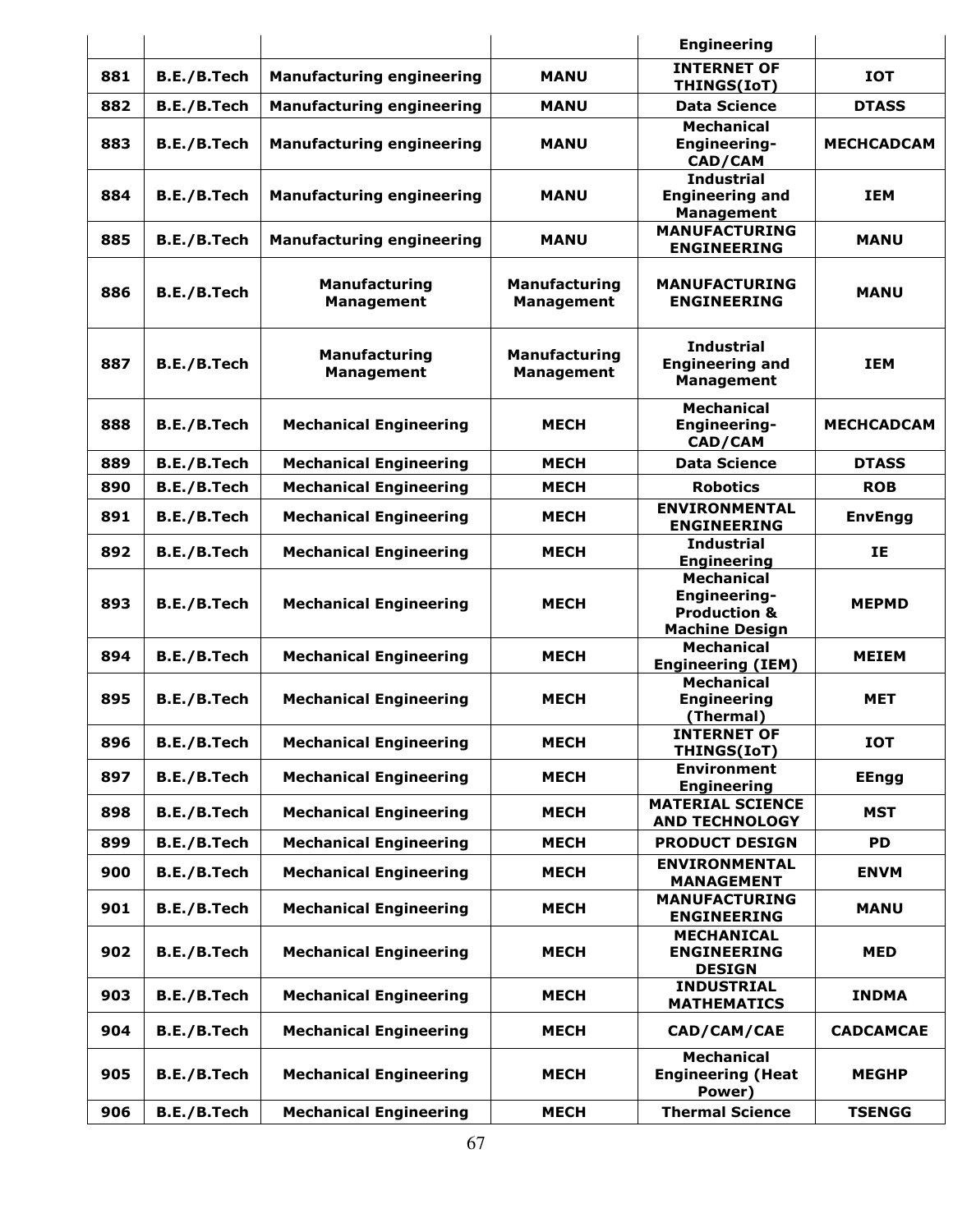|     |                    |                               |             | <b>Engineering</b>                                                                       |                 |
|-----|--------------------|-------------------------------|-------------|------------------------------------------------------------------------------------------|-----------------|
| 907 | B.E./B.Tech        | <b>Mechanical Engineering</b> | <b>MECH</b> | CAD/CAM Engg.                                                                            | <b>CADCAM</b>   |
| 908 | B.E./B.Tech        | <b>Mechanical Engineering</b> | <b>MECH</b> | <b>Computer</b><br><b>Engineering &amp;</b><br><b>Application/CTA</b>                    | <b>CEAT</b>     |
| 909 | B.E./B.Tech        | <b>Mechanical Engineering</b> | <b>MECH</b> | <b>Industrial &amp;</b><br>production<br><b>Engineering</b>                              | <b>INPENG</b>   |
| 910 | B.E./B.Tech        | <b>Mechanical Engineering</b> | <b>MECH</b> | <b>Automobile</b><br><b>Engineering</b>                                                  | <b>AUENG</b>    |
| 911 | B.E./B.Tech        | <b>Mechanical Engineering</b> | <b>MECH</b> | <b>PRODUCTION</b><br><b>ENGINEERING</b>                                                  | <b>PRENG</b>    |
| 912 | B.E./B.Tech        | <b>Mechanical Engineering</b> | <b>MECH</b> | <b>Mechanical</b><br>Engineering-<br><b>Production &amp;</b><br><b>Industrial System</b> | <b>MEPIS</b>    |
| 913 | B.E./B.Tech        | <b>Mechanical Engineering</b> | <b>MECH</b> | <b>Advanced</b><br><b>Production Systems</b>                                             | <b>AProdSys</b> |
| 914 | B.E./B.Tech        | <b>Mechanical Engineering</b> | <b>MECH</b> | Computer<br><b>Integrated</b><br><b>Manufacturing</b>                                    | <b>COMIMA</b>   |
| 915 | B.E./B.Tech        | <b>Mechanical Engineering</b> | <b>MECH</b> | <b>Mechanical</b><br><b>Engineering</b><br>(Production)                                  | <b>MEP</b>      |
| 916 | B.E./B.Tech        | <b>Mechanical Engineering</b> | <b>MECH</b> | Design of<br><b>Mechanical System</b>                                                    | <b>DMS</b>      |
| 917 | B.E./B.Tech        | <b>Mechanical Engineering</b> | <b>MECH</b> | <b>Mechanical</b><br><b>Engineering &amp; Heat</b><br><b>Power</b>                       | <b>MEHP</b>     |
| 918 | B.E./B.Tech        | <b>Mechanical Engineering</b> | <b>MECH</b> | <b>Industrial Product</b><br>and Design                                                  | <b>IPD</b>      |
| 919 | B.E./B.Tech        | <b>Mechanical Engineering</b> | <b>MECH</b> | <b>Thermal Power</b><br><b>Engineering</b>                                               | <b>TPEngg</b>   |
| 920 | B.E./B.Tech        | <b>Mechanical Engineering</b> | <b>MECH</b> | <b>Thermal</b><br><b>Engineering</b>                                                     | <b>Tengg</b>    |
| 921 | B.E./B.Tech        | <b>Mechanical Engineering</b> | <b>MECH</b> | <b>Thermal Systems &amp;</b><br><b>Design</b>                                            | <b>TSD</b>      |
| 922 | B.E./B.Tech        | <b>Mechanical Engineering</b> | <b>MECH</b> | <b>Advanced</b><br>production & CIM                                                      | <b>APC</b>      |
| 923 | B.E./B.Tech        | <b>Mechanical Engineering</b> | <b>MECH</b> | <b>Production System</b>                                                                 | <b>ProdSys</b>  |
| 924 | B.E./B.Tech        | <b>Mechanical Engineering</b> | <b>MECH</b> | <b>Production and</b><br><b>Industrial System</b>                                        | <b>PIS</b>      |
| 925 | B.E./B.Tech        | <b>Mechanical Engineering</b> | <b>MECH</b> | <b>NANO TECHNOLOGY</b>                                                                   | <b>NT</b>       |
| 926 | B.E./B.Tech        | <b>Mechanical Engineering</b> | <b>MECH</b> | <b>Computer</b><br><b>Technology and</b><br><b>Application</b>                           | <b>CTA</b>      |
| 927 | B.E./B.Tech        | <b>Mechanical Engineering</b> | <b>MECH</b> | Software systems                                                                         | <b>SoftSyst</b> |
| 928 | <b>B.E./B.Tech</b> | <b>Mechanical Engineering</b> | <b>MECH</b> | <b>Industrial</b><br><b>Engineering and</b><br><b>Management</b>                         | IEM             |
| 929 | B.E./B.Tech        | <b>Mechanical Engineering</b> | <b>MECH</b> | <b>Energy Technology</b>                                                                 | ET.             |
| 930 | B.E./B.Tech        | <b>Mechanical Engineering</b> | <b>MECH</b> | <b>Chemical Engg and</b><br><b>Environment</b>                                           | <b>CEE</b>      |
| 931 | B.E./B.Tech        | <b>Mechanical Engineering</b> | <b>MECH</b> | <b>Industrial Design</b>                                                                 | ID              |
| 932 | B.E./B.Tech        | <b>Mechanical Engineering</b> | <b>MECH</b> | <b>Machine Design</b>                                                                    | <b>MD</b>       |
| 933 | B.E./B.Tech        | <b>Mechanical Engineering</b> | <b>MECH</b> | <b>Heat Power</b><br><b>Engineering</b>                                                  | HP.             |
| 934 | B.E./B.Tech        | <b>Mechanical Engineering</b> | <b>MECH</b> | <b>Heat Power and</b><br><b>Thermal</b><br><b>Engineering</b>                            | <b>HPT</b>      |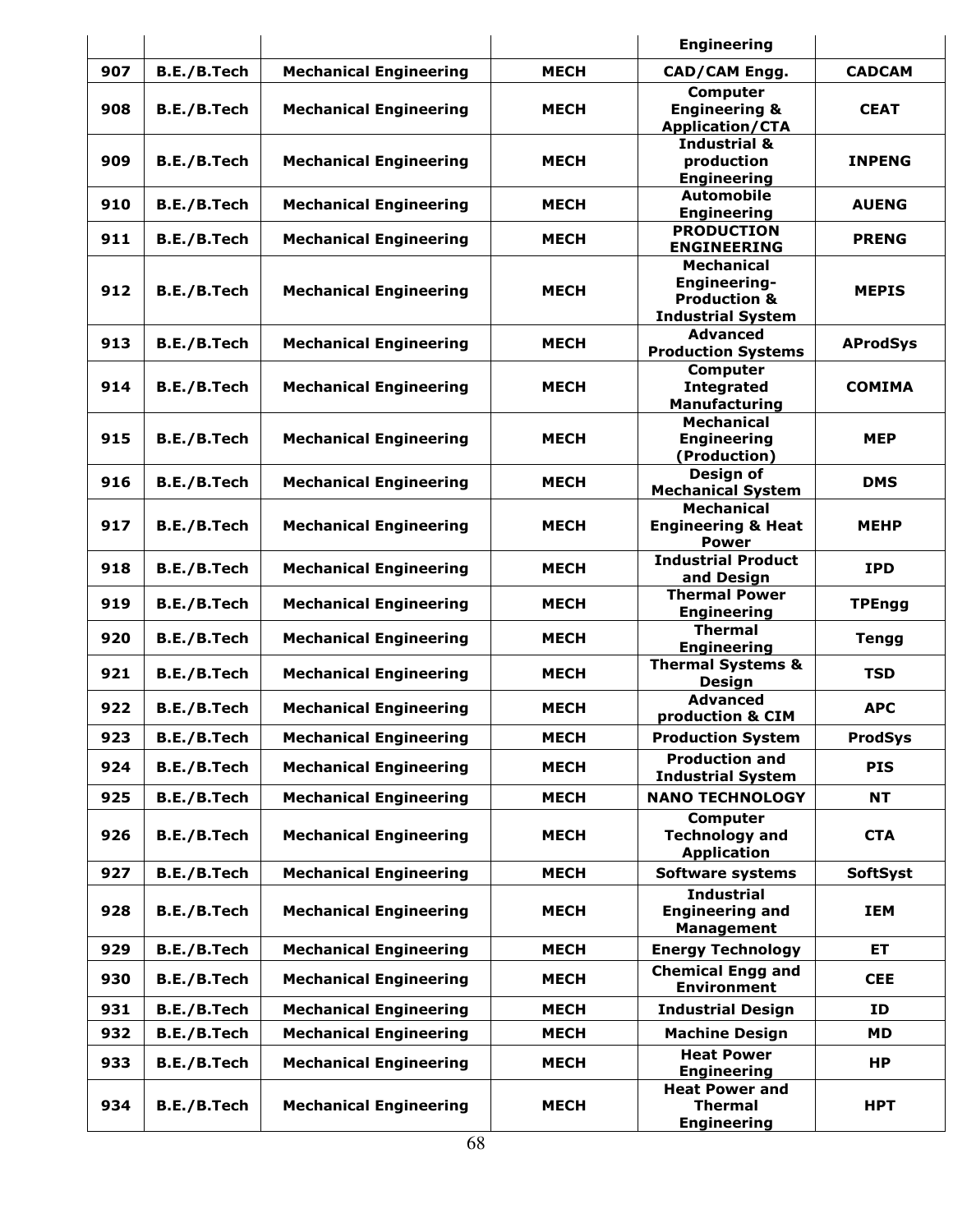| 935 | B.E./B.Tech | <b>Mechanical Engineering</b> | <b>MECH</b> | <b>Machine Design and</b><br><b>Robotics</b>                                            | <b>MDR</b>               |
|-----|-------------|-------------------------------|-------------|-----------------------------------------------------------------------------------------|--------------------------|
| 936 | B.E./B.Tech | <b>Mechanical Engineering</b> | <b>MECH</b> | <b>Industrial Safety</b><br><b>And Engineering</b>                                      | <b>IS</b>                |
| 937 | B.E./B.Tech | <b>Mechotronics</b>           | <b>MHT</b>  | <b>Micro Electronics &amp;</b><br><b>VLSI Design</b>                                    | <b>MEVD</b>              |
| 938 | B.E./B.Tech | <b>Mechotronics</b>           | MHT         | <b>Embedded System</b><br>& VLSI Design                                                 | <b>ESVD</b>              |
| 939 | B.E./B.Tech | <b>Mechotronics</b>           | <b>MHT</b>  | <b>VLSI Design</b>                                                                      | <b>VLSID</b>             |
| 940 | B.E./B.Tech | <b>Mechotronics</b>           | <b>MHT</b>  | <b>Instrumentation</b><br>and Control<br><b>Systems</b>                                 | <b>ICS</b>               |
| 941 | B.E./B.Tech | <b>Mechotronics</b>           | <b>MHT</b>  | <b>CONTROL SYSTEMS</b>                                                                  | $\mathsf{CS}\phantom{0}$ |
| 942 | B.E./B.Tech | <b>Mechotronics</b>           | <b>MHT</b>  | <b>Digital Techniques</b><br>and<br><b>Instrumentation</b>                              | <b>DTI</b>               |
| 943 | B.E./B.Tech | <b>Mechotronics</b>           | <b>MHT</b>  | <b>NANO TECHNOLOGY</b>                                                                  | <b>NT</b>                |
| 944 | B.E./B.Tech | <b>Mechotronics</b>           | <b>MHT</b>  | <b>Computer</b><br><b>Technology and</b><br><b>Application</b>                          | <b>CTA</b>               |
| 945 | B.E./B.Tech | <b>Mechotronics</b>           | <b>MHT</b>  | <b>Software systems</b>                                                                 | <b>SoftSyst</b>          |
| 946 | B.E./B.Tech | <b>Mechotronics</b>           | <b>MHT</b>  | <b>Industrial</b><br><b>Engineering and</b><br><b>Management</b>                        | <b>IEM</b>               |
| 947 | B.E./B.Tech | <b>Mechotronics</b>           | <b>MHT</b>  | <b>Energy Technology</b>                                                                | ET.                      |
| 948 | B.E./B.Tech | <b>Mechotronics</b>           | <b>MHT</b>  | <b>Chemical Engg and</b><br><b>Environment</b>                                          | <b>CEE</b>               |
| 949 | B.E./B.Tech | <b>Mechotronics</b>           | <b>MHT</b>  | <b>Industrial Safety</b><br><b>And Engineering</b>                                      | <b>IS</b>                |
| 950 | B.E./B.Tech | <b>Mechotronics</b>           | <b>MHT</b>  | <b>Computer</b><br><b>Engineering &amp;</b><br><b>Application/CTA</b>                   | <b>CEAT</b>              |
| 951 | B.E./B.Tech | <b>Mechotronics</b>           | <b>MHT</b>  | <b>Electrical &amp;</b><br><b>Electronics</b><br><b>Engineering</b><br>(Control System) | <b>ELEECS</b>            |
| 952 | B.E./B.Tech | <b>Mechotronics</b>           | <b>MHT</b>  | <b>INDUSTRIAL</b><br><b>MATHEMATICS</b>                                                 | <b>INDMA</b>             |
| 953 | B.E./B.Tech | <b>Mechotronics</b>           | <b>MHT</b>  | <b>ENVIRONMENTAL</b><br><b>MANAGEMENT</b>                                               | <b>ENVM</b>              |
| 954 | B.E./B.Tech | <b>Mechotronics</b>           | <b>MHT</b>  | <b>Environment</b><br><b>Engineering</b>                                                | <b>EEngg</b>             |
| 955 | B.E./B.Tech | <b>Mechotronics</b>           | <b>MHT</b>  | <b>INTERNET OF</b><br>THINGS(IoT)                                                       | <b>IOT</b>               |
| 956 | B.E./B.Tech | <b>Mechotronics</b>           | <b>MHT</b>  | <b>Data Science</b>                                                                     | <b>DTASS</b>             |
| 957 | B.E./B.Tech | <b>Mechotronics</b>           | <b>MHT</b>  | <b>MANUFACTURING</b><br><b>ENGINEERING</b>                                              | <b>MANU</b>              |
| 958 | B.E./B.Tech | <b>Metallurgy Engg.</b>       | <b>MTE</b>  | <b>Industrial</b><br><b>Engineering and</b><br><b>Management</b>                        | <b>IEM</b>               |
| 959 | B.E./B.Tech | <b>Metallurgy Engg.</b>       | <b>MTE</b>  | <b>Data Science</b>                                                                     | <b>DTASS</b>             |
| 960 | B.E./B.Tech | <b>Metallurgy Engg.</b>       | <b>MTE</b>  | <b>INTERNET OF</b><br>THINGS(IoT)                                                       | <b>IOT</b>               |
| 961 | B.E./B.Tech | <b>Metallurgy Engg.</b>       | <b>MTE</b>  | <b>Environment</b><br><b>Engineering</b>                                                | <b>EEngg</b>             |
| 962 | B.E./B.Tech | <b>Metallurgy Engg.</b>       | <b>MTE</b>  | <b>MATERIAL SCIENCE</b><br><b>AND TECHNOLOGY</b>                                        | <b>MST</b>               |
| 963 | B.E./B.Tech | <b>Metallurgy Engg.</b>       | <b>MTE</b>  | <b>NANO TECHNOLOGY</b>                                                                  | <b>NT</b>                |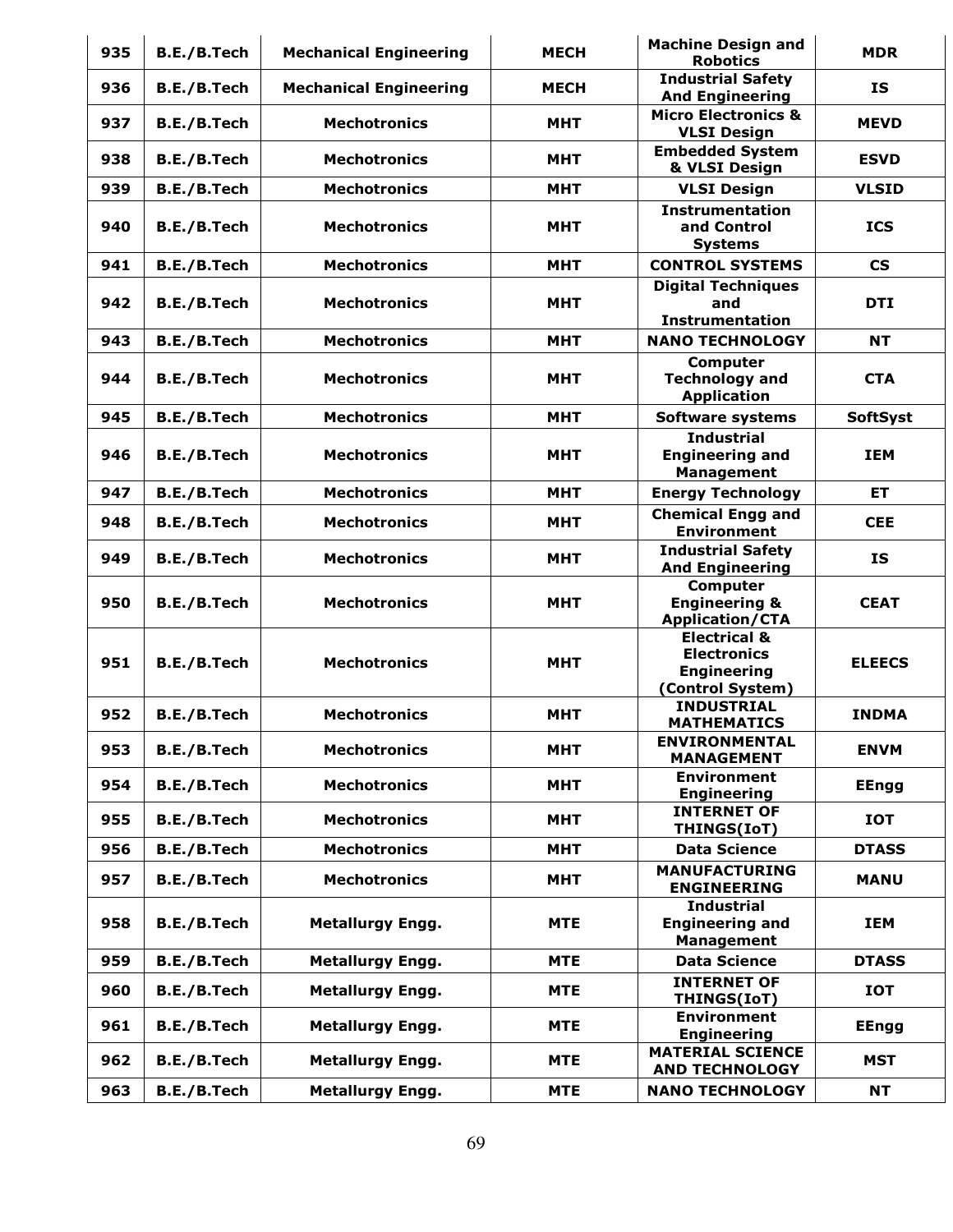| 964 | B.E./B.Tech        | <b>Metallurgy Engg.</b>   | <b>MTE</b>      | <b>ENVIRONMENTAL</b><br><b>MANAGEMENT</b>                        | <b>ENVM</b>   |
|-----|--------------------|---------------------------|-----------------|------------------------------------------------------------------|---------------|
| 965 | B.E./B.Tech        | <b>Metallurgy Engg.</b>   | <b>MTE</b>      | <b>MECHANICAL</b><br><b>ENGINEERING</b><br><b>DESIGN</b>         | <b>MED</b>    |
| 966 | B.E./B.Tech        | <b>Metallurgy Engg.</b>   | <b>MTE</b>      | <b>MANUFACTURING</b><br><b>ENGINEERING</b>                       | <b>MANU</b>   |
| 967 | B.E./B.Tech        | <b>Metallurgy Engg.</b>   | <b>MTE</b>      | <b>INDUSTRIAL</b><br><b>MATHEMATICS</b>                          | <b>INDMA</b>  |
| 968 | <b>B.E./B.Tech</b> | <b>Mining</b>             | <b>Mining</b>   | <b>INDUSTRIAL</b><br><b>MATHEMATICS</b>                          | <b>INDMA</b>  |
| 969 | B.E./B.Tech        | <b>Mining</b>             | <b>Mining</b>   | <b>MECHANICAL</b><br><b>ENGINEERING</b><br><b>DESIGN</b>         | <b>MED</b>    |
| 970 | B.E./B.Tech        | <b>Mining</b>             | <b>Mining</b>   | <b>ENVIRONMENTAL</b><br><b>MANAGEMENT</b>                        | <b>ENVM</b>   |
| 971 | B.E./B.Tech        | <b>Mining</b>             | <b>Mining</b>   | <b>NANO TECHNOLOGY</b>                                           | <b>NT</b>     |
| 972 | B.E./B.Tech        | <b>Mining</b>             | <b>Mining</b>   | <b>Environment</b><br><b>Engineering</b>                         | <b>EEngg</b>  |
| 973 | B.E./B.Tech        | <b>Mining</b>             | <b>Mining</b>   | <b>Industrial &amp;</b><br>production<br><b>Engineering</b>      | <b>INPENG</b> |
| 974 | B.E./B.Tech        | <b>Mining</b>             | <b>Mining</b>   | <b>INTERNET OF</b><br>THINGS(IoT)                                | <b>IOT</b>    |
| 975 | B.E./B.Tech        | <b>Mining</b>             | <b>Mining</b>   | <b>Data Science</b>                                              | <b>DTASS</b>  |
| 976 | B.E./B.Tech        | <b>Mining</b>             | <b>Mining</b>   | <b>Industrial</b><br><b>Engineering and</b><br><b>Management</b> | <b>IEM</b>    |
| 977 | B.E./B.Tech        | <b>Mining Engineering</b> | <b>MIENGG</b>   | <b>Industrial</b><br><b>Engineering and</b><br><b>Management</b> | <b>IEM</b>    |
| 978 | B.E./B.Tech        | <b>Mining Engineering</b> | <b>MIENGG</b>   | <b>MANUFACTURING</b><br><b>ENGINEERING</b>                       | <b>MANU</b>   |
| 979 | B.E./B.Tech        | <b>Mining Engineering</b> | <b>MIENGG</b>   | <b>Data Science</b>                                              | <b>DTASS</b>  |
| 980 | B.E./B.Tech        | <b>Mining Engineering</b> | <b>MIENGG</b>   | <b>Industrial</b><br><b>Engineering</b>                          | IE            |
| 981 | B.E./B.Tech        | <b>Mining Engineering</b> | <b>MIENGG</b>   | <b>INTERNET OF</b><br>THINGS(IoT)                                | <b>IOT</b>    |
| 982 | B.E./B.Tech        | <b>Nano Technology</b>    | <b>NanoTech</b> | <b>INTERNET OF</b><br>THINGS(IoT)                                | <b>IOT</b>    |
| 983 | B.E./B.Tech        | <b>Nano Technology</b>    | <b>NanoTech</b> | <b>Data Science</b>                                              | <b>DTASS</b>  |
| 984 | B.E./B.Tech        | <b>Nano Technology</b>    | <b>NanoTech</b> | <b>Industrial</b><br><b>Engineering and</b><br><b>Management</b> | <b>IEM</b>    |
| 985 | B.E./B.Tech        | <b>Nano Technology</b>    | <b>NanoTech</b> | <b>Environment</b><br><b>Engineering</b>                         | <b>EEngg</b>  |
| 986 | B.E./B.Tech        | <b>Nano Technology</b>    | <b>NanoTech</b> | <b>NANO TECHNOLOGY</b>                                           | <b>NT</b>     |
| 987 | B.E./B.Tech        | <b>Nano Technology</b>    | <b>NanoTech</b> | <b>ENVIRONMENTAL</b><br><b>MANAGEMENT</b>                        | <b>ENVM</b>   |
| 988 | B.E./B.Tech        | <b>Nano Technology</b>    | <b>NanoTech</b> | <b>INDUSTRIAL</b><br><b>MATHEMATICS</b>                          | <b>INDMA</b>  |
| 989 | B.E./B.Tech        | <b>Petro Chemical</b>     | <b>PECH</b>     | <b>INDUSTRIAL</b><br><b>MATHEMATICS</b>                          | <b>INDMA</b>  |
| 990 | B.E./B.Tech        | <b>Petro Chemical</b>     | <b>PECH</b>     | <b>NANO TECHNOLOGY</b>                                           | <b>NT</b>     |
| 991 | B.E./B.Tech        | <b>Petro Chemical</b>     | <b>PECH</b>     | <b>Environment</b><br><b>Engineering</b>                         | <b>EEngg</b>  |
| 992 | B.E./B.Tech        | <b>Petro Chemical</b>     | <b>PECH</b>     | <b>Chemical</b><br><b>Engineering</b>                            | <b>CE</b>     |
| 993 | B.E./B.Tech        | <b>Petro Chemical</b>     | <b>PECH</b>     | <b>Energy &amp;</b><br><b>Environment</b>                        | <b>EEM</b>    |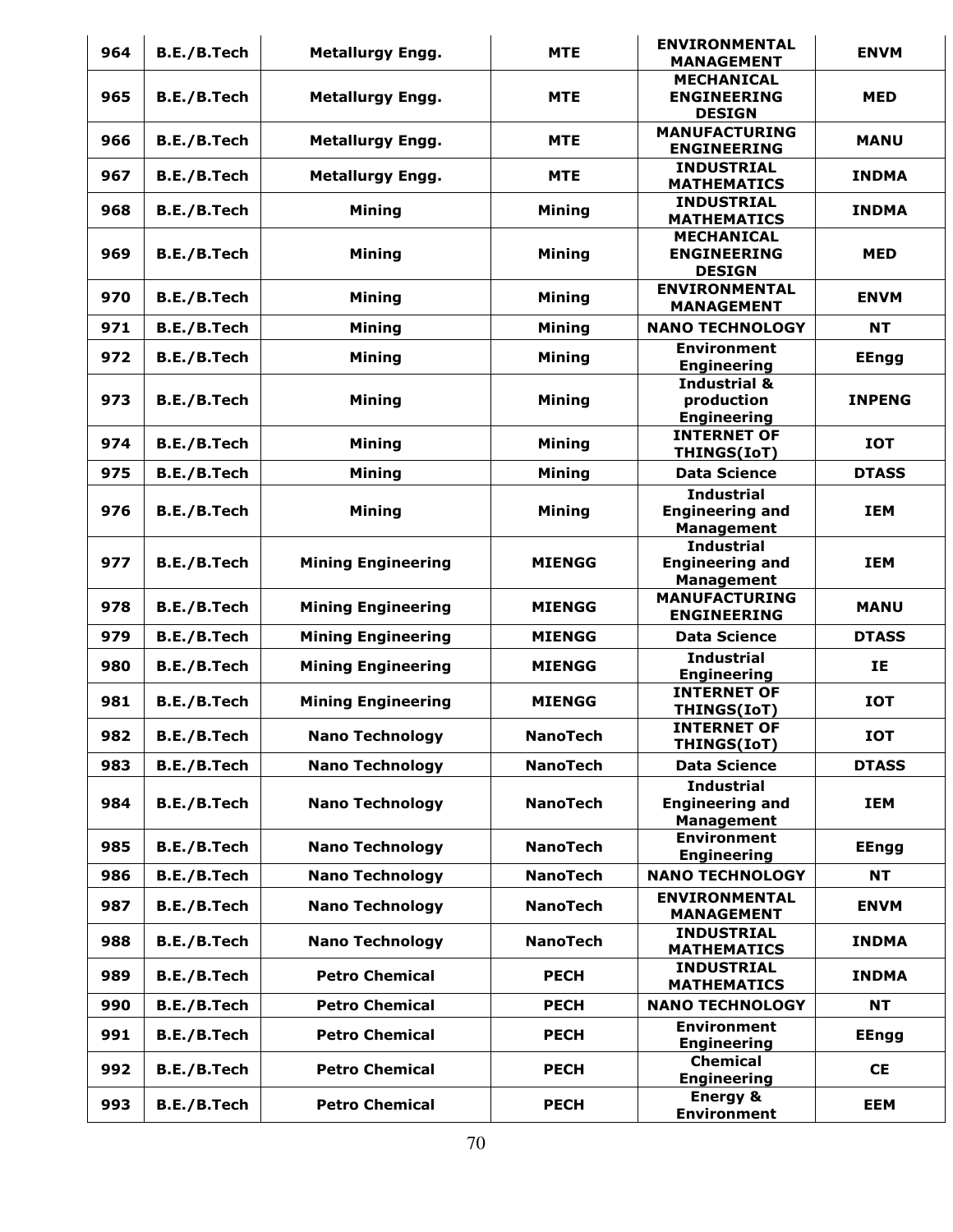|      |                    |                              |                 | <b>Management</b>                                                     |                 |
|------|--------------------|------------------------------|-----------------|-----------------------------------------------------------------------|-----------------|
| 994  | B.E./B.Tech        | <b>Petro Chemical</b>        | <b>PECH</b>     | <b>Energy Technology</b>                                              | ET.             |
| 995  | B.E./B.Tech        | <b>Petro Chemical</b>        | <b>PECH</b>     | <b>Industrial Safety</b><br><b>And Engineering</b>                    | IS              |
| 996  | B.E./B.Tech        | <b>Petro Chemical</b>        | <b>PECH</b>     | <b>ENVIRONMENTAL</b><br><b>MANAGEMENT</b>                             | <b>ENVM</b>     |
| 997  | B.E./B.Tech        | <b>Petro Chemical</b>        | <b>PECH</b>     | <b>Industrial</b><br><b>Engineering and</b><br><b>Management</b>      | <b>IEM</b>      |
| 998  | B.E./B.Tech        | <b>Petro Chemical</b>        | <b>PECH</b>     | <b>Data Science</b>                                                   | <b>DTASS</b>    |
| 999  | B.E./B.Tech        | <b>Petro Chemical</b>        | <b>PECH</b>     | <b>INDUSTRIAL</b><br><b>MATHEMATICS</b>                               | <b>INDMA</b>    |
| 1000 | B.E./B.Tech        | <b>Petro Chemical</b>        | <b>PECH</b>     | <b>INTERNET OF</b><br>THINGS(IoT)                                     | <b>IOT</b>      |
| 1001 | B.E./B.Tech        | <b>Petroleum Engineering</b> | <b>PETEN</b>    | <b>INTERNET OF</b><br>THINGS(IoT)                                     | <b>IOT</b>      |
| 1002 | B.E./B.Tech        | <b>Petroleum Engineering</b> | <b>PETEN</b>    | <b>CHEMICAL</b><br><b>TECHNOLOGY</b>                                  | <b>CHEMTECH</b> |
| 1003 | B.E./B.Tech        | <b>Petroleum Engineering</b> | <b>PETEN</b>    | <b>Data Science</b>                                                   | <b>DTASS</b>    |
| 1004 | B.E./B.Tech        | <b>Petroleum Engineering</b> | <b>PETEN</b>    | <b>Industrial</b><br><b>Engineering and</b><br><b>Management</b>      | <b>IEM</b>      |
| 1005 | B.E./B.Tech        | <b>Plastic Engineering</b>   | <b>PLAEN</b>    | <b>Industrial</b><br><b>Engineering and</b><br><b>Management</b>      | <b>IEM</b>      |
| 1006 | B.E./B.Tech        | <b>Plastic Engineering</b>   | <b>PLAEN</b>    | <b>Data Science</b>                                                   | <b>DTASS</b>    |
| 1007 | B.E./B.Tech        | <b>Plastic Engineering</b>   | <b>PLAEN</b>    | <b>CHEMICAL</b><br><b>TECHNOLOGY</b>                                  | <b>CHEMTECH</b> |
| 1008 | B.E./B.Tech        | <b>Plastic Engineering</b>   | <b>PLAEN</b>    | <b>INTERNET OF</b><br>THINGS(IoT)                                     | <b>IOT</b>      |
| 1009 | <b>B.E./B.Tech</b> | <b>Plastic Engineering</b>   | <b>PLAEN</b>    | <b>INDUSTRIAL</b><br><b>MATHEMATICS</b>                               | <b>INDMA</b>    |
| 1010 | B.E./B.Tech        | <b>Power Electronics</b>     | <b>PElectro</b> | <b>INDUSTRIAL</b><br><b>MATHEMATICS</b>                               | <b>INDMA</b>    |
| 1011 | B.E./B.Tech        | <b>Power Electronics</b>     | <b>PElectro</b> | <b>ENVIRONMENTAL</b><br><b>MANAGEMENT</b>                             | <b>ENVM</b>     |
| 1012 | <b>B.E./B.Tech</b> | <b>Power Electronics</b>     | <b>PElectro</b> | <b>POWER SYSTEM</b><br><b>AND CONTROL</b>                             | <b>PoSysCo</b>  |
| 1013 | B.E./B.Tech        | <b>Power Electronics</b>     | <b>PElectro</b> | <b>Environment</b><br><b>Engineering</b>                              | <b>EEngg</b>    |
| 1014 | B.E./B.Tech        | <b>Power Electronics</b>     | <b>PElectro</b> | <b>ELECTRICAL</b><br><b>MACHINES AND</b><br><b>DRIVES</b>             | <b>EMDS</b>     |
| 1015 | B.E./B.Tech        | <b>Power Electronics</b>     | <b>PElectro</b> | <b>Electrical Power</b><br><b>Systems</b>                             | <b>ELPOSYS</b>  |
| 1016 | B.E./B.Tech        | <b>Power Electronics</b>     | <b>PElectro</b> | <b>Computer</b><br><b>Engineering &amp;</b><br><b>Application/CTA</b> | <b>CEAT</b>     |
| 1017 | B.E./B.Tech        | <b>Power Electronics</b>     | <b>PElectro</b> | <b>Optoelectronics</b>                                                | <b>OE</b>       |
| 1018 | B.E./B.Tech        | <b>Power Electronics</b>     | <b>PElectro</b> | <b>Information</b><br><b>Technology</b>                               | IT              |
| 1019 | B.E./B.Tech        | <b>Power Electronics</b>     | <b>PElectro</b> | <b>Power Electronics</b><br>and Electric<br><b>Machine Drives</b>     | <b>PEEMD</b>    |
| 1020 | B.E./B.Tech        | <b>Power Electronics</b>     | <b>PElectro</b> | <b>High Voltage And</b><br><b>Power Systems</b><br><b>Engineering</b> | <b>HVPS</b>     |
| 1021 | B.E./B.Tech        | <b>Power Electronics</b>     | <b>PElectro</b> | <b>Power Systems</b>                                                  | <b>PowSys</b>   |
| 1022 | B.E./B.Tech        | <b>Power Electronics</b>     | <b>PElectro</b> | <b>Power Electronics</b>                                              | <b>PE</b>       |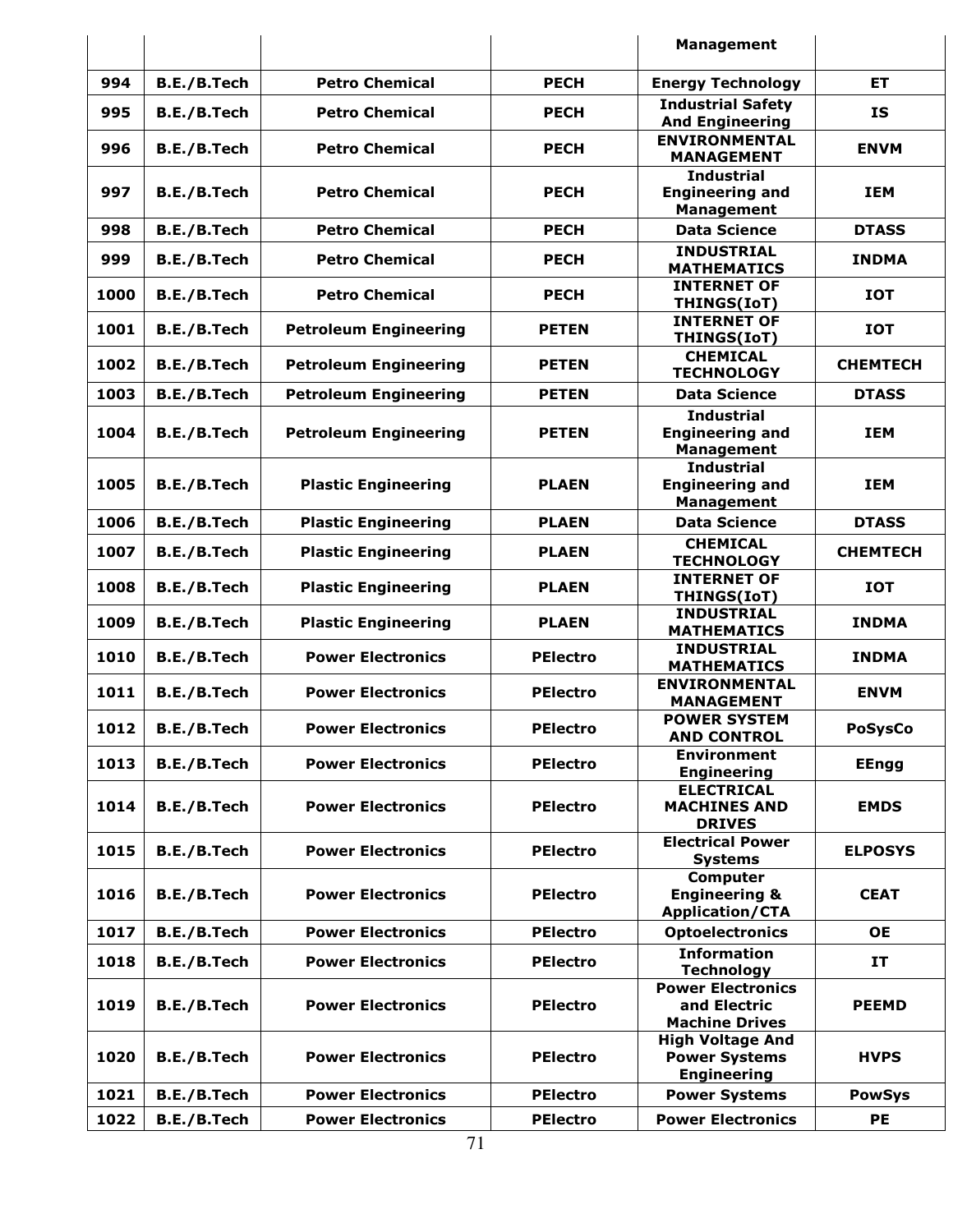|      |             |                                                        |                                                                  | <b>Engineering</b>                                                                      |                          |
|------|-------------|--------------------------------------------------------|------------------------------------------------------------------|-----------------------------------------------------------------------------------------|--------------------------|
| 1023 | B.E./B.Tech | <b>Power Electronics</b>                               | <b>PElectro</b>                                                  | <b>Power Electronics</b><br>and Systems                                                 | <b>PES</b>               |
| 1024 | B.E./B.Tech | <b>Power Electronics</b>                               | <b>PElectro</b>                                                  | <b>Electrical Machine</b><br>Design                                                     | <b>EMD</b>               |
| 1025 | B.E./B.Tech | <b>Power Electronics</b>                               | <b>PElectro</b>                                                  | <b>NANO TECHNOLOGY</b>                                                                  | <b>NT</b>                |
| 1026 | B.E./B.Tech | <b>Power Electronics</b>                               | <b>PElectro</b>                                                  | <b>Computer</b><br><b>Technology and</b><br><b>Application</b>                          | <b>CTA</b>               |
| 1027 | B.E./B.Tech | <b>Power Electronics</b>                               | <b>PElectro</b>                                                  | <b>Software systems</b>                                                                 | <b>SoftSyst</b>          |
| 1028 | B.E./B.Tech | <b>Power Electronics</b>                               | <b>PElectro</b>                                                  | <b>Industrial</b><br><b>Engineering and</b><br><b>Management</b>                        | <b>TEM</b>               |
| 1029 | B.E./B.Tech | <b>Power Electronics</b>                               | <b>PElectro</b>                                                  | <b>Energy Technology</b>                                                                | ET.                      |
| 1030 | B.E./B.Tech | <b>Power Electronics</b>                               | <b>PElectro</b>                                                  | <b>Chemical Engg and</b><br><b>Environment</b>                                          | <b>CEE</b>               |
| 1031 | B.E./B.Tech | <b>Power Electronics</b>                               | <b>PElectro</b>                                                  | <b>Industrial Safety</b><br><b>And Engineering</b>                                      | <b>IS</b>                |
| 1032 | B.E./B.Tech | <b>Power Electronics</b>                               | <b>PElectro</b>                                                  | <b>CONTROL SYSTEMS</b>                                                                  | $\mathsf{CS}\phantom{0}$ |
| 1033 | B.E./B.Tech | <b>Power Electronics</b>                               | <b>PElectro</b>                                                  | <b>Electrical &amp;</b><br><b>Electronics</b><br><b>Engineering</b><br>(Control System) | <b>ELEECS</b>            |
| 1034 | B.E./B.Tech | <b>Power Electronics</b>                               | <b>PElectro</b>                                                  | <b>Power Systems and</b><br><b>Automation</b>                                           | <b>PoSysAu</b>           |
| 1035 | B.E./B.Tech | <b>Power Electronics</b>                               | <b>PElectro</b>                                                  | <b>INTERNET OF</b><br>THINGS(IoT)                                                       | <b>IOT</b>               |
| 1036 | B.E./B.Tech | <b>Power Electronics</b>                               | <b>PElectro</b>                                                  | <b>BIOMEDICAL</b><br><b>SIGNAL</b><br><b>PROCESSING AND</b><br><b>INSTRUMENTATION</b>   | <b>BSPI</b>              |
| 1037 | B.E./B.Tech | <b>Power Electronics</b>                               | <b>PElectro</b>                                                  | <b>Data Science</b>                                                                     | <b>DTASS</b>             |
| 1038 | B.E./B.Tech | <b>Production and Industrial</b><br><b>Engineering</b> | <b>Production and</b><br><b>Industrial</b><br><b>Engineering</b> | <b>Industrial</b><br><b>Engineering and</b><br><b>Management</b>                        | <b>IEM</b>               |
| 1039 | B.E./B.Tech | <b>Production and Industrial</b><br><b>Engineering</b> | <b>Production and</b><br><b>Industrial</b><br><b>Engineering</b> | <b>MANUFACTURING</b><br><b>ENGINEERING</b>                                              | <b>MANU</b>              |
| 1040 | B.E./B.Tech | <b>Production Engineering</b>                          | <b>PE</b>                                                        | <b>MANUFACTURING</b><br><b>ENGINEERING</b>                                              | <b>MANU</b>              |
| 1041 | B.E./B.Tech | <b>Production Engineering</b>                          | <b>PE</b>                                                        | <b>Data Science</b>                                                                     | <b>DTASS</b>             |
| 1042 | B.E./B.Tech | <b>Production Engineering</b>                          | <b>PE</b>                                                        | <b>INTERNET OF</b><br>THINGS(IoT)                                                       | <b>IOT</b>               |
| 1043 | B.E./B.Tech | <b>Production Engineering</b>                          | <b>PE</b>                                                        | Computer<br><b>Integrated</b><br>Manufacturing                                          | <b>COMIMA</b>            |
| 1044 | B.E./B.Tech | <b>Production Engineering</b>                          | <b>PE</b>                                                        | <b>Industrial Product</b><br>and Design                                                 | <b>IPD</b>               |
| 1045 | B.E./B.Tech | <b>Production Engineering</b>                          | <b>PE</b>                                                        | <b>Thermal Power</b><br><b>Engineering</b>                                              | <b>TPEngg</b>            |
| 1046 | B.E./B.Tech | <b>Production Engineering</b>                          | <b>PE</b>                                                        | <b>Thermal</b><br><b>Engineering</b>                                                    | <b>Tengg</b>             |
| 1047 | B.E./B.Tech | <b>Production Engineering</b>                          | <b>PE</b>                                                        | <b>Thermal Systems &amp;</b><br><b>Design</b>                                           | <b>TSD</b>               |
| 1048 | B.E./B.Tech | <b>Production Engineering</b>                          | <b>PE</b>                                                        | <b>Advanced</b><br>production & CIM                                                     | <b>APC</b>               |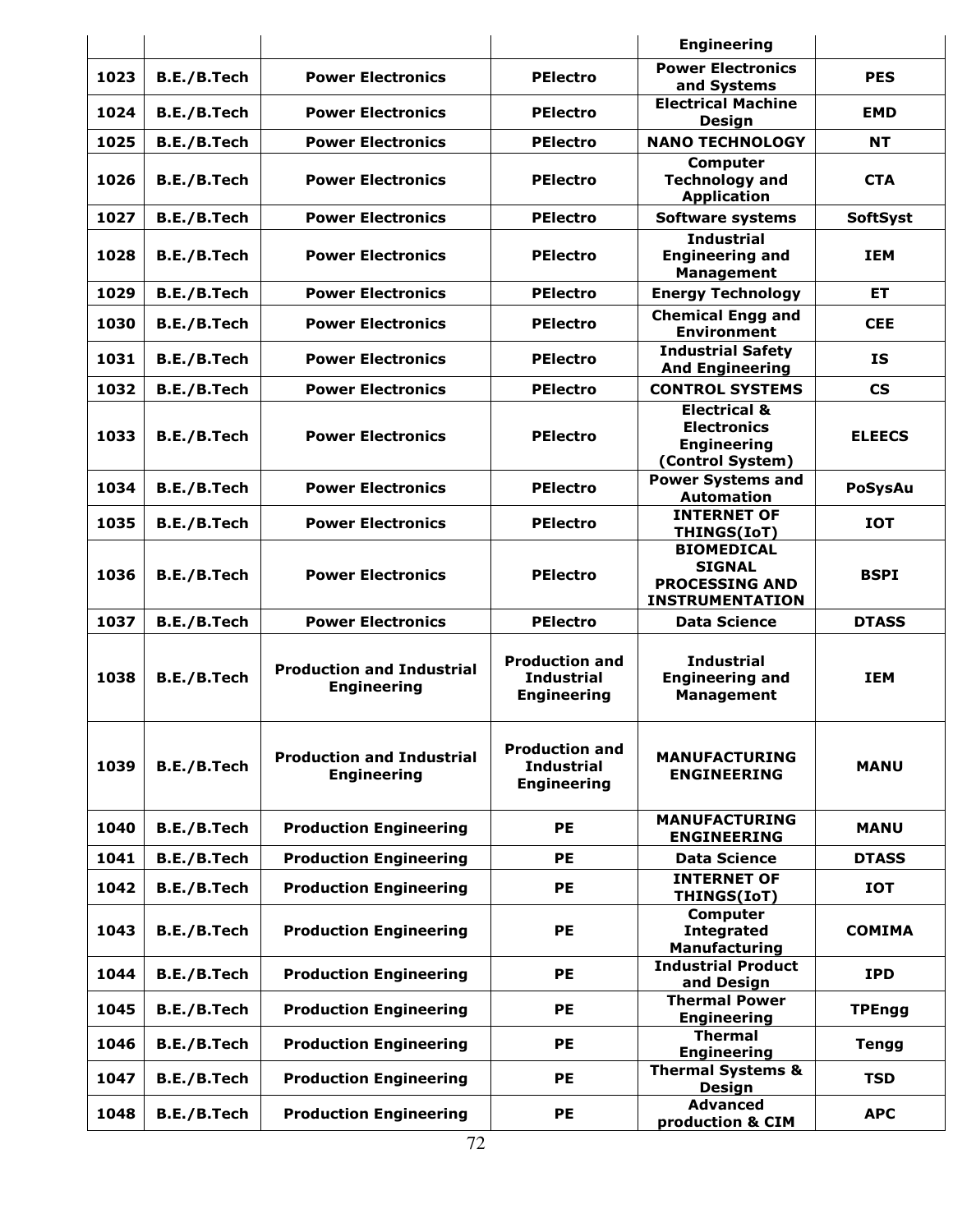| 1049 | B.E./B.Tech | <b>Production Engineering</b> | <b>PE</b>  | <b>Production System</b>                                                                 | <b>ProdSys</b>  |
|------|-------------|-------------------------------|------------|------------------------------------------------------------------------------------------|-----------------|
| 1050 | B.E./B.Tech | <b>Production Engineering</b> | <b>PE</b>  | <b>Production and</b><br><b>Industrial System</b>                                        | <b>PIS</b>      |
| 1051 | B.E./B.Tech | <b>Production Engineering</b> | <b>PE</b>  | <b>NANO TECHNOLOGY</b>                                                                   | <b>NT</b>       |
| 1052 | B.E./B.Tech | <b>Production Engineering</b> | <b>PE</b>  | Computer<br><b>Technology and</b><br><b>Application</b>                                  | <b>CTA</b>      |
| 1053 | B.E./B.Tech | <b>Production Engineering</b> | <b>PE</b>  | <b>Software systems</b>                                                                  | <b>SoftSyst</b> |
| 1054 | B.E./B.Tech | <b>Production Engineering</b> | <b>PE</b>  | <b>Industrial</b><br><b>Engineering and</b><br><b>Management</b>                         | <b>IEM</b>      |
| 1055 | B.E./B.Tech | <b>Production Engineering</b> | <b>PE</b>  | <b>Energy Technology</b>                                                                 | <b>ET</b>       |
| 1056 | B.E./B.Tech | <b>Production Engineering</b> | <b>PE</b>  | <b>Chemical Engg and</b><br><b>Environment</b>                                           | <b>CEE</b>      |
| 1057 | B.E./B.Tech | <b>Production Engineering</b> | <b>PE</b>  | <b>Mechanical</b><br><b>Engineering &amp; Heat</b><br><b>Power</b>                       | <b>MEHP</b>     |
| 1058 | B.E./B.Tech | <b>Production Engineering</b> | <b>PE</b>  | <b>Industrial Design</b>                                                                 | <b>ID</b>       |
| 1059 | B.E./B.Tech | <b>Production Engineering</b> | <b>PE</b>  | <b>Machine Design</b>                                                                    | <b>MD</b>       |
| 1060 | B.E./B.Tech | <b>Production Engineering</b> | <b>PE</b>  | <b>Heat Power</b><br><b>Engineering</b>                                                  | HP              |
| 1061 | B.E./B.Tech | <b>Production Engineering</b> | <b>PE</b>  | <b>Heat Power and</b><br><b>Thermal</b><br><b>Engineering</b>                            | <b>HPT</b>      |
| 1062 | B.E./B.Tech | <b>Production Engineering</b> | <b>PE</b>  | <b>Machine Design and</b><br><b>Robotics</b>                                             | <b>MDR</b>      |
| 1063 | B.E./B.Tech | <b>Production Engineering</b> | PE         | <b>Industrial Safety</b><br><b>And Engineering</b>                                       | IS              |
| 1064 | B.E./B.Tech | <b>Production Engineering</b> | <b>PE</b>  | Design of<br><b>Mechanical System</b>                                                    | <b>DMS</b>      |
| 1065 | B.E./B.Tech | <b>Production Engineering</b> | PE         | Computer<br><b>Engineering &amp;</b><br><b>Application/CTA</b>                           | <b>CEAT</b>     |
| 1066 | B.E./B.Tech | <b>Production Engineering</b> | <b>PE</b>  | <b>Mechanical</b><br><b>Engineering (Heat</b><br>Power)                                  | <b>MEGHP</b>    |
| 1067 | B.E./B.Tech | <b>Production Engineering</b> | PE         | <b>Thermal Science</b><br><b>Engineering</b>                                             | <b>TSENGG</b>   |
| 1068 | B.E./B.Tech | <b>Production Engineering</b> | PE         | <b>Mechanical</b><br>Engineering-<br><b>Production &amp;</b><br><b>Industrial System</b> | <b>MEPIS</b>    |
| 1069 | B.E./B.Tech | <b>Production Engineering</b> | <b>PE</b>  | <b>Environment</b><br><b>Engineering</b>                                                 | <b>EEngg</b>    |
| 1070 | B.E./B.Tech | <b>Production Engineering</b> | <b>PE</b>  | <b>MATERIAL SCIENCE</b><br><b>AND TECHNOLOGY</b>                                         | <b>MST</b>      |
| 1071 | B.E./B.Tech | <b>Production Engineering</b> | <b>PE</b>  | <b>PRODUCT DESIGN</b>                                                                    | <b>PD</b>       |
| 1072 | B.E./B.Tech | <b>Production Engineering</b> | <b>PE</b>  | <b>ENVIRONMENTAL</b><br><b>MANAGEMENT</b>                                                | <b>ENVM</b>     |
| 1073 | B.E./B.Tech | <b>Production Engineering</b> | <b>PE</b>  | <b>INDUSTRIAL</b><br><b>MATHEMATICS</b>                                                  | <b>INDMA</b>    |
| 1074 | B.E./B.Tech | <b>Textile</b>                | <b>TXL</b> | <b>INDUSTRIAL</b><br><b>MATHEMATICS</b>                                                  | <b>INDMA</b>    |
| 1075 | B.E./B.Tech | <b>Textile</b>                | <b>TXL</b> | <b>ENVIRONMENTAL</b><br><b>MANAGEMENT</b>                                                | <b>ENVM</b>     |
| 1076 | B.E./B.Tech | <b>Textile</b>                | <b>TXL</b> | <b>NANO TECHNOLOGY</b>                                                                   | <b>NT</b>       |
| 1077 | B.E./B.Tech | <b>Textile</b>                | <b>TXL</b> | <b>Environment</b><br><b>Engineering</b>                                                 | <b>EEngg</b>    |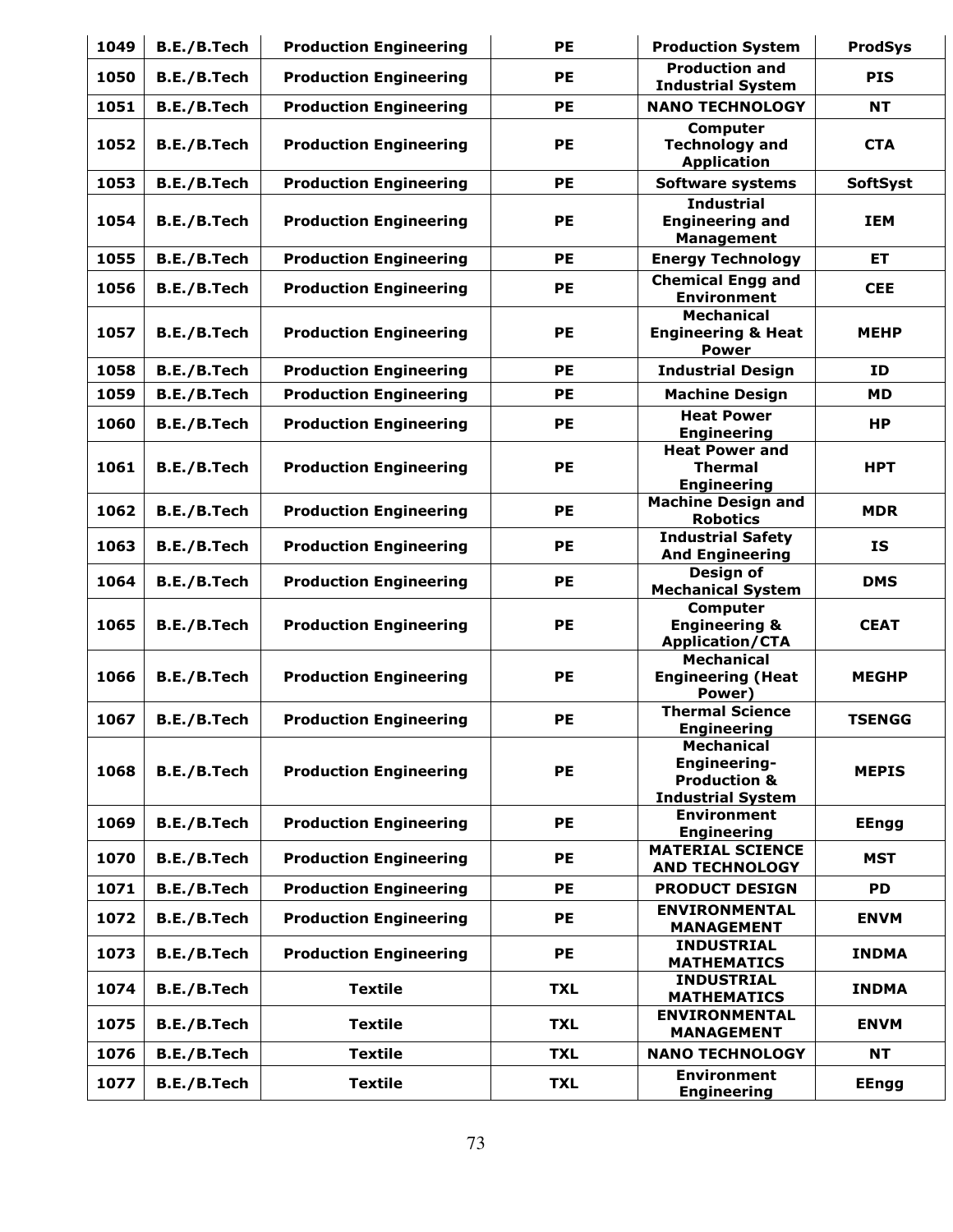| 1078 | B.E./B.Tech | <b>Textile</b>                                                                                                                                                | <b>TXL</b>                           | <b>Industrial &amp;</b><br>production<br><b>Engineering</b>       | <b>INPENG</b>   |
|------|-------------|---------------------------------------------------------------------------------------------------------------------------------------------------------------|--------------------------------------|-------------------------------------------------------------------|-----------------|
| 1079 | B.E./B.Tech | <b>Textile</b>                                                                                                                                                | <b>TXL</b>                           | <b>INTERNET OF</b><br>THINGS(IoT)                                 | <b>IOT</b>      |
| 1080 | B.E./B.Tech | <b>Textile</b>                                                                                                                                                | <b>TXL</b>                           | <b>Data Science</b>                                               | <b>DTASS</b>    |
| 1081 | B.E./B.Tech | <b>Textile</b>                                                                                                                                                | <b>TXL</b>                           | <b>Industrial</b><br><b>Engineering and</b><br><b>Management</b>  | <b>IEM</b>      |
| 1082 | B.E./B.Tech | <b>Textile</b>                                                                                                                                                | <b>TXL</b>                           | <b>MANUFACTURING</b><br><b>ENGINEERING</b>                        | <b>MANU</b>     |
| 1083 | B.E./B.Tech | <b>Thermal Engineering</b>                                                                                                                                    | <b>Thermal</b><br><b>Engineering</b> | <b>MANUFACTURING</b><br><b>ENGINEERING</b>                        | <b>MANU</b>     |
| 1084 | B.E./B.Tech | <b>Thermal Engineering</b>                                                                                                                                    | <b>Thermal</b><br><b>Engineering</b> | <b>Industrial</b><br><b>Engineering and</b><br><b>Management</b>  | <b>IEM</b>      |
| 1085 | B.E./B.Tech | <b>Water Resources</b><br><b>Engineering</b>                                                                                                                  | <b>WRE</b>                           | <b>Industrial</b><br><b>Engineering and</b><br><b>Management</b>  | <b>IEM</b>      |
| 1086 | B.E./B.Tech | <b>Water Resources</b><br><b>Engineering</b>                                                                                                                  | <b>WRE</b>                           | <b>Data Science</b>                                               | <b>DTASS</b>    |
| 1087 | B.E./B.Tech | <b>Water Resources</b><br><b>Engineering</b>                                                                                                                  | <b>WRE</b>                           | <b>INTERNET OF</b><br>THINGS(IoT)                                 | <b>IOT</b>      |
| 1088 | B.E./B.Tech | <b>Water Resources</b><br><b>Engineering</b>                                                                                                                  | <b>WRE</b>                           | <b>Water Resource</b><br><b>Engineering</b>                       | <b>WRE</b>      |
| 1089 | B.E./B.Tech | <b>Water Resources</b><br><b>Engineering</b>                                                                                                                  | <b>WRE</b>                           | <b>Environment</b><br><b>Engineering</b>                          | <b>EEngg</b>    |
| 1090 | B.E./B.Tech | <b>Water Resources</b><br><b>Engineering</b>                                                                                                                  | <b>WRE</b>                           | <b>NANO TECHNOLOGY</b>                                            | <b>NT</b>       |
| 1091 | B.E./B.Tech | <b>Water Resources</b><br><b>Engineering</b>                                                                                                                  | <b>WRE</b>                           | <b>ENVIRONMENTAL</b><br><b>MANAGEMENT</b>                         | <b>ENVM</b>     |
| 1092 | B.E./B.Tech | <b>Water Resources</b><br><b>Engineering</b>                                                                                                                  | <b>WRE</b>                           | <b>INDUSTRIAL</b><br><b>MATHEMATICS</b>                           | <b>INDMA</b>    |
| 1093 | M.Sc.       | <b>Agricultural Sciences</b>                                                                                                                                  | <b>AS</b>                            | <b>Biotechnology</b>                                              | <b>BT</b>       |
| 1094 | M.Sc.       | <b>Bio-informatics</b>                                                                                                                                        | BI                                   | <b>Biotechnology</b>                                              | <b>BT</b>       |
| 1095 | M.Sc.       | Chemistry                                                                                                                                                     | <b>CHE</b>                           | <b>MATERIAL SCIENCE</b><br><b>AND TECHNOLOGY</b>                  | <b>MST</b>      |
| 1096 | M.Sc.       | <b>Chemistry / Applied</b><br>Chemistry /<br><b>Pharmaceutical Chemistry</b><br>/ Polymers /<br><b>Environmental Chemistry</b><br><b>Industrial Chemistry</b> | <b>CHEAPPI</b>                       | <b>CHEMICAL</b><br><b>TECHNOLOGY</b>                              | <b>CHEMTECH</b> |
| 1097 | M.Sc.       | <b>Electronics</b>                                                                                                                                            | <b>Electronics</b>                   | <b>OPTOELECTRONICS-</b><br><b>OPTICAL</b><br><b>COMMUNICATION</b> | <b>OOC</b>      |
| 1098 | M.Sc.       | <b>Electronics</b>                                                                                                                                            | <b>Electronics</b>                   | <b>MATERIAL SCIENCE</b><br><b>AND TECHNOLOGY</b>                  | <b>MST</b>      |
| 1099 | M.Sc.       | <b>Electronics</b>                                                                                                                                            | <b>Electronics</b>                   | <b>Optoelectronics</b>                                            | <b>OE</b>       |
| 1100 | M.Sc.       | <b>Life Sciences</b>                                                                                                                                          | LC                                   | <b>Biotechnology</b>                                              | <b>BT</b>       |
| 1101 | M.Sc.       | <b>Materials Science</b>                                                                                                                                      | <b>MS</b>                            | <b>NANO TECHNOLOGY</b>                                            | NΤ              |
| 1102 | M.Sc.       | <b>Mathematics / Applied</b><br>Mathematics / Statistics /<br><b>Operations Research</b>                                                                      | <b>MATHASO</b>                       | <b>INDUSTRIAL</b><br><b>MATHEMATICS</b>                           | <b>INDMA</b>    |
| 1103 | M.Sc.       | Microbiology/Biochemistry                                                                                                                                     | <b>MB</b>                            | <b>Biotechnology</b>                                              | <b>BT</b>       |
| 1104 | M.Sc.       | <b>Physics</b>                                                                                                                                                | <b>PHY</b>                           | <b>MATERIAL SCIENCE</b><br><b>AND TECHNOLOGY</b>                  | <b>MST</b>      |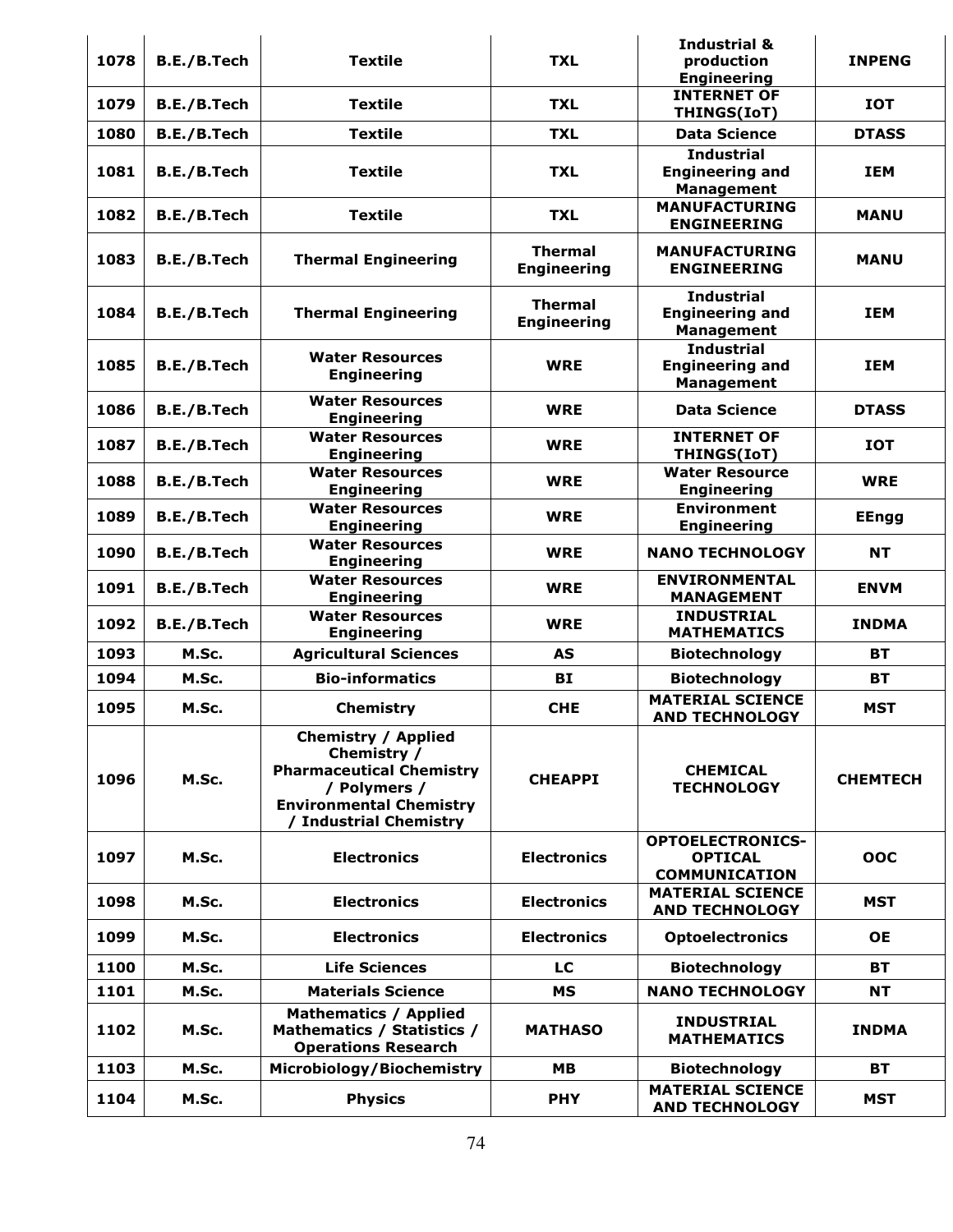| 1105 | M.Sc.      | <b>Physics / Chemistry (with</b><br><b>Physics &amp; Maths at B.Sc.</b><br>level) | <b>PCM</b> | <b>NANO TECHNOLOGY</b>                                            | <b>NT</b>       |
|------|------------|-----------------------------------------------------------------------------------|------------|-------------------------------------------------------------------|-----------------|
| 1106 | M.Sc.      | <b>Physics/Applied Physics</b>                                                    | <b>PAP</b> | <b>Optoelectronics</b>                                            | <b>OE</b>       |
| 1107 | M.Sc.      | <b>Physics/Applied Physics</b>                                                    | <b>PAP</b> | <b>OPTOELECTRONICS-</b><br><b>OPTICAL</b><br><b>COMMUNICATION</b> | <b>OOC</b>      |
| 1108 | M.Sc.      | <b>Veterinary Sciences</b>                                                        | <b>VS</b>  | <b>Biotechnology</b>                                              | <b>BT</b>       |
| 1109 | <b>MCA</b> | <b>Master In Computer</b><br><b>Application</b>                                   | <b>MCA</b> | Computer<br><b>Technology and</b><br><b>Application</b>           | <b>CTA</b>      |
| 1110 | <b>MCA</b> | <b>Master In Computer</b><br><b>Application</b>                                   | <b>MCA</b> | <b>Software systems</b>                                           | <b>SoftSyst</b> |
| 1111 | <b>MCA</b> | <b>Master In Computer</b><br><b>Application</b>                                   | <b>MCA</b> | Computer<br><b>Engineering &amp;</b><br><b>Application/CTA</b>    | <b>CEAT</b>     |
| 1112 | <b>MCA</b> | <b>Master In Computer</b><br><b>Application</b>                                   | <b>MCA</b> | <b>Information</b><br><b>Technology</b>                           | <b>IT</b>       |

*NOTE:- (Subjected to Final Equivalency from RGPV,Bhopal)*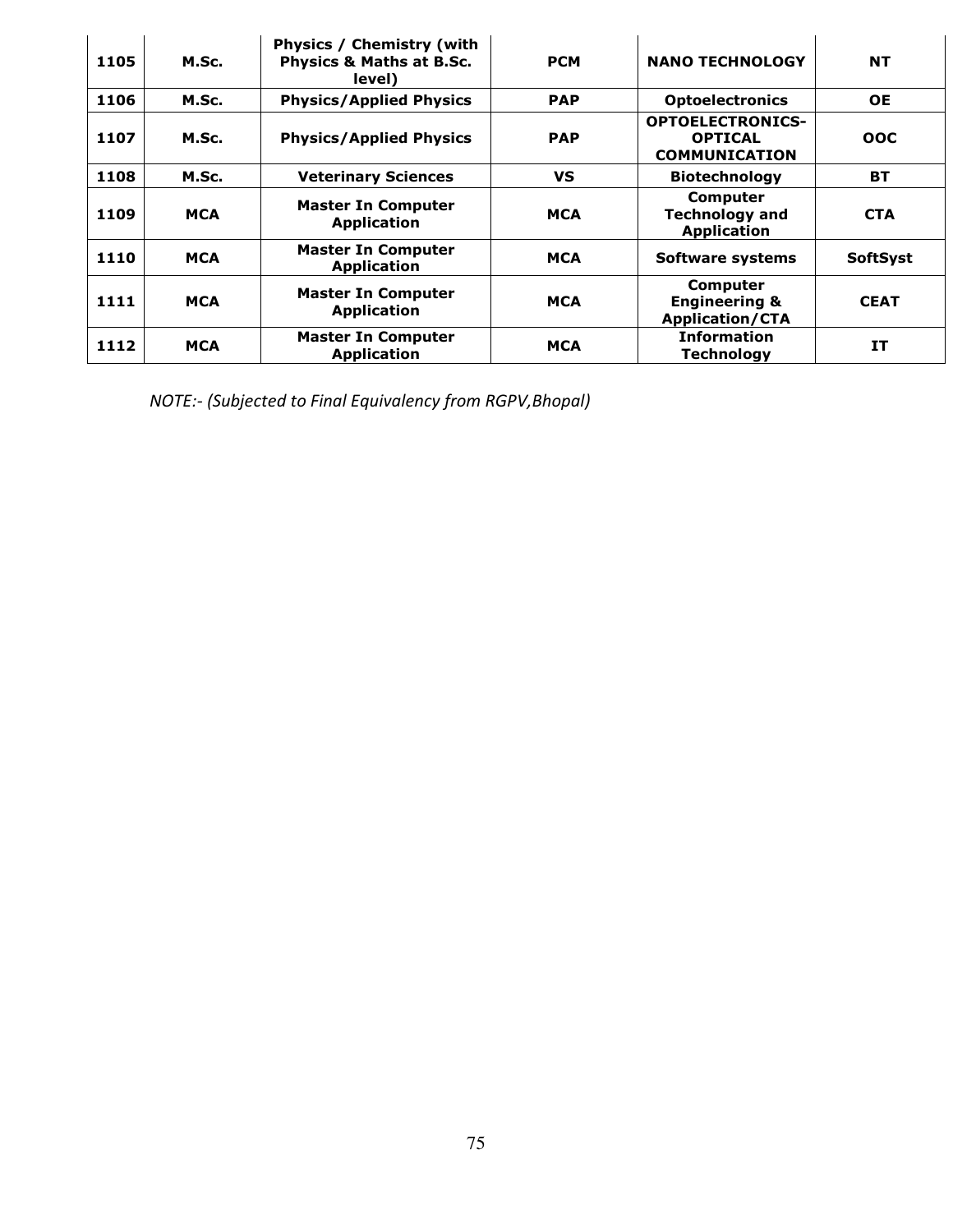## **TABLE -2**

## **DIRECTORATE OF TECHNICAL EDUCATION, MADHYA PRADESH TENTATIVE SEATS IN M.E./M.TECH. (Full Time) COURSE FOR THE SESSION 2021-22**

| No.                                                                                                                                                                                                                                                                                                                                                                                                                                                                                                                                                                                                                                                                                                                                                                                                                                                                                                                                                                                                                 | <b>Institute Name</b>                                           | <b>Branch</b>                                                          | <b>Intake</b> |  |  |
|---------------------------------------------------------------------------------------------------------------------------------------------------------------------------------------------------------------------------------------------------------------------------------------------------------------------------------------------------------------------------------------------------------------------------------------------------------------------------------------------------------------------------------------------------------------------------------------------------------------------------------------------------------------------------------------------------------------------------------------------------------------------------------------------------------------------------------------------------------------------------------------------------------------------------------------------------------------------------------------------------------------------|-----------------------------------------------------------------|------------------------------------------------------------------------|---------------|--|--|
| S.<br><b>GOVERNMENT AIDED</b><br><b>COMMUNICATION CONTROL AND</b><br><b>NETWORKING</b><br><b>Computer Science &amp; Engineering</b><br><b>Construction Technology And</b><br>Management<br><b>Cyber Security</b><br>Madhav Institute of Technology<br>$\mathbf{1}$<br>and Science (MITS), Gwalior<br><b>Environment Engineering</b><br><b>INDUSTRIAL SYSTEM AND DRIVES</b><br><b>Information Technology</b><br>MICROWAVE ENGINEERING<br>PRODUCT DESIGN<br>PRODUCTION ENGINEERING<br><b>Advanced Production Systems</b><br>Computer Science & Engineering<br><b>Construction Technology And</b><br>Samrat Ashok Technological<br>$\overline{2}$<br>Management<br>Institute, Vidisha<br><b>ENVIRONMENTAL ENGINEERING</b><br><b>Power Electronics Engineering</b><br><b>Transportation Engineering</b><br><b>BIOMEDICAL SIGNAL PROCESSING AND</b><br><b>INSTRUMENTATION</b><br>CAD/CAM/CAE<br><b>CHEMICAL TECHNOLOGY</b><br><b>COMPUTER ENGINEERING</b><br><b>Electronics &amp; Communication</b><br>Engineering<br>18 |                                                                 |                                                                        |               |  |  |
|                                                                                                                                                                                                                                                                                                                                                                                                                                                                                                                                                                                                                                                                                                                                                                                                                                                                                                                                                                                                                     |                                                                 |                                                                        | 25            |  |  |
|                                                                                                                                                                                                                                                                                                                                                                                                                                                                                                                                                                                                                                                                                                                                                                                                                                                                                                                                                                                                                     |                                                                 |                                                                        | 18            |  |  |
|                                                                                                                                                                                                                                                                                                                                                                                                                                                                                                                                                                                                                                                                                                                                                                                                                                                                                                                                                                                                                     |                                                                 |                                                                        |               |  |  |
|                                                                                                                                                                                                                                                                                                                                                                                                                                                                                                                                                                                                                                                                                                                                                                                                                                                                                                                                                                                                                     |                                                                 |                                                                        | 25            |  |  |
|                                                                                                                                                                                                                                                                                                                                                                                                                                                                                                                                                                                                                                                                                                                                                                                                                                                                                                                                                                                                                     |                                                                 |                                                                        | 18            |  |  |
|                                                                                                                                                                                                                                                                                                                                                                                                                                                                                                                                                                                                                                                                                                                                                                                                                                                                                                                                                                                                                     |                                                                 |                                                                        | 18            |  |  |
|                                                                                                                                                                                                                                                                                                                                                                                                                                                                                                                                                                                                                                                                                                                                                                                                                                                                                                                                                                                                                     |                                                                 |                                                                        | 25            |  |  |
|                                                                                                                                                                                                                                                                                                                                                                                                                                                                                                                                                                                                                                                                                                                                                                                                                                                                                                                                                                                                                     |                                                                 |                                                                        | 18            |  |  |
|                                                                                                                                                                                                                                                                                                                                                                                                                                                                                                                                                                                                                                                                                                                                                                                                                                                                                                                                                                                                                     |                                                                 |                                                                        | 18            |  |  |
|                                                                                                                                                                                                                                                                                                                                                                                                                                                                                                                                                                                                                                                                                                                                                                                                                                                                                                                                                                                                                     |                                                                 |                                                                        | 18            |  |  |
|                                                                                                                                                                                                                                                                                                                                                                                                                                                                                                                                                                                                                                                                                                                                                                                                                                                                                                                                                                                                                     |                                                                 |                                                                        | 18            |  |  |
|                                                                                                                                                                                                                                                                                                                                                                                                                                                                                                                                                                                                                                                                                                                                                                                                                                                                                                                                                                                                                     |                                                                 |                                                                        | 18            |  |  |
|                                                                                                                                                                                                                                                                                                                                                                                                                                                                                                                                                                                                                                                                                                                                                                                                                                                                                                                                                                                                                     |                                                                 |                                                                        | 18            |  |  |
|                                                                                                                                                                                                                                                                                                                                                                                                                                                                                                                                                                                                                                                                                                                                                                                                                                                                                                                                                                                                                     |                                                                 |                                                                        |               |  |  |
|                                                                                                                                                                                                                                                                                                                                                                                                                                                                                                                                                                                                                                                                                                                                                                                                                                                                                                                                                                                                                     |                                                                 |                                                                        | 18            |  |  |
|                                                                                                                                                                                                                                                                                                                                                                                                                                                                                                                                                                                                                                                                                                                                                                                                                                                                                                                                                                                                                     |                                                                 |                                                                        | 18            |  |  |
|                                                                                                                                                                                                                                                                                                                                                                                                                                                                                                                                                                                                                                                                                                                                                                                                                                                                                                                                                                                                                     |                                                                 |                                                                        | 18            |  |  |
|                                                                                                                                                                                                                                                                                                                                                                                                                                                                                                                                                                                                                                                                                                                                                                                                                                                                                                                                                                                                                     |                                                                 |                                                                        | 18            |  |  |
|                                                                                                                                                                                                                                                                                                                                                                                                                                                                                                                                                                                                                                                                                                                                                                                                                                                                                                                                                                                                                     |                                                                 |                                                                        |               |  |  |
|                                                                                                                                                                                                                                                                                                                                                                                                                                                                                                                                                                                                                                                                                                                                                                                                                                                                                                                                                                                                                     |                                                                 |                                                                        | 18            |  |  |
|                                                                                                                                                                                                                                                                                                                                                                                                                                                                                                                                                                                                                                                                                                                                                                                                                                                                                                                                                                                                                     |                                                                 |                                                                        | 24            |  |  |
|                                                                                                                                                                                                                                                                                                                                                                                                                                                                                                                                                                                                                                                                                                                                                                                                                                                                                                                                                                                                                     |                                                                 |                                                                        | 18            |  |  |
|                                                                                                                                                                                                                                                                                                                                                                                                                                                                                                                                                                                                                                                                                                                                                                                                                                                                                                                                                                                                                     |                                                                 |                                                                        | 25            |  |  |
|                                                                                                                                                                                                                                                                                                                                                                                                                                                                                                                                                                                                                                                                                                                                                                                                                                                                                                                                                                                                                     |                                                                 |                                                                        |               |  |  |
|                                                                                                                                                                                                                                                                                                                                                                                                                                                                                                                                                                                                                                                                                                                                                                                                                                                                                                                                                                                                                     |                                                                 |                                                                        |               |  |  |
|                                                                                                                                                                                                                                                                                                                                                                                                                                                                                                                                                                                                                                                                                                                                                                                                                                                                                                                                                                                                                     |                                                                 | <b>Environment Engineering</b>                                         | 25            |  |  |
|                                                                                                                                                                                                                                                                                                                                                                                                                                                                                                                                                                                                                                                                                                                                                                                                                                                                                                                                                                                                                     |                                                                 | Industrial Engineering and Management<br><b>INDUSTRIAL MATHEMATICS</b> | 25            |  |  |
| 3                                                                                                                                                                                                                                                                                                                                                                                                                                                                                                                                                                                                                                                                                                                                                                                                                                                                                                                                                                                                                   | Shri G.S. Institute of Technology<br>and Science, Indore (M.P.) | <b>Information Technology</b>                                          | 18<br>18      |  |  |
|                                                                                                                                                                                                                                                                                                                                                                                                                                                                                                                                                                                                                                                                                                                                                                                                                                                                                                                                                                                                                     |                                                                 | MANUFACTURING ENGINEERING                                              | 18            |  |  |
|                                                                                                                                                                                                                                                                                                                                                                                                                                                                                                                                                                                                                                                                                                                                                                                                                                                                                                                                                                                                                     |                                                                 | MECHANICAL ENGINEERING DESIGN                                          | 25            |  |  |
|                                                                                                                                                                                                                                                                                                                                                                                                                                                                                                                                                                                                                                                                                                                                                                                                                                                                                                                                                                                                                     |                                                                 | Micro Electronics & VLSI Design                                        | 25            |  |  |
|                                                                                                                                                                                                                                                                                                                                                                                                                                                                                                                                                                                                                                                                                                                                                                                                                                                                                                                                                                                                                     |                                                                 | Optoelectronics & Communication                                        | 25            |  |  |
|                                                                                                                                                                                                                                                                                                                                                                                                                                                                                                                                                                                                                                                                                                                                                                                                                                                                                                                                                                                                                     |                                                                 | <b>Power Electronics Engineering</b>                                   | 25            |  |  |
|                                                                                                                                                                                                                                                                                                                                                                                                                                                                                                                                                                                                                                                                                                                                                                                                                                                                                                                                                                                                                     |                                                                 | POWER SYSTEM AND CONTROL                                               | 25            |  |  |
|                                                                                                                                                                                                                                                                                                                                                                                                                                                                                                                                                                                                                                                                                                                                                                                                                                                                                                                                                                                                                     |                                                                 | <b>Structural Engineering</b>                                          | 25            |  |  |
|                                                                                                                                                                                                                                                                                                                                                                                                                                                                                                                                                                                                                                                                                                                                                                                                                                                                                                                                                                                                                     |                                                                 | <b>Thermal Engineering</b>                                             | 18            |  |  |
|                                                                                                                                                                                                                                                                                                                                                                                                                                                                                                                                                                                                                                                                                                                                                                                                                                                                                                                                                                                                                     |                                                                 | <b>Transportation Engineering</b>                                      | 25            |  |  |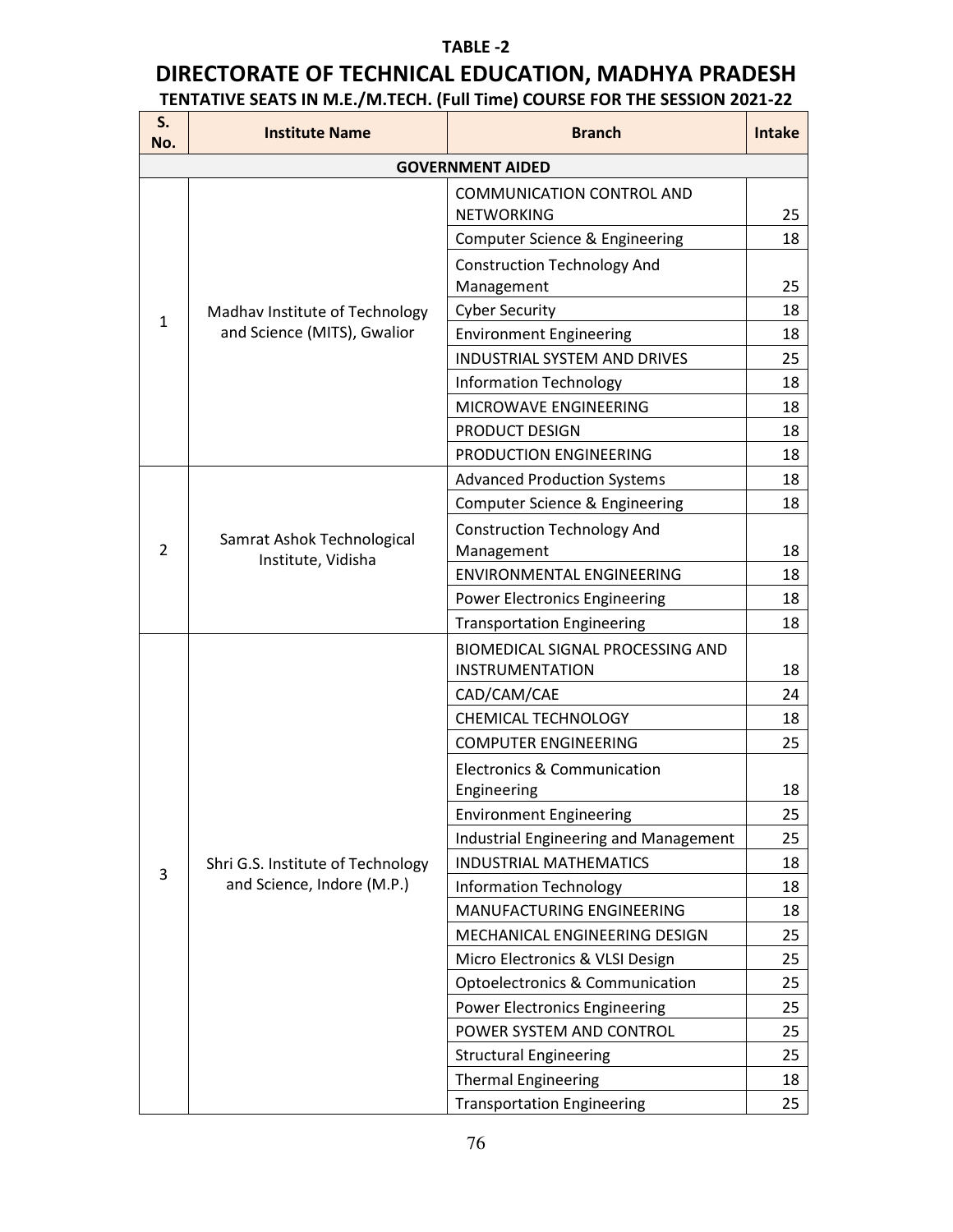| S.<br>No. | <b>Institute Name</b>                                     | <b>Branch</b>                                           | <b>Intake</b> |
|-----------|-----------------------------------------------------------|---------------------------------------------------------|---------------|
|           |                                                           | <b>Water Resource Engineering</b>                       | 25            |
|           |                                                           | <b>Government Autonomous</b>                            |               |
|           |                                                           | <b>COMMUNICATION SYSTEMS</b>                            | 18            |
|           |                                                           | <b>CONTROL SYSTEMS</b>                                  | 18            |
|           |                                                           | <b>ENVIRONMENTAL ENGINEERING</b>                        | 18            |
|           |                                                           | <b>GEOTECHNICAL ENGINEERING</b>                         | 18            |
|           |                                                           | <b>HEAT POWER ENGINEERING</b>                           | 18            |
| 1         | Jabalpur Engineering College,<br>Jabalpur                 | HIGH VOLTAGE AND POWER SYSTEMS<br><b>ENGINEERING</b>    | 18            |
|           |                                                           | HIGH VOLTAGE ENGINEERING                                | 18            |
|           |                                                           | <b>Machine Design</b>                                   | 18            |
|           |                                                           | MICROWAVE ENGINEERING                                   | 18            |
|           |                                                           | <b>Structural Engineering</b>                           | 18            |
|           |                                                           | <b>COMPUTER AIDED STRUCTURAL</b>                        |               |
|           | Ujjain Engineering College,                               | ANALYSIS AND DESIGN                                     | 25            |
| 2         | (Formerly known as Government                             | DIGITAL COMMUNICATION                                   | 18            |
|           | Engineering College Ujjain (UEC)                          | ENVIRONMENTAL MANAGEMENT                                | 25            |
|           |                                                           | Industrial Engineering and Management                   | 18            |
|           |                                                           | <b>PRIVATE</b>                                          |               |
| 1         | Acropolis Institute of Technology<br>and Research, Indore | ARTIFICIAL INTELLIGENCE AND DATA<br><b>SCIENCE</b>      | 18            |
|           |                                                           | INTERNET OF THINGS(IoT)                                 | 18            |
|           | Adina Institute of Science and                            | Computer Science & Engineering                          | 18            |
| 2         | Technology, Sagar                                         | <b>Thermal Power Engineering</b>                        | 18            |
|           |                                                           | <b>VLSI</b>                                             | 18            |
| 3         | Aditya College of Technology and<br>Science, Satna        | <b>Energy Technology</b>                                | 18            |
|           |                                                           | Computer Science & Engineering                          | 18            |
| 4         | All Saints College of Technology,<br><b>Bhopal</b>        | DIGITAL COMMUNICATION                                   | 18            |
|           |                                                           | <b>Thermal Engineering</b>                              | 18            |
|           | Alpine Institute of Technology,                           | <b>COMPUTER AIDED STRUCTURAL</b><br>ANALYSIS AND DESIGN | 18            |
| 5         | Ujjain                                                    | Computer Science & Engineering                          | 18            |
|           |                                                           | DIGITAL COMMUNICATION                                   | 18            |
|           | Astral Institute of Technology and                        | Computer Science & Engineering                          | 18            |
| 6         | Research, Indore                                          | <b>Mechanical Engineering (Thermal)</b>                 | 18            |
|           |                                                           | Computer Science & Engineering                          | 18            |
| 7         | Babulal Tarabai Institute of                              | <b>Construction Technology And</b><br>Management        | 18            |
|           | Research and Technology, Sagar                            | DIGITAL COMMUNICATION                                   | 18            |
|           |                                                           | <b>Industrial Engineering and Management</b>            | 18            |
|           | Bagulamukhi College of                                    | <b>Power Systems</b>                                    | 18            |
| 8         | Technology, Bhopal                                        | <b>Thermal Engineering</b>                              | 18            |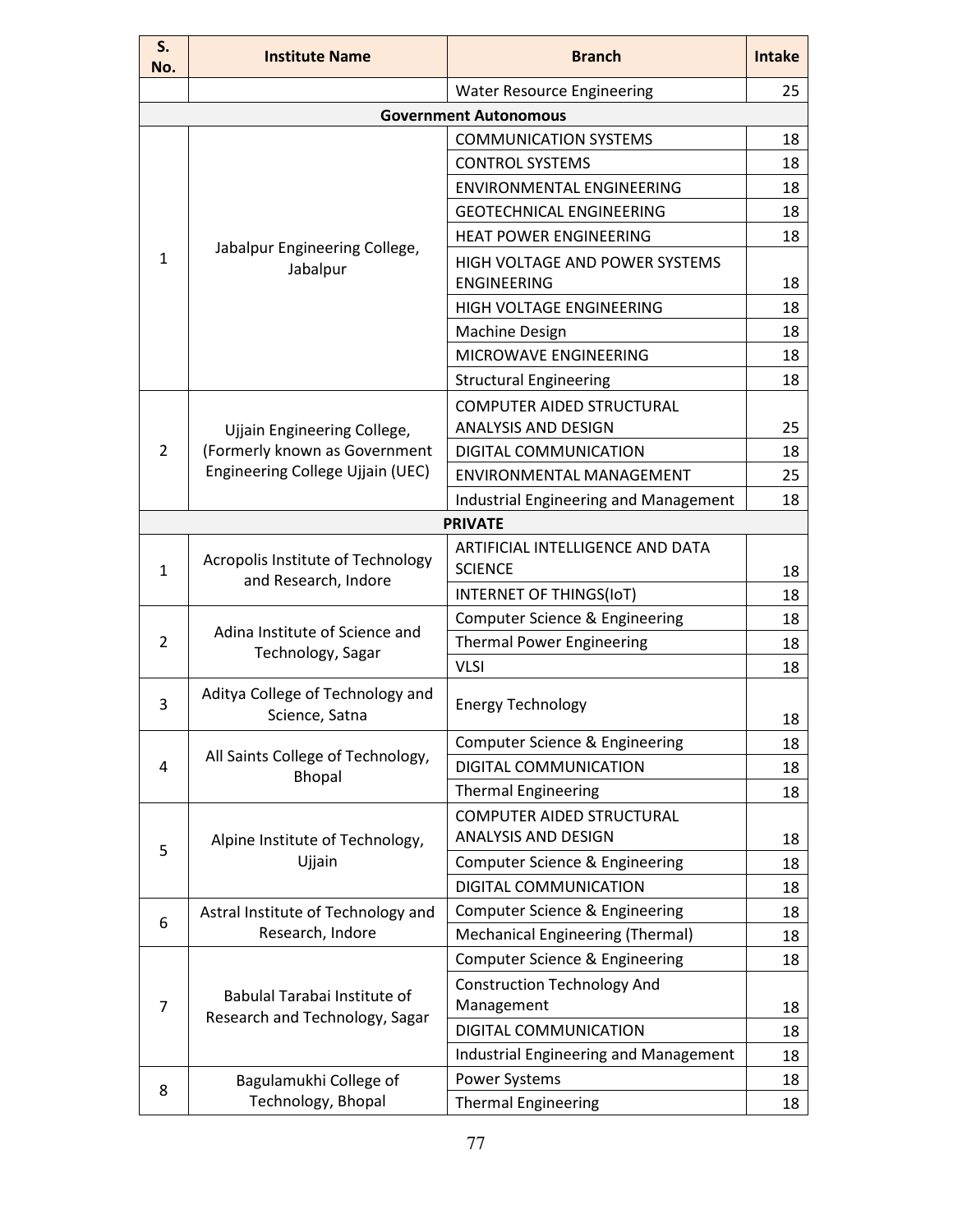| S.<br>No. | <b>Institute Name</b>                                               | <b>Branch</b>                                                                                                                                                                                                                                                                                                                                                                                                                                                                                                                                                                                                                                                                                                                                                                                                                                                                                                                                                                                                                                                                                                                                            | <b>Intake</b> |
|-----------|---------------------------------------------------------------------|----------------------------------------------------------------------------------------------------------------------------------------------------------------------------------------------------------------------------------------------------------------------------------------------------------------------------------------------------------------------------------------------------------------------------------------------------------------------------------------------------------------------------------------------------------------------------------------------------------------------------------------------------------------------------------------------------------------------------------------------------------------------------------------------------------------------------------------------------------------------------------------------------------------------------------------------------------------------------------------------------------------------------------------------------------------------------------------------------------------------------------------------------------|---------------|
|           |                                                                     | Computer Science & Engineering                                                                                                                                                                                                                                                                                                                                                                                                                                                                                                                                                                                                                                                                                                                                                                                                                                                                                                                                                                                                                                                                                                                           | 24            |
| 9         | Bansal Institute of Science and<br>Technology, Bhopal               | DIGITAL COMMUNICATION                                                                                                                                                                                                                                                                                                                                                                                                                                                                                                                                                                                                                                                                                                                                                                                                                                                                                                                                                                                                                                                                                                                                    | 18            |
|           |                                                                     | <b>Industrial Engineering</b>                                                                                                                                                                                                                                                                                                                                                                                                                                                                                                                                                                                                                                                                                                                                                                                                                                                                                                                                                                                                                                                                                                                            | 30            |
|           |                                                                     | Computer Science & Engineering                                                                                                                                                                                                                                                                                                                                                                                                                                                                                                                                                                                                                                                                                                                                                                                                                                                                                                                                                                                                                                                                                                                           | 18            |
| 10        | <b>Bhopal Institute of Technology</b><br>and Science, Bhopal        | <b>Power Systems</b>                                                                                                                                                                                                                                                                                                                                                                                                                                                                                                                                                                                                                                                                                                                                                                                                                                                                                                                                                                                                                                                                                                                                     | 18            |
|           |                                                                     | <b>Thermal Engineering</b><br><b>DIGITAL COMMUNICATION</b><br><b>Power Electronics Engineering</b><br>Computer Science & Engineering<br>Mechanical Engineering-Production &<br><b>Machine Design</b><br><b>Structural Engineering</b><br><b>Thermal Engineering</b><br><b>VLSI</b><br><b>Power Systems</b><br><b>Thermal Engineering</b><br>Computer Science & Engineering<br>DIGITAL COMMUNICATION<br>Thermal Systems & Design<br><b>Advanced Production Systems</b><br><b>COMMUNICATION SYSTEMS</b><br>Computer Science & Engineering<br><b>Cyber Security</b><br><b>Energy Technology</b><br><b>IOT AND SENSOR SYSTEMS</b><br><b>Machine Design</b><br>Software Systems<br><b>Structural Engineering</b><br>VLSI & Embedded Systems<br>Computer Science & Engineering<br>DIGITAL COMMUNICATION<br>Computer Science & Engineering<br><b>Power Systems</b><br><b>Thermal Engineering</b><br>VLSI Design & Embedded Systems<br>Computer Science & Engineering<br>DIGITAL COMMUNICATION<br><b>Machine Design</b><br>Computer Science & Engineering<br><b>Industrial Engineering and Management</b><br><b>Structural Engineering</b><br><b>VLSI Design</b> | 18            |
| 11        | Bhopal Institute of Technology,                                     |                                                                                                                                                                                                                                                                                                                                                                                                                                                                                                                                                                                                                                                                                                                                                                                                                                                                                                                                                                                                                                                                                                                                                          | 18            |
|           | <b>Bhopal</b>                                                       |                                                                                                                                                                                                                                                                                                                                                                                                                                                                                                                                                                                                                                                                                                                                                                                                                                                                                                                                                                                                                                                                                                                                                          | 18            |
|           |                                                                     |                                                                                                                                                                                                                                                                                                                                                                                                                                                                                                                                                                                                                                                                                                                                                                                                                                                                                                                                                                                                                                                                                                                                                          | 18            |
|           |                                                                     |                                                                                                                                                                                                                                                                                                                                                                                                                                                                                                                                                                                                                                                                                                                                                                                                                                                                                                                                                                                                                                                                                                                                                          | 18            |
| 12        | BM College of Technology, Indore                                    |                                                                                                                                                                                                                                                                                                                                                                                                                                                                                                                                                                                                                                                                                                                                                                                                                                                                                                                                                                                                                                                                                                                                                          | 18            |
|           |                                                                     |                                                                                                                                                                                                                                                                                                                                                                                                                                                                                                                                                                                                                                                                                                                                                                                                                                                                                                                                                                                                                                                                                                                                                          | 18            |
|           |                                                                     |                                                                                                                                                                                                                                                                                                                                                                                                                                                                                                                                                                                                                                                                                                                                                                                                                                                                                                                                                                                                                                                                                                                                                          | 18            |
|           | Corporate Institute of Science and                                  |                                                                                                                                                                                                                                                                                                                                                                                                                                                                                                                                                                                                                                                                                                                                                                                                                                                                                                                                                                                                                                                                                                                                                          | 18            |
| 13        | Technology, Bhopal                                                  |                                                                                                                                                                                                                                                                                                                                                                                                                                                                                                                                                                                                                                                                                                                                                                                                                                                                                                                                                                                                                                                                                                                                                          | 18            |
|           | Global Nature Care Sangathan's                                      |                                                                                                                                                                                                                                                                                                                                                                                                                                                                                                                                                                                                                                                                                                                                                                                                                                                                                                                                                                                                                                                                                                                                                          | 24            |
| 14        | Group of Institutions, Jabalpur                                     |                                                                                                                                                                                                                                                                                                                                                                                                                                                                                                                                                                                                                                                                                                                                                                                                                                                                                                                                                                                                                                                                                                                                                          | 24            |
| 15        | Guru Ramdas Khalsa Institute of<br>Science and Technology, Jabalpur |                                                                                                                                                                                                                                                                                                                                                                                                                                                                                                                                                                                                                                                                                                                                                                                                                                                                                                                                                                                                                                                                                                                                                          | 18            |
|           |                                                                     |                                                                                                                                                                                                                                                                                                                                                                                                                                                                                                                                                                                                                                                                                                                                                                                                                                                                                                                                                                                                                                                                                                                                                          | 18            |
|           |                                                                     |                                                                                                                                                                                                                                                                                                                                                                                                                                                                                                                                                                                                                                                                                                                                                                                                                                                                                                                                                                                                                                                                                                                                                          | 18            |
|           |                                                                     |                                                                                                                                                                                                                                                                                                                                                                                                                                                                                                                                                                                                                                                                                                                                                                                                                                                                                                                                                                                                                                                                                                                                                          | 36            |
|           |                                                                     |                                                                                                                                                                                                                                                                                                                                                                                                                                                                                                                                                                                                                                                                                                                                                                                                                                                                                                                                                                                                                                                                                                                                                          | 18            |
|           | Gyan Ganga Institute of                                             |                                                                                                                                                                                                                                                                                                                                                                                                                                                                                                                                                                                                                                                                                                                                                                                                                                                                                                                                                                                                                                                                                                                                                          | 18            |
| 16        | Technology and Science, Jabalpur                                    |                                                                                                                                                                                                                                                                                                                                                                                                                                                                                                                                                                                                                                                                                                                                                                                                                                                                                                                                                                                                                                                                                                                                                          | 18            |
|           |                                                                     |                                                                                                                                                                                                                                                                                                                                                                                                                                                                                                                                                                                                                                                                                                                                                                                                                                                                                                                                                                                                                                                                                                                                                          | 18            |
|           |                                                                     |                                                                                                                                                                                                                                                                                                                                                                                                                                                                                                                                                                                                                                                                                                                                                                                                                                                                                                                                                                                                                                                                                                                                                          | 18            |
|           |                                                                     |                                                                                                                                                                                                                                                                                                                                                                                                                                                                                                                                                                                                                                                                                                                                                                                                                                                                                                                                                                                                                                                                                                                                                          | 18            |
|           |                                                                     |                                                                                                                                                                                                                                                                                                                                                                                                                                                                                                                                                                                                                                                                                                                                                                                                                                                                                                                                                                                                                                                                                                                                                          | 18            |
| 17        | IASSCOM Fortune Institute of                                        |                                                                                                                                                                                                                                                                                                                                                                                                                                                                                                                                                                                                                                                                                                                                                                                                                                                                                                                                                                                                                                                                                                                                                          | 18            |
|           | Technology, Bhopal                                                  |                                                                                                                                                                                                                                                                                                                                                                                                                                                                                                                                                                                                                                                                                                                                                                                                                                                                                                                                                                                                                                                                                                                                                          | 18            |
|           |                                                                     |                                                                                                                                                                                                                                                                                                                                                                                                                                                                                                                                                                                                                                                                                                                                                                                                                                                                                                                                                                                                                                                                                                                                                          | 18            |
| 18        | IES College of Technology, Bhopal                                   |                                                                                                                                                                                                                                                                                                                                                                                                                                                                                                                                                                                                                                                                                                                                                                                                                                                                                                                                                                                                                                                                                                                                                          | 18            |
|           |                                                                     |                                                                                                                                                                                                                                                                                                                                                                                                                                                                                                                                                                                                                                                                                                                                                                                                                                                                                                                                                                                                                                                                                                                                                          | 18            |
|           |                                                                     |                                                                                                                                                                                                                                                                                                                                                                                                                                                                                                                                                                                                                                                                                                                                                                                                                                                                                                                                                                                                                                                                                                                                                          | 18            |
|           |                                                                     |                                                                                                                                                                                                                                                                                                                                                                                                                                                                                                                                                                                                                                                                                                                                                                                                                                                                                                                                                                                                                                                                                                                                                          | 18            |
| 19        | Indore Institute of Science and<br>Technology, Indore               |                                                                                                                                                                                                                                                                                                                                                                                                                                                                                                                                                                                                                                                                                                                                                                                                                                                                                                                                                                                                                                                                                                                                                          | 9             |
|           |                                                                     |                                                                                                                                                                                                                                                                                                                                                                                                                                                                                                                                                                                                                                                                                                                                                                                                                                                                                                                                                                                                                                                                                                                                                          | 18            |
|           |                                                                     |                                                                                                                                                                                                                                                                                                                                                                                                                                                                                                                                                                                                                                                                                                                                                                                                                                                                                                                                                                                                                                                                                                                                                          | 18            |
| 20        | Infinity Management and                                             |                                                                                                                                                                                                                                                                                                                                                                                                                                                                                                                                                                                                                                                                                                                                                                                                                                                                                                                                                                                                                                                                                                                                                          | 18            |
|           | Engineering College, Sagar                                          |                                                                                                                                                                                                                                                                                                                                                                                                                                                                                                                                                                                                                                                                                                                                                                                                                                                                                                                                                                                                                                                                                                                                                          | 18            |
|           |                                                                     |                                                                                                                                                                                                                                                                                                                                                                                                                                                                                                                                                                                                                                                                                                                                                                                                                                                                                                                                                                                                                                                                                                                                                          | 18            |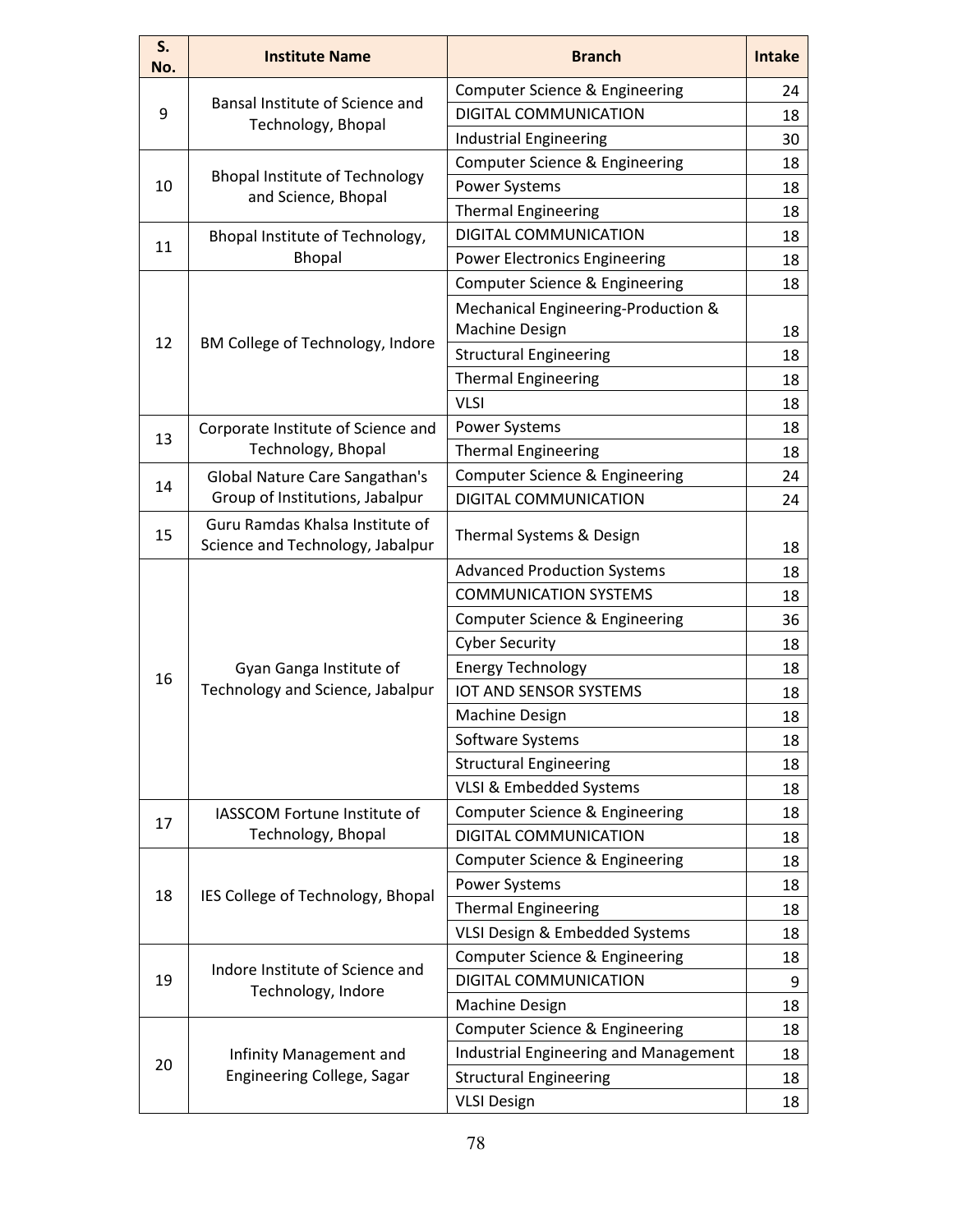| S.<br>No. | <b>Institute Name</b>                                                | <b>Branch</b>                                         | <b>Intake</b> |
|-----------|----------------------------------------------------------------------|-------------------------------------------------------|---------------|
|           |                                                                      | <b>Chemical Engineering</b>                           | 18            |
|           |                                                                      | Computer Science & Engineering                        | 18            |
|           |                                                                      | <b>Construction Planning and Management</b>           | 18            |
|           | IPS Academy, Institute of                                            | <b>Electronics &amp; Communication</b>                |               |
| 21        | Engineering and Science, Indore                                      | Engineering                                           | 9             |
|           |                                                                      | Industrial Safety And Engineering                     | 18            |
|           |                                                                      | <b>Power Electronics Engineering</b>                  | 18            |
|           |                                                                      | <b>Robotics</b>                                       | 18            |
|           |                                                                      | <b>Structural Engineering</b>                         | 18            |
|           | IPS College of Technology and                                        | <b>Construction Technology And</b>                    |               |
| 22        | Management, Gwalior                                                  | Management                                            | 18            |
|           | <b>ITM GROUP OF INSTITUTIONS</b>                                     | <b>Machine Design</b>                                 | 18            |
|           | (Institute of Technology and                                         | Computer Science & Engineering                        | 18            |
| 23        | Management) (Technical                                               | <b>VLSI</b>                                           |               |
|           | Campus), Gwalior                                                     |                                                       | 18            |
| 24        | Jai Narain College of Technology,<br><b>Bhopal</b>                   | Computer Science & Engineering                        | 12            |
|           |                                                                      | DIGITAL COMMUNICATION                                 | 18            |
|           | Jawaharlal Institute of<br>Technology, Borawan, Khargone             | <b>Industrial Engineering and Management</b>          | 18            |
| 25        |                                                                      | <b>Power Electronics Engineering</b>                  | 18            |
|           |                                                                      | Software Engineering                                  | 18            |
|           |                                                                      | <b>Transportation Engineering</b>                     | 18            |
|           |                                                                      | Computer Science & Engineering                        | 18            |
|           |                                                                      | <b>Electronics &amp; Communication</b>                |               |
|           |                                                                      | Engineering                                           | 18            |
| 26        | Jawaharlal Nehru College of<br>Technology, Rewa                      | HIGH VOLTAGE AND POWER SYSTEMS                        |               |
|           |                                                                      | <b>ENGINEERING</b>                                    | 18            |
|           |                                                                      | <b>Structural Engineering</b>                         | 18            |
|           |                                                                      | <b>Thermal Engineering</b>                            | 9             |
|           |                                                                      | Computer Science & Engineering                        | 18            |
| 27        | Kailash Narayan Patidar College of<br>Science and Technology, Bhopal | <b>Cyber Security</b>                                 | 18            |
|           |                                                                      | DIGITAL COMMUNICATION                                 | 18            |
|           |                                                                      | <b>Thermal Engineering</b>                            | 18            |
| 28        | Kopal Institute of Science and<br>Technology, Bhopal                 | Computer Science & Engineering                        | 18            |
|           |                                                                      | <b>Power Systems</b>                                  | 24            |
|           | Lakshmi Narain College of                                            | Computer Science & Engineering                        | 18            |
| 29        | Technology and Science (RIT),                                        | <b>Electronics &amp; Communication</b><br>Engineering |               |
|           | Indore                                                               | <b>Thermal Engineering</b>                            | 9<br>18       |
|           | Lakshmi Narain College of                                            |                                                       |               |
| 30        | Technology and Science, Bhopal                                       | Computer Science & Engineering                        | 30            |
| 31        | Lakshmi Narain College of                                            | Computer Science & Engineering                        | 24            |
|           | Technology Excellence, Bhopal                                        | DIGITAL COMMUNICATION                                 | 18            |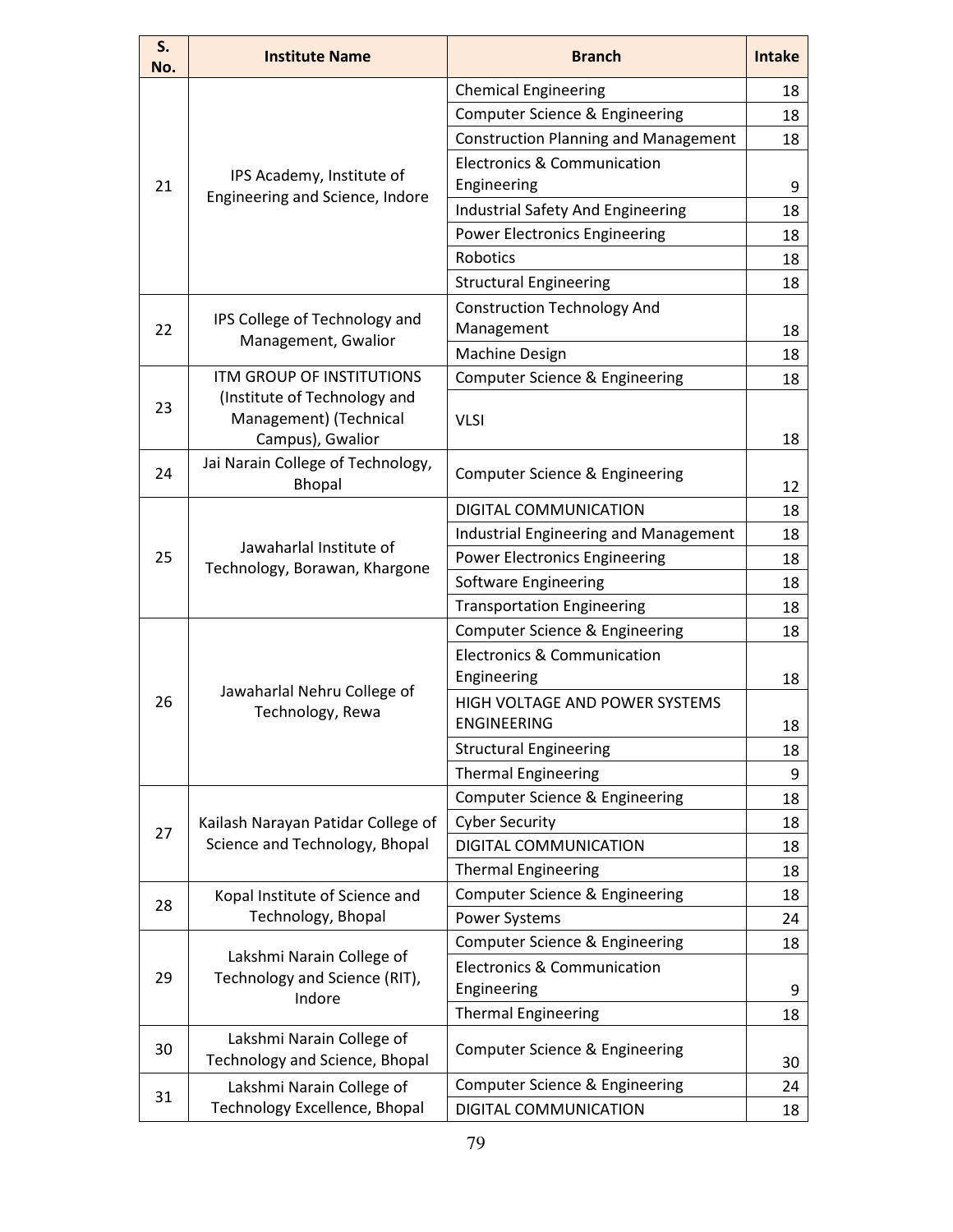| S.<br>No.                                          | <b>Institute Name</b>                                  | <b>Branch</b>                                                   | <b>Intake</b> |
|----------------------------------------------------|--------------------------------------------------------|-----------------------------------------------------------------|---------------|
|                                                    |                                                        | <b>Power Systems</b>                                            | 30            |
|                                                    |                                                        | Computer Science & Engineering                                  | 30            |
|                                                    |                                                        | <b>Construction Technology And</b>                              |               |
| 32<br>33<br>34<br>35<br>36<br>37<br>38<br>39<br>40 |                                                        | Management                                                      | 30            |
|                                                    | Lakshmi Narain College of<br>Technology, Bhopal        | <b>Power Electronics Engineering</b>                            | 30            |
|                                                    |                                                        | <b>Structural Engineering</b>                                   | 30            |
|                                                    |                                                        | <b>Thermal Engineering</b>                                      | 30            |
|                                                    |                                                        | <b>VLSI</b>                                                     | 30            |
|                                                    |                                                        | Computer Science & Engineering                                  | 24            |
|                                                    | Lakshmi Narain College of<br>Technology, Indore        | DIGITAL COMMUNICATION                                           | 24            |
|                                                    |                                                        | <b>Thermal Engineering</b>                                      | 18            |
|                                                    | Lord Krishna College of                                | <b>Computer Science &amp; Engineering</b>                       | 18            |
|                                                    | Technology, Indore                                     | <b>VLSI</b>                                                     | 18            |
|                                                    | Mahakal Institute Technology and<br>Management, Ujjain | <b>Structural Engineering</b>                                   | 18            |
|                                                    |                                                        | <b>Electronics &amp; Communication</b>                          |               |
|                                                    | Mahakal Instute of Technology,                         | Engineering                                                     | 9             |
|                                                    | Ujjain                                                 | <b>Information Technology</b>                                   | 18            |
|                                                    |                                                        | Mechanical Engineering (IEM)                                    | 18            |
|                                                    |                                                        | <b>Computer Science &amp; Engineering</b>                       | 18            |
|                                                    | Maharana Pratap College of                             | Electronics & Communication Engg.-                              |               |
|                                                    |                                                        | <b>Communication Control &amp; Net</b>                          | 18            |
|                                                    | Technology, Gwalior                                    | Instrumentation & Control Engineering                           | 18            |
|                                                    |                                                        | Mechanical Engineering-Production &<br><b>Industrial System</b> | 18            |
|                                                    |                                                        | Computer Science & Engineering                                  | 18            |
|                                                    | Malwa Institute of Science and                         | <b>Structural Engineering</b>                                   | 18            |
|                                                    | Technology, Indore                                     | <b>Thermal Engineering</b>                                      | 18            |
|                                                    |                                                        | CAD/CAM Engg.                                                   | 18            |
|                                                    | Malwa Institute of Technology,                         | Computer Science & Engineering                                  | 18            |
|                                                    | Indore                                                 | <b>Power Electronics Engineering</b>                            | 18            |
|                                                    |                                                        | Computer Science & Engineering                                  | 18            |
|                                                    | Millennium Institute of                                | DIGITAL COMMUNICATION                                           | 18            |
|                                                    | Technology and Science, Bhopal                         | <b>Power Electronics Engineering</b>                            | 24            |
|                                                    |                                                        | <b>Structural Engineering</b>                                   | 24            |
|                                                    |                                                        | <b>Computer Science &amp; Engineering</b>                       | 18            |
|                                                    |                                                        | <b>Construction Technology And</b>                              |               |
| 41                                                 | Millennium Institute of                                | Management                                                      | 24            |
|                                                    | Technology, Bhopal                                     | <b>Machine Design</b>                                           | 24            |
|                                                    |                                                        | <b>Thermal Engineering</b>                                      | 18            |
|                                                    |                                                        | <b>Computer Integrated Manufacturing</b>                        | 18            |
| 42                                                 | Mittal Institute of Technology,<br><b>Bhopal</b>       | Computer Science & Engineering                                  | 18            |
|                                                    |                                                        | DIGITAL COMMUNICATION                                           | 18            |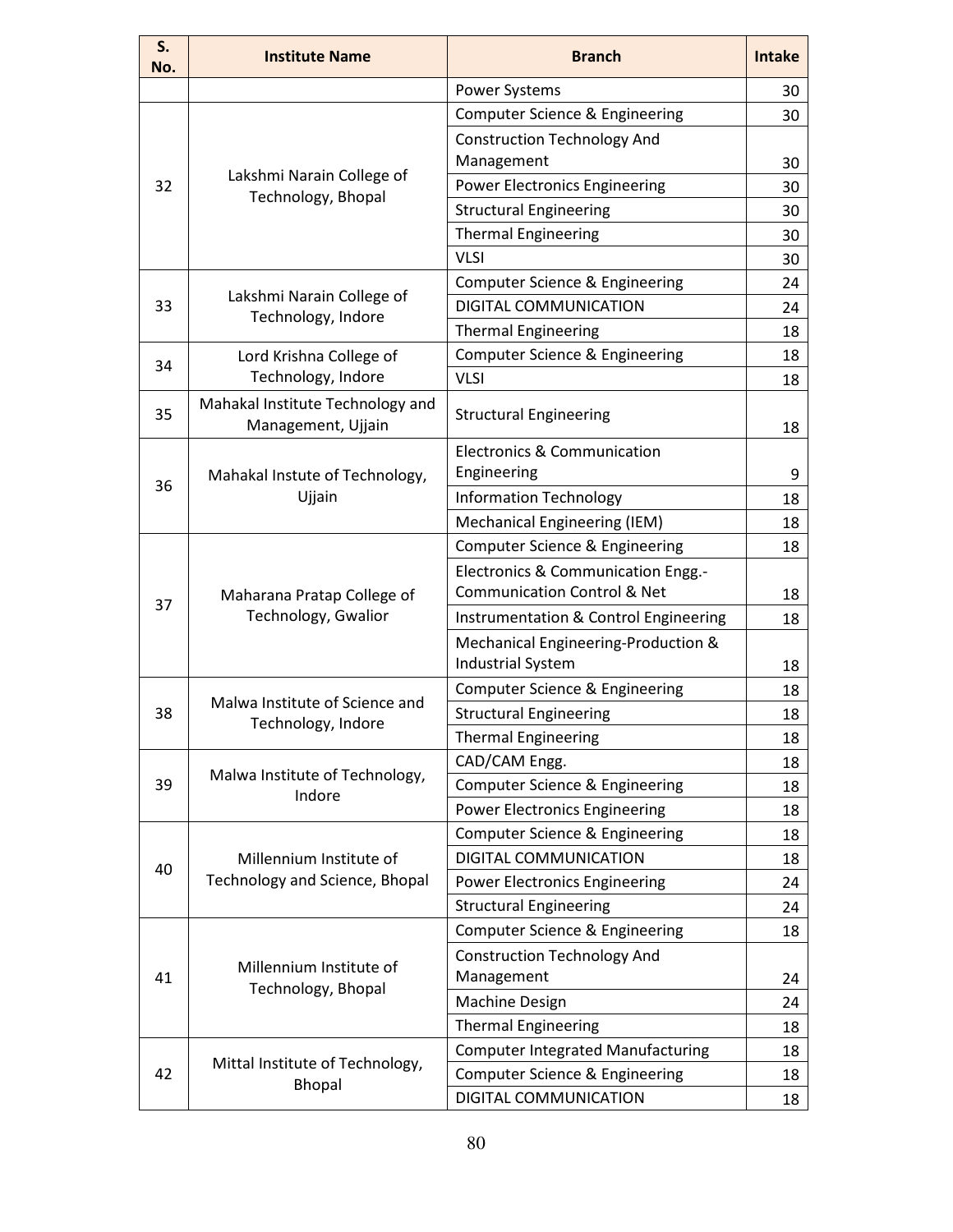| S.<br>No. | <b>Institute Name</b>                                     | <b>Branch</b>                                            | <b>Intake</b> |
|-----------|-----------------------------------------------------------|----------------------------------------------------------|---------------|
|           |                                                           | <b>Power Electronics Engineering</b>                     | 18            |
|           |                                                           | Computer Science & Engineering                           | 18            |
|           | Nagaji Institute of Technology and                        | <b>CONTROL SYSTEMS</b>                                   | 18            |
| 43        |                                                           | Electronics & Communication<br>Engineering               | 9             |
|           | Management, Gwalior                                       | Embedded System & VLSI Design                            | 18            |
|           |                                                           | Software Engineering                                     | 18            |
|           |                                                           | <b>Thermal Engineering</b>                               | 18            |
|           |                                                           | <b>Advanced Production Systems</b>                       | 18            |
|           |                                                           | Computer Science & Engineering                           | 36            |
|           |                                                           | DIGITAL COMMUNICATION                                    | 24            |
| 44        | NRI Institute of Information                              | <b>Information Technology</b>                            | 12            |
|           | Science and Technology, Bhopal                            | <b>Machine Design and Robotics</b>                       | 18            |
|           |                                                           | <b>Power Electronics Engineering</b>                     | 18            |
|           |                                                           | VLSI Design & Embedded Systems                           | 18            |
|           |                                                           | <b>Building Construction Technology</b>                  | 24            |
|           |                                                           | Computer Science & Engineering                           | 18            |
| 45        | NRI Institute of Research and<br>Technology, Bhopal       | DIGITAL COMMUNICATION                                    | 18            |
|           |                                                           | <b>Machine Design and Robotics</b>                       | 18            |
|           |                                                           | <b>Thermal Engineering</b>                               | 24            |
|           |                                                           | DIGITAL COMMUNICATION                                    | 18            |
| 46        | Ojaswini Institute of Management<br>and Technology, Damoh | Electrical & Electronics Engineering<br>(Control System) | 18            |
|           |                                                           | Mechanical Engineering & Heat Power                      | 18            |
|           |                                                           | Computer Science & Engineering                           | 12            |
| 47        | Oriental College of Technology,                           | <b>Electronics &amp; Communication</b><br>Engineering    | 12            |
|           | <b>Bhopal</b>                                             | <b>Power Electronics Engineering</b>                     | 24            |
|           |                                                           | <b>Thermal Engineering</b>                               | 24            |
|           |                                                           | Computer Science & Engineering                           | 12            |
|           |                                                           | <b>Construction Technology And</b>                       |               |
|           |                                                           | Management                                               | 24            |
| 48        | Oriental Institute of Science and                         | DIGITAL COMMUNICATION                                    | 18            |
|           | Technology, Bhopal                                        | <b>Machine Design</b>                                    | 24            |
|           |                                                           | Power Systems                                            | 24            |
|           |                                                           | Software Engineering                                     | 6             |
|           |                                                           | Computer Science & Engineering                           | 18            |
|           |                                                           | DIGITAL COMMUNICATION                                    | 18            |
|           | PATEL GROUP OF INSTITUTIONS                               | <b>Information Technology</b>                            | 18            |
| 49        | (PATEL COLLEGE OF SCIENCE AND<br>TECHNOLOGY), INDORE      | Software Systems                                         | 18            |
|           |                                                           | <b>Thermal Engineering</b>                               | 18            |
|           |                                                           | <b>VLSI</b>                                              | 18            |
| 50        | Patel Group of Institutions (Patel                        | <b>Computer Science &amp; Engineering</b>                | 36            |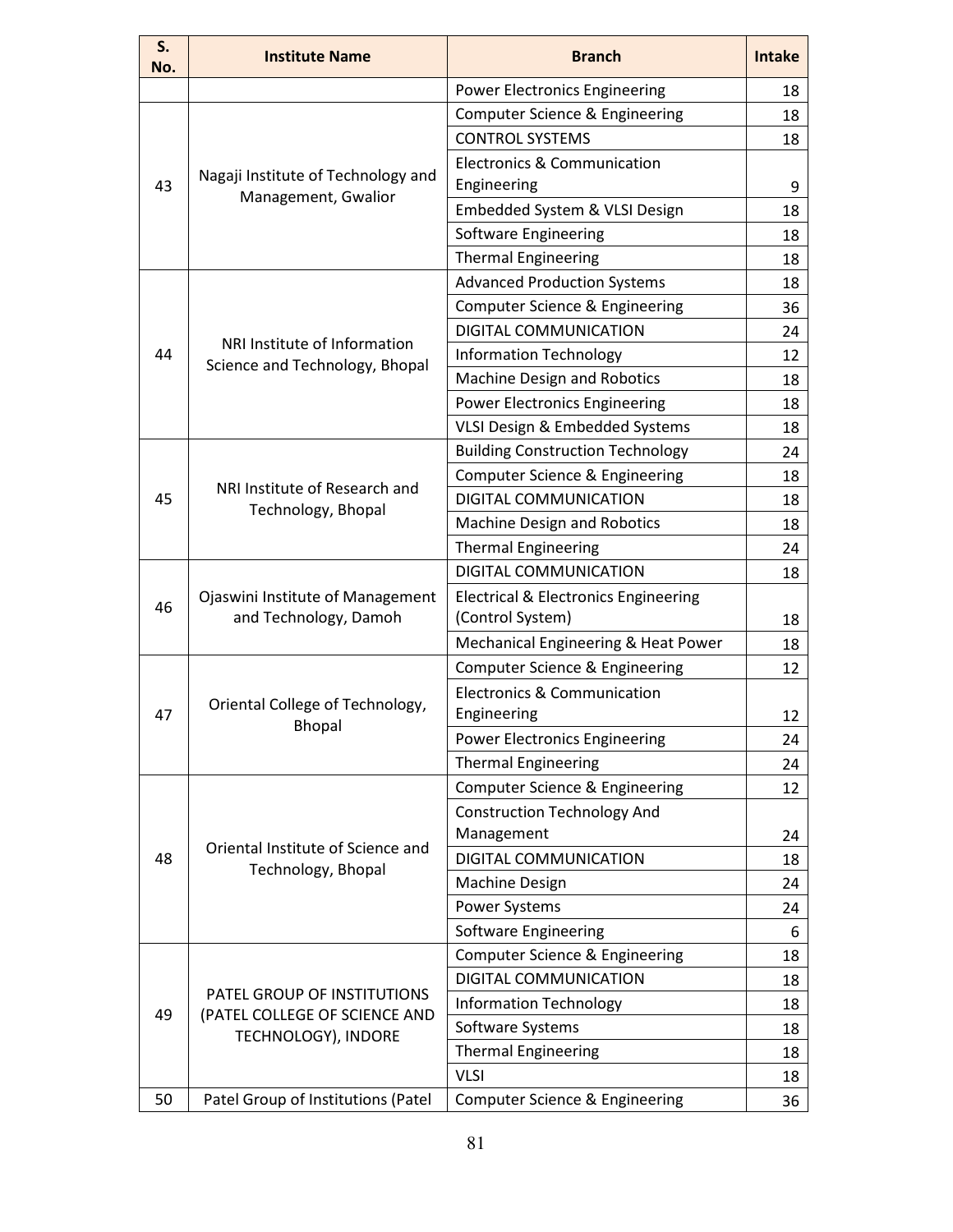| <b>Institute Name</b>                                                                  | <b>Branch</b>                                                                                                                                                                                                                                          | <b>Intake</b> |
|----------------------------------------------------------------------------------------|--------------------------------------------------------------------------------------------------------------------------------------------------------------------------------------------------------------------------------------------------------|---------------|
| College of Science and                                                                 | DIGITAL COMMUNICATION                                                                                                                                                                                                                                  | 18            |
|                                                                                        | Software Systems                                                                                                                                                                                                                                       | 18            |
|                                                                                        | <b>Thermal Engineering</b>                                                                                                                                                                                                                             | 18            |
| Prashanti Institute of Technology<br>and Science, Ujjain                               | <b>Structural Design</b>                                                                                                                                                                                                                               | 24            |
| PRESTIGE INSTITUTE OF<br><b>ENGINEERING MANAGEMENT</b><br>AND RESEARCH, INDORE         | Mechanical Engineering-CAD/CAM                                                                                                                                                                                                                         | 12            |
|                                                                                        | Computer Science & Engineering                                                                                                                                                                                                                         | 48            |
|                                                                                        | DIGITAL COMMUNICATION                                                                                                                                                                                                                                  | 48            |
|                                                                                        | <b>Thermal Engineering</b>                                                                                                                                                                                                                             | 24            |
|                                                                                        | Computer Science & Engineering                                                                                                                                                                                                                         | 30            |
| Radharaman Engineering College,<br>Bhopal                                              | <b>Construction Technology And</b><br>Management                                                                                                                                                                                                       | 30            |
|                                                                                        | <b>Power Systems</b>                                                                                                                                                                                                                                   | 30            |
|                                                                                        | <b>Advanced Production Systems</b>                                                                                                                                                                                                                     | 18            |
|                                                                                        | Computer Science & Engineering                                                                                                                                                                                                                         | 18            |
| Mahavidhyalaya, Bhopal                                                                 | <b>Construction Technology And</b><br>Management                                                                                                                                                                                                       | 24            |
|                                                                                        | DIGITAL COMMUNICATION                                                                                                                                                                                                                                  | 18            |
|                                                                                        | Computer Science & Engineering                                                                                                                                                                                                                         | 24            |
|                                                                                        | DIGITAL COMMUNICATION                                                                                                                                                                                                                                  | 18            |
|                                                                                        | <b>Thermal Engineering</b>                                                                                                                                                                                                                             | 18            |
|                                                                                        | Computer Science & Engineering                                                                                                                                                                                                                         | 24            |
| Sagar Institute of Research and<br>Technology - Excellence, Bhopal                     | <b>Construction Technology And</b><br>Management                                                                                                                                                                                                       | 24            |
|                                                                                        | <b>Mechanical Engineering (Production)</b>                                                                                                                                                                                                             | 24            |
|                                                                                        | Computer Science & Engineering                                                                                                                                                                                                                         | 24            |
| Sagar Institute of Research and                                                        | DIGITAL COMMUNICATION                                                                                                                                                                                                                                  | 24            |
| Technology, Bhopal                                                                     | <b>Thermal Engineering</b>                                                                                                                                                                                                                             | 18            |
|                                                                                        | <b>VLSI &amp; Microelectronics</b>                                                                                                                                                                                                                     | 18            |
| Sagar Institute of Research,                                                           | Computer Science & Engineering                                                                                                                                                                                                                         | 24            |
| Technology and Science, Bhopal                                                         | <b>Structural Engineering</b>                                                                                                                                                                                                                          | 30            |
|                                                                                        | Computer Science & Engineering                                                                                                                                                                                                                         | 18            |
|                                                                                        | DIGITAL COMMUNICATION                                                                                                                                                                                                                                  | 18            |
|                                                                                        | Machine Design                                                                                                                                                                                                                                         | 18            |
|                                                                                        | <b>Thermal Engineering</b>                                                                                                                                                                                                                             | 18            |
|                                                                                        | <b>VLSI Design</b>                                                                                                                                                                                                                                     | 18            |
| Sagar Institute of Science,<br><b>Technology and Engineering</b><br>(SISTec-E), Bhopal | <b>Power Systems</b>                                                                                                                                                                                                                                   | 18            |
|                                                                                        | Computer Science & Engineering                                                                                                                                                                                                                         | 18            |
| Technology and Research (SISTec-<br>R), Bhopal                                         | <b>Construction Technology And</b><br>Management                                                                                                                                                                                                       | 18            |
|                                                                                        | Technology, Bhopal)<br>Radha Raman Institute of<br>Technology and Science, Bhopal<br>Rajeev Gandhi Prodyogiki<br>Rewa Institute of Technology,<br>Rewa<br>Sagar Institute of Science and<br>Technology (SISTEC), Bhopal<br>Sagar Institute of Science, |               |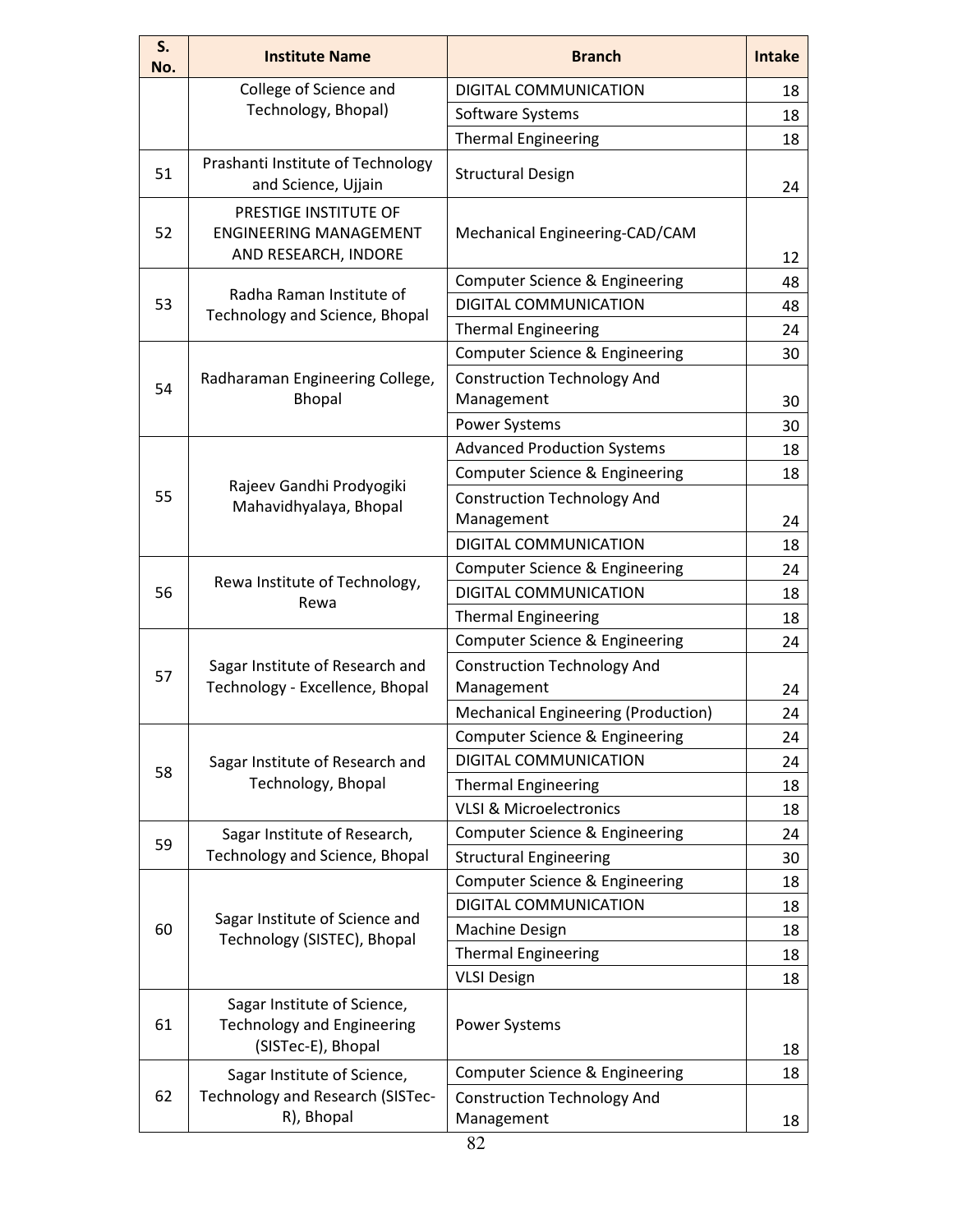| S.<br>No.                                                      | <b>Institute Name</b>                                       | <b>Branch</b>                                         | <b>Intake</b> |
|----------------------------------------------------------------|-------------------------------------------------------------|-------------------------------------------------------|---------------|
|                                                                |                                                             | <b>Advanced Production Systems</b>                    | 18            |
| 63<br>64<br>65<br>66<br>67<br>68<br>69<br>70<br>71<br>72<br>73 | SAM College of Engineering and                              | Computer Science & Engineering                        | 18            |
|                                                                | Technology, Bhopal                                          | Micro Electronics & VLSI Design                       | 18            |
|                                                                |                                                             | <b>Structural Engineering</b>                         | 18            |
|                                                                |                                                             | Computer Science & Engineering                        | 18            |
|                                                                | Sanghvi Institute of management                             | Electronics & Communication<br>Engineering            | 18            |
|                                                                | and Science, Indore                                         | <b>Embedded Systems</b>                               | 18            |
|                                                                |                                                             | Industrial & production Engineering                   | 18            |
|                                                                |                                                             | <b>Structural Engineering</b>                         | 18            |
|                                                                | Saraswati Institute of Engineering                          | <b>Machine Design</b>                                 | 6             |
|                                                                | and Technology, Jabalpur                                    | <b>Structural Engineering</b>                         | 18            |
|                                                                |                                                             | DIGITAL COMMUNICATION                                 | 24            |
|                                                                | Scope College of Engineering,                               | Power Systems                                         | 24            |
|                                                                | <b>Bhopal</b>                                               | <b>Thermal Engineering</b>                            | 18            |
|                                                                |                                                             | <b>VLSI</b>                                           | 24            |
|                                                                |                                                             | Computer Science & Engineering                        | 18            |
|                                                                | Shiv Kumar Singh Institute of                               | Embedded System & VLSI Design                         | 18            |
|                                                                | Technology and Science, Indore                              | <b>Industrial Safety And Engineering</b>              | 18            |
|                                                                |                                                             | <b>Structural Engineering</b>                         | 18            |
|                                                                | Shri Dadaji Institute of Technology<br>and Science, Khandwa | Industrial Engineering and Management                 | 18            |
|                                                                |                                                             | Computer Science & Engineering                        | 18            |
|                                                                |                                                             | <b>DIGITAL COMMUNICATION</b>                          | 18            |
|                                                                | Shri Ram College of Engineering<br>and Management, Banmore  | System Software                                       | 9             |
|                                                                |                                                             | Thermal Systems & Design                              | 18            |
|                                                                |                                                             | <b>VLSI</b>                                           | 18            |
|                                                                | Shri Ram Group of Institution                               | Computer Science & Engineering                        | 18            |
|                                                                | (Faculty of Engineering, Pharmacy,                          | <b>ENVIRONMENTAL ENGINEERING</b>                      | 18            |
|                                                                | MBA, MCA), Jabalpur                                         | <b>Structural Engineering</b>                         | 18            |
|                                                                |                                                             | Computer Science & Engineering                        | 18            |
|                                                                | Shri Ram Institute of Science and<br>Technology, Jabalpur   | DIGITAL COMMUNICATION                                 | 18            |
|                                                                |                                                             | <b>Energy Technology</b>                              | 18            |
|                                                                |                                                             | Computer Science & Engineering                        | 18            |
|                                                                |                                                             | <b>Computer Technology and Application</b>            | 18            |
|                                                                | Shri Ram Institute of Technology,                           | <b>Electronics &amp; Communication</b><br>Engineering | 18            |
|                                                                | Jabalpur                                                    | <b>HEAT POWER ENGINEERING</b>                         | 18            |
|                                                                |                                                             | <b>Machine Design</b>                                 | 18            |
|                                                                |                                                             | Power Systems                                         | 18            |
|                                                                |                                                             | <b>VLSI</b>                                           | 18            |
|                                                                | Sri Aurobindo Institute of                                  | Computer Science & Engineering                        | 8             |
|                                                                | Technology, Indore                                          | Mechanical Engineering (IEM)                          | 18            |
|                                                                |                                                             |                                                       |               |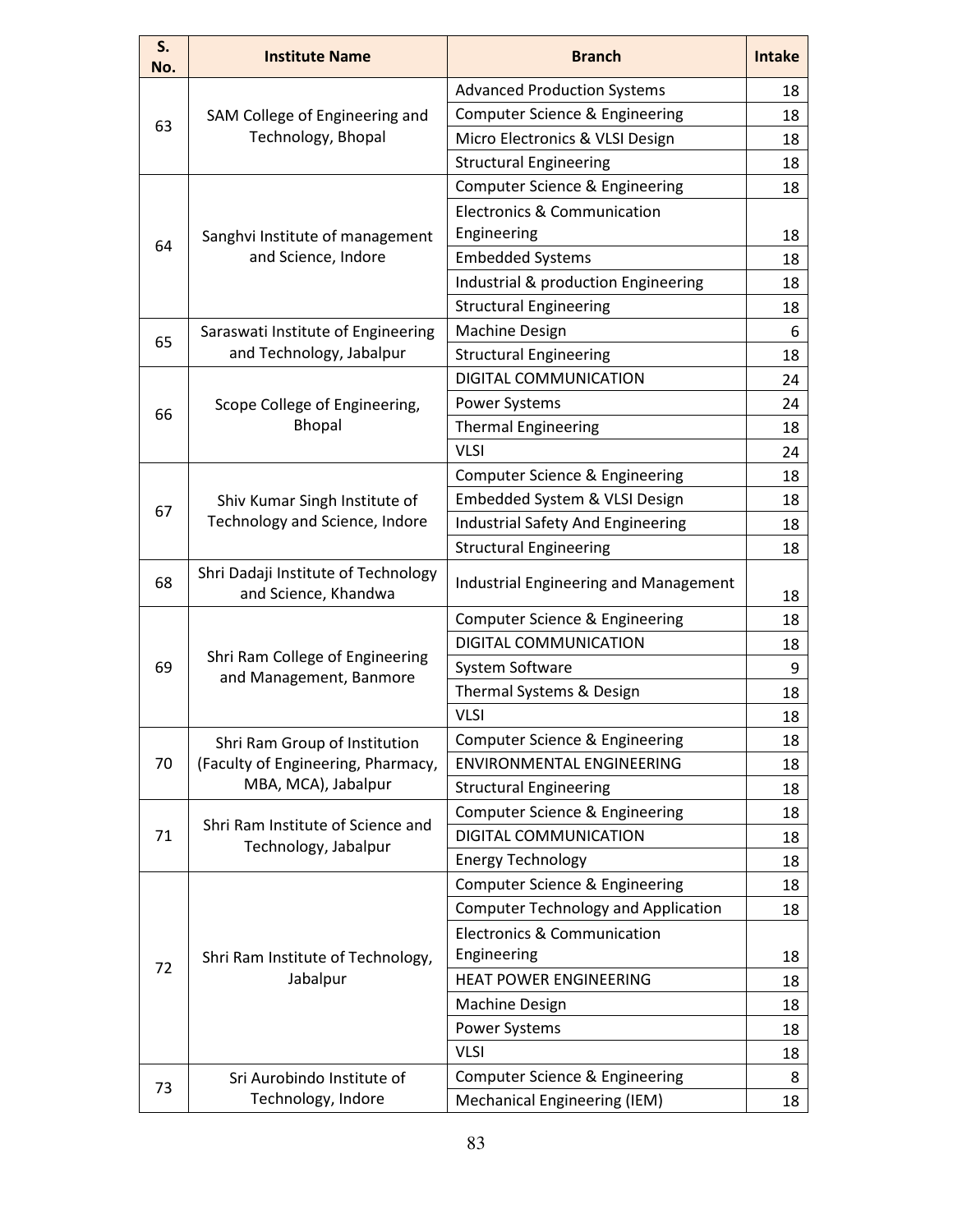| S.<br>No. | <b>Institute Name</b>                                       | <b>Branch</b>                                                                                                                                                                                                                                                                                                                                                                                                                                                                                                                                                                                                                                   | <b>Intake</b> |
|-----------|-------------------------------------------------------------|-------------------------------------------------------------------------------------------------------------------------------------------------------------------------------------------------------------------------------------------------------------------------------------------------------------------------------------------------------------------------------------------------------------------------------------------------------------------------------------------------------------------------------------------------------------------------------------------------------------------------------------------------|---------------|
|           |                                                             | <b>Structural Engineering</b>                                                                                                                                                                                                                                                                                                                                                                                                                                                                                                                                                                                                                   | 18            |
| 74        | Sushila Devi Bansal College of                              | Computer Science & Engineering                                                                                                                                                                                                                                                                                                                                                                                                                                                                                                                                                                                                                  | 18            |
|           | Engineering, Indore                                         | <b>Structural Engineering</b>                                                                                                                                                                                                                                                                                                                                                                                                                                                                                                                                                                                                                   | 30            |
|           |                                                             | Computer Science & Engineering                                                                                                                                                                                                                                                                                                                                                                                                                                                                                                                                                                                                                  | 18            |
| 75        | Sushila Devi Bansal College of<br>Technology, Indore        | DIGITAL COMMUNICATION                                                                                                                                                                                                                                                                                                                                                                                                                                                                                                                                                                                                                           | 18            |
|           |                                                             | Thermal Systems & Design                                                                                                                                                                                                                                                                                                                                                                                                                                                                                                                                                                                                                        | 18            |
|           |                                                             | Computer Science & Engineering                                                                                                                                                                                                                                                                                                                                                                                                                                                                                                                                                                                                                  | 18            |
| 76        | Swami Vivekanand College of                                 | Design of Mechanical System                                                                                                                                                                                                                                                                                                                                                                                                                                                                                                                                                                                                                     | 18            |
|           | Engineering, Indore                                         | <b>Power Systems</b>                                                                                                                                                                                                                                                                                                                                                                                                                                                                                                                                                                                                                            | 18            |
|           |                                                             | <b>VLSI Design</b>                                                                                                                                                                                                                                                                                                                                                                                                                                                                                                                                                                                                                              | 18            |
| 77        | Swami Vivekanand College of                                 | Computer Science & Engineering                                                                                                                                                                                                                                                                                                                                                                                                                                                                                                                                                                                                                  | 24            |
|           | Science and Technology, Bhopal                              | DIGITAL COMMUNICATION                                                                                                                                                                                                                                                                                                                                                                                                                                                                                                                                                                                                                           | 24            |
|           |                                                             | Computer Science & Engineering                                                                                                                                                                                                                                                                                                                                                                                                                                                                                                                                                                                                                  | 24            |
| 78        | Takshshila Institute of Engineering                         | DIGITAL COMMUNICATION                                                                                                                                                                                                                                                                                                                                                                                                                                                                                                                                                                                                                           | 24            |
|           | and Technology, Jabalpur                                    | <b>Energy Technology</b>                                                                                                                                                                                                                                                                                                                                                                                                                                                                                                                                                                                                                        | 18            |
|           |                                                             | Industrial Engineering and Management                                                                                                                                                                                                                                                                                                                                                                                                                                                                                                                                                                                                           | 18            |
|           |                                                             | Artificial Intelligence and Machine                                                                                                                                                                                                                                                                                                                                                                                                                                                                                                                                                                                                             |               |
|           |                                                             | Learning                                                                                                                                                                                                                                                                                                                                                                                                                                                                                                                                                                                                                                        | 30            |
| 79        | Technocrats Institute of<br>Technology (Excellence), Bhopal | Computer Science & Engineering                                                                                                                                                                                                                                                                                                                                                                                                                                                                                                                                                                                                                  | 24            |
|           |                                                             | <b>Construction Technology And</b>                                                                                                                                                                                                                                                                                                                                                                                                                                                                                                                                                                                                              |               |
|           |                                                             | Management                                                                                                                                                                                                                                                                                                                                                                                                                                                                                                                                                                                                                                      | 30            |
|           |                                                             | Computer Science & Engineering                                                                                                                                                                                                                                                                                                                                                                                                                                                                                                                                                                                                                  | 24            |
| 80        | Technocrats Institute of<br>Technology and Science, Bhopal  | Heat Power and Thermal Engineering                                                                                                                                                                                                                                                                                                                                                                                                                                                                                                                                                                                                              | 30            |
|           |                                                             | <b>Power Systems</b><br>Computer Science & Engineering<br><b>DIGITAL COMMUNICATION</b><br>Heat Power and Thermal Engineering<br>Micro Electronics & VLSI Design<br><b>Power Electronics Engineering</b><br><b>Power Systems</b><br><b>CONSTRUCTION TECHNOLOGY</b><br><b>CSE-Artificial Intelligence and Machine</b><br>Learning<br>DIGITAL COMMUNICATION<br><b>Power Electronics Engineering</b><br><b>Thermal Engineering</b><br><b>VLSI</b><br><b>Power Electronics Engineering</b><br>VLSI & Embedded Systems Design<br>Computer Science & Engineering<br>DIGITAL COMMUNICATION<br><b>Energy Technology</b><br><b>Structural Engineering</b> | 30            |
|           |                                                             |                                                                                                                                                                                                                                                                                                                                                                                                                                                                                                                                                                                                                                                 | 24            |
|           |                                                             |                                                                                                                                                                                                                                                                                                                                                                                                                                                                                                                                                                                                                                                 | 24            |
| 81        | Technocrats Institute of                                    |                                                                                                                                                                                                                                                                                                                                                                                                                                                                                                                                                                                                                                                 | 30            |
|           | Technology, Bhopal                                          |                                                                                                                                                                                                                                                                                                                                                                                                                                                                                                                                                                                                                                                 | 30            |
|           |                                                             |                                                                                                                                                                                                                                                                                                                                                                                                                                                                                                                                                                                                                                                 | 18            |
|           |                                                             |                                                                                                                                                                                                                                                                                                                                                                                                                                                                                                                                                                                                                                                 | 30            |
|           | TECHNOCRATS INSTITUTE OF                                    |                                                                                                                                                                                                                                                                                                                                                                                                                                                                                                                                                                                                                                                 | 30            |
| 82        | TECHNOLOGY-ADVANCE, BHOPAL                                  |                                                                                                                                                                                                                                                                                                                                                                                                                                                                                                                                                                                                                                                 |               |
|           |                                                             |                                                                                                                                                                                                                                                                                                                                                                                                                                                                                                                                                                                                                                                 | 30            |
|           |                                                             |                                                                                                                                                                                                                                                                                                                                                                                                                                                                                                                                                                                                                                                 | 18            |
| 83        | Trinity Institute of Technology and                         |                                                                                                                                                                                                                                                                                                                                                                                                                                                                                                                                                                                                                                                 | 18            |
|           | Research, Bhopal                                            |                                                                                                                                                                                                                                                                                                                                                                                                                                                                                                                                                                                                                                                 | 18            |
|           |                                                             |                                                                                                                                                                                                                                                                                                                                                                                                                                                                                                                                                                                                                                                 | 18            |
| 84        | Truba College of Science and                                |                                                                                                                                                                                                                                                                                                                                                                                                                                                                                                                                                                                                                                                 | 18            |
|           | Technology, Bhopal                                          |                                                                                                                                                                                                                                                                                                                                                                                                                                                                                                                                                                                                                                                 | 18            |
|           |                                                             |                                                                                                                                                                                                                                                                                                                                                                                                                                                                                                                                                                                                                                                 | 18            |
| 85        | Truba Institute of Engineering and                          |                                                                                                                                                                                                                                                                                                                                                                                                                                                                                                                                                                                                                                                 | 18            |
|           | Information Technology, Bhopal                              |                                                                                                                                                                                                                                                                                                                                                                                                                                                                                                                                                                                                                                                 | 24            |
|           |                                                             |                                                                                                                                                                                                                                                                                                                                                                                                                                                                                                                                                                                                                                                 | 18            |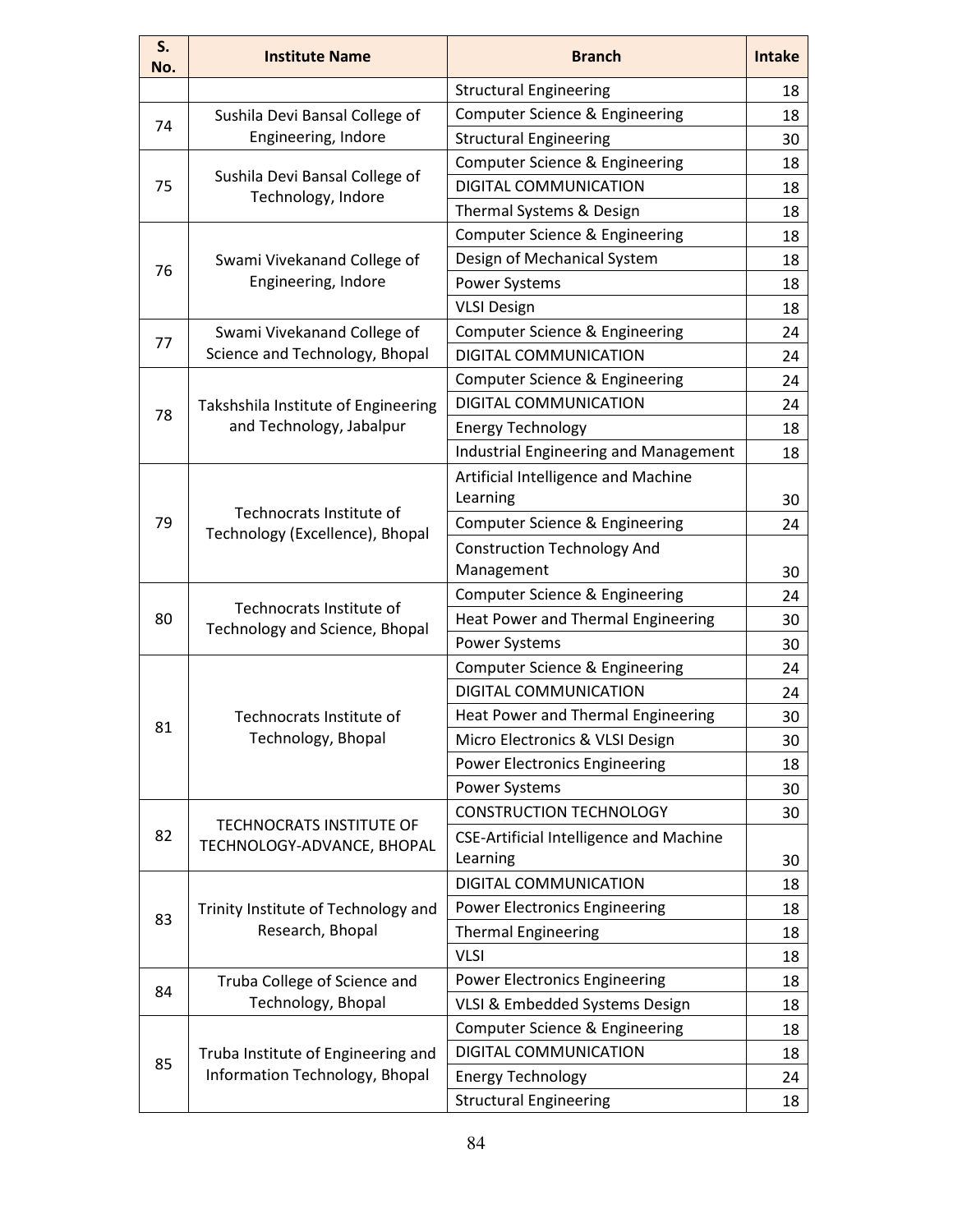| S.<br>No.      | <b>Institute Name</b>                                                               | <b>Branch</b>                              | <b>Intake</b> |
|----------------|-------------------------------------------------------------------------------------|--------------------------------------------|---------------|
|                |                                                                                     | <b>Thermal Engineering</b>                 | 18            |
| 86             |                                                                                     | <b>Computer Science &amp; Engineering</b>  | 24            |
|                | Vaishnavi Institute of Technology                                                   | <b>DIGITAL COMMUNICATION</b>               | 24            |
|                | and Science, Raisen                                                                 | <b>Machine Design</b>                      | 24            |
|                | Vidhyapeeth Institute of Science                                                    | <b>Thermal Engineering</b>                 | 18            |
| 87             | and Technology, Bhopal                                                              | VLSI & Embedded Systems Design             | 18            |
|                | Vikrant Institute of Technology                                                     | Computer Science & Engineering             | 18            |
|                |                                                                                     | <b>Information Technology</b>              | 12            |
| 88             |                                                                                     | <b>Mechanical Engineering (Production)</b> | 18            |
|                | and Management, Gwalior                                                             | <b>Power Systems</b>                       | 12            |
|                |                                                                                     | <b>Structural Engineering</b>              | 24            |
|                |                                                                                     | Computer Science & Engineering             | 18            |
|                |                                                                                     | <b>Cyber Security</b>                      | 24            |
|                | Vikrant Institute of Technology                                                     | <b>Electronics &amp; Communication</b>     |               |
| 89             | and Management, Indore                                                              | Engineering-Digital Communication          | 18            |
|                |                                                                                     | PRODUCTION ENGINEERING                     | 24            |
|                |                                                                                     | <b>Structural Engineering</b>              | 24            |
|                | Vindhya Institute of Technology<br>and Science, Indore                              | <b>Machine Design</b>                      | 18            |
| 90             |                                                                                     | <b>Power Electronics Engineering</b>       | 18            |
|                |                                                                                     | Software Systems                           | 18            |
|                | Vindhya Institute of Technology<br>and Science, Satna                               | <b>Advanced Production Systems</b>         | 18            |
| 91             |                                                                                     | Computer Science & Engineering             | 18            |
|                |                                                                                     | DIGITAL COMMUNICATION                      | 18            |
| 92             | <b>VNS GROUP OF INSTITUTIONS</b><br>(VNS Institute of Management),<br><b>Bhopal</b> | Computer Science & Engineering             | 18            |
|                |                                                                                     | <b>Self Financing</b>                      |               |
|                | Rustamji Institute of Technology,                                                   | <b>AUTOMOBILE ENGINEERING</b>              | 18            |
| $\mathbf{1}$   | Tekanpur, Gwalior                                                                   | <b>COMMUNICATION SYSTEMS</b>               | 18            |
|                |                                                                                     | <b>University Owned</b>                    |               |
| $\mathbf{1}$   | SCHOOL OF BIOTECHNOLOGY,<br>RGPV, BHOPAL                                            | <b>BIOTECHNOLOGY</b>                       | 18            |
| $\overline{2}$ | <b>SCHOOL OF ENERGY AND</b><br>ENVIRONMENT MANAGEMENT,<br>RGPV, BHOPAL              | <b>Energy Technology</b>                   | 18            |
|                | SCHOOL OF INFORMATION                                                               | <b>DATA SCIENCE</b>                        | 18            |
| 3              | TECHNOLOGY, RGPV, BHOPAL                                                            | <b>Information Technology</b>              | 18            |
| 4              | SCHOOL OF NANOTECHNOLOGY,<br>RGPV, BHOPAL                                           | NANO TECHNOLOGY                            | 18            |
|                |                                                                                     | Computer Science & Engineering             | 9             |
| 5              | University Institute of Technology,                                                 | DIGITAL COMMUNICATION                      | 9             |
|                | Barkatullah University, Bhopal                                                      | <b>Information Technology</b>              | 18            |
|                |                                                                                     | MATERIAL SCIENCE AND TECHNOLOGY            | 18            |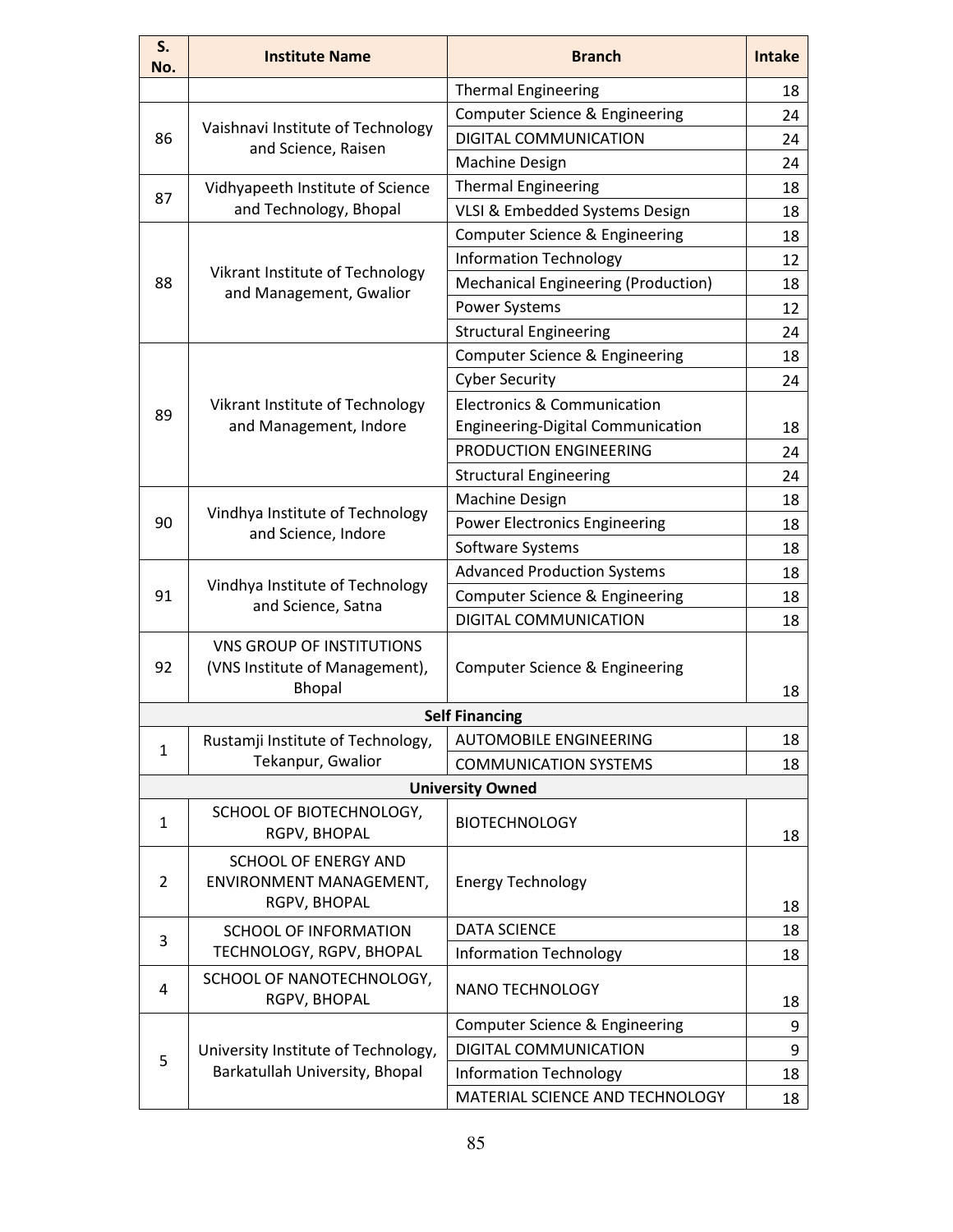| S.<br>No. | <b>Institute Name</b>                               | <b>Branch</b>                  | <b>Intake</b> |
|-----------|-----------------------------------------------------|--------------------------------|---------------|
|           |                                                     | NANO TECHNOLOGY                |               |
|           |                                                     | <b>PRODUCT DESIGN</b>          | 18            |
| 6         | University Institute of Technology,<br>RGPV, Bhopal | Computer Science & Engineering | 18            |
|           |                                                     | DIGITAL COMMUNICATION          | 18            |
|           |                                                     | <b>HEAT POWER ENGINEERING</b>  | 18            |
|           |                                                     | <b>Power Systems</b>           | 18            |
|           |                                                     | <b>Structural Engineering</b>  | 18            |

**NOTE:** ADDITION/DELETION OF INSTITUTIONS AND INTAKE CAPACITY MAY TAKE PLACE AT THE TIME OF COUNSELING AS PER THE APPROVAL OF AICTE.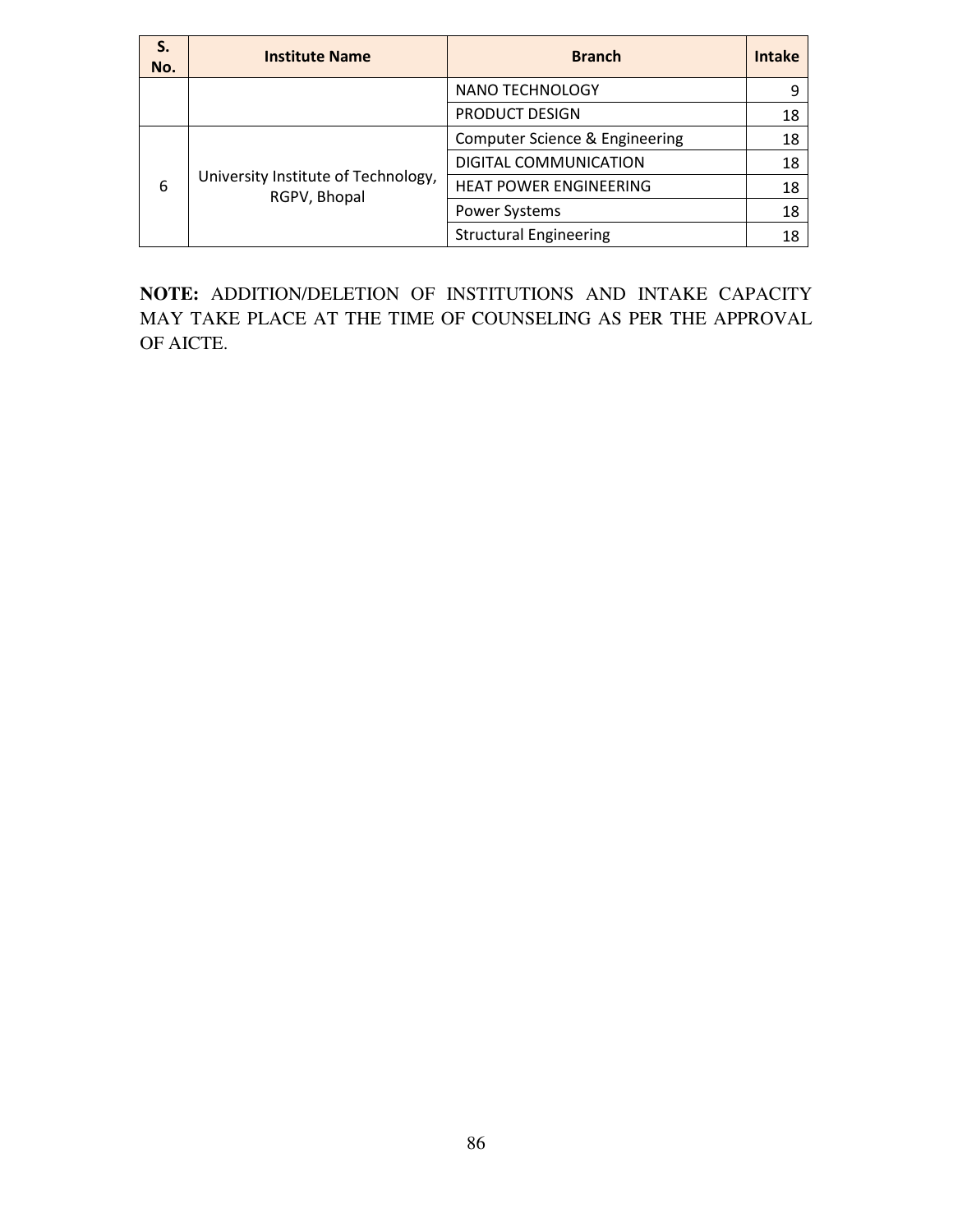## **TABLE -3 DIRECTORATE OF TECHNICAL EDUCATION, MADHYA PRADESH TENTATIVE SEATS IN M. PHARMACY. COURSE FOR THE SESSION 2021-22**

| S.<br>No.               | <b>Institute Name</b>                                                       | <b>Branch</b>                             | <b>Intake</b> |  |
|-------------------------|-----------------------------------------------------------------------------|-------------------------------------------|---------------|--|
| <b>GOVERNMENT AIDED</b> |                                                                             |                                           |               |  |
| $\mathbf{1}$            | Shri G.S. Institute of Technology and Science,                              | Industrial pharmacy                       | 15            |  |
|                         | Indore (M.P.)                                                               | <b>Medicinal Pharmaceutical Chemistry</b> | 15            |  |
|                         | <b>PRIVATE</b>                                                              |                                           |               |  |
| $\mathbf{1}$            | Acropolis Institute of Pharmaceutical Education<br>and Research, Indore     | Pharmaceutics                             | 15            |  |
|                         | Adina Institute of Pharmaceutical Science (AIPS),                           | Pharmaceutics                             | 15            |  |
| $\overline{2}$          | Sagar                                                                       | Pharmacology                              | 15            |  |
| 3                       | BHAGYODAY TIRTH PHARMACY COLLEGE, SAGAR                                     | Pharmaceutics                             | 12            |  |
| 4                       | BHOPAL INSTITUTE OF TECHNOLOGY AND<br>SCIENCE - PHARMACY BANGRASIYA, BHOPAL | Pharmaceutics                             | 15            |  |
| 5                       | BM COLLEGE OF PHARMACEUTICAL EDUCATION<br>AND RESEARCH, INDORE              | Pharmaceutics                             | 6             |  |
| 6                       |                                                                             | Pharmaceutics                             | 15            |  |
|                         | Charak Institute of Pharmacy, Khargone                                      | Pharmacology                              | 12            |  |
| $\overline{7}$          | Daksh Institute of Pharmaceutical Science,<br>Chhatarpur                    | Pharmaceutics                             | 9             |  |
|                         |                                                                             | Pharmacology                              | 6             |  |
|                         | Dr. Shri RMS Institute of Science and Technology,                           | PHARMACEUTICAL CHEMISTRY                  | 12            |  |
| 8                       | College of Pharmacy, Mandsaur                                               | Pharmaceutics                             | 9             |  |
| 9                       | Globus College of Pharmacy, Bhopal                                          | Pharmaceutics                             | 6             |  |
| 10                      | GRY Institute of Pharmacy (Borawan), Khargone                               | PHARMACEUTICAL CHEMISTRY                  | 6             |  |
|                         |                                                                             | Pharmaceutics                             | 12            |  |
| 11                      | Guru Ramdas Khalsa Institute of Science and<br>Technology, Jabalpur         | Pharmaceutics                             | 12            |  |
|                         | Gurukul Institute of Pharmaceutical Science and<br>Research, Gwalior        | Pharmaceutics                             | 15            |  |
| 12                      |                                                                             | Pharmacology                              | 15            |  |
|                         | Indore Institute of Pharmacy, Indore                                        | Pharmaceutics                             | 15            |  |
| 13                      |                                                                             | <b>Quality Assurance</b>                  | 9             |  |
|                         | Institute of Professional Studies - College of                              | Pharmaceutics                             | 15            |  |
| 14                      | Pharmacy, Gwalior                                                           | Pharmacology                              | 6             |  |
| 15                      | IPS Academy, College of Pharmacy, Indore (MP)                               | Pharmaceutics                             | 15            |  |
|                         |                                                                             | Pharmacology                              | 9             |  |
|                         |                                                                             | <b>Quality Assurance</b>                  | 9             |  |
| 16                      | Lakhsmi Narain College of Pharmacy (RCP), Indore                            | Pharmaceutics                             | 15            |  |
|                         |                                                                             | PHARMACEUTICAL CHEMISTRY                  | 9             |  |
| 17                      | Lakshmi Narain College of Pharmacy, Bhopal                                  | Pharmaceutics                             | 15            |  |
| 18                      | Mahakal Institute of Pharmaceutical Studies,                                | Pharmaceutics                             | 15            |  |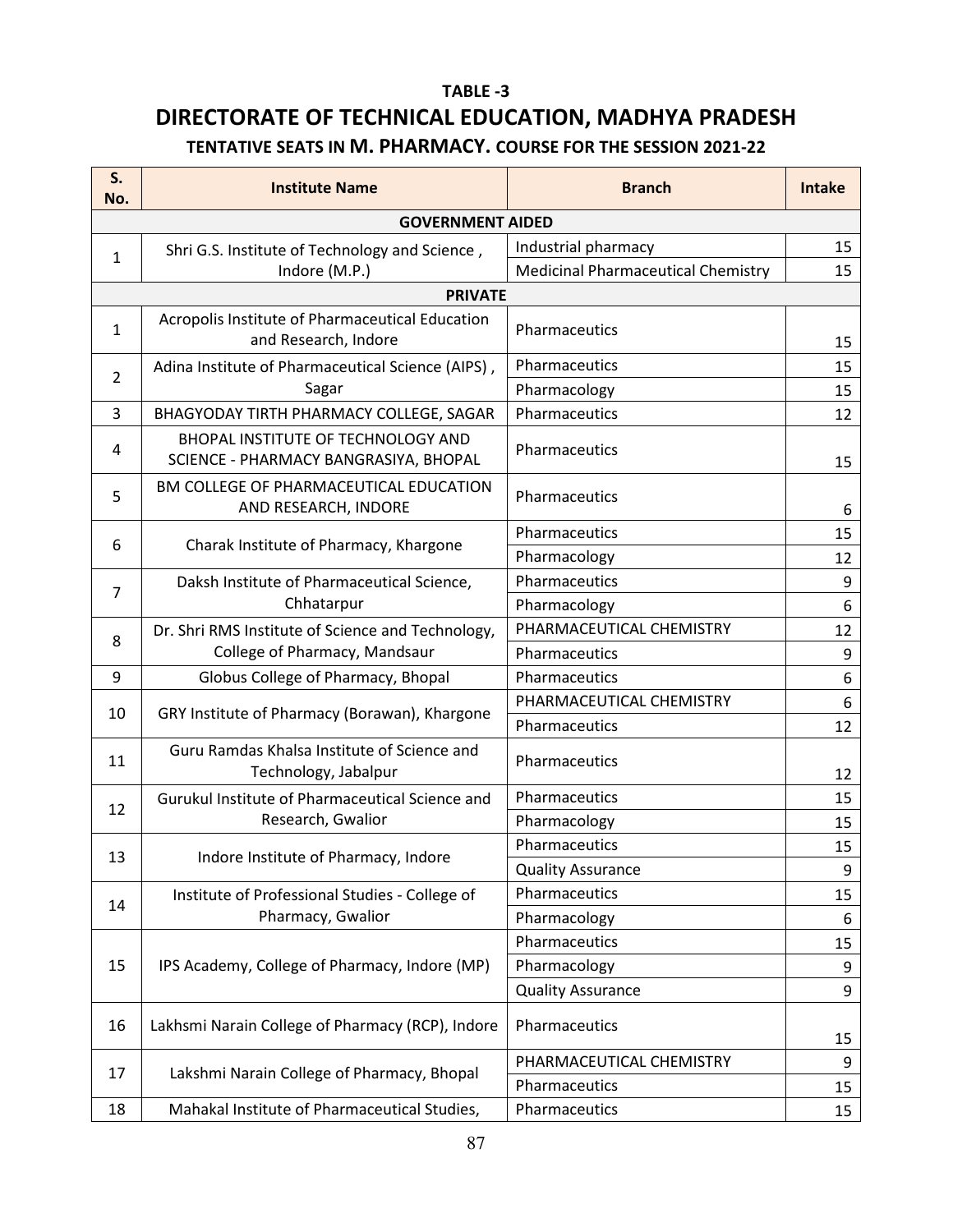| S.<br>No. | <b>Institute Name</b>                                                                   | <b>Branch</b>            | <b>Intake</b> |
|-----------|-----------------------------------------------------------------------------------------|--------------------------|---------------|
|           | Ujjain                                                                                  | Pharmacognosy            | 6             |
| 19        | Modern Institute of Pharmaceutical Sciences,<br>Indore                                  | Pharmaceutics            | 12            |
| 20        | Nagaji Institute of Pharmaceutical Science,<br>Gwalior                                  | Pharmaceutics            | 6             |
| 21        | NRI Institute of Pharmaceutical Sciences, Bhopal                                        | Pharmaceutics            | 12            |
|           |                                                                                         | Pharmacology             | 9             |
| 22        | NRI Institute of Pharmacy, Bhopal                                                       | PHARMACEUTICAL CHEMISTRY | 9             |
|           |                                                                                         | Pharmaceutics            | 12            |
|           |                                                                                         | PHARMACEUTICAL CHEMISTRY | 6             |
| 23        | Oriental College of Pharmacy, Bhopal                                                    | Pharmaceutics            | 6             |
|           |                                                                                         | <b>Quality Assurance</b> | 6             |
| 24        | PRANAV INSTITUTE OF PHARMACEUTICAL<br>SCIENCE AND RESEARCH, GWALIOR                     | PHARMACEUTICAL CHEMISTRY | 9             |
| 25        | Radharaman College of Pharmacy, Bhopal                                                  | Pharmaceutics            | 9             |
|           |                                                                                         | Pharmacology             | 6             |
| 26        | Radharaman Institute of Pharmaceutical Sciences,                                        | Pharmaceutics            | 12            |
|           | <b>Bhopal</b>                                                                           | <b>Quality Assurance</b> | 6             |
| 27        | Rajiv Gandhi College of Pharmacy, Bhopal                                                | Pharmaceutics            | 12            |
| 28        | Ravi Shanker College of Pharmacy, Bhopal                                                | Pharmaceutics            | 12            |
|           |                                                                                         | Pharmacology             | 9             |
|           | Sagar Institute of Pharmaceutical Sciences, Sagar                                       | Pharmaceutics            | 12            |
| 29        |                                                                                         | Pharmacognosy            | 9             |
|           |                                                                                         | Pharmacology             | 9             |
|           |                                                                                         | <b>Quality Assurance</b> | 6             |
| 30        | Sagar Institute of Pharmacy and Technology                                              | PHARMACEUTICAL CHEMISTRY | 15            |
|           | (SIPTEC), Bhopal                                                                        | Pharmaceutics            | 15            |
|           | Sagar Institute of Research and Technology -                                            | PHARMACEUTICAL CHEMISTRY | 10            |
| 31        | Pharmacy, Bhopal                                                                        | Pharmaceutics            | 9             |
|           |                                                                                         | Pharmacology             | 9             |
| 32        | Sagar Institute of Research, Technology and<br>Science - Pharmacy, Bhopal               | Pharmaceutics            | 15            |
| 33        | Shri Bherulal Pharmacy Institute, Indore                                                | Pharmaceutics            | 6             |
|           |                                                                                         | Pharmaceutics            | 15            |
| 34        | Shri Ram College of Pharmacy, Morena                                                    | Pharmacology             | 15            |
| 35        | Shri Ram Group of Institution (Faculty of<br>Engineering, Pharmacy, MBA, MCA), Jabalpur | PHARMACEUTICAL CHEMISTRY | 15            |
|           |                                                                                         | Pharmaceutics            | 15            |
| 36        | Shri Ram Institute of Pharmacy, Jabalpur                                                | Pharmaceutics            | 6             |
| 37        | Shri Ram Institute of Technology, Pharmacy,                                             | Pharmaceutics            | 6             |
|           | Jabalpur                                                                                | Pharmacology             | 12            |
|           | SHRI RAMNATH SINGH INSTITUTE OF                                                         | PHARMACEUTICAL CHEMISTRY | 10            |
| 38        | PHARMACEUTICAL SCIENCE AND TECHNOLOGY,                                                  | Pharmaceutics            | 18            |
|           | <b>GWALIOR</b>                                                                          | Pharmacognosy            | 15            |